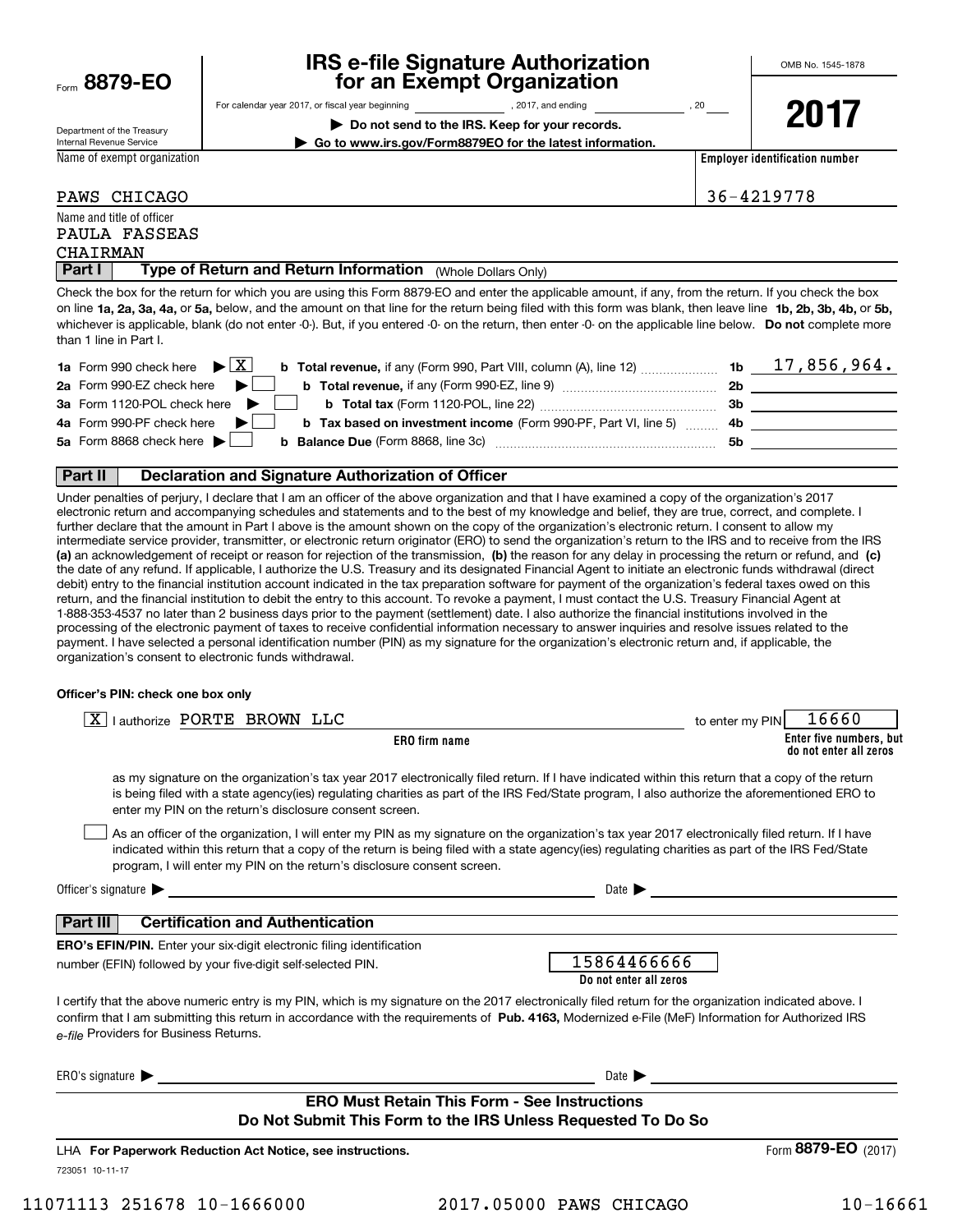| Form |  |
|------|--|

Department of the Treasury Internal Revenue Service

# **Return of Organization Exempt From Income Tax** EXTENDED TO NOVEMBER 15, 2018

**Under section 501(c), 527, or 4947(a)(1) of the Internal Revenue Code (except private foundations)**

**| Do not enter social security numbers on this form as it may be made public.**

▶ Go to www.irs.gov/Form990 for instructions and the latest information. **Inspection** 



|                         |                                     | A For the 2017 calendar year, or tax year beginning                                                                                                 | and ending |                                                                       |                              |                                                                    |  |  |  |
|-------------------------|-------------------------------------|-----------------------------------------------------------------------------------------------------------------------------------------------------|------------|-----------------------------------------------------------------------|------------------------------|--------------------------------------------------------------------|--|--|--|
| в                       | Check if<br>applicable:             | <b>C</b> Name of organization                                                                                                                       |            | D Employer identification number                                      |                              |                                                                    |  |  |  |
|                         | Address<br>change                   | PAWS CHICAGO                                                                                                                                        |            |                                                                       |                              |                                                                    |  |  |  |
|                         | Name<br>Doing business as<br>change |                                                                                                                                                     |            |                                                                       |                              | 36-4219778                                                         |  |  |  |
|                         | Initial<br>return                   | Number and street (or P.O. box if mail is not delivered to street address)                                                                          | Room/suite | E Telephone number                                                    |                              |                                                                    |  |  |  |
|                         | Final<br>return/                    | 1997 N. CLYBOURN AVENUE                                                                                                                             |            |                                                                       | 935-7297<br>(773)            |                                                                    |  |  |  |
|                         | termin-<br>ated                     | City or town, state or province, country, and ZIP or foreign postal code                                                                            |            | G Gross receipts \$                                                   |                              | 23,621,607.                                                        |  |  |  |
|                         | Amended<br>return                   | CHICAGO, IL<br>60614                                                                                                                                |            | $H(a)$ is this a group return                                         |                              |                                                                    |  |  |  |
|                         | Applica-<br>tion<br>pending         | F Name and address of principal officer: PAULA FASSEAS<br>SAME AS C ABOVE                                                                           |            | for subordinates?<br>$H(b)$ Are all subordinates included? $\Box$ Yes |                              | $\sqrt{}$ Yes $\sqrt{}$ X $\sqrt{}$ No<br>∣ No                     |  |  |  |
|                         |                                     | Tax-exempt status: $\boxed{\mathbf{X}}$ 501(c)(3)<br>$501(c)$ (<br>$\sqrt{\bullet}$ (insert no.)<br>$4947(a)(1)$ or                                 | 527        |                                                                       |                              | If "No," attach a list. (see instructions)                         |  |  |  |
|                         |                                     | J Website: WWW.PAWSCHICAGO.ORG                                                                                                                      |            | $H(c)$ Group exemption number $\blacktriangleright$                   |                              |                                                                    |  |  |  |
|                         |                                     | K Form of organization:   X Corporation<br>Other $\blacktriangleright$<br>Trust<br>Association                                                      |            |                                                                       |                              | L Year of formation: $1998$ M State of legal domicile: $\text{TL}$ |  |  |  |
|                         | Part I                              | Summary                                                                                                                                             |            |                                                                       |                              |                                                                    |  |  |  |
|                         | 1.                                  | Briefly describe the organization's mission or most significant activities: PAWS CHICAGO IS A NATIONAL MODEL                                        |            |                                                                       |                              |                                                                    |  |  |  |
| Activities & Governance |                                     | IN NO KILL ANIMAL WELFARE, OFFERING ROBUST ADOPTION AND SPAY/NEUTER                                                                                 |            |                                                                       |                              |                                                                    |  |  |  |
|                         | $\mathbf{2}$                        | Check this box $\blacktriangleright$ $\blacksquare$ if the organization discontinued its operations or disposed of more than 25% of its net assets. |            |                                                                       |                              |                                                                    |  |  |  |
|                         | 3                                   | Number of voting members of the governing body (Part VI, line 1a)                                                                                   |            |                                                                       | 3<br>$\overline{\mathbf{4}}$ | 20                                                                 |  |  |  |
|                         | 4                                   |                                                                                                                                                     |            |                                                                       |                              | $\overline{20}$                                                    |  |  |  |
|                         | 5                                   |                                                                                                                                                     |            |                                                                       |                              | 207                                                                |  |  |  |
|                         | 6                                   |                                                                                                                                                     |            |                                                                       |                              | 1308                                                               |  |  |  |
|                         |                                     |                                                                                                                                                     |            |                                                                       |                              | 28,171.                                                            |  |  |  |
|                         |                                     |                                                                                                                                                     |            |                                                                       | 7 <sub>b</sub>               | О.                                                                 |  |  |  |
|                         |                                     |                                                                                                                                                     |            | <b>Prior Year</b>                                                     |                              | <b>Current Year</b>                                                |  |  |  |
|                         | 8                                   | Contributions and grants (Part VIII, line 1h)                                                                                                       |            | 14,359,856.                                                           |                              | 14, 277, 279.                                                      |  |  |  |
|                         | 9                                   | Program service revenue (Part VIII, line 2g)                                                                                                        |            | 2, 140, 595.                                                          |                              | $\overline{2,071,074}$ .                                           |  |  |  |
| Revenue                 | 10                                  |                                                                                                                                                     |            | 737,382.                                                              |                              | 2,369,995.                                                         |  |  |  |
|                         | 11                                  | Other revenue (Part VIII, column (A), lines 5, 6d, 8c, 9c, 10c, and 11e)                                                                            |            | $-810,097.$                                                           |                              | $-861, 384.$                                                       |  |  |  |
|                         | 12                                  | Total revenue - add lines 8 through 11 (must equal Part VIII, column (A), line 12)                                                                  |            | 16, 427, 736.                                                         |                              | $\overline{17}$ , 856, 964.                                        |  |  |  |
|                         | 13                                  | Grants and similar amounts paid (Part IX, column (A), lines 1-3)                                                                                    |            |                                                                       | 0.                           | ο.                                                                 |  |  |  |
|                         | 14                                  |                                                                                                                                                     |            |                                                                       | 0.                           | 0.                                                                 |  |  |  |
|                         | 15                                  | Salaries, other compensation, employee benefits (Part IX, column (A), lines 5-10)                                                                   |            | 6, 156, 927.                                                          |                              | 5,426,096.                                                         |  |  |  |
|                         |                                     |                                                                                                                                                     |            |                                                                       | 0.                           | 0.                                                                 |  |  |  |
| Expenses                |                                     | 440,182.<br><b>b</b> Total fundraising expenses (Part IX, column (D), line 25)                                                                      |            |                                                                       |                              |                                                                    |  |  |  |
|                         |                                     |                                                                                                                                                     |            | 4,678,814.                                                            |                              | 4, 204, 465.                                                       |  |  |  |
|                         | 18                                  | Total expenses. Add lines 13-17 (must equal Part IX, column (A), line 25) [                                                                         |            | 10,835,741.                                                           |                              | 9,630,561.                                                         |  |  |  |
|                         | 19                                  |                                                                                                                                                     |            | 5,591,995.                                                            |                              | 8, 226, 403.                                                       |  |  |  |
| ăğ                      |                                     |                                                                                                                                                     |            | <b>Beginning of Current Year</b>                                      |                              | <b>End of Year</b>                                                 |  |  |  |
| 2                       | 20                                  | Total assets (Part X, line 16)                                                                                                                      |            | 47,564,385.                                                           |                              | 58,627,941.                                                        |  |  |  |
|                         | 21                                  | Total liabilities (Part X, line 26)                                                                                                                 |            | 723,558.                                                              |                              | 893,342.                                                           |  |  |  |
|                         | 22<br>Part II                       | <b>Signature Block</b>                                                                                                                              |            | 46,840,827.                                                           |                              | $\overline{57}$ , 734, 599.                                        |  |  |  |
|                         |                                     |                                                                                                                                                     |            |                                                                       |                              |                                                                    |  |  |  |

Under penalties of perjury, I declare that I have examined this return, including accompanying schedules and statements, and to the best of my knowledge and belief, it is true, correct, and complete. Declaration of preparer (other than officer) is based on all information of which preparer has any knowledge.

| Sign                                                                                                     | Signature of officer                                                                                         |                      |                              | Date                       |  |  |  |  |
|----------------------------------------------------------------------------------------------------------|--------------------------------------------------------------------------------------------------------------|----------------------|------------------------------|----------------------------|--|--|--|--|
| Here                                                                                                     | PAULA FASSEAS,<br>CHAIRMAN                                                                                   |                      |                              |                            |  |  |  |  |
|                                                                                                          | Type or print name and title                                                                                 |                      |                              |                            |  |  |  |  |
|                                                                                                          | Print/Type preparer's name                                                                                   | Preparer's signature | Date                         | <b>PTIN</b><br>Check       |  |  |  |  |
| Paid                                                                                                     | GENEVRA KNIGHT                                                                                               | GENEVRA KNIGHT       |                              | P00363276<br>self-employed |  |  |  |  |
| Preparer                                                                                                 | Firm's name PORTE BROWN LLC                                                                                  |                      |                              | 36-2663358<br>Firm's $EIN$ |  |  |  |  |
| Use Only                                                                                                 | 845 OAKTON STREET<br>Firm's address                                                                          |                      |                              |                            |  |  |  |  |
|                                                                                                          | ELK GROVE VILLAGE, IL 60007                                                                                  |                      | Phone no. $847 - 956 - 1040$ |                            |  |  |  |  |
| $X \mid Y$ es<br>No<br>May the IRS discuss this return with the preparer shown above? (see instructions) |                                                                                                              |                      |                              |                            |  |  |  |  |
|                                                                                                          | Form 990 (2017)<br>LHA For Paperwork Reduction Act Notice, see the separate instructions.<br>732001 11-28-17 |                      |                              |                            |  |  |  |  |

SEE SCHEDULE O FOR ORGANIZATION MISSION STATEMENT CONTINUATION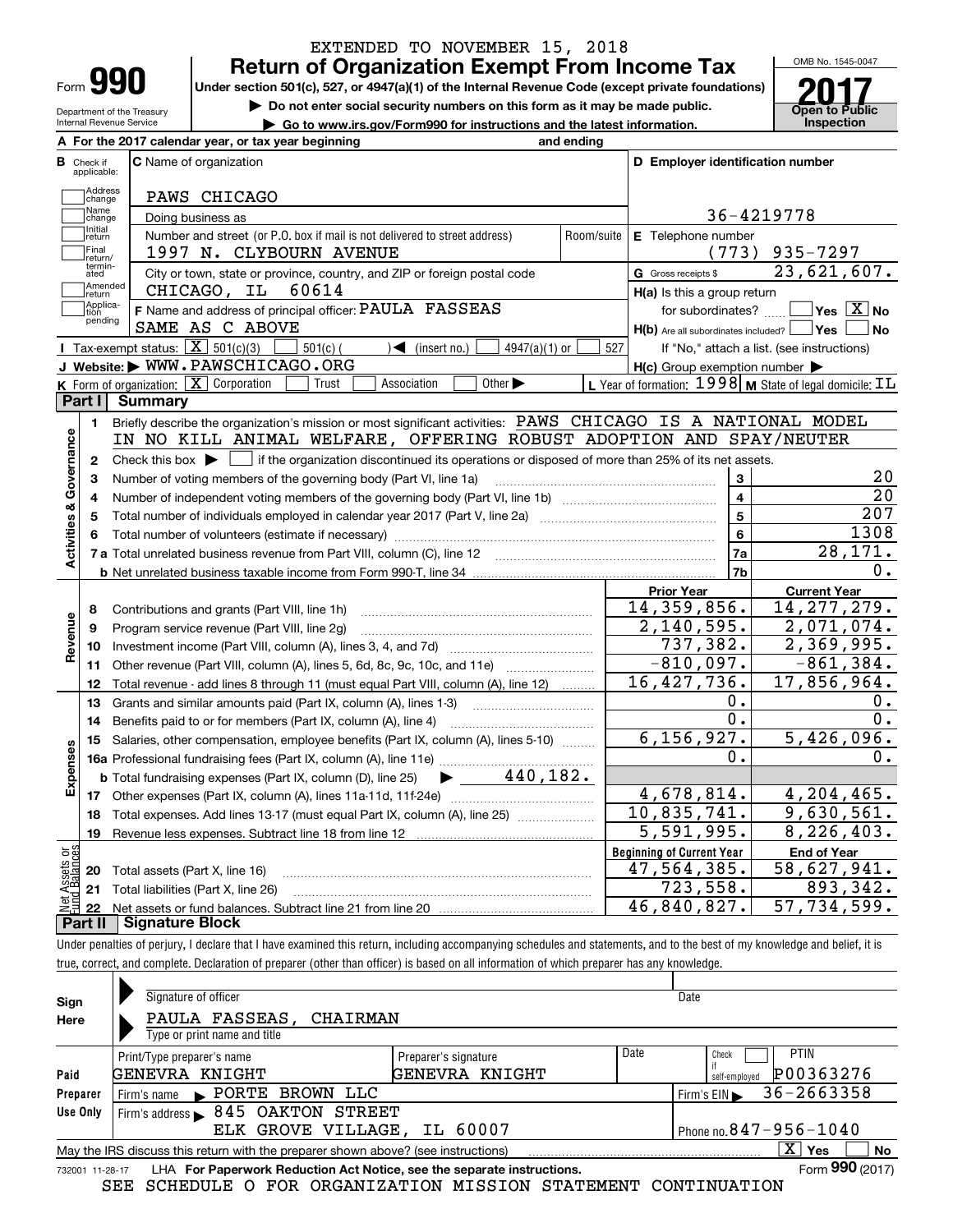|              | PAWS CHICAGO<br>Form 990 (2017)<br>Part III Statement of Program Service Accomplishments                                                     | 36-4219778           | Page $2$                                         |
|--------------|----------------------------------------------------------------------------------------------------------------------------------------------|----------------------|--------------------------------------------------|
|              |                                                                                                                                              |                      | $\boxed{\mathbf{X}}$                             |
| 1.           | Briefly describe the organization's mission:                                                                                                 |                      |                                                  |
|              | PAWS CHICAGO'S MISSION IS TO BUILD NO KILL COMMUNITIES, STARTING WITH                                                                        |                      |                                                  |
|              |                                                                                                                                              |                      |                                                  |
|              | A NO KILL CHICAGO; TO END PET OVERPOPULATION; AND TO TRANSFORM ANIMAL                                                                        |                      |                                                  |
|              | WELFARE BY SETTING HIGHER STANDARDS. SINCE ITS FOUNDING, THE NUMBER OF                                                                       |                      |                                                  |
|              | PETS KILLED EACH YEAR IN CHICAGO HAS BEEN REDUCED BY 87 PERCENT.                                                                             |                      |                                                  |
| $\mathbf{2}$ | Did the organization undertake any significant program services during the year which were not listed on the                                 |                      |                                                  |
|              | prior Form 990 or 990-EZ?                                                                                                                    |                      | $\overline{\ }$ Yes $\overline{\phantom{a}X}$ No |
|              | If "Yes," describe these new services on Schedule O.                                                                                         |                      |                                                  |
| 3            | Did the organization cease conducting, or make significant changes in how it conducts, any program services?                                 |                      | $\overline{\ }$ Yes $\overline{\rm{X}}$ No       |
|              | If "Yes," describe these changes on Schedule O.                                                                                              |                      |                                                  |
|              |                                                                                                                                              |                      |                                                  |
| 4            | Describe the organization's program service accomplishments for each of its three largest program services, as measured by expenses.         |                      |                                                  |
|              | Section 501(c)(3) and 501(c)(4) organizations are required to report the amount of grants and allocations to others, the total expenses, and |                      |                                                  |
|              | revenue, if any, for each program service reported.                                                                                          |                      |                                                  |
| 4a           | 3,691,512.<br>(Expenses \$<br>including grants of \$<br>(Code:<br>) (Revenue \$                                                              |                      | 152, 593.                                        |
|              | ANIMAL HEALTH & BEHAVIOR:<br>COMMITTING TO THE LIFE OF EACH TREATABLE PET                                                                    |                      |                                                  |
|              | AND PROVIDING ALL MEDICAL TREATMENT AND BEHAVIORAL ENRICHMENT NEEDED TO                                                                      |                      |                                                  |
|              | OPTIMIZE HEALTH AND WELLBEING IS ONE OF THE MOST CRITICAL ELEMENTS OF                                                                        |                      |                                                  |
|              | NO KILL. BECAUSE OF EXPERT VETERINARY AND BEHAVIOR TEAMS, PAWS CHICAGO                                                                       |                      |                                                  |
|              | IS ONE OF THE FEW SHELTERS IN THE COUNTRY THAT CAN TREAT AND                                                                                 |                      |                                                  |
|              |                                                                                                                                              |                      |                                                  |
|              | REHABILITATE A LARGE VOLUME OF SICK, INJURED AND BEHAVIORALLY                                                                                |                      |                                                  |
|              | CHALLENGED ANIMALS. IN 2017, PAWS CHICAGO HAD A 98.48 PERCENT SAVE                                                                           |                      |                                                  |
|              | RATE, EVEN WHILE TAKING IN A VULNERABLE POPULATION OF ANIMALS. THE                                                                           |                      |                                                  |
|              | MEDICAL CENTER THE FIRST STOP FOR HOMELESS ANIMALS WHEN THEY ARRIVE AT                                                                       |                      |                                                  |
|              | PAWS TREATS THE MOST SERIOUS CASES ONSITE. THE ORGANIZATION HAS                                                                              |                      |                                                  |
|              | CULTIVATED A ROBUST FOSTER NETWORK FOR PETS RECEIVING MORE SIMPLE                                                                            |                      |                                                  |
|              | TREATMENT. THE PAWS TRAINING & FOSTER CARE (CONTINUED ON SCHEDULE O)                                                                         |                      |                                                  |
| 4b           | 1,899,631.<br>including grants of \$<br>) (Expenses \$<br>) (Revenue \$<br>(Code:                                                            |                      | 867,056.                                         |
|              | PREVENTING UNWANTED PETS FROM BEING BORN IS<br>PREVENTION & SPAY/NEUTER:                                                                     |                      |                                                  |
|              | KEY TO BUILDING A NO KILL CHICAGO. THE MAJORITY OF STRAY, FERAL AND                                                                          |                      |                                                  |
|              |                                                                                                                                              |                      |                                                  |
|              | UNWANTED PETS ORIGINATE IN LOW-INCOME, UNDER-RESOURCED COMMUNITIES.                                                                          |                      |                                                  |
|              | WITH THE PAWS CHICAGO LURIE CLINIC LOCATED IN LITTLE VILLAGE AND THE                                                                         |                      |                                                  |
|              | GUSMOBILE SPAY/NEUTER VAN, WHICH BRINGS LIFE-SAVING SOLUTIONS DIRECTLY                                                                       |                      |                                                  |
|              | TO NEIGHBORHOODS MOST IN NEED, PAWS CHICAGO PERFORMED 16,237                                                                                 |                      |                                                  |
|              | SPAY/NEUTER SURGERIES IN 2017. INCREASING SPAY/NEUTER OUTREACH AND                                                                           |                      |                                                  |
|              | MEETING PEOPLE WHO WOULD NEVER KNOW ABOUT PAWS CHICAGO'S SUPPORT AND                                                                         |                      |                                                  |
|              | RESOURCES IS THE KEY OBJECTIVE OF THE PAWS FOR LIFE OUTREACH EFFORTS.                                                                        |                      |                                                  |
|              | THE PRIMARY NEIGHBORHOOD OF FOCUS IS ENGLEWOOD, WHERE MORE THAN 49                                                                           |                      |                                                  |
|              | PERCENT OF THE POPULATION LIVES BELOW THE POVERTY LINE. PAWS ACHIEVED                                                                        |                      |                                                  |
|              | SPAY/NEUTER CONVERSION RATE OF 83 PERCENT OF (CONTINUED ON SCHEDULE O)                                                                       |                      |                                                  |
|              |                                                                                                                                              |                      |                                                  |
| 4c           | 1,768,841.<br>including grants of \$<br>(Expenses \$<br>) (Revenue \$<br>(Code:                                                              | 1,051,425.           |                                                  |
|              | RESCUING HOMELESS PETS AND UNITING THEM WITH THEIR NEW<br>ADOPTION:                                                                          |                      |                                                  |
|              | FAMILIES IS AT THE FOREFRONT OF WHAT PAWS CHICAGO DOES ON A DAILY                                                                            |                      |                                                  |
|              | BASIS. THROUGH PAWS CHICAGO'S ADOPTION CENTERS, OFFSITE EVENTS AND                                                                           |                      |                                                  |
|              | INNOVATIVE PROGRAMMING, 5,371 ANIMALS FOUND LOVING HOMES IN 2017. THE                                                                        |                      |                                                  |
|              | PIPPEN FASSEAS ADOPTION CENTER IN LINCOLN PARK, WHICH OPENED IN 2007,                                                                        |                      |                                                  |
|              | REDEFINED ANIMAL SHELTERING AS THE FIRST CAGELESS,                                                                                           | STATE-OF-THE-ART, NO |                                                  |
|              | KILL SHELTER IN THE MIDWEST. PAWS CHICAGO'S FIRST SATELLITE ADOPTION                                                                         |                      |                                                  |
|              | FACILITY, THE GLENN L. FELNER ADOPTION CENTER, LOCATED INSIDE THE                                                                            |                      |                                                  |
|              |                                                                                                                                              |                      |                                                  |
|              | HIGHLAND PARK PETCO, WAS RESPONSIBLE FOR 395 ADOPTIONS IN 2017. PAWS                                                                         |                      |                                                  |
|              | ALSO HOLDS INNOVATIVE ON-SITE ADOPTION EVENTS LIKE SPRING AND HOLIDAY                                                                        |                      |                                                  |
|              | ADOPT-A-THONS TO RAISE AWARENESS AND BRING IN THE COMMUNITY, RESULTING                                                                       |                      |                                                  |
|              | IN MORE LIVES SAVED. IN ADDITION, THROUGH<br>(CONTINUED ON SCHEDULE O)                                                                       |                      |                                                  |
|              | 4d Other program services (Describe in Schedule O.)                                                                                          |                      |                                                  |
|              | 1, 105, 560. including grants of \$<br>Expenses \$<br>(Revenue \$                                                                            |                      |                                                  |
| 4е           | 8,465,544.<br>Total program service expenses                                                                                                 |                      |                                                  |
|              |                                                                                                                                              |                      | Form 990 (2017)                                  |
|              | SEE SCHEDULE O FOR CONTINUATION(S)<br>732002 11-28-17                                                                                        |                      |                                                  |
|              | 2                                                                                                                                            |                      |                                                  |
|              | 11071113 251678 10-1666000<br>2017.05000 PAWS CHICAGO                                                                                        |                      | $10 - 16661$                                     |
|              |                                                                                                                                              |                      |                                                  |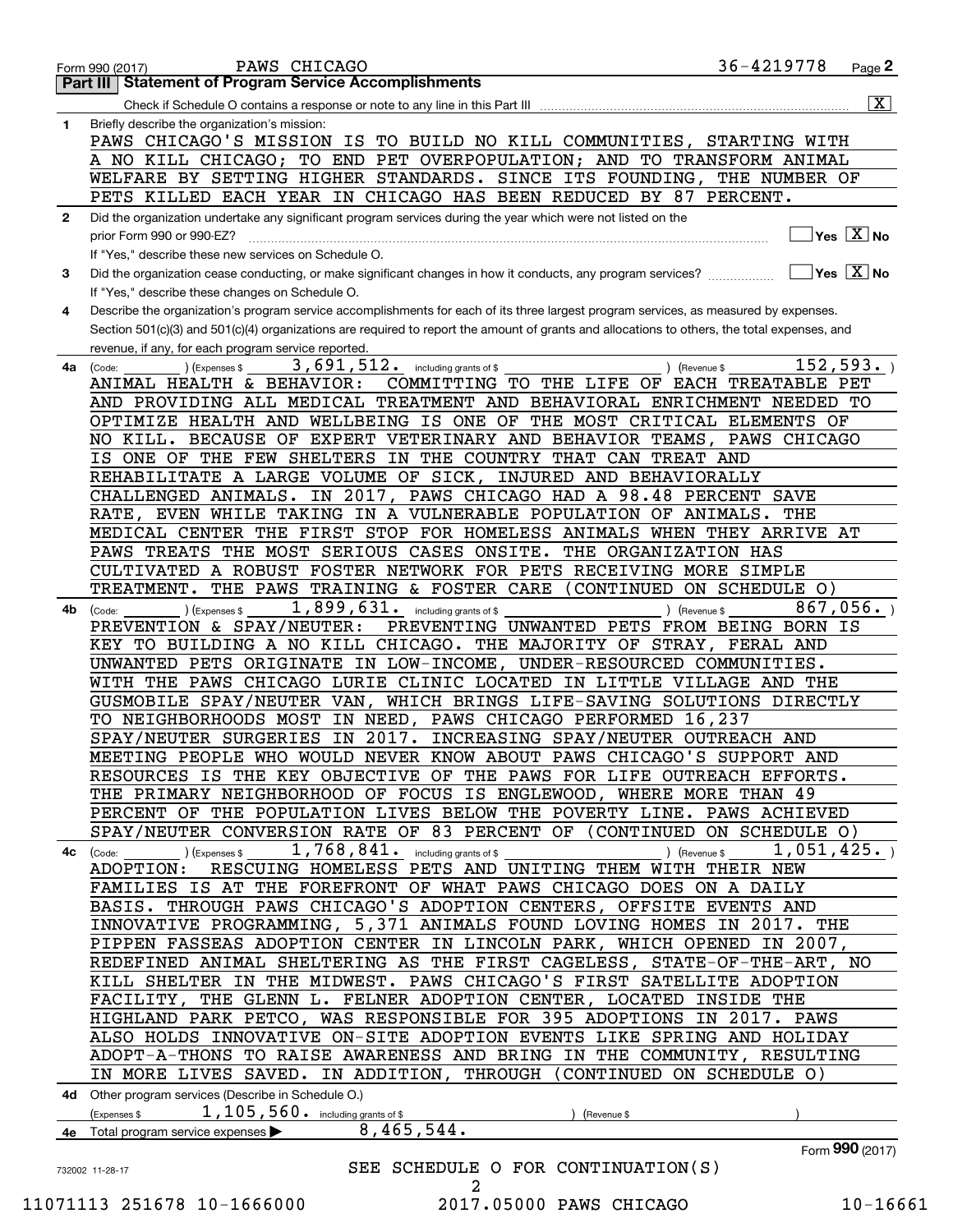|  | Form 990 (2017) |
|--|-----------------|

Form 990 (2017) Page **3Part IV Checklist of Required Schedules** PAWS CHICAGO 36-4219778

|    |                                                                                                                                      |                          | Yes         | No          |
|----|--------------------------------------------------------------------------------------------------------------------------------------|--------------------------|-------------|-------------|
| 1  | Is the organization described in section $501(c)(3)$ or $4947(a)(1)$ (other than a private foundation)?                              |                          |             |             |
|    |                                                                                                                                      | 1                        | х           |             |
| 2  |                                                                                                                                      | $\overline{2}$           | $\mathbf x$ |             |
| 3  | Did the organization engage in direct or indirect political campaign activities on behalf of or in opposition to candidates for      |                          |             |             |
|    |                                                                                                                                      | 3                        |             | х           |
| 4  | Section 501(c)(3) organizations. Did the organization engage in lobbying activities, or have a section 501(h) election in effect     |                          |             |             |
|    |                                                                                                                                      | 4                        |             | х           |
| 5  | Is the organization a section 501(c)(4), 501(c)(5), or 501(c)(6) organization that receives membership dues, assessments, or         |                          |             |             |
|    |                                                                                                                                      | 5                        |             | х           |
| 6  | Did the organization maintain any donor advised funds or any similar funds or accounts for which donors have the right to            |                          |             |             |
|    | provide advice on the distribution or investment of amounts in such funds or accounts? If "Yes," complete Schedule D, Part I         | 6                        |             | х           |
| 7  | Did the organization receive or hold a conservation easement, including easements to preserve open space,                            |                          |             |             |
|    |                                                                                                                                      | $\overline{\phantom{a}}$ |             | x           |
| 8  | Did the organization maintain collections of works of art, historical treasures, or other similar assets? If "Yes," complete         |                          |             |             |
|    |                                                                                                                                      | 8                        |             | х           |
| 9  | Did the organization report an amount in Part X, line 21, for escrow or custodial account liability, serve as a custodian for        |                          |             |             |
|    | amounts not listed in Part X; or provide credit counseling, debt management, credit repair, or debt negotiation services?            |                          |             |             |
|    | If "Yes," complete Schedule D, Part IV                                                                                               | 9                        |             | х           |
| 10 | Did the organization, directly or through a related organization, hold assets in temporarily restricted endowments, permanent        |                          |             |             |
|    |                                                                                                                                      | 10                       | х           |             |
| 11 | If the organization's answer to any of the following questions is "Yes," then complete Schedule D, Parts VI, VII, VIII, IX, or X     |                          |             |             |
|    | as applicable.                                                                                                                       |                          |             |             |
|    | a Did the organization report an amount for land, buildings, and equipment in Part X, line 10? If "Yes," complete Schedule D,        |                          |             |             |
|    |                                                                                                                                      | 11a                      | х           |             |
|    | <b>b</b> Did the organization report an amount for investments - other securities in Part X, line 12 that is 5% or more of its total |                          |             |             |
|    |                                                                                                                                      | 11b                      |             | x           |
|    | c Did the organization report an amount for investments - program related in Part X, line 13 that is 5% or more of its total         |                          |             |             |
|    |                                                                                                                                      | 11c                      |             | х           |
|    | d Did the organization report an amount for other assets in Part X, line 15 that is 5% or more of its total assets reported in       |                          |             |             |
|    |                                                                                                                                      | 11d                      |             | x           |
|    | e Did the organization report an amount for other liabilities in Part X, line 25? If "Yes," complete Schedule D, Part X              | 11e                      |             | $\mathbf X$ |
| f  | Did the organization's separate or consolidated financial statements for the tax year include a footnote that addresses              |                          |             |             |
|    | the organization's liability for uncertain tax positions under FIN 48 (ASC 740)? If "Yes," complete Schedule D, Part X               | 11f                      | х           |             |
|    | 12a Did the organization obtain separate, independent audited financial statements for the tax year? If "Yes," complete              |                          |             |             |
|    | Schedule D, Parts XI and XII                                                                                                         | 12a                      | х           |             |
|    | <b>b</b> Was the organization included in consolidated, independent audited financial statements for the tax year?                   |                          |             |             |
|    | If "Yes," and if the organization answered "No" to line 12a, then completing Schedule D, Parts XI and XII is optional                | 12D                      |             | ᅀ           |
| 13 | Is the organization a school described in section 170(b)(1)(A)(ii)? If "Yes," complete Schedule E                                    | 13                       |             | X           |
|    | 14a Did the organization maintain an office, employees, or agents outside of the United States?                                      | 14a                      |             | x           |
|    | <b>b</b> Did the organization have aggregate revenues or expenses of more than \$10,000 from grantmaking, fundraising, business,     |                          |             |             |
|    | investment, and program service activities outside the United States, or aggregate foreign investments valued at \$100,000           |                          |             |             |
|    |                                                                                                                                      | 14b                      |             | x           |
| 15 | Did the organization report on Part IX, column (A), line 3, more than \$5,000 of grants or other assistance to or for any            |                          |             |             |
|    |                                                                                                                                      | 15                       |             | x           |
| 16 | Did the organization report on Part IX, column (A), line 3, more than \$5,000 of aggregate grants or other assistance to             |                          |             |             |
|    |                                                                                                                                      | 16                       |             | x           |
| 17 | Did the organization report a total of more than \$15,000 of expenses for professional fundraising services on Part IX,              |                          |             |             |
|    |                                                                                                                                      | 17                       |             | х           |
| 18 | Did the organization report more than \$15,000 total of fundraising event gross income and contributions on Part VIII, lines         |                          |             |             |
|    |                                                                                                                                      | 18                       | x           |             |
| 19 | Did the organization report more than \$15,000 of gross income from gaming activities on Part VIII, line 9a? If "Yes."               |                          |             |             |
|    |                                                                                                                                      | 19                       | х           |             |

Form (2017) **990**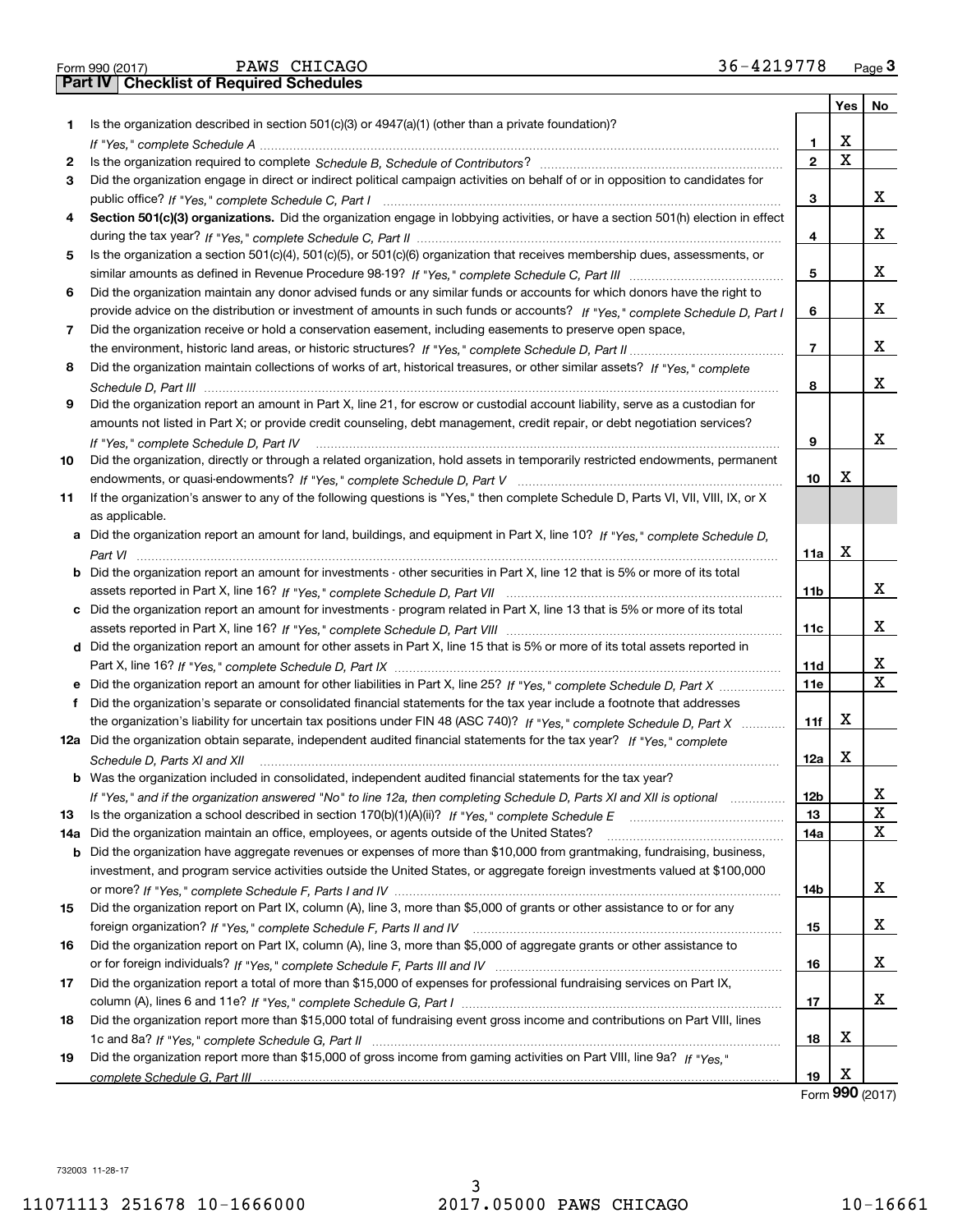|          | PAWS CHICAGO<br>Form 990 (2017)                                                                                                     | 36-4219778      |     | Page 4          |
|----------|-------------------------------------------------------------------------------------------------------------------------------------|-----------------|-----|-----------------|
|          | <b>Checklist of Required Schedules (continued)</b><br>Part IV                                                                       |                 |     |                 |
|          |                                                                                                                                     |                 | Yes | No              |
|          |                                                                                                                                     | 20a             |     | x               |
|          | b If "Yes" to line 20a, did the organization attach a copy of its audited financial statements to this return?                      | 20 <sub>b</sub> |     |                 |
| 21       | Did the organization report more than \$5,000 of grants or other assistance to any domestic organization or                         |                 |     |                 |
|          |                                                                                                                                     | 21              |     | x               |
| 22       | Did the organization report more than \$5,000 of grants or other assistance to or for domestic individuals on                       |                 |     |                 |
|          |                                                                                                                                     | 22              |     | x               |
| 23       | Did the organization answer "Yes" to Part VII, Section A, line 3, 4, or 5 about compensation of the organization's current          |                 |     |                 |
|          | and former officers, directors, trustees, key employees, and highest compensated employees? If "Yes," complete                      |                 |     |                 |
|          |                                                                                                                                     | 23              | X   |                 |
|          | 24a Did the organization have a tax-exempt bond issue with an outstanding principal amount of more than \$100,000 as of the         |                 |     |                 |
|          | last day of the year, that was issued after December 31, 2002? If "Yes," answer lines 24b through 24d and complete                  |                 |     |                 |
|          |                                                                                                                                     | 24a             |     | x               |
|          | <b>b</b> Did the organization invest any proceeds of tax-exempt bonds beyond a temporary period exception?                          | 24b             |     |                 |
|          | c Did the organization maintain an escrow account other than a refunding escrow at any time during the year to defease              |                 |     |                 |
|          |                                                                                                                                     | 24c             |     |                 |
|          |                                                                                                                                     | 24d             |     |                 |
|          | 25a Section 501(c)(3), 501(c)(4), and 501(c)(29) organizations. Did the organization engage in an excess benefit                    |                 |     |                 |
|          |                                                                                                                                     | 25a             |     | x               |
|          | <b>b</b> Is the organization aware that it engaged in an excess benefit transaction with a disqualified person in a prior year, and |                 |     |                 |
|          | that the transaction has not been reported on any of the organization's prior Forms 990 or 990-EZ? If "Yes," complete               |                 |     |                 |
|          | Schedule L, Part I                                                                                                                  | 25b             |     | x               |
| 26       | Did the organization report any amount on Part X, line 5, 6, or 22 for receivables from or payables to any current or               |                 |     |                 |
|          | former officers, directors, trustees, key employees, highest compensated employees, or disqualified persons? If "Yes."              |                 |     |                 |
|          | complete Schedule L, Part II                                                                                                        | 26              |     | x               |
| 27       | Did the organization provide a grant or other assistance to an officer, director, trustee, key employee, substantial                |                 |     |                 |
|          | contributor or employee thereof, a grant selection committee member, or to a 35% controlled entity or family member                 |                 |     |                 |
|          |                                                                                                                                     | 27              |     | x               |
| 28       | Was the organization a party to a business transaction with one of the following parties (see Schedule L, Part IV                   |                 |     |                 |
|          | instructions for applicable filing thresholds, conditions, and exceptions):                                                         |                 |     | х               |
|          |                                                                                                                                     | 28a             |     | X               |
|          | b A family member of a current or former officer, director, trustee, or key employee? If "Yes," complete Schedule L, Part IV        | 28b             |     |                 |
|          | c An entity of which a current or former officer, director, trustee, or key employee (or a family member thereof) was an officer,   |                 |     | x               |
|          |                                                                                                                                     | 28c<br>29       | X   |                 |
| 29<br>30 |                                                                                                                                     |                 |     |                 |
|          | Did the organization receive contributions of art, historical treasures, or other similar assets, or qualified conservation         | 30              |     | x               |
| 31       | Did the organization liquidate, terminate, or dissolve and cease operations?                                                        |                 |     |                 |
|          |                                                                                                                                     | 31              |     | x               |
| 32       | Did the organization sell, exchange, dispose of, or transfer more than 25% of its net assets? If "Yes," complete                    |                 |     |                 |
|          |                                                                                                                                     | 32              |     | X               |
| 33       | Did the organization own 100% of an entity disregarded as separate from the organization under Regulations                          |                 |     |                 |
|          |                                                                                                                                     | 33              |     | x               |
| 34       | Was the organization related to any tax-exempt or taxable entity? If "Yes," complete Schedule R, Part II, III, or IV, and           |                 |     |                 |
|          |                                                                                                                                     | 34              |     | x               |
|          |                                                                                                                                     | 35a             |     | X               |
|          | b If "Yes" to line 35a, did the organization receive any payment from or engage in any transaction with a controlled entity         |                 |     |                 |
|          |                                                                                                                                     | 35b             |     |                 |
| 36       | Section 501(c)(3) organizations. Did the organization make any transfers to an exempt non-charitable related organization?          |                 |     |                 |
|          |                                                                                                                                     | 36              |     | x               |
| 37       | Did the organization conduct more than 5% of its activities through an entity that is not a related organization                    |                 |     |                 |
|          | and that is treated as a partnership for federal income tax purposes? If "Yes," complete Schedule R, Part VI                        | 37              |     | x               |
| 38       | Did the organization complete Schedule O and provide explanations in Schedule O for Part VI, lines 11b and 19?                      |                 |     |                 |
|          |                                                                                                                                     | 38              | х   |                 |
|          |                                                                                                                                     |                 |     | Form 990 (2017) |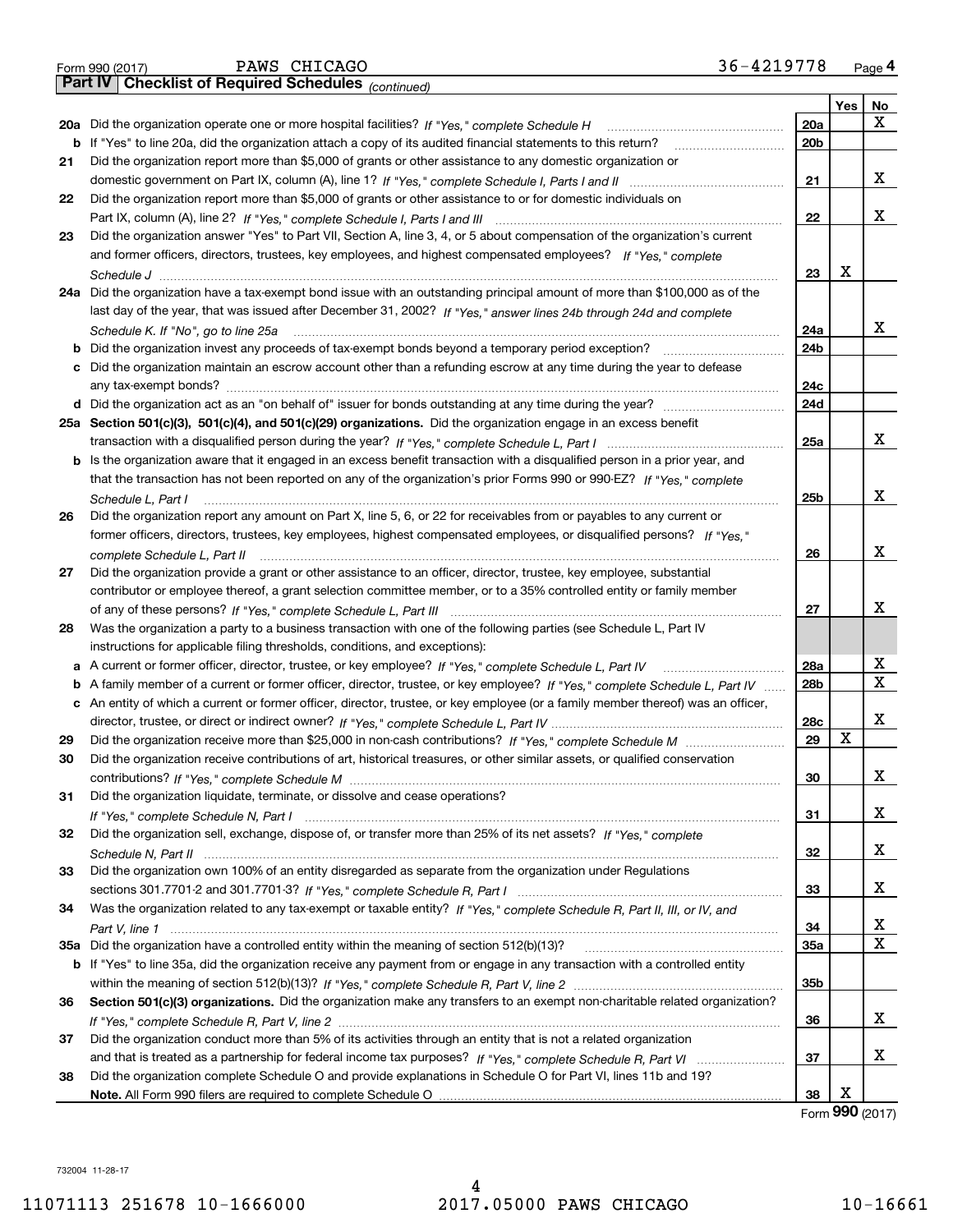|               | 36-4219778<br>PAWS CHICAGO<br>Form 990 (2017)                                                                                                                                                                                        |                |     | Page 5 |
|---------------|--------------------------------------------------------------------------------------------------------------------------------------------------------------------------------------------------------------------------------------|----------------|-----|--------|
| <b>Part V</b> | <b>Statements Regarding Other IRS Filings and Tax Compliance</b>                                                                                                                                                                     |                |     |        |
|               | Check if Schedule O contains a response or note to any line in this Part V                                                                                                                                                           |                |     |        |
|               |                                                                                                                                                                                                                                      |                | Yes | No     |
|               | 35<br>1a                                                                                                                                                                                                                             |                |     |        |
| b             | 1b<br>Enter the number of Forms W-2G included in line 1a. Enter -0- if not applicable                                                                                                                                                | $\Omega$       |     |        |
| с             | Did the organization comply with backup withholding rules for reportable payments to vendors and reportable gaming                                                                                                                   |                |     |        |
|               |                                                                                                                                                                                                                                      | 1c             | х   |        |
|               | 2a Enter the number of employees reported on Form W-3, Transmittal of Wage and Tax Statements,                                                                                                                                       |                |     |        |
|               | 207<br>filed for the calendar year ending with or within the year covered by this return<br>2a                                                                                                                                       |                |     |        |
|               |                                                                                                                                                                                                                                      | 2 <sub>b</sub> | х   |        |
|               |                                                                                                                                                                                                                                      |                |     |        |
| За            | Did the organization have unrelated business gross income of \$1,000 or more during the year?                                                                                                                                        | 3a             | х   |        |
|               |                                                                                                                                                                                                                                      | 3 <sub>b</sub> | X   |        |
|               | 4a At any time during the calendar year, did the organization have an interest in, or a signature or other authority over, a                                                                                                         |                |     |        |
|               | financial account in a foreign country (such as a bank account, securities account, or other financial account)?                                                                                                                     | 4a             |     | х      |
|               | <b>b</b> If "Yes," enter the name of the foreign country: $\blacktriangleright$                                                                                                                                                      |                |     |        |
|               | See instructions for filing requirements for FinCEN Form 114, Report of Foreign Bank and Financial Accounts (FBAR).                                                                                                                  |                |     |        |
|               | 5a Was the organization a party to a prohibited tax shelter transaction at any time during the tax year?                                                                                                                             | 5a             |     | х      |
| b             |                                                                                                                                                                                                                                      | 5b             |     | X      |
| с             | If "Yes," to line 5a or 5b, did the organization file Form 8886-T?                                                                                                                                                                   | 5с             |     |        |
|               | 6a Does the organization have annual gross receipts that are normally greater than \$100,000, and did the organization solicit                                                                                                       |                |     |        |
|               | any contributions that were not tax deductible as charitable contributions?                                                                                                                                                          | 6a             |     | x      |
|               | <b>b</b> If "Yes," did the organization include with every solicitation an express statement that such contributions or gifts                                                                                                        |                |     |        |
|               | were not tax deductible?                                                                                                                                                                                                             | 6b             |     |        |
| 7             | Organizations that may receive deductible contributions under section 170(c).                                                                                                                                                        |                |     |        |
| a             | Did the organization receive a payment in excess of \$75 made partly as a contribution and partly for goods and services provided to the payor?                                                                                      | 7a             | х   |        |
| b             | If "Yes," did the organization notify the donor of the value of the goods or services provided?                                                                                                                                      | 7b             | X   |        |
|               | c Did the organization sell, exchange, or otherwise dispose of tangible personal property for which it was required                                                                                                                  |                |     |        |
|               |                                                                                                                                                                                                                                      | 7c             |     | x      |
|               | 7d<br>d If "Yes," indicate the number of Forms 8282 filed during the year [11] [11] No. 2010 [12] Henry Marian Marian Marian Marian Marian Marian Marian Marian Marian Marian Marian Marian Marian Marian Marian Marian Marian Maria |                |     |        |
| е             |                                                                                                                                                                                                                                      | 7e             |     | х      |
| f             | Did the organization, during the year, pay premiums, directly or indirectly, on a personal benefit contract?                                                                                                                         | 7f             |     | х      |
| g             | If the organization received a contribution of qualified intellectual property, did the organization file Form 8899 as required?                                                                                                     | 7g             |     |        |
| h.            | If the organization received a contribution of cars, boats, airplanes, or other vehicles, did the organization file a Form 1098-C?                                                                                                   | 7h             | X   |        |
| 8             | Sponsoring organizations maintaining donor advised funds. Did a donor advised fund maintained by the                                                                                                                                 |                |     |        |
|               | sponsoring organization have excess business holdings at any time during the year?                                                                                                                                                   | 8              |     |        |
|               | Sponsoring organizations maintaining donor advised funds.                                                                                                                                                                            |                |     |        |
| а             | Did the sponsoring organization make any taxable distributions under section 4966?                                                                                                                                                   | 9а             |     |        |
| b             | Did the sponsoring organization make a distribution to a donor, donor advisor, or related person?                                                                                                                                    | 9b             |     |        |
| 10            | Section 501(c)(7) organizations. Enter:                                                                                                                                                                                              |                |     |        |
| а             | 10a<br>Initiation fees and capital contributions included on Part VIII, line 12                                                                                                                                                      |                |     |        |
| b             | 10 <sub>b</sub><br>Gross receipts, included on Form 990, Part VIII, line 12, for public use of club facilities                                                                                                                       |                |     |        |
| 11            | Section 501(c)(12) organizations. Enter:                                                                                                                                                                                             |                |     |        |
| а             | 11a<br>Gross income from members or shareholders                                                                                                                                                                                     |                |     |        |
| b             | Gross income from other sources (Do not net amounts due or paid to other sources against                                                                                                                                             |                |     |        |
|               | amounts due or received from them.)<br>11b                                                                                                                                                                                           |                |     |        |
|               | 12a Section 4947(a)(1) non-exempt charitable trusts. Is the organization filing Form 990 in lieu of Form 1041?                                                                                                                       | 12a            |     |        |
| b             | If "Yes," enter the amount of tax-exempt interest received or accrued during the year <i>manuming</i><br>12b                                                                                                                         |                |     |        |
| 13            | Section 501(c)(29) qualified nonprofit health insurance issuers.                                                                                                                                                                     |                |     |        |
|               | a Is the organization licensed to issue qualified health plans in more than one state?                                                                                                                                               | 13а            |     |        |
|               | Note. See the instructions for additional information the organization must report on Schedule O.                                                                                                                                    |                |     |        |
|               | <b>b</b> Enter the amount of reserves the organization is required to maintain by the states in which the                                                                                                                            |                |     |        |
|               | 13 <sub>b</sub>                                                                                                                                                                                                                      |                |     |        |
|               | 13с                                                                                                                                                                                                                                  |                |     | х      |
|               | 14a Did the organization receive any payments for indoor tanning services during the tax year?                                                                                                                                       | 14a            |     |        |
|               |                                                                                                                                                                                                                                      | 14b            | റററ |        |

Form (2017) **990**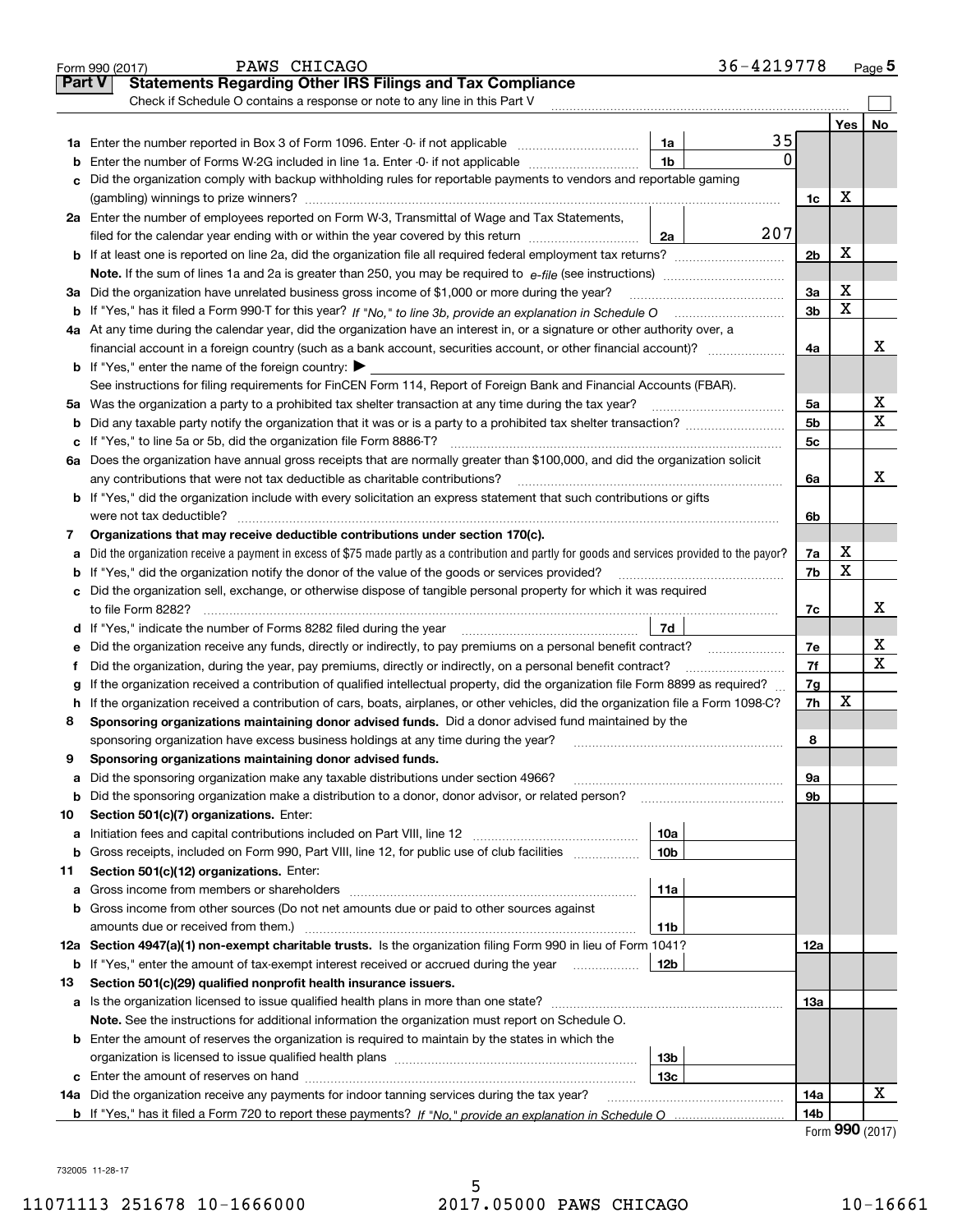|     |                                                                                                                                                                                                                                |    |                 |             | $\overline{\mathbf{x}}$      |
|-----|--------------------------------------------------------------------------------------------------------------------------------------------------------------------------------------------------------------------------------|----|-----------------|-------------|------------------------------|
|     | <b>Section A. Governing Body and Management</b>                                                                                                                                                                                |    |                 |             |                              |
|     | 1a<br><b>1a</b> Enter the number of voting members of the governing body at the end of the tax year                                                                                                                            | 20 |                 | Yes         | No                           |
|     | If there are material differences in voting rights among members of the governing body, or if the governing                                                                                                                    |    |                 |             |                              |
|     | body delegated broad authority to an executive committee or similar committee, explain in Schedule O.                                                                                                                          |    |                 |             |                              |
|     | Enter the number of voting members included in line 1a, above, who are independent <i>manumum</i><br>1b                                                                                                                        | 20 |                 |             |                              |
|     |                                                                                                                                                                                                                                |    |                 |             |                              |
| 2   | Did any officer, director, trustee, or key employee have a family relationship or a business relationship with any other                                                                                                       |    |                 | X           |                              |
|     | officer, director, trustee, or key employee?                                                                                                                                                                                   |    | $\mathbf{2}$    |             |                              |
| 3   | Did the organization delegate control over management duties customarily performed by or under the direct supervision                                                                                                          |    |                 |             |                              |
|     |                                                                                                                                                                                                                                |    | 3               |             | X<br>$\overline{\mathbf{X}}$ |
| 4   | Did the organization make any significant changes to its governing documents since the prior Form 990 was filed?                                                                                                               |    | 4               |             |                              |
| 5   | Did the organization become aware during the year of a significant diversion of the organization's assets? <i>marrouum</i> match                                                                                               |    | 5               |             | $\mathbf X$                  |
| 6   |                                                                                                                                                                                                                                |    | 6               |             | $\mathbf X$                  |
| 7a  | Did the organization have members, stockholders, or other persons who had the power to elect or appoint one or                                                                                                                 |    |                 |             |                              |
|     |                                                                                                                                                                                                                                |    | 7a              |             | х                            |
|     | <b>b</b> Are any governance decisions of the organization reserved to (or subject to approval by) members, stockholders, or                                                                                                    |    |                 |             |                              |
|     | persons other than the governing body?                                                                                                                                                                                         |    | 7b              |             | х                            |
| 8   | Did the organization contemporaneously document the meetings held or written actions undertaken during the year by the following:                                                                                              |    |                 |             |                              |
| a   |                                                                                                                                                                                                                                |    | 8а              | х           |                              |
| b   |                                                                                                                                                                                                                                |    | 8b              | X           |                              |
| 9   | Is there any officer, director, trustee, or key employee listed in Part VII, Section A, who cannot be reached at the                                                                                                           |    |                 |             |                              |
|     |                                                                                                                                                                                                                                |    | 9               |             | x                            |
|     | Section B. Policies (This Section B requests information about policies not required by the Internal Revenue Code.)                                                                                                            |    |                 |             |                              |
|     |                                                                                                                                                                                                                                |    |                 | Yes         | No                           |
|     |                                                                                                                                                                                                                                |    | <b>10a</b>      |             | X                            |
|     | b If "Yes," did the organization have written policies and procedures governing the activities of such chapters, affiliates,                                                                                                   |    |                 |             |                              |
|     |                                                                                                                                                                                                                                |    | 10 <sub>b</sub> |             |                              |
|     | 11a Has the organization provided a complete copy of this Form 990 to all members of its governing body before filing the form?                                                                                                |    | 11a             | x           |                              |
|     | <b>b</b> Describe in Schedule O the process, if any, used by the organization to review this Form 990.                                                                                                                         |    |                 |             |                              |
| 12a |                                                                                                                                                                                                                                |    | 12a             | x           |                              |
| b   |                                                                                                                                                                                                                                |    | 12 <sub>b</sub> | х           |                              |
| с   | Did the organization regularly and consistently monitor and enforce compliance with the policy? If "Yes," describe                                                                                                             |    |                 |             |                              |
|     | in Schedule O how this was done measured and continuum control to the distribution of the state of the state o                                                                                                                 |    | 12c             | x           |                              |
|     |                                                                                                                                                                                                                                |    | 13              | $\mathbf X$ |                              |
| 14  | Did the organization have a written document retention and destruction policy? [11] manufaction policy? [11] manufaction policy? [11] manufaction policy? [11] manufaction policy? [11] manufaction policy? [11] manufaction p |    | 14              | X           |                              |
| 15  | Did the process for determining compensation of the following persons include a review and approval by independent                                                                                                             |    |                 |             |                              |
|     | persons, comparability data, and contemporaneous substantiation of the deliberation and decision?                                                                                                                              |    |                 |             |                              |
| a   | The organization's CEO, Executive Director, or top management official [111] [11] manumerror manumerror contracts                                                                                                              |    | 15a             | x           |                              |
|     |                                                                                                                                                                                                                                |    | 15b             |             | $\mathbf X$                  |
|     | If "Yes" to line 15a or 15b, describe the process in Schedule O (see instructions).                                                                                                                                            |    |                 |             |                              |
|     | 16a Did the organization invest in, contribute assets to, or participate in a joint venture or similar arrangement with a                                                                                                      |    |                 |             |                              |
|     | taxable entity during the year?                                                                                                                                                                                                |    | 16a             |             | х                            |
|     | b If "Yes," did the organization follow a written policy or procedure requiring the organization to evaluate its participation                                                                                                 |    |                 |             |                              |
|     | in joint venture arrangements under applicable federal tax law, and take steps to safeguard the organization's                                                                                                                 |    |                 |             |                              |
|     |                                                                                                                                                                                                                                |    | 16b             |             |                              |
|     | <b>Section C. Disclosure</b>                                                                                                                                                                                                   |    |                 |             |                              |
| 17  | List the states with which a copy of this Form 990 is required to be filed $\blacktriangleright$ IL                                                                                                                            |    |                 |             |                              |
| 18  | Section 6104 requires an organization to make its Forms 1023 (or 1024 if applicable), 990, and 990-T (Section 501(c)(3)s only) available                                                                                       |    |                 |             |                              |
|     | for public inspection. Indicate how you made these available. Check all that apply.                                                                                                                                            |    |                 |             |                              |
|     | $ X $ Own website<br>$X$ Another's website<br>$\lfloor x \rfloor$ Upon request<br>Other (explain in Schedule O)                                                                                                                |    |                 |             |                              |
|     |                                                                                                                                                                                                                                |    |                 |             |                              |
|     |                                                                                                                                                                                                                                |    |                 |             |                              |
| 19  | Describe in Schedule O whether (and if so, how) the organization made its governing documents, conflict of interest policy, and financial                                                                                      |    |                 |             |                              |
|     | statements available to the public during the tax year.                                                                                                                                                                        |    |                 |             |                              |
| 20  | State the name, address, and telephone number of the person who possesses the organization's books and records:                                                                                                                |    |                 |             |                              |
|     | ALISA R. BRILL - (773) 475-3301<br>60614<br>1933 N. MARCEY STREET, CHICAGO, IL                                                                                                                                                 |    |                 |             |                              |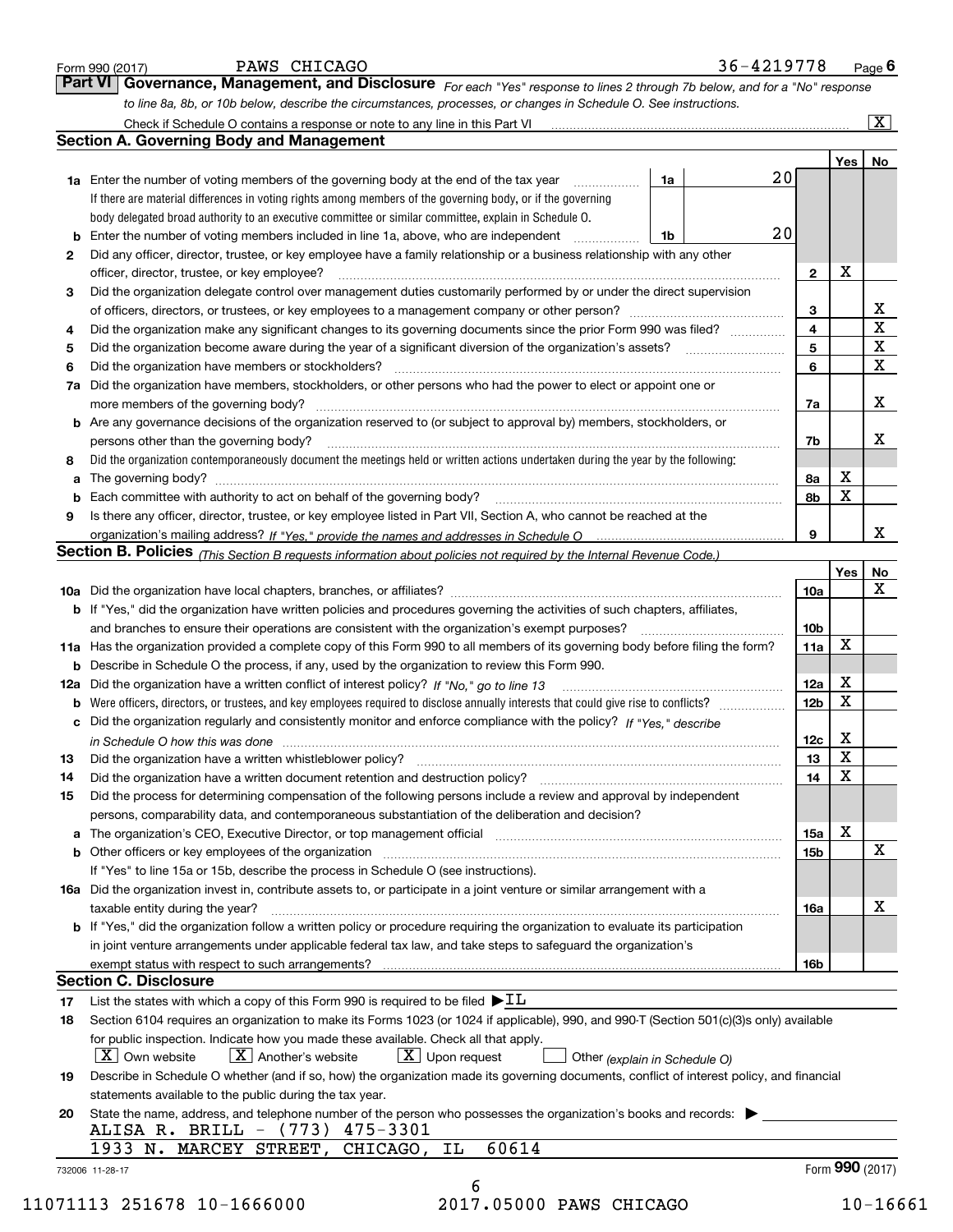$\mathcal{L}^{\text{max}}$ 

| orm 990 (2017) <sup>.</sup> | PAWS CHICAGO                                                                               | 36-4219778 | Page $\prime$ |
|-----------------------------|--------------------------------------------------------------------------------------------|------------|---------------|
|                             | Part VII Compensation of Officers, Directors, Trustees, Key Employees, Highest Compensated |            |               |
|                             | <b>Employees, and Independent Contractors</b>                                              |            |               |

Check if Schedule O contains a response or note to any line in this Part VII

**Section A. Officers, Directors, Trustees, Key Employees, and Highest Compensated Employees**

**1a**  Complete this table for all persons required to be listed. Report compensation for the calendar year ending with or within the organization's tax year.

**•** List all of the organization's current officers, directors, trustees (whether individuals or organizations), regardless of amount of compensation. Enter -0- in columns  $(D)$ ,  $(E)$ , and  $(F)$  if no compensation was paid.

● List all of the organization's **current** key employees, if any. See instructions for definition of "key employee."

**•** List the organization's five current highest compensated employees (other than an officer, director, trustee, or key employee) who received reportable compensation (Box 5 of Form W-2 and/or Box 7 of Form 1099-MISC) of more than \$100,000 from the organization and any related organizations.

 $\bullet$  List all of the organization's **former** officers, key employees, and highest compensated employees who received more than \$100,000 of reportable compensation from the organization and any related organizations.

**•** List all of the organization's former directors or trustees that received, in the capacity as a former director or trustee of the organization, more than \$10,000 of reportable compensation from the organization and any related organizations.

List persons in the following order: individual trustees or directors; institutional trustees; officers; key employees; highest compensated employees; and former such persons.

Check this box if neither the organization nor any related organization compensated any current officer, director, or trustee.  $\mathcal{L}^{\text{max}}$ 

| (A)                           | (B)                      |                                |                                                                  |         | (C)          |                                  |            | (D)             | (E)             | (F)                         |
|-------------------------------|--------------------------|--------------------------------|------------------------------------------------------------------|---------|--------------|----------------------------------|------------|-----------------|-----------------|-----------------------------|
| Name and Title                | Average                  |                                | Position<br>(do not check more than one                          |         |              |                                  | Reportable | Reportable      | Estimated       |                             |
|                               | hours per                |                                | box, unless person is both an<br>officer and a director/trustee) |         | compensation | compensation                     | amount of  |                 |                 |                             |
|                               | week                     |                                |                                                                  |         |              |                                  |            | from            | from related    | other                       |
|                               | (list any                |                                |                                                                  |         |              |                                  |            | the             | organizations   | compensation                |
|                               | hours for                |                                |                                                                  |         |              |                                  |            | organization    | (W-2/1099-MISC) | from the                    |
|                               | related<br>organizations |                                |                                                                  |         |              |                                  |            | (W-2/1099-MISC) |                 | organization<br>and related |
|                               | below                    |                                |                                                                  |         |              |                                  |            |                 |                 | organizations               |
|                               | line)                    | Individual trustee or director | Institutional trustee                                            | Officer | Key employee | Highest compensated<br> employee | Former     |                 |                 |                             |
| PAULA FASSEAS<br>(1)          | 30.00                    |                                |                                                                  |         |              |                                  |            |                 |                 |                             |
| CHAIRMAN                      |                          | X                              |                                                                  | X       |              |                                  |            | 0.              | $\mathbf 0$ .   | 0.                          |
| PAM CAREY<br>(2)              | 1.00                     |                                |                                                                  |         |              |                                  |            |                 |                 |                             |
| PRESIDENT                     |                          | X                              |                                                                  | X       |              |                                  |            | 0.              | $\mathbf 0$ .   | $\mathbf 0$ .               |
| (3)<br>ALEXIS FASSEAS         | 20.00                    |                                |                                                                  |         |              |                                  |            |                 |                 |                             |
| TREASURER                     |                          | X                              |                                                                  | X       |              |                                  |            | 0.              | $\mathbf 0$ .   | $\mathbf 0$ .               |
| <b>GEORGE KARCAZES</b><br>(4) | 1.00                     |                                |                                                                  |         |              |                                  |            |                 |                 |                             |
| <b>SECRETARY</b>              |                          | X                              |                                                                  | X       |              |                                  |            | 0.              | $\mathbf 0$ .   | $\mathbf 0$ .               |
| MARK DUGGAN, PROFESSOR<br>(5) | 0.30                     |                                |                                                                  |         |              |                                  |            |                 |                 |                             |
| ADVISORY BOARD                |                          | X                              |                                                                  |         |              |                                  |            | 0.              | $\mathbf 0$ .   | $\mathbf 0$ .               |
| SUZANNE LEMIGNOT<br>(6)       | 1.00                     |                                |                                                                  |         |              |                                  |            |                 |                 |                             |
| ADVISORY BOARD                |                          | X                              |                                                                  |         |              |                                  |            | 0.              | $\mathbf 0$ .   | $\mathbf 0$ .               |
| <b>JANICE BECK</b><br>(7)     | 1.00                     |                                |                                                                  |         |              |                                  |            |                 |                 |                             |
| <b>BOARD MEMBER</b>           |                          | X                              |                                                                  |         |              |                                  |            | 0.              | $\mathbf 0$ .   | $\mathbf 0$ .               |
| BARBARA BRADFORD<br>(8)       | 1.00                     |                                |                                                                  |         |              |                                  |            |                 |                 |                             |
| <b>BOARD MEMBER</b>           |                          | X                              |                                                                  |         |              |                                  |            | 0.              | $\mathbf 0$ .   | $\mathbf 0$ .               |
| MELISSA CANNING<br>(9)        | 1.00                     |                                |                                                                  |         |              |                                  |            |                 |                 |                             |
| BOARD MEMBER                  |                          | X                              |                                                                  |         |              |                                  |            | 0.              | 0.              | $\mathbf 0$ .               |
| (10) MICHAEL CANNING          | 1.00                     |                                |                                                                  |         |              |                                  |            |                 |                 |                             |
| <b>BOARD MEMBER</b>           |                          | X                              |                                                                  |         |              |                                  |            | 0.              | 0.              | $\mathbf 0$ .               |
| (11) BRUCE CROWN              | 1.00                     |                                |                                                                  |         |              |                                  |            |                 |                 |                             |
| <b>BOARD MEMBER</b>           |                          | X                              |                                                                  |         |              |                                  |            | 0.              | 0.              | $\mathbf 0$ .               |
| (12) CHARLES DAY              | 1.00                     |                                |                                                                  |         |              |                                  |            |                 |                 |                             |
| <b>BOARD MEMBER</b>           |                          | X                              |                                                                  |         |              |                                  |            | 0.              | 0.              | 0.                          |
| (13) LISA DENT                | 1.00                     |                                |                                                                  |         |              |                                  |            |                 |                 |                             |
| BOARD MEMBER                  |                          | X                              |                                                                  |         |              |                                  |            | 0.              | 0.              | 0.                          |
| (14) PETER FASSEAS            | 2.00                     |                                |                                                                  |         |              |                                  |            |                 |                 |                             |
| BOARD MEMBER                  |                          | X                              |                                                                  |         |              |                                  |            | 0.              | 0.              | 0.                          |
| (15) GLENN FELNER             | 1.00                     |                                |                                                                  |         |              |                                  |            |                 |                 |                             |
| BOARD MEMBER                  |                          | X                              |                                                                  |         |              |                                  |            | $\mathbf 0$ .   | $\mathbf 0$ .   | 0.                          |
| (16) RAJ FERNANDO             | 1.00                     |                                |                                                                  |         |              |                                  |            |                 |                 |                             |
| BOARD MEMBER                  |                          | x                              |                                                                  |         |              |                                  |            | 0.              | $\mathbf 0$ .   | $0_{.}$                     |
| (17) SONIA FLORIAN            | 1.00                     |                                |                                                                  |         |              |                                  |            |                 |                 |                             |
| BOARD MEMBER                  |                          | x                              |                                                                  |         |              |                                  |            | 0.              | $\mathbf 0$ .   | 0.                          |
| 732007 11-28-17               |                          |                                |                                                                  |         |              |                                  |            |                 |                 | Form 990 (2017)             |

732007 11-28-17

11071113 251678 10-1666000 2017.05000 PAWS CHICAGO 10-16661

7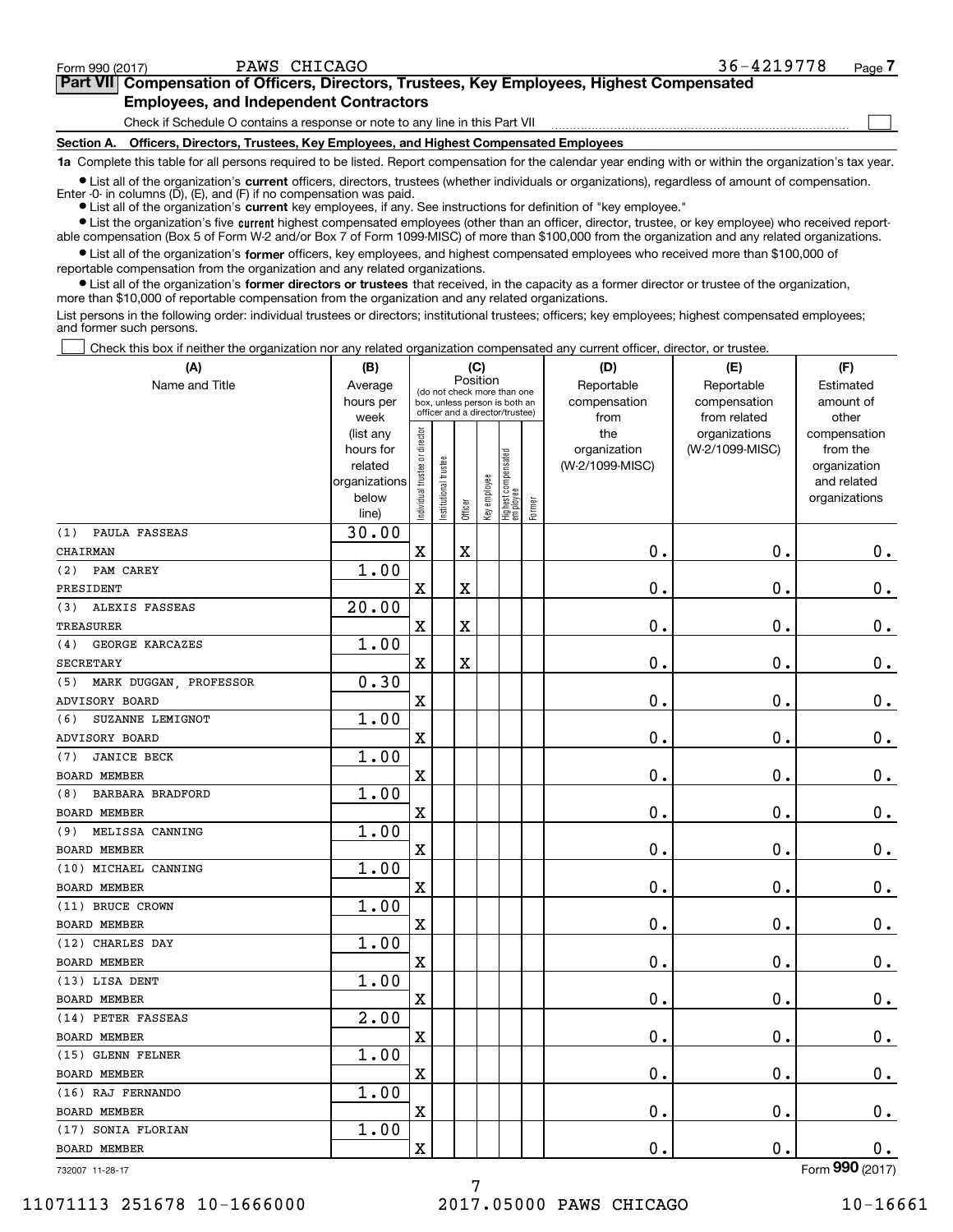| PAWS CHICAGO<br>Form 990 (2017)                                                                                                         |               |                                |                                                              |          |   |                                                 |        |                                | 36-4219778      |                             |                     |               | Page 8 |
|-----------------------------------------------------------------------------------------------------------------------------------------|---------------|--------------------------------|--------------------------------------------------------------|----------|---|-------------------------------------------------|--------|--------------------------------|-----------------|-----------------------------|---------------------|---------------|--------|
| <b>Part VII</b><br>Section A. Officers, Directors, Trustees, Key Employees, and Highest Compensated Employees (continued)               |               |                                |                                                              |          |   |                                                 |        |                                |                 |                             |                     |               |        |
| (A)                                                                                                                                     | (B)           |                                |                                                              | (C)      |   |                                                 |        | (D)                            | (E)             |                             |                     | (F)           |        |
| Name and title                                                                                                                          | Average       |                                |                                                              | Position |   |                                                 |        | Reportable                     | Reportable      |                             |                     | Estimated     |        |
|                                                                                                                                         | hours per     |                                | (do not check more than one<br>box, unless person is both an |          |   |                                                 |        | compensation                   | compensation    | amount of<br>other          |                     |               |        |
|                                                                                                                                         | week          |                                | officer and a director/trustee)                              |          |   |                                                 |        | from                           | from related    |                             |                     |               |        |
|                                                                                                                                         | (list any     |                                |                                                              |          |   |                                                 |        | the                            | organizations   |                             |                     | compensation  |        |
|                                                                                                                                         | hours for     |                                |                                                              |          |   |                                                 |        | organization                   | (W-2/1099-MISC) |                             |                     | from the      |        |
|                                                                                                                                         | related       |                                |                                                              |          |   |                                                 |        | (W-2/1099-MISC)                |                 |                             |                     | organization  |        |
|                                                                                                                                         | organizations |                                |                                                              |          |   |                                                 |        |                                |                 |                             |                     | and related   |        |
|                                                                                                                                         | below         | Individual trustee or director | nstitutional trustee                                         |          |   |                                                 | Former |                                |                 |                             |                     | organizations |        |
|                                                                                                                                         | line)         |                                |                                                              | Officer  |   | Key employee<br>Highest compensated<br>employee |        |                                |                 |                             |                     |               |        |
| (18) SUZIE GLICKMAN                                                                                                                     | 1.00          |                                |                                                              |          |   |                                                 |        |                                |                 |                             |                     |               |        |
| <b>BOARD MEMBER</b>                                                                                                                     |               | $\mathbf x$                    |                                                              |          |   |                                                 |        | 0.                             |                 | 0.                          |                     |               | 0.     |
| (19) AMY MACK                                                                                                                           | 1.00          |                                |                                                              |          |   |                                                 |        |                                |                 |                             |                     |               |        |
| <b>BOARD MEMBER</b>                                                                                                                     |               | $\mathbf X$                    |                                                              |          |   |                                                 |        | 0.                             |                 | 0.                          |                     |               | 0.     |
| (20) MAYARI PRITZKER                                                                                                                    | 1.00          |                                |                                                              |          |   |                                                 |        |                                |                 |                             |                     |               |        |
| <b>BOARD MEMBER</b>                                                                                                                     |               | $\mathbf X$                    |                                                              |          |   |                                                 |        | 0.                             |                 | 0.                          |                     |               | 0.     |
| (21) DR. BARBARA ROYAL                                                                                                                  | 1.00          |                                |                                                              |          |   |                                                 |        |                                |                 |                             |                     |               |        |
| <b>BOARD MEMBER</b>                                                                                                                     |               | X                              |                                                              |          |   |                                                 |        | 0.                             |                 | 0.                          |                     |               | 0.     |
| (22) ROBERT SHERMAN                                                                                                                     | 1.00          |                                |                                                              |          |   |                                                 |        |                                |                 |                             |                     |               |        |
| <b>BOARD MEMBER</b>                                                                                                                     |               | X                              |                                                              |          |   |                                                 |        | 0.                             |                 | 0.                          |                     |               | 0.     |
| (23) MARIA SMITHBURG                                                                                                                    | 1.00          |                                |                                                              |          |   |                                                 |        |                                |                 |                             |                     |               |        |
| BOARD MEMBER                                                                                                                            |               | X                              |                                                              |          |   |                                                 |        | 0.                             |                 | 0.                          |                     |               | 0.     |
|                                                                                                                                         |               |                                |                                                              |          |   |                                                 |        |                                |                 |                             |                     |               |        |
| (24) MICHAEL SWEIG                                                                                                                      | 1.00          |                                |                                                              |          |   |                                                 |        |                                |                 |                             |                     |               |        |
| BOARD MEMBER                                                                                                                            |               | X                              |                                                              |          |   |                                                 |        | 0.                             |                 | 0.                          |                     |               | 0.     |
| (25) KRISTIN PEARSON                                                                                                                    | 40.00         |                                |                                                              |          |   |                                                 |        |                                |                 |                             |                     |               |        |
| CHEIF EXECUTIVE OFFICER                                                                                                                 |               |                                |                                                              | X        |   |                                                 |        | 164,127.                       |                 | 0.                          |                     |               | 873.   |
| (26) ALISA BRILL                                                                                                                        | 40.00         |                                |                                                              |          |   |                                                 |        |                                |                 |                             |                     |               |        |
| CHIEF FINANCIAL OFFICER                                                                                                                 |               |                                |                                                              | X        |   |                                                 |        | 137,726.                       |                 | 0.                          |                     |               | 0.     |
|                                                                                                                                         |               |                                |                                                              |          |   |                                                 |        | 301,853.                       |                 | $\overline{\mathfrak{o}}$ . |                     |               | 873.   |
| c Total from continuation sheets to Part VII, Section A                                                                                 |               |                                |                                                              |          |   |                                                 |        | 638,976.                       |                 | $\overline{0}$ .            |                     | 16,582.       |        |
|                                                                                                                                         |               |                                |                                                              |          |   |                                                 |        | 940,829.                       |                 | $\overline{0}$ .            |                     | 17,455.       |        |
| Total number of individuals (including but not limited to those listed above) who received more than \$100,000 of reportable<br>2       |               |                                |                                                              |          |   |                                                 |        |                                |                 |                             |                     |               |        |
| compensation from the organization $\blacktriangleright$                                                                                |               |                                |                                                              |          |   |                                                 |        |                                |                 |                             |                     |               | 7      |
|                                                                                                                                         |               |                                |                                                              |          |   |                                                 |        |                                |                 |                             |                     | Yes           | No     |
| Did the organization list any former officer, director, or trustee, key employee, or highest compensated employee on<br>3               |               |                                |                                                              |          |   |                                                 |        |                                |                 |                             |                     |               |        |
| line 1a? If "Yes," complete Schedule J for such individual manufactured contained and the Ves," complete Schedule J for such individual |               |                                |                                                              |          |   |                                                 |        |                                |                 |                             | 3                   |               | х      |
| For any individual listed on line 1a, is the sum of reportable compensation and other compensation from the organization                |               |                                |                                                              |          |   |                                                 |        |                                |                 |                             |                     |               |        |
|                                                                                                                                         |               |                                |                                                              |          |   |                                                 |        |                                |                 |                             | 4                   | х             |        |
| Did any person listed on line 1a receive or accrue compensation from any unrelated organization or individual for services<br>5         |               |                                |                                                              |          |   |                                                 |        |                                |                 |                             |                     |               |        |
|                                                                                                                                         |               |                                |                                                              |          |   |                                                 |        |                                |                 |                             | 5                   |               | x      |
| rendered to the organization? If "Yes." complete Schedule J for such person<br><b>Section B. Independent Contractors</b>                |               |                                |                                                              |          |   |                                                 |        |                                |                 |                             |                     |               |        |
| Complete this table for your five highest compensated independent contractors that received more than \$100,000 of compensation from    |               |                                |                                                              |          |   |                                                 |        |                                |                 |                             |                     |               |        |
| 1                                                                                                                                       |               |                                |                                                              |          |   |                                                 |        |                                |                 |                             |                     |               |        |
| the organization. Report compensation for the calendar year ending with or within the organization's tax year.                          |               |                                |                                                              |          |   |                                                 |        |                                |                 |                             |                     |               |        |
| (A)<br>Name and business address                                                                                                        |               |                                |                                                              |          |   |                                                 |        | (B)<br>Description of services |                 |                             | (C)<br>Compensation |               |        |
|                                                                                                                                         |               |                                |                                                              |          |   |                                                 |        |                                |                 |                             |                     |               |        |
| RWE MANAGEMENT, 16W361 S FRONTAGE RD, STE                                                                                               |               |                                |                                                              |          |   |                                                 |        |                                |                 |                             |                     |               |        |
| 106, BURR RIDGE, IL 60527                                                                                                               |               |                                |                                                              |          |   |                                                 |        | CONSTRUCTION                   |                 |                             |                     | 258,896.      |        |
| LAUTMAN MASKA NEILL, 1730 RHODE ISLAND AVE                                                                                              |               |                                |                                                              |          |   |                                                 |        | <b>FUNDRAISING &amp;</b>       |                 |                             |                     |               |        |
| NW, SUITE 301, WASHINGTON, DC 20036                                                                                                     |               |                                |                                                              |          |   |                                                 |        | <b>ENGAGEMENT</b>              |                 | 156,850.                    |                     |               |        |
| CROSSREALMS, INC.                                                                                                                       |               |                                |                                                              |          |   |                                                 |        |                                |                 |                             |                     |               |        |
| 20 W KINZIE ST FLOOR 17, CHICAGO, IL 60654                                                                                              |               |                                |                                                              |          |   |                                                 |        | <b>INFORMATION SYSTEMS</b>     |                 |                             |                     | 140, 259.     |        |
|                                                                                                                                         |               |                                |                                                              |          |   |                                                 |        |                                |                 |                             |                     |               |        |
|                                                                                                                                         |               |                                |                                                              |          |   |                                                 |        |                                |                 |                             |                     |               |        |
|                                                                                                                                         |               |                                |                                                              |          |   |                                                 |        |                                |                 |                             |                     |               |        |
| Total number of independent contractors (including but not limited to those listed above) who received more than<br>2                   |               |                                |                                                              |          |   |                                                 |        |                                |                 |                             |                     |               |        |
| \$100,000 of compensation from the organization                                                                                         |               |                                |                                                              |          | 3 |                                                 |        |                                |                 |                             |                     |               |        |
|                                                                                                                                         |               |                                |                                                              |          |   |                                                 |        |                                |                 |                             |                     | מחח           |        |

SEE PART VII, SECTION A CONTINUATION SHEETS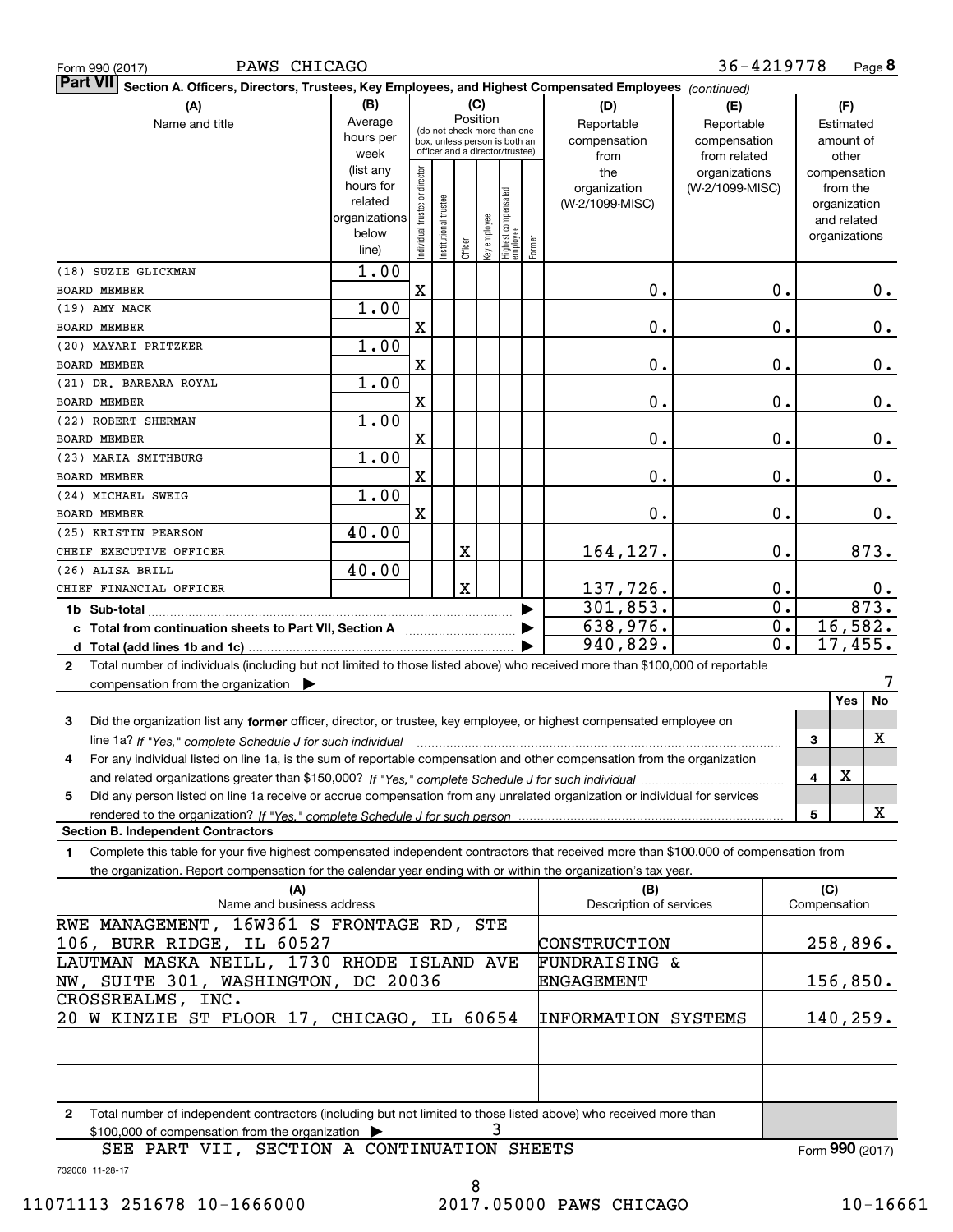| PAWS CHICAGO<br>Form 990                                                                                                  |                     |                                |                       |         |              |                              |            | 36-4219778      |                                  |                          |
|---------------------------------------------------------------------------------------------------------------------------|---------------------|--------------------------------|-----------------------|---------|--------------|------------------------------|------------|-----------------|----------------------------------|--------------------------|
| <b>Part VII</b><br>Section A. Officers, Directors, Trustees, Key Employees, and Highest Compensated Employees (continued) |                     |                                |                       |         |              |                              |            |                 |                                  |                          |
| (A)                                                                                                                       | (B)                 |                                |                       |         | (C)          |                              |            | (D)             | (E)                              | (F)                      |
| Name and title                                                                                                            | Position<br>Average |                                |                       |         |              |                              | Reportable | Reportable      | Estimated                        |                          |
|                                                                                                                           | hours               |                                |                       |         |              | (check all that apply)       |            | compensation    | compensation                     | amount of                |
|                                                                                                                           | per                 |                                |                       |         |              |                              |            | from<br>the     | from related                     | other                    |
|                                                                                                                           | week<br>(list any   |                                |                       |         |              |                              |            | organization    | organizations<br>(W-2/1099-MISC) | compensation<br>from the |
|                                                                                                                           | hours for           |                                |                       |         |              |                              |            | (W-2/1099-MISC) |                                  | organization             |
|                                                                                                                           | related             |                                |                       |         |              |                              |            |                 |                                  | and related              |
|                                                                                                                           | organizations       | Individual trustee or director | Institutional trustee |         | Key employee | Highest compensated employee |            |                 |                                  | organizations            |
|                                                                                                                           | below<br>line)      |                                |                       | Officer |              |                              | Former     |                 |                                  |                          |
|                                                                                                                           |                     |                                |                       |         |              |                              |            |                 |                                  |                          |
| (27) JESSICA VON WALDAU<br>CHIEF VETERNARIAN                                                                              | 40.00               |                                |                       |         |              | X                            |            |                 | $0$ .                            |                          |
| (28) SHERYL LESCH                                                                                                         | 40.00               |                                |                       |         |              |                              |            | <u>177,986.</u> |                                  | 6,224.                   |
| CHIEF COMMUNITY ENGAGEMENT OFFICER                                                                                        |                     |                                |                       |         |              | X                            |            | <u>124,422.</u> | 0.                               | 3,885.                   |
| (29) BARBARA KOMPARE                                                                                                      | 40.00               |                                |                       |         |              |                              |            |                 |                                  |                          |
| VETERNARIAN- SHELTER MEDICINE                                                                                             |                     |                                |                       |         |              | $\mathbf X$                  |            | 126,054.        | $\mathbf 0$ .                    | 0.                       |
| (30) JOAN HARRIS                                                                                                          | 40.00               |                                |                       |         |              |                              |            |                 |                                  |                          |
| DIRECTOR OF CANINE TRAINING AND BEHA                                                                                      |                     |                                |                       |         |              | $\mathbf X$                  |            | 106,033.        | $0$ .                            | 6,473.                   |
| (31) DEBORAH LINK                                                                                                         | 40.00               |                                |                       |         |              |                              |            |                 |                                  |                          |
| VETERNARIAN                                                                                                               |                     |                                |                       |         |              | $\mathbf X$                  |            | 104,481.        | 0.                               | 0.                       |
|                                                                                                                           |                     |                                |                       |         |              |                              |            |                 |                                  |                          |
|                                                                                                                           |                     |                                |                       |         |              |                              |            |                 |                                  |                          |
|                                                                                                                           |                     |                                |                       |         |              |                              |            |                 |                                  |                          |
|                                                                                                                           |                     |                                |                       |         |              |                              |            |                 |                                  |                          |
|                                                                                                                           |                     |                                |                       |         |              |                              |            |                 |                                  |                          |
|                                                                                                                           |                     |                                |                       |         |              |                              |            |                 |                                  |                          |
|                                                                                                                           |                     |                                |                       |         |              |                              |            |                 |                                  |                          |
|                                                                                                                           |                     |                                |                       |         |              |                              |            |                 |                                  |                          |
|                                                                                                                           |                     |                                |                       |         |              |                              |            |                 |                                  |                          |
|                                                                                                                           |                     |                                |                       |         |              |                              |            |                 |                                  |                          |
|                                                                                                                           |                     |                                |                       |         |              |                              |            |                 |                                  |                          |
|                                                                                                                           |                     |                                |                       |         |              |                              |            |                 |                                  |                          |
|                                                                                                                           |                     |                                |                       |         |              |                              |            |                 |                                  |                          |
|                                                                                                                           |                     |                                |                       |         |              |                              |            |                 |                                  |                          |
|                                                                                                                           |                     |                                |                       |         |              |                              |            |                 |                                  |                          |
|                                                                                                                           |                     |                                |                       |         |              |                              |            |                 |                                  |                          |
|                                                                                                                           |                     |                                |                       |         |              |                              |            |                 |                                  |                          |
|                                                                                                                           |                     |                                |                       |         |              |                              |            |                 |                                  |                          |
|                                                                                                                           |                     |                                |                       |         |              |                              |            |                 |                                  |                          |
|                                                                                                                           |                     |                                |                       |         |              |                              |            |                 |                                  |                          |
|                                                                                                                           |                     |                                |                       |         |              |                              |            |                 |                                  |                          |
|                                                                                                                           |                     |                                |                       |         |              |                              |            |                 |                                  |                          |
|                                                                                                                           |                     |                                |                       |         |              |                              |            |                 |                                  |                          |
|                                                                                                                           |                     |                                |                       |         |              |                              |            |                 |                                  |                          |
|                                                                                                                           |                     |                                |                       |         |              |                              |            |                 |                                  |                          |
|                                                                                                                           |                     |                                |                       |         |              |                              |            |                 |                                  |                          |
|                                                                                                                           |                     |                                |                       |         |              |                              |            |                 |                                  |                          |
|                                                                                                                           |                     |                                |                       |         |              |                              |            |                 |                                  |                          |
|                                                                                                                           |                     |                                |                       |         |              |                              |            |                 |                                  |                          |
| Total to Part VII, Section A, line 1c                                                                                     |                     |                                |                       |         |              |                              |            | 638,976.        |                                  | 16,582.                  |

732201 04-01-17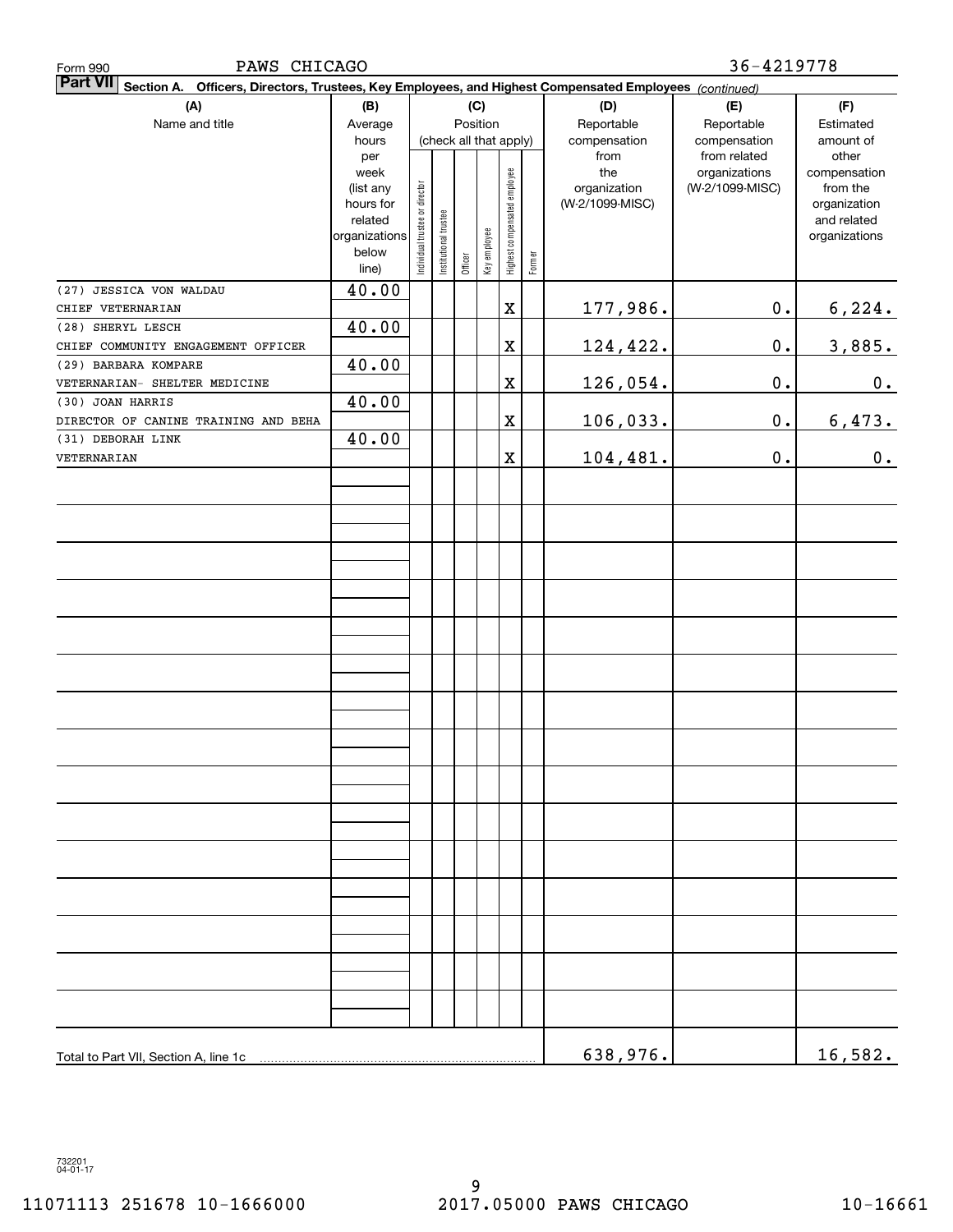| Contributions, Gifts, Grants<br>and Other Similar Amounts<br>2а<br>Program Service<br>Revenue | h. | Check if Schedule O contains a response or note to any line in this Part VIII<br>1 a Federated campaigns<br><b>b</b> Membership dues<br>c Fundraising events<br>d Related organizations<br>e Government grants (contributions)<br>f All other contributions, gifts, grants, and |                | 1a<br>1b<br>1 <sub>c</sub> |                      | (A)<br>Total revenue | $\overline{(B)}$<br>Related or<br>exempt function<br>revenue | $\overline{C}$<br>Unrelated<br>business | (D)<br>Revenuè excluded<br>from tax under |
|-----------------------------------------------------------------------------------------------|----|---------------------------------------------------------------------------------------------------------------------------------------------------------------------------------------------------------------------------------------------------------------------------------|----------------|----------------------------|----------------------|----------------------|--------------------------------------------------------------|-----------------------------------------|-------------------------------------------|
|                                                                                               |    |                                                                                                                                                                                                                                                                                 |                |                            |                      |                      |                                                              |                                         | sections<br>512 - 514                     |
|                                                                                               |    |                                                                                                                                                                                                                                                                                 |                |                            |                      |                      |                                                              | revenue                                 |                                           |
|                                                                                               |    |                                                                                                                                                                                                                                                                                 |                |                            |                      |                      |                                                              |                                         |                                           |
|                                                                                               |    |                                                                                                                                                                                                                                                                                 |                |                            | 2,963,774.           |                      |                                                              |                                         |                                           |
|                                                                                               |    |                                                                                                                                                                                                                                                                                 |                | 1 <sub>d</sub>             |                      |                      |                                                              |                                         |                                           |
|                                                                                               |    |                                                                                                                                                                                                                                                                                 |                | 1e                         |                      |                      |                                                              |                                         |                                           |
|                                                                                               |    |                                                                                                                                                                                                                                                                                 |                |                            |                      |                      |                                                              |                                         |                                           |
|                                                                                               |    |                                                                                                                                                                                                                                                                                 |                | 1f                         | 11, 313, 505.        |                      |                                                              |                                         |                                           |
|                                                                                               |    | similar amounts not included above                                                                                                                                                                                                                                              |                |                            | 2,542,911.           |                      |                                                              |                                         |                                           |
|                                                                                               |    | Noncash contributions included in lines 1a-1f: \$                                                                                                                                                                                                                               |                |                            |                      | 14, 277, 279.        |                                                              |                                         |                                           |
|                                                                                               |    |                                                                                                                                                                                                                                                                                 |                |                            | <b>Business Code</b> |                      |                                                              |                                         |                                           |
|                                                                                               |    | <b>ADOPTION FEES</b>                                                                                                                                                                                                                                                            |                |                            | 812900               | 1,051,425.           | 1,051,425.                                                   |                                         |                                           |
|                                                                                               | b  | LURIE CLINIC INCOME                                                                                                                                                                                                                                                             |                |                            | 541990               | 867,056.             | 867,056.                                                     |                                         |                                           |
|                                                                                               |    | TRAINING CENTER                                                                                                                                                                                                                                                                 |                |                            | 812900               | 151, 343.            | 151,343.                                                     |                                         |                                           |
|                                                                                               | C. | ADMISSION CENTER                                                                                                                                                                                                                                                                |                |                            | 812900               | 1,250.               | 1,250.                                                       |                                         |                                           |
|                                                                                               | d  |                                                                                                                                                                                                                                                                                 |                |                            |                      |                      |                                                              |                                         |                                           |
|                                                                                               | е  |                                                                                                                                                                                                                                                                                 |                |                            |                      |                      |                                                              |                                         |                                           |
|                                                                                               |    | f All other program service revenue                                                                                                                                                                                                                                             |                |                            |                      | 2,071,074.           |                                                              |                                         |                                           |
|                                                                                               |    | Investment income (including dividends, interest, and                                                                                                                                                                                                                           |                |                            |                      |                      |                                                              |                                         |                                           |
| З                                                                                             |    |                                                                                                                                                                                                                                                                                 |                |                            |                      | 1,194,814.           |                                                              |                                         | 1,194,814.                                |
|                                                                                               |    |                                                                                                                                                                                                                                                                                 |                |                            |                      |                      |                                                              |                                         |                                           |
| 4                                                                                             |    | Income from investment of tax-exempt bond proceeds                                                                                                                                                                                                                              |                |                            |                      |                      |                                                              |                                         |                                           |
| 5                                                                                             |    |                                                                                                                                                                                                                                                                                 |                |                            |                      |                      |                                                              |                                         |                                           |
|                                                                                               |    |                                                                                                                                                                                                                                                                                 | (i) Real       |                            | (ii) Personal        |                      |                                                              |                                         |                                           |
|                                                                                               |    | <b>6 a</b> Gross rents                                                                                                                                                                                                                                                          |                |                            |                      |                      |                                                              |                                         |                                           |
|                                                                                               | b  | Less: rental expenses                                                                                                                                                                                                                                                           |                |                            |                      |                      |                                                              |                                         |                                           |
|                                                                                               | c  | Rental income or (loss)                                                                                                                                                                                                                                                         |                |                            |                      |                      |                                                              |                                         |                                           |
|                                                                                               | d  |                                                                                                                                                                                                                                                                                 |                |                            |                      |                      |                                                              |                                         |                                           |
|                                                                                               |    | 7 a Gross amount from sales of                                                                                                                                                                                                                                                  | (i) Securities |                            | (ii) Other           |                      |                                                              |                                         |                                           |
|                                                                                               |    | assets other than inventory                                                                                                                                                                                                                                                     |                | 5, 323, 734.               |                      |                      |                                                              |                                         |                                           |
|                                                                                               |    | <b>b</b> Less: cost or other basis                                                                                                                                                                                                                                              |                |                            |                      |                      |                                                              |                                         |                                           |
|                                                                                               |    | and sales expenses                                                                                                                                                                                                                                                              |                | 4, 148, 553.               |                      |                      |                                                              |                                         |                                           |
|                                                                                               |    |                                                                                                                                                                                                                                                                                 | 1, 175, 181.   |                            |                      |                      |                                                              |                                         |                                           |
|                                                                                               |    |                                                                                                                                                                                                                                                                                 |                |                            | ▶                    | 1,175,181.           |                                                              |                                         | 1, 175, 181.                              |
|                                                                                               |    | 8 a Gross income from fundraising events (not                                                                                                                                                                                                                                   |                |                            |                      |                      |                                                              |                                         |                                           |
|                                                                                               |    | 2,963,774. of<br>including $$$                                                                                                                                                                                                                                                  |                |                            |                      |                      |                                                              |                                         |                                           |
| <b>Other Revenue</b>                                                                          |    | contributions reported on line 1c). See                                                                                                                                                                                                                                         |                |                            |                      |                      |                                                              |                                         |                                           |
|                                                                                               |    |                                                                                                                                                                                                                                                                                 |                | a                          | 634,334.             |                      |                                                              |                                         |                                           |
|                                                                                               |    |                                                                                                                                                                                                                                                                                 |                | $\mathbf{b}$               | 1,569,260.           |                      |                                                              |                                         |                                           |
|                                                                                               |    | c Net income or (loss) from fundraising events                                                                                                                                                                                                                                  |                |                            |                      | $-934,926.$          |                                                              |                                         | $-934,926.$                               |
|                                                                                               |    | 9 a Gross income from gaming activities. See                                                                                                                                                                                                                                    |                |                            |                      |                      |                                                              |                                         |                                           |
|                                                                                               |    |                                                                                                                                                                                                                                                                                 |                | a                          | 35,758.              |                      |                                                              |                                         |                                           |
|                                                                                               |    | <b>b</b> Less: direct expenses <b>manually</b>                                                                                                                                                                                                                                  |                | b                          | 16,715.              |                      |                                                              |                                         |                                           |
|                                                                                               |    | c Net income or (loss) from gaming activities                                                                                                                                                                                                                                   |                |                            | ▶<br>.               | 19,043.              |                                                              |                                         | 19,043.                                   |
|                                                                                               |    | 10 a Gross sales of inventory, less returns                                                                                                                                                                                                                                     |                |                            |                      |                      |                                                              |                                         |                                           |
|                                                                                               |    |                                                                                                                                                                                                                                                                                 |                | a                          | 12,076.              |                      |                                                              |                                         |                                           |
|                                                                                               |    |                                                                                                                                                                                                                                                                                 |                | b                          | 30, 115.             |                      |                                                              |                                         |                                           |
|                                                                                               |    |                                                                                                                                                                                                                                                                                 |                |                            |                      | $-18,039.$           |                                                              |                                         | $-18,039.$                                |
|                                                                                               |    | Miscellaneous Revenue                                                                                                                                                                                                                                                           |                |                            | <b>Business Code</b> |                      |                                                              |                                         |                                           |
|                                                                                               |    | 11 a OTHER MISC REVENUE                                                                                                                                                                                                                                                         |                |                            | 900099               | 44,367.              |                                                              |                                         | 44,367.                                   |
|                                                                                               |    | <b>b</b> MAGAZINE ADVERTISING                                                                                                                                                                                                                                                   |                |                            | 541800               | 28,171.              |                                                              | 28, 171.                                |                                           |
|                                                                                               | с  |                                                                                                                                                                                                                                                                                 |                |                            |                      |                      |                                                              |                                         |                                           |
|                                                                                               | d  |                                                                                                                                                                                                                                                                                 |                |                            |                      |                      |                                                              |                                         |                                           |
|                                                                                               |    |                                                                                                                                                                                                                                                                                 |                |                            | ▶                    | 72,538.              |                                                              |                                         |                                           |
| 12                                                                                            |    |                                                                                                                                                                                                                                                                                 |                |                            |                      | 17,856,964.          | 2,071,074.                                                   | 28, 171.                                | 1,480,440.<br>Form 990 (2017)             |

Form 990 (2017) Page PAWS CHICAGO

732009 11-28-17

## 10 11071113 251678 10-1666000 2017.05000 PAWS CHICAGO 10-16661

**9**

36-4219778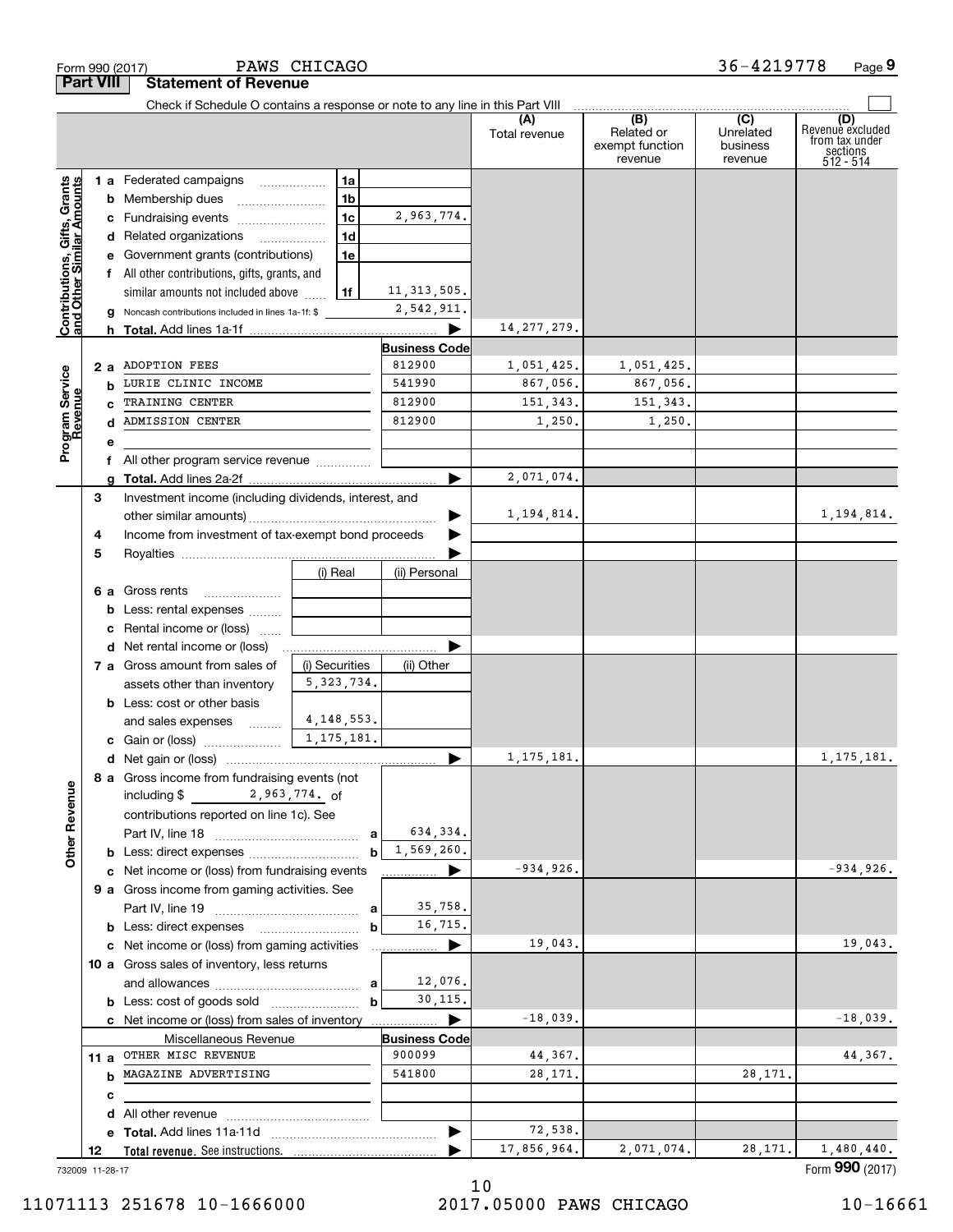**Part IX | Statement of Functional Expenses** PAWS CHICAGO

|                  | Section 501(c)(3) and 501(c)(4) organizations must complete all columns. All other organizations must complete column (A).<br>Check if Schedule O contains a response or note to any line in this Part IX |                       |                             |                                    |                              |
|------------------|-----------------------------------------------------------------------------------------------------------------------------------------------------------------------------------------------------------|-----------------------|-----------------------------|------------------------------------|------------------------------|
|                  | Do not include amounts reported on lines 6b,                                                                                                                                                              | (A)                   | (B)                         | (C)                                | (D)<br>Fundraising           |
|                  | 7b, 8b, 9b, and 10b of Part VIII.                                                                                                                                                                         | Total expenses        | Program service<br>expenses | Management and<br>general expenses | expenses                     |
| $\mathbf{1}$     | Grants and other assistance to domestic organizations                                                                                                                                                     |                       |                             |                                    |                              |
|                  | and domestic governments. See Part IV, line 21                                                                                                                                                            |                       |                             |                                    |                              |
| $\mathbf{2}$     | Grants and other assistance to domestic                                                                                                                                                                   |                       |                             |                                    |                              |
|                  | individuals. See Part IV, line 22                                                                                                                                                                         |                       |                             |                                    |                              |
| 3                | Grants and other assistance to foreign                                                                                                                                                                    |                       |                             |                                    |                              |
|                  | organizations, foreign governments, and foreign                                                                                                                                                           |                       |                             |                                    |                              |
|                  | individuals. See Part IV, lines 15 and 16                                                                                                                                                                 |                       |                             |                                    |                              |
| 4                | Benefits paid to or for members                                                                                                                                                                           |                       |                             |                                    |                              |
| 5                | Compensation of current officers, directors,                                                                                                                                                              |                       |                             |                                    |                              |
|                  | trustees, and key employees                                                                                                                                                                               | 302,726.              | 208, 290.                   | 88,840.                            | 5,596.                       |
| 6                | Compensation not included above, to disqualified                                                                                                                                                          |                       |                             |                                    |                              |
|                  | persons (as defined under section 4958(f)(1)) and                                                                                                                                                         |                       |                             |                                    |                              |
|                  | persons described in section 4958(c)(3)(B)<br>1.1.1.1.1.1.1                                                                                                                                               |                       |                             |                                    |                              |
| 7                |                                                                                                                                                                                                           | 4,405,669.            | 4,091,616.                  | 292,093.                           | 21,960.                      |
| 8                | Pension plan accruals and contributions (include                                                                                                                                                          |                       |                             |                                    |                              |
|                  | section 401(k) and 403(b) employer contributions)                                                                                                                                                         |                       |                             |                                    |                              |
| 9                |                                                                                                                                                                                                           | 353,769.              | 322,889.                    | 28,787.                            | $\frac{2,093.}{2,151.}$      |
| 10               |                                                                                                                                                                                                           | 363,932.              | 332,051.                    | 29,730.                            |                              |
| 11               | Fees for services (non-employees):                                                                                                                                                                        |                       |                             |                                    |                              |
| a                |                                                                                                                                                                                                           |                       |                             |                                    |                              |
| b                |                                                                                                                                                                                                           |                       |                             |                                    |                              |
| c                |                                                                                                                                                                                                           |                       |                             |                                    |                              |
| d                |                                                                                                                                                                                                           |                       |                             |                                    |                              |
| е                | Professional fundraising services. See Part IV, line 17                                                                                                                                                   |                       |                             |                                    |                              |
| f                | Investment management fees                                                                                                                                                                                |                       |                             |                                    |                              |
| $\mathbf{q}$     | Other. (If line 11g amount exceeds 10% of line 25,                                                                                                                                                        |                       |                             |                                    |                              |
|                  | column (A) amount, list line 11g expenses on Sch O.)                                                                                                                                                      | 664,335.              | 380,054.                    | 87,101.                            | $\frac{197,180.}{798.}$      |
| 12 <sup>12</sup> |                                                                                                                                                                                                           | 12,614.               | 11,393.                     | $\overline{423}$ .                 |                              |
| 13               |                                                                                                                                                                                                           | 230, 286.             | 206,022.                    | 22,814.                            | 1,450.                       |
| 14               |                                                                                                                                                                                                           |                       |                             |                                    |                              |
| 15               |                                                                                                                                                                                                           |                       |                             |                                    |                              |
| 16               |                                                                                                                                                                                                           | 188,333.              | 181,640.                    | 5,938.                             | 755.                         |
| 17               |                                                                                                                                                                                                           | $\overline{61,945}$ . | $\overline{55,821}$ .       | 2,924.                             | 3,200.                       |
| 18               | Payments of travel or entertainment expenses                                                                                                                                                              |                       |                             |                                    |                              |
|                  | for any federal, state, or local public officials                                                                                                                                                         |                       |                             |                                    |                              |
| 19               | Conferences, conventions, and meetings                                                                                                                                                                    | 10,993.               | 9,405.                      | 1,484.                             | 104.                         |
| 20               | Interest                                                                                                                                                                                                  |                       |                             |                                    |                              |
| 21               |                                                                                                                                                                                                           | 492,948.              | 451,224.                    | 39,066.                            |                              |
| 22               | Depreciation, depletion, and amortization                                                                                                                                                                 | 52,532.               | 47,913.                     | 4,075.                             | 2,658.<br>$\overline{544}$ . |
| 23               | Insurance                                                                                                                                                                                                 |                       |                             |                                    |                              |
| 24               | Other expenses. Itemize expenses not covered<br>above. (List miscellaneous expenses in line 24e. If line                                                                                                  |                       |                             |                                    |                              |
|                  | 24e amount exceeds 10% of line 25, column (A)                                                                                                                                                             |                       |                             |                                    |                              |
|                  | amount, list line 24e expenses on Schedule O.)<br>a MEDICAL SUPPLIES                                                                                                                                      | 790,951.              | 790,951.                    |                                    |                              |
|                  | TECHNOLOGY EXPENSE                                                                                                                                                                                        | 423,166.              | 296,452.                    | 94,798.                            | 31,916.                      |
| b<br>C           | ANIMAL CARE SUPPLIES                                                                                                                                                                                      | 380,076.              | 380,076.                    |                                    |                              |
| d                | PRINTING AND PRODUCTION                                                                                                                                                                                   | 328,397.              | 235,781.                    | 10,314.                            | 82,302.                      |
|                  | e All other expenses                                                                                                                                                                                      | 567,889.              | 463,966.                    | 16,448.                            | 87,475.                      |
| 25               | Total functional expenses. Add lines 1 through 24e                                                                                                                                                        | 9,630,561.            | 8,465,544.                  | 724,835.                           | 440,182.                     |
| 26               | Joint costs. Complete this line only if the organization                                                                                                                                                  |                       |                             |                                    |                              |
|                  | reported in column (B) joint costs from a combined                                                                                                                                                        |                       |                             |                                    |                              |
|                  | educational campaign and fundraising solicitation.                                                                                                                                                        |                       |                             |                                    |                              |
|                  | Check here $\blacktriangleright$<br>if following SOP 98-2 (ASC 958-720)                                                                                                                                   |                       |                             |                                    |                              |

732010 11-28-17

Form (2017) **990**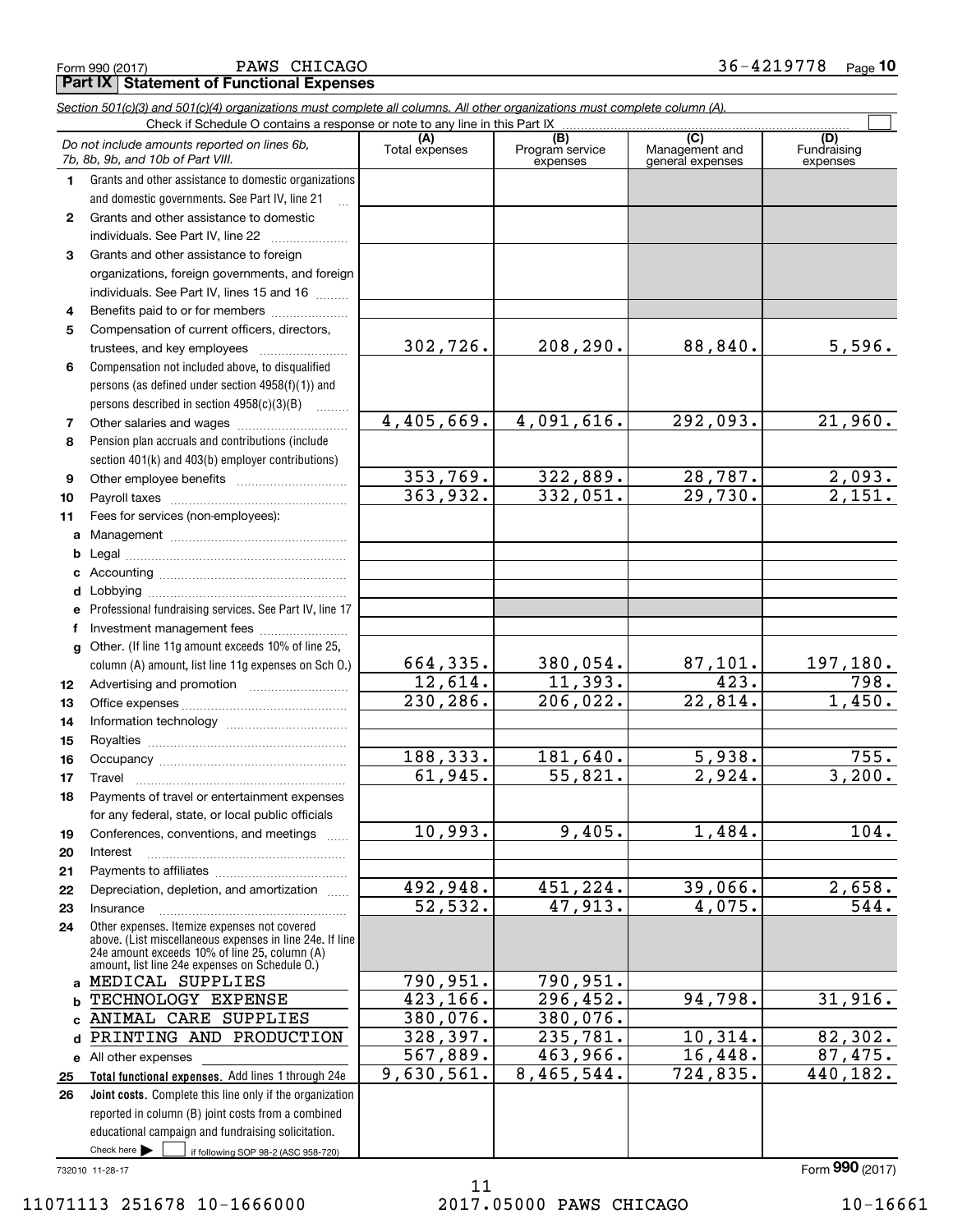$\mathcal{L}^{\text{max}}$ 

Form (2017) **990**

#### **(A) (B)** Beginning of year | | End of year 3,488,614. 3,489,990. **11**Cash - non-interest-bearing ~~~~~~~~~~~~~~~~~~~~~~~~~  $3,113,619$ .  $2 \mid 1,221,849$ . **22**Savings and temporary cash investments ~~~~~~~~~~~~~~~~~~ $2,004,190.$   $3 \mid 2,290,800.$ **33** Pledges and grants receivable, net  $\ldots$  **multimes contained and grants receivable**, net **multimes contained and grants receivable**, net **multimes contained and grants receivable**  $369,072.$  4 1,012,881. Accounts receivable, net ~~~~~~~~~~~~~~~~~~~~~~~~~~ **445**Loans and other receivables from current and former officers, directors, trustees, key employees, and highest compensated employees. Complete Part II of Schedule L ~~~~~~~~~~~~~~~~~~~~~~~~~~~~ **5**Loans and other receivables from other disqualified persons (as defined under **6**section 4958(f)(1)), persons described in section 4958(c)(3)(B), and contributing employers and sponsoring organizations of section 501(c)(9) voluntary employees' beneficiary organizations (see instr). Complete Part II of Sch L **6Assets 77**Notes and loans receivable, net ~~~~~~~~~~~~~~~~~~~~~~~  $142, 183. | 8 | 115, 660.$ **88**Inventories for sale or use ~~~~~~~~~~~~~~~~~~~~~~~~~~  $215,493.$  9 329,784. **9**Prepaid expenses and deferred charges **910a**Land, buildings, and equipment: cost or other 16,402,052. basis. Complete Part VI of Schedule D will aller  $4,254,466.$  12,024,957. 10c 12,147,586. **10cb** Less: accumulated depreciation \_\_\_\_\_\_\_\_\_\_\_\_\_\_\_ Lub  $26,206,257.$  11 38,019,391. **1111**Investments - publicly traded securities ~~~~~~~~~~~~~~~~~~~ **1212**Investments - other securities. See Part IV, line 11 ~~~~~~~~~~~~~~**13**Investments - program-related. See Part IV, line 11 **131414**Intangible assets …………………………………………………………………………………… Other assets. See Part IV, line 11 ~~~~~~~~~~~~~~~~~~~~~~ **1515** $47,564,385.$   $16$  58,627,941. **1616Total assets.**  Add lines 1 through 15 (must equal line 34)  $566, 427.$  17 724,684. **1717**Accounts payable and accrued expenses ~~~~~~~~~~~~~~~~~~**1818**Grants payable ~~~~~~~~~~~~~~~~~~~~~~~~~~~~~~~  $157, 131.$  19 168,658. **1919**Deferred revenue et al. and the state of the state of the state of the state of the state of the state of the state of the state of the state of the state of the state of the state of the state of the state of the state of **2020**Tax-exempt bond liabilities …………………………………………………………… **21**Escrow or custodial account liability. Complete Part IV of Schedule D **21**Loans and other payables to current and former officers, directors, trustees, **22**Liabilities **Liabilities** key employees, highest compensated employees, and disqualified persons. Complete Part II of Schedule L <sub>…………………………………………………………</sub> **2223**Secured mortgages and notes payable to unrelated third parties **23**Unsecured notes and loans payable to unrelated third parties ~~~~~~~~~~~~~~~~~~~~ **2424**Other liabilities (including federal income tax, payables to related third **25**parties, and other liabilities not included on lines 17-24). Complete Part X of Schedule D ~~~~~~~~~~~~~~~~~~~~~~~~~~~~~~~~ **25** $723,558. |26|$  893,342. **2626Total liabilities.**  Add lines 17 through 25 Organizations that follow SFAS 117 (ASC 958), check here  $\blacktriangleright$   $\boxed{\text{X}}$  and **complete lines 27 through 29, and lines 33 and 34. Net Assets or Fund Balances Net Assets or Fund Balances**  $35,773,803.$   $27$   $43,410,693.$ **2727**Unrestricted net assets ~~~~~~~~~~~~~~~~~~~~~~~~~~~  $6,852,147. |28 | 8,389,610.$ **2828**Temporarily restricted net assets ~~~~~~~~~~~~~~~~~~~~~~  $4,214,877.$  29 5,934,296. **2929**Permanently restricted net assets …………………………………………………… **Organizations that do not follow SFAS 117 (ASC 958), check here** | **and complete lines 30 through 34. 3030**Capital stock or trust principal, or current funds ~~~~~~~~~~~~~~~ **3131**Paid-in or capital surplus, or land, building, or equipment fund will concurred. **3232**Retained earnings, endowment, accumulated income, or other funds www.com  $46,840,827.$   $33 \mid 57,734,599.$ **33**Total net assets or fund balances ~~~~~~~~~~~~~~~~~~~~~~ **33** $47,564,385.$   $34$  | 58,627,941. **34**Total liabilities and net assets/fund balances **34**

**Part X** Balance Sheet

PAWS CHICAGO

Check if Schedule O contains a response or note to any line in this Part X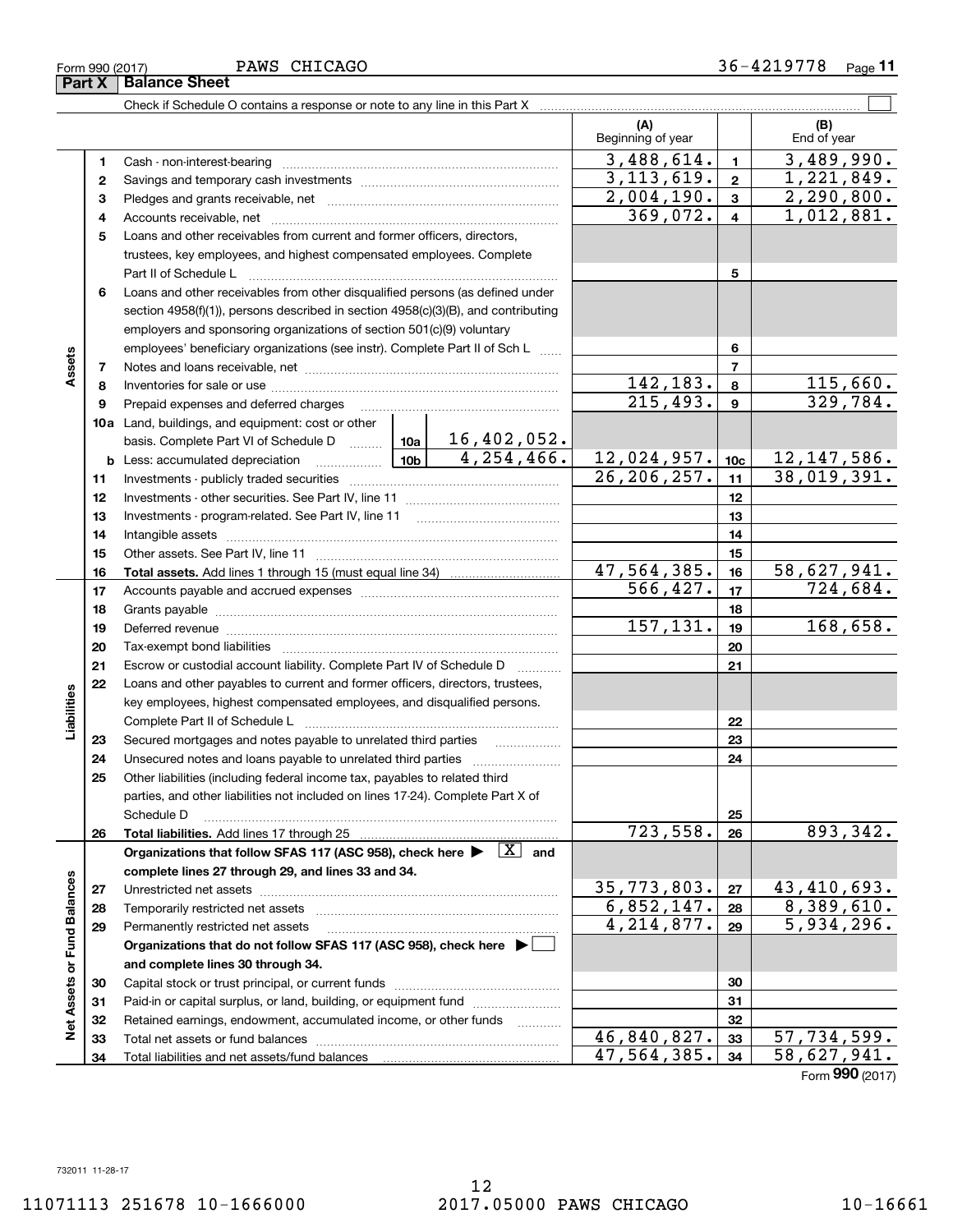|    | PAWS CHICAGO<br>Form 990 (2017)                                                                                                      |                         | 36-4219778   |         | Page 12 |
|----|--------------------------------------------------------------------------------------------------------------------------------------|-------------------------|--------------|---------|---------|
|    | Part XI<br><b>Reconciliation of Net Assets</b>                                                                                       |                         |              |         |         |
|    | Check if Schedule O contains a response or note to any line in this Part XI [11] [12] [2] [2] [2] [2] [2] [2] [                      |                         |              |         |         |
|    |                                                                                                                                      |                         |              |         |         |
| 1  | Total revenue (must equal Part VIII, column (A), line 12)                                                                            | $\mathbf{1}$            | 17,856,964.  |         |         |
| 2  | Total expenses (must equal Part IX, column (A), line 25)                                                                             | $\mathbf{2}$            | 9,630,561.   |         |         |
| 3  | Revenue less expenses. Subtract line 2 from line 1                                                                                   | 3                       | 8, 226, 403. |         |         |
| 4  |                                                                                                                                      | $\overline{\mathbf{A}}$ | 46,840,827.  |         |         |
| 5  | Net unrealized gains (losses) on investments                                                                                         | 5                       | 2,667,369.   |         |         |
| 6  | Donated services and use of facilities                                                                                               | 6                       |              |         |         |
| 7  | Investment expenses                                                                                                                  | $\overline{7}$          |              |         |         |
| 8  | Prior period adjustments                                                                                                             | 8                       |              |         |         |
| 9  | Other changes in net assets or fund balances (explain in Schedule O)                                                                 | 9                       |              |         | 0.      |
| 10 | Net assets or fund balances at end of year. Combine lines 3 through 9 (must equal Part X, line 33,                                   |                         |              |         |         |
|    | column (B))                                                                                                                          | 10                      | 57,734,599.  |         |         |
|    | Part XII Financial Statements and Reporting                                                                                          |                         |              |         |         |
|    |                                                                                                                                      |                         |              |         |         |
|    |                                                                                                                                      |                         |              | Yes     | No      |
| 1  | $\boxed{\mathbf{X}}$ Accrual<br>Accounting method used to prepare the Form 990: <u>[</u> Cash<br>Other                               |                         |              |         |         |
|    | If the organization changed its method of accounting from a prior year or checked "Other," explain in Schedule O.                    |                         |              |         |         |
|    | 2a Were the organization's financial statements compiled or reviewed by an independent accountant?                                   |                         | 2a           |         | х       |
|    | If "Yes," check a box below to indicate whether the financial statements for the year were compiled or reviewed on a                 |                         |              |         |         |
|    | separate basis, consolidated basis, or both:                                                                                         |                         |              |         |         |
|    | Both consolidated and separate basis<br>Separate basis<br>Consolidated basis                                                         |                         |              |         |         |
|    | <b>b</b> Were the organization's financial statements audited by an independent accountant?                                          |                         | 2b           | Χ       |         |
|    | If "Yes," check a box below to indicate whether the financial statements for the year were audited on a separate basis,              |                         |              |         |         |
|    | consolidated basis, or both:                                                                                                         |                         |              |         |         |
|    | $X$ Separate basis<br>Consolidated basis<br>Both consolidated and separate basis                                                     |                         |              |         |         |
|    | c If "Yes" to line 2a or 2b, does the organization have a committee that assumes responsibility for oversight of the audit,          |                         |              |         |         |
|    | review, or compilation of its financial statements and selection of an independent accountant?                                       |                         | 2c           | Χ       |         |
|    | If the organization changed either its oversight process or selection process during the tax year, explain in Schedule O.            |                         |              |         |         |
|    | 3a As a result of a federal award, was the organization required to undergo an audit or audits as set forth in the Single Audit      |                         |              |         |         |
|    |                                                                                                                                      |                         | 3a           |         | х       |
|    | <b>b</b> If "Yes," did the organization undergo the required audit or audits? If the organization did not undergo the required audit |                         |              |         |         |
|    | or audits, explain why in Schedule O and describe any steps taken to undergo such audits matured and the matur                       |                         | 3b           | $000 -$ |         |

Form (2017) **990**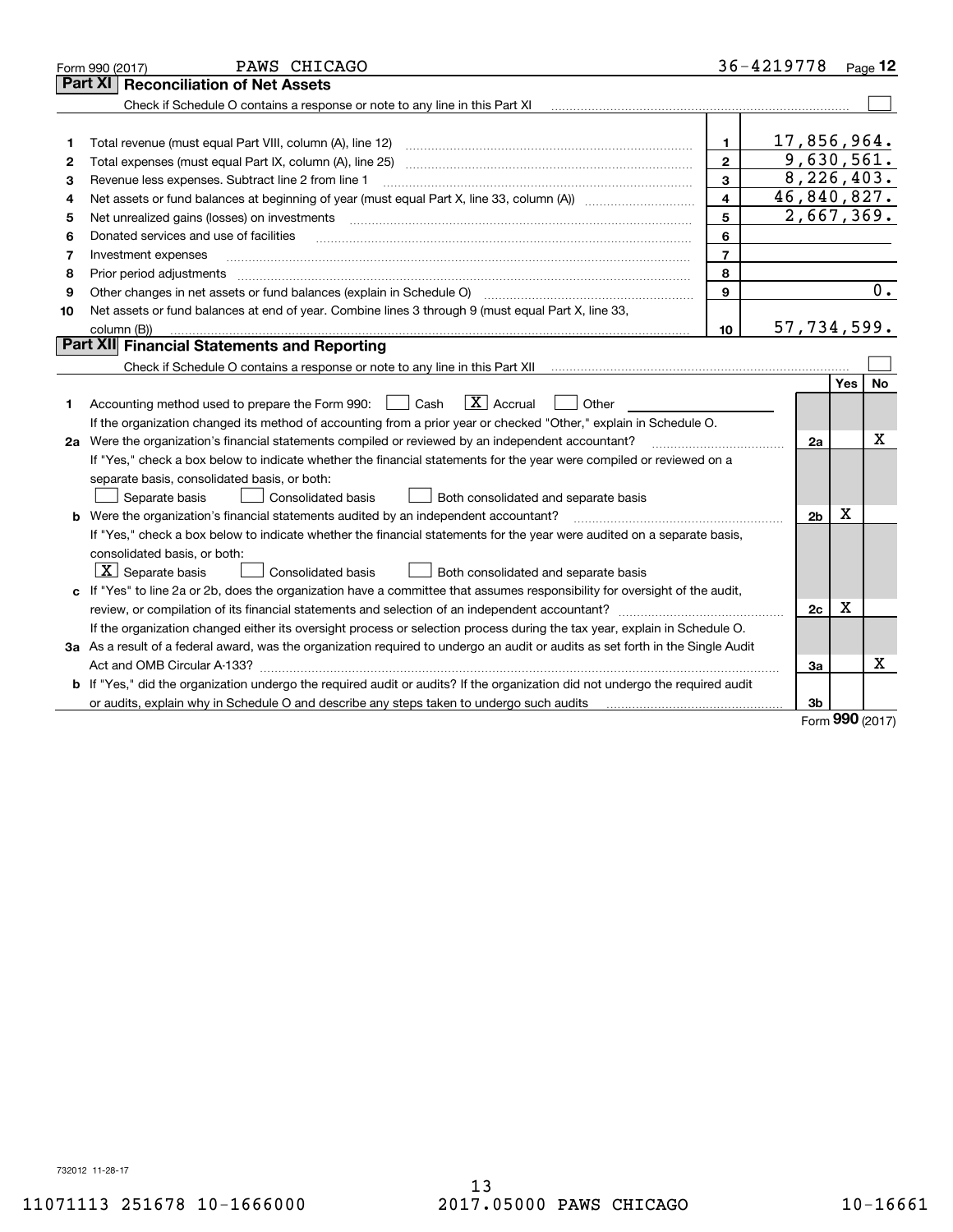| <b>SCHEDULE A</b> |  |
|-------------------|--|
|-------------------|--|

Department of the Treasury

**(Form 990 or 990-EZ)**

# **Public Charity Status and Public Support**

**Complete if the organization is a section 501(c)(3) organization or a section 4947(a)(1) nonexempt charitable trust. | Attach to Form 990 or Form 990-EZ.** 

| OMB No. 1545-0047     |
|-----------------------|
| <b>D'</b>             |
| <b>Open to Public</b> |

|                          | Internal Revenue Service<br><b>Inspection</b><br>$\blacktriangleright$ Go to www.irs.gov/Form990 for instructions and the latest information. |                       |                                               |                                                                        |                                                                                                                                                                                                                                                    |     |                                                                |                            |                            |
|--------------------------|-----------------------------------------------------------------------------------------------------------------------------------------------|-----------------------|-----------------------------------------------|------------------------------------------------------------------------|----------------------------------------------------------------------------------------------------------------------------------------------------------------------------------------------------------------------------------------------------|-----|----------------------------------------------------------------|----------------------------|----------------------------|
| Name of the organization |                                                                                                                                               |                       |                                               |                                                                        |                                                                                                                                                                                                                                                    |     | <b>Employer identification number</b>                          |                            |                            |
|                          |                                                                                                                                               |                       |                                               | PAWS CHICAGO                                                           |                                                                                                                                                                                                                                                    |     |                                                                |                            | 36-4219778                 |
|                          | Part I                                                                                                                                        |                       |                                               |                                                                        | Reason for Public Charity Status (All organizations must complete this part.) See instructions.                                                                                                                                                    |     |                                                                |                            |                            |
|                          |                                                                                                                                               |                       |                                               |                                                                        | The organization is not a private foundation because it is: (For lines 1 through 12, check only one box.)                                                                                                                                          |     |                                                                |                            |                            |
| 1.                       |                                                                                                                                               |                       |                                               |                                                                        | A church, convention of churches, or association of churches described in section 170(b)(1)(A)(i).                                                                                                                                                 |     |                                                                |                            |                            |
| 2                        |                                                                                                                                               |                       |                                               |                                                                        | A school described in section 170(b)(1)(A)(ii). (Attach Schedule E (Form 990 or 990-EZ).)                                                                                                                                                          |     |                                                                |                            |                            |
| 3                        |                                                                                                                                               |                       |                                               |                                                                        | A hospital or a cooperative hospital service organization described in section 170(b)(1)(A)(iii).                                                                                                                                                  |     |                                                                |                            |                            |
| 4                        |                                                                                                                                               |                       |                                               |                                                                        | A medical research organization operated in conjunction with a hospital described in section 170(b)(1)(A)(iii). Enter the hospital's name,                                                                                                         |     |                                                                |                            |                            |
|                          |                                                                                                                                               | city, and state:      |                                               |                                                                        |                                                                                                                                                                                                                                                    |     |                                                                |                            |                            |
| 5                        |                                                                                                                                               |                       |                                               |                                                                        | An organization operated for the benefit of a college or university owned or operated by a governmental unit described in                                                                                                                          |     |                                                                |                            |                            |
|                          |                                                                                                                                               |                       |                                               | section 170(b)(1)(A)(iv). (Complete Part II.)                          |                                                                                                                                                                                                                                                    |     |                                                                |                            |                            |
| 6                        |                                                                                                                                               |                       |                                               |                                                                        | A federal, state, or local government or governmental unit described in section 170(b)(1)(A)(v).                                                                                                                                                   |     |                                                                |                            |                            |
| 7                        | $\lfloor x \rfloor$                                                                                                                           |                       |                                               |                                                                        | An organization that normally receives a substantial part of its support from a governmental unit or from the general public described in                                                                                                          |     |                                                                |                            |                            |
|                          |                                                                                                                                               |                       |                                               | section 170(b)(1)(A)(vi). (Complete Part II.)                          |                                                                                                                                                                                                                                                    |     |                                                                |                            |                            |
| 8                        |                                                                                                                                               |                       |                                               |                                                                        | A community trust described in section 170(b)(1)(A)(vi). (Complete Part II.)                                                                                                                                                                       |     |                                                                |                            |                            |
| 9                        |                                                                                                                                               |                       |                                               |                                                                        | An agricultural research organization described in section 170(b)(1)(A)(ix) operated in conjunction with a land-grant college                                                                                                                      |     |                                                                |                            |                            |
|                          |                                                                                                                                               |                       |                                               |                                                                        | or university or a non-land-grant college of agriculture (see instructions). Enter the name, city, and state of the college or                                                                                                                     |     |                                                                |                            |                            |
|                          |                                                                                                                                               | university:           |                                               |                                                                        |                                                                                                                                                                                                                                                    |     |                                                                |                            |                            |
| 10                       |                                                                                                                                               |                       |                                               |                                                                        | An organization that normally receives: (1) more than 33 1/3% of its support from contributions, membership fees, and gross receipts from                                                                                                          |     |                                                                |                            |                            |
|                          |                                                                                                                                               |                       |                                               |                                                                        | activities related to its exempt functions - subject to certain exceptions, and (2) no more than 33 1/3% of its support from gross investment                                                                                                      |     |                                                                |                            |                            |
|                          |                                                                                                                                               |                       |                                               |                                                                        | income and unrelated business taxable income (less section 511 tax) from businesses acquired by the organization after June 30, 1975.                                                                                                              |     |                                                                |                            |                            |
|                          |                                                                                                                                               |                       |                                               | See section 509(a)(2). (Complete Part III.)                            |                                                                                                                                                                                                                                                    |     |                                                                |                            |                            |
| 11<br>12                 |                                                                                                                                               |                       |                                               |                                                                        | An organization organized and operated exclusively to test for public safety. See section 509(a)(4).<br>An organization organized and operated exclusively for the benefit of, to perform the functions of, or to carry out the purposes of one or |     |                                                                |                            |                            |
|                          |                                                                                                                                               |                       |                                               |                                                                        | more publicly supported organizations described in section 509(a)(1) or section 509(a)(2). See section 509(a)(3). Check the box in                                                                                                                 |     |                                                                |                            |                            |
|                          |                                                                                                                                               |                       |                                               |                                                                        | lines 12a through 12d that describes the type of supporting organization and complete lines 12e, 12f, and 12g.                                                                                                                                     |     |                                                                |                            |                            |
| a                        |                                                                                                                                               |                       |                                               |                                                                        | Type I. A supporting organization operated, supervised, or controlled by its supported organization(s), typically by giving                                                                                                                        |     |                                                                |                            |                            |
|                          |                                                                                                                                               |                       |                                               |                                                                        | the supported organization(s) the power to regularly appoint or elect a majority of the directors or trustees of the supporting                                                                                                                    |     |                                                                |                            |                            |
|                          |                                                                                                                                               |                       |                                               | organization. You must complete Part IV, Sections A and B.             |                                                                                                                                                                                                                                                    |     |                                                                |                            |                            |
| b                        |                                                                                                                                               |                       |                                               |                                                                        | Type II. A supporting organization supervised or controlled in connection with its supported organization(s), by having                                                                                                                            |     |                                                                |                            |                            |
|                          |                                                                                                                                               |                       |                                               |                                                                        | control or management of the supporting organization vested in the same persons that control or manage the supported                                                                                                                               |     |                                                                |                            |                            |
|                          |                                                                                                                                               |                       |                                               |                                                                        | organization(s). You must complete Part IV, Sections A and C.                                                                                                                                                                                      |     |                                                                |                            |                            |
| с                        |                                                                                                                                               |                       |                                               |                                                                        | Type III functionally integrated. A supporting organization operated in connection with, and functionally integrated with,                                                                                                                         |     |                                                                |                            |                            |
|                          |                                                                                                                                               |                       |                                               |                                                                        | its supported organization(s) (see instructions). You must complete Part IV, Sections A, D, and E.                                                                                                                                                 |     |                                                                |                            |                            |
| d                        |                                                                                                                                               |                       |                                               |                                                                        | Type III non-functionally integrated. A supporting organization operated in connection with its supported organization(s)                                                                                                                          |     |                                                                |                            |                            |
|                          |                                                                                                                                               |                       |                                               |                                                                        | that is not functionally integrated. The organization generally must satisfy a distribution requirement and an attentiveness                                                                                                                       |     |                                                                |                            |                            |
|                          |                                                                                                                                               |                       |                                               |                                                                        | requirement (see instructions). You must complete Part IV, Sections A and D, and Part V.                                                                                                                                                           |     |                                                                |                            |                            |
| е                        |                                                                                                                                               |                       |                                               |                                                                        | Check this box if the organization received a written determination from the IRS that it is a Type I, Type II, Type III                                                                                                                            |     |                                                                |                            |                            |
|                          |                                                                                                                                               |                       |                                               |                                                                        | functionally integrated, or Type III non-functionally integrated supporting organization.                                                                                                                                                          |     |                                                                |                            |                            |
|                          |                                                                                                                                               |                       | f Enter the number of supported organizations |                                                                        |                                                                                                                                                                                                                                                    |     |                                                                |                            |                            |
|                          |                                                                                                                                               |                       |                                               | Provide the following information about the supported organization(s). |                                                                                                                                                                                                                                                    |     |                                                                |                            |                            |
|                          |                                                                                                                                               | (i) Name of supported |                                               | (ii) EIN                                                               | (iii) Type of organization<br>(described on lines 1-10                                                                                                                                                                                             |     | (iv) Is the organization listed<br>in your governing document? | (v) Amount of monetary     | (vi) Amount of other       |
|                          |                                                                                                                                               | organization          |                                               |                                                                        | above (see instructions))                                                                                                                                                                                                                          | Yes | No                                                             | support (see instructions) | support (see instructions) |
|                          |                                                                                                                                               |                       |                                               |                                                                        |                                                                                                                                                                                                                                                    |     |                                                                |                            |                            |
|                          |                                                                                                                                               |                       |                                               |                                                                        |                                                                                                                                                                                                                                                    |     |                                                                |                            |                            |
|                          |                                                                                                                                               |                       |                                               |                                                                        |                                                                                                                                                                                                                                                    |     |                                                                |                            |                            |
|                          |                                                                                                                                               |                       |                                               |                                                                        |                                                                                                                                                                                                                                                    |     |                                                                |                            |                            |
|                          |                                                                                                                                               |                       |                                               |                                                                        |                                                                                                                                                                                                                                                    |     |                                                                |                            |                            |
|                          |                                                                                                                                               |                       |                                               |                                                                        |                                                                                                                                                                                                                                                    |     |                                                                |                            |                            |
|                          |                                                                                                                                               |                       |                                               |                                                                        |                                                                                                                                                                                                                                                    |     |                                                                |                            |                            |
|                          |                                                                                                                                               |                       |                                               |                                                                        |                                                                                                                                                                                                                                                    |     |                                                                |                            |                            |
|                          |                                                                                                                                               |                       |                                               |                                                                        |                                                                                                                                                                                                                                                    |     |                                                                |                            |                            |
|                          |                                                                                                                                               |                       |                                               |                                                                        |                                                                                                                                                                                                                                                    |     |                                                                |                            |                            |

**Total**

LHA For Paperwork Reduction Act Notice, see the Instructions for Form 990 or 990-EZ. 732021 10-06-17 Schedule A (Form 990 or 990-EZ) 2017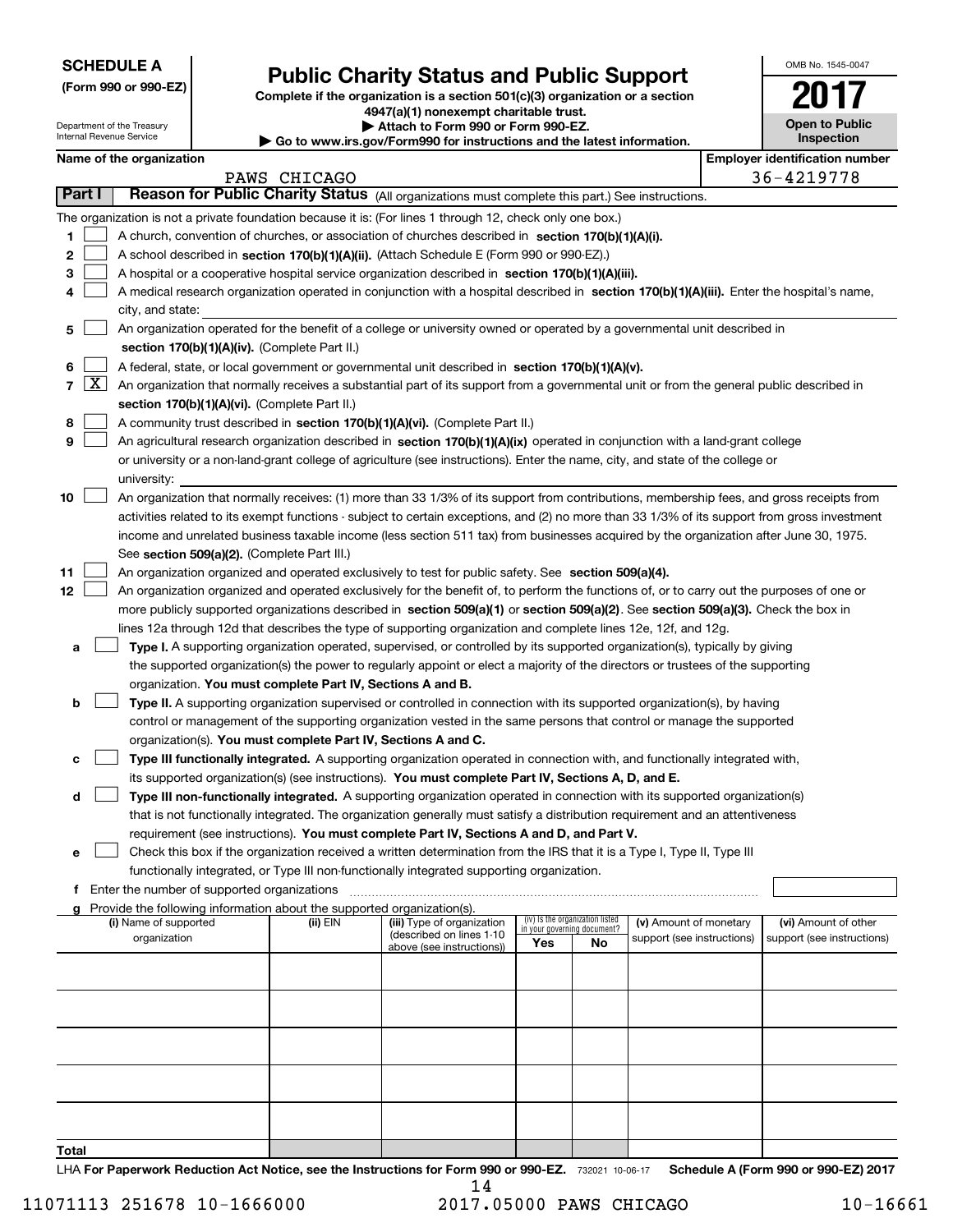#### Schedule A (Form 990 or 990-EZ) 2017 Page PAWS CHICAGO 36-4219778

(Complete only if you checked the box on line 5, 7, or 8 of Part I or if the organization failed to qualify under Part III. If the organization fails to qualify under the tests listed below, please complete Part III.) **Part II Support Schedule for Organizations Described in Sections 170(b)(1)(A)(iv) and 170(b)(1)(A)(vi)**

|    | <b>Section A. Public Support</b>                                                                                                               |          |          |            |            |                                                       |                                          |
|----|------------------------------------------------------------------------------------------------------------------------------------------------|----------|----------|------------|------------|-------------------------------------------------------|------------------------------------------|
|    | Calendar year (or fiscal year beginning in)                                                                                                    | (a) 2013 | (b) 2014 | $(c)$ 2015 | $(d)$ 2016 | (e) 2017                                              | (f) Total                                |
|    | 1 Gifts, grants, contributions, and                                                                                                            |          |          |            |            |                                                       |                                          |
|    | membership fees received. (Do not                                                                                                              |          |          |            |            |                                                       |                                          |
|    | include any "unusual grants.")                                                                                                                 |          |          |            |            | 7254385.11609561.14979923.10334265.12759996.56938130. |                                          |
|    | 2 Tax revenues levied for the organ-                                                                                                           |          |          |            |            |                                                       |                                          |
|    | ization's benefit and either paid to                                                                                                           |          |          |            |            |                                                       |                                          |
|    | or expended on its behalf                                                                                                                      |          |          |            |            |                                                       |                                          |
|    | 3 The value of services or facilities                                                                                                          |          |          |            |            |                                                       |                                          |
|    | furnished by a governmental unit to                                                                                                            |          |          |            |            |                                                       |                                          |
|    | the organization without charge                                                                                                                |          |          |            |            |                                                       |                                          |
|    | 4 Total. Add lines 1 through 3                                                                                                                 |          |          |            |            | 7254385.11609561.14979923.10334265.12759996.56938130. |                                          |
|    |                                                                                                                                                |          |          |            |            |                                                       |                                          |
| 5. | The portion of total contributions                                                                                                             |          |          |            |            |                                                       |                                          |
|    | by each person (other than a                                                                                                                   |          |          |            |            |                                                       |                                          |
|    | governmental unit or publicly                                                                                                                  |          |          |            |            |                                                       |                                          |
|    | supported organization) included                                                                                                               |          |          |            |            |                                                       |                                          |
|    | on line 1 that exceeds 2% of the                                                                                                               |          |          |            |            |                                                       |                                          |
|    | amount shown on line 11,                                                                                                                       |          |          |            |            |                                                       |                                          |
|    | column (f)                                                                                                                                     |          |          |            |            |                                                       | 5106852.                                 |
|    | 6 Public support. Subtract line 5 from line 4.                                                                                                 |          |          |            |            |                                                       | 51831278.                                |
|    | <b>Section B. Total Support</b>                                                                                                                |          |          |            |            |                                                       |                                          |
|    | Calendar year (or fiscal year beginning in)                                                                                                    | (a) 2013 | (b) 2014 | $(c)$ 2015 | $(d)$ 2016 | (e) 2017                                              | (f) Total                                |
|    | 7 Amounts from line 4                                                                                                                          |          |          |            |            | 7254385.11609561.14979923.10334265.12759996.56938130. |                                          |
|    | 8 Gross income from interest,                                                                                                                  |          |          |            |            |                                                       |                                          |
|    | dividends, payments received on                                                                                                                |          |          |            |            |                                                       |                                          |
|    | securities loans, rents, royalties,                                                                                                            |          |          |            |            |                                                       |                                          |
|    | and income from similar sources                                                                                                                | 577,388. | 863,778. | 411, 458.  | 605, 225.  | 1194814.                                              | 3652663.                                 |
|    | <b>9</b> Net income from unrelated business                                                                                                    |          |          |            |            |                                                       |                                          |
|    | activities, whether or not the                                                                                                                 |          |          |            |            |                                                       |                                          |
|    | business is regularly carried on                                                                                                               |          |          |            |            |                                                       |                                          |
|    | 10 Other income. Do not include gain                                                                                                           |          |          |            |            |                                                       |                                          |
|    | or loss from the sale of capital                                                                                                               |          |          |            |            |                                                       |                                          |
|    |                                                                                                                                                |          |          |            |            |                                                       |                                          |
|    | assets (Explain in Part VI.)<br>11 Total support. Add lines 7 through 10                                                                       |          |          |            |            |                                                       | 60590793.                                |
|    |                                                                                                                                                |          |          |            |            | 12                                                    |                                          |
|    | 12 Gross receipts from related activities, etc. (see instructions)                                                                             |          |          |            |            |                                                       |                                          |
|    | 13 First five years. If the Form 990 is for the organization's first, second, third, fourth, or fifth tax year as a section 501(c)(3)          |          |          |            |            |                                                       |                                          |
|    | organization, check this box and stop here<br><b>Section C. Computation of Public Support Percentage</b>                                       |          |          |            |            |                                                       |                                          |
|    |                                                                                                                                                |          |          |            |            |                                                       |                                          |
|    | 14 Public support percentage for 2017 (line 6, column (f) divided by line 11, column (f) <i>mummumumum</i>                                     |          |          |            |            | 14                                                    | 85.54<br>%                               |
|    |                                                                                                                                                |          |          |            |            | 15                                                    | 90.17<br>%                               |
|    | 16a 33 1/3% support test - 2017. If the organization did not check the box on line 13, and line 14 is 33 1/3% or more, check this box and      |          |          |            |            |                                                       |                                          |
|    | stop here. The organization qualifies as a publicly supported organization                                                                     |          |          |            |            |                                                       | $\blacktriangleright$ $\boxed{\text{X}}$ |
|    | b 33 1/3% support test - 2016. If the organization did not check a box on line 13 or 16a, and line 15 is 33 1/3% or more, check this box       |          |          |            |            |                                                       |                                          |
|    | and stop here. The organization qualifies as a publicly supported organization                                                                 |          |          |            |            |                                                       |                                          |
|    | 17a 10% -facts-and-circumstances test - 2017. If the organization did not check a box on line 13, 16a, or 16b, and line 14 is 10% or more,     |          |          |            |            |                                                       |                                          |
|    | and if the organization meets the "facts-and-circumstances" test, check this box and stop here. Explain in Part VI how the organization        |          |          |            |            |                                                       |                                          |
|    | meets the "facts-and-circumstances" test. The organization qualifies as a publicly supported organization                                      |          |          |            |            |                                                       |                                          |
|    | <b>b 10% -facts-and-circumstances test - 2016.</b> If the organization did not check a box on line 13, 16a, 16b, or 17a, and line 15 is 10% or |          |          |            |            |                                                       |                                          |
|    | more, and if the organization meets the "facts-and-circumstances" test, check this box and stop here. Explain in Part VI how the               |          |          |            |            |                                                       |                                          |
|    | organization meets the "facts-and-circumstances" test. The organization qualifies as a publicly supported organization                         |          |          |            |            |                                                       |                                          |
|    | 18 Private foundation. If the organization did not check a box on line 13, 16a, 16b, 17a, or 17b, check this box and see instructions          |          |          |            |            |                                                       |                                          |
|    |                                                                                                                                                |          |          |            |            |                                                       |                                          |

**Schedule A (Form 990 or 990-EZ) 2017**

732022 10-06-17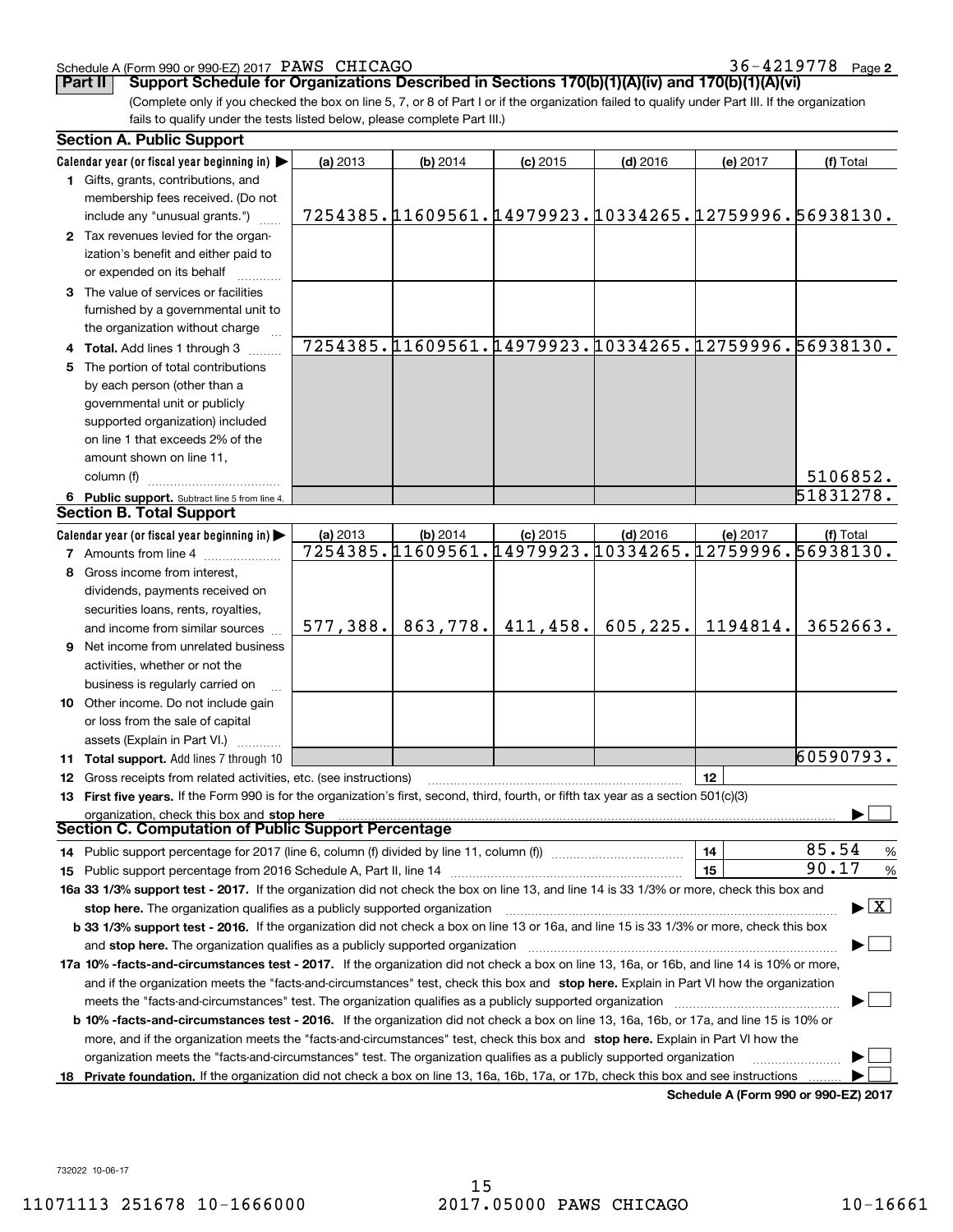#### Schedule A (Form 990 or 990-EZ) 2017 Page PAWS CHICAGO 36-4219778

### **Part III Support Schedule for Organizations Described in Section 509(a)(2)**

(Complete only if you checked the box on line 10 of Part I or if the organization failed to qualify under Part II. If the organization fails to qualify under the tests listed below, please complete Part II.)

|    | <b>Section A. Public Support</b>                                                                                                                                                                                               |          |          |                 |            |          |                                      |
|----|--------------------------------------------------------------------------------------------------------------------------------------------------------------------------------------------------------------------------------|----------|----------|-----------------|------------|----------|--------------------------------------|
|    | Calendar year (or fiscal year beginning in) $\blacktriangleright$                                                                                                                                                              | (a) 2013 | (b) 2014 | $(c)$ 2015      | $(d)$ 2016 | (e) 2017 | (f) Total                            |
|    | 1 Gifts, grants, contributions, and                                                                                                                                                                                            |          |          |                 |            |          |                                      |
|    | membership fees received. (Do not                                                                                                                                                                                              |          |          |                 |            |          |                                      |
|    | include any "unusual grants.")                                                                                                                                                                                                 |          |          |                 |            |          |                                      |
|    | <b>2</b> Gross receipts from admissions,<br>merchandise sold or services per-<br>formed, or facilities furnished in<br>any activity that is related to the<br>organization's tax-exempt purpose                                |          |          |                 |            |          |                                      |
|    | 3 Gross receipts from activities that<br>are not an unrelated trade or bus-                                                                                                                                                    |          |          |                 |            |          |                                      |
|    | iness under section 513                                                                                                                                                                                                        |          |          |                 |            |          |                                      |
|    | 4 Tax revenues levied for the organ-<br>ization's benefit and either paid to<br>or expended on its behalf<br>.                                                                                                                 |          |          |                 |            |          |                                      |
|    | 5 The value of services or facilities<br>furnished by a governmental unit to<br>the organization without charge                                                                                                                |          |          |                 |            |          |                                      |
|    | <b>6 Total.</b> Add lines 1 through 5                                                                                                                                                                                          |          |          |                 |            |          |                                      |
|    | 7a Amounts included on lines 1, 2, and                                                                                                                                                                                         |          |          |                 |            |          |                                      |
|    | 3 received from disqualified persons                                                                                                                                                                                           |          |          |                 |            |          |                                      |
|    | <b>b</b> Amounts included on lines 2 and 3 received<br>from other than disqualified persons that<br>exceed the greater of \$5,000 or 1% of the<br>amount on line 13 for the year                                               |          |          |                 |            |          |                                      |
|    | c Add lines 7a and 7b                                                                                                                                                                                                          |          |          |                 |            |          |                                      |
|    | 8 Public support. (Subtract line 7c from line 6.)                                                                                                                                                                              |          |          |                 |            |          |                                      |
|    | <b>Section B. Total Support</b>                                                                                                                                                                                                |          |          |                 |            |          |                                      |
|    | Calendar year (or fiscal year beginning in)                                                                                                                                                                                    | (a) 2013 | (b) 2014 | <b>(c)</b> 2015 | $(d)$ 2016 | (e) 2017 | (f) Total                            |
|    | 9 Amounts from line 6                                                                                                                                                                                                          |          |          |                 |            |          |                                      |
|    | 10a Gross income from interest,<br>dividends, payments received on<br>securities loans, rents, royalties,<br>and income from similar sources                                                                                   |          |          |                 |            |          |                                      |
|    | <b>b</b> Unrelated business taxable income                                                                                                                                                                                     |          |          |                 |            |          |                                      |
|    | (less section 511 taxes) from businesses<br>acquired after June 30, 1975 [10001]                                                                                                                                               |          |          |                 |            |          |                                      |
|    | c Add lines 10a and 10b<br>11 Net income from unrelated business<br>activities not included in line 10b,<br>whether or not the business is<br>regularly carried on                                                             |          |          |                 |            |          |                                      |
|    | 12 Other income. Do not include gain<br>or loss from the sale of capital<br>assets (Explain in Part VI.)                                                                                                                       |          |          |                 |            |          |                                      |
|    | 13 Total support. (Add lines 9, 10c, 11, and 12.)                                                                                                                                                                              |          |          |                 |            |          |                                      |
|    | 14 First five years. If the Form 990 is for the organization's first, second, third, fourth, or fifth tax year as a section 501(c)(3) organization,                                                                            |          |          |                 |            |          |                                      |
|    | check this box and stop here contain and contain and contain and stop here contained and stop here contained and stop here contained and stop here contained and stop here contained and stop here are all and stop here are a |          |          |                 |            |          |                                      |
|    | <b>Section C. Computation of Public Support Percentage</b>                                                                                                                                                                     |          |          |                 |            |          |                                      |
|    |                                                                                                                                                                                                                                |          |          |                 |            | 15       | %                                    |
| 16 | Public support percentage from 2016 Schedule A, Part III, line 15                                                                                                                                                              |          |          |                 |            | 16       | %                                    |
|    | <b>Section D. Computation of Investment Income Percentage</b>                                                                                                                                                                  |          |          |                 |            |          |                                      |
|    | 17 Investment income percentage for 2017 (line 10c, column (f) divided by line 13, column (f))                                                                                                                                 |          |          |                 |            | 17       | %                                    |
|    | 18 Investment income percentage from 2016 Schedule A, Part III, line 17                                                                                                                                                        |          |          |                 |            | 18       | %                                    |
|    | 19a 33 1/3% support tests - 2017. If the organization did not check the box on line 14, and line 15 is more than 33 1/3%, and line 17 is not                                                                                   |          |          |                 |            |          |                                      |
|    | more than 33 1/3%, check this box and stop here. The organization qualifies as a publicly supported organization                                                                                                               |          |          |                 |            |          | $\sim$ 1                             |
|    | b 33 1/3% support tests - 2016. If the organization did not check a box on line 14 or line 19a, and line 16 is more than 33 1/3%, and                                                                                          |          |          |                 |            |          |                                      |
|    | line 18 is not more than 33 1/3%, check this box and stop here. The organization qualifies as a publicly supported organization                                                                                                |          |          |                 |            |          |                                      |
| 20 | Private foundation. If the organization did not check a box on line 14, 19a, or 19b, check this box and see instructions                                                                                                       |          |          |                 |            |          |                                      |
|    | 732023 10-06-17                                                                                                                                                                                                                |          |          |                 |            |          | Schedule A (Form 990 or 990-EZ) 2017 |

<sup>16</sup>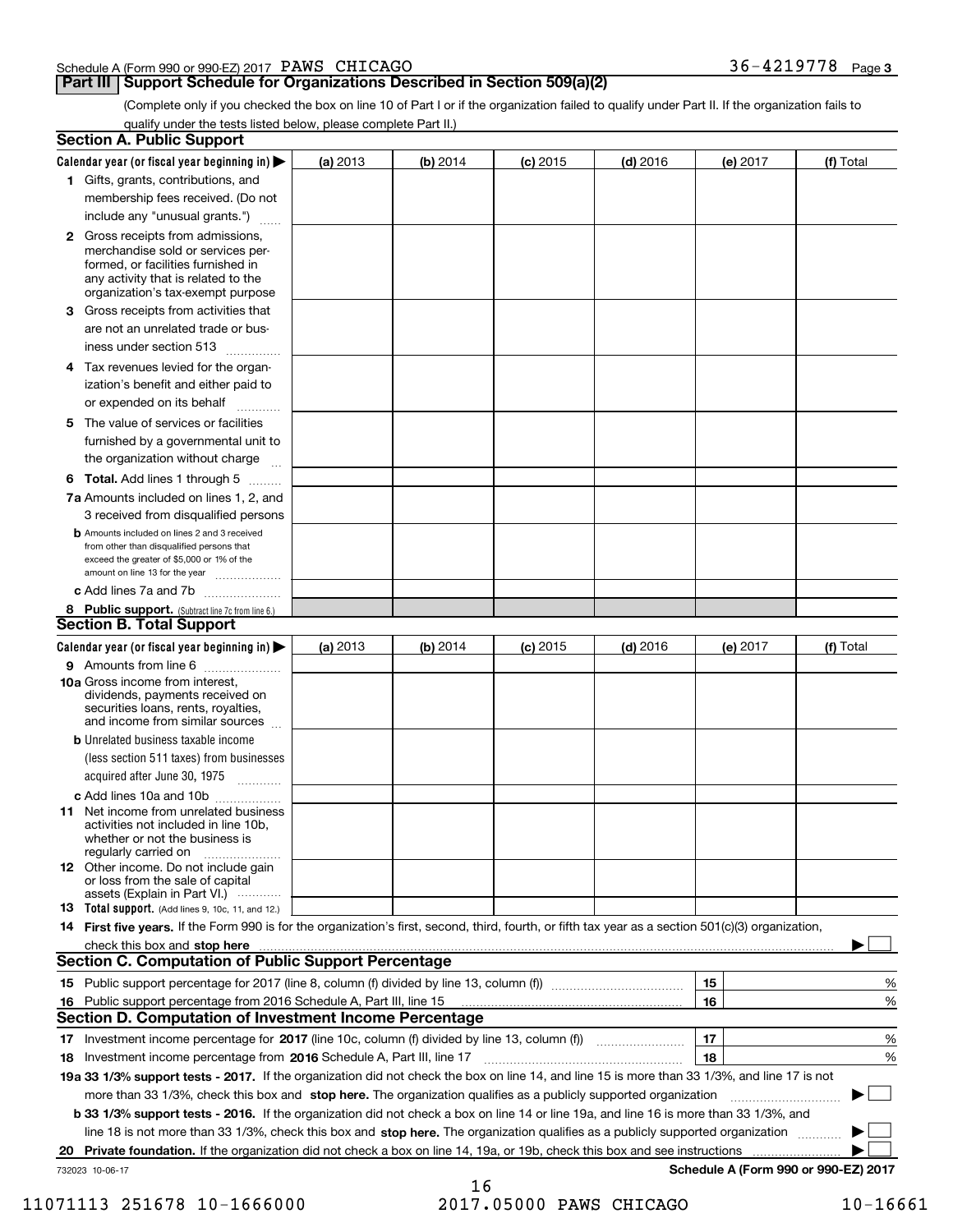**1**

**2**

**3a**

**3b**

**3c**

**4a**

**4b**

**4c**

**5a**

**5b5c**

**6**

**7**

**8**

**9a**

**9b**

**9c**

**10a**

**YesNo**

# **Part IV Supporting Organizations**

(Complete only if you checked a box in line 12 on Part I. If you checked 12a of Part I, complete Sections A and B. If you checked 12b of Part I, complete Sections A and C. If you checked 12c of Part I, complete Sections A, D, and E. If you checked 12d of Part I, complete Sections A and D, and complete Part V.)

#### **Section A. All Supporting Organizations**

- **1** Are all of the organization's supported organizations listed by name in the organization's governing documents? If "No," describe in **Part VI** how the supported organizations are designated. If designated by *class or purpose, describe the designation. If historic and continuing relationship, explain.*
- **2** Did the organization have any supported organization that does not have an IRS determination of status under section 509(a)(1) or (2)? If "Yes," explain in Part VI how the organization determined that the supported *organization was described in section 509(a)(1) or (2).*
- **3a** Did the organization have a supported organization described in section 501(c)(4), (5), or (6)? If "Yes," answer *(b) and (c) below.*
- **b** Did the organization confirm that each supported organization qualified under section 501(c)(4), (5), or (6) and satisfied the public support tests under section 509(a)(2)? If "Yes," describe in **Part VI** when and how the *organization made the determination.*
- **c**Did the organization ensure that all support to such organizations was used exclusively for section 170(c)(2)(B) purposes? If "Yes," explain in **Part VI** what controls the organization put in place to ensure such use.
- **4a***If* Was any supported organization not organized in the United States ("foreign supported organization")? *"Yes," and if you checked 12a or 12b in Part I, answer (b) and (c) below.*
- **b** Did the organization have ultimate control and discretion in deciding whether to make grants to the foreign supported organization? If "Yes," describe in **Part VI** how the organization had such control and discretion *despite being controlled or supervised by or in connection with its supported organizations.*
- **c** Did the organization support any foreign supported organization that does not have an IRS determination under sections 501(c)(3) and 509(a)(1) or (2)? If "Yes," explain in **Part VI** what controls the organization used *to ensure that all support to the foreign supported organization was used exclusively for section 170(c)(2)(B) purposes.*
- **5a** Did the organization add, substitute, or remove any supported organizations during the tax year? If "Yes," answer (b) and (c) below (if applicable). Also, provide detail in **Part VI,** including (i) the names and EIN *numbers of the supported organizations added, substituted, or removed; (ii) the reasons for each such action; (iii) the authority under the organization's organizing document authorizing such action; and (iv) how the action was accomplished (such as by amendment to the organizing document).*
- **b** Type I or Type II only. Was any added or substituted supported organization part of a class already designated in the organization's organizing document?
- **cSubstitutions only.**  Was the substitution the result of an event beyond the organization's control?
- **6** Did the organization provide support (whether in the form of grants or the provision of services or facilities) to **Part VI.** *If "Yes," provide detail in* support or benefit one or more of the filing organization's supported organizations? anyone other than (i) its supported organizations, (ii) individuals that are part of the charitable class benefited by one or more of its supported organizations, or (iii) other supporting organizations that also
- **7**Did the organization provide a grant, loan, compensation, or other similar payment to a substantial contributor *If "Yes," complete Part I of Schedule L (Form 990 or 990-EZ).* regard to a substantial contributor? (defined in section 4958(c)(3)(C)), a family member of a substantial contributor, or a 35% controlled entity with
- **8** Did the organization make a loan to a disqualified person (as defined in section 4958) not described in line 7? *If "Yes," complete Part I of Schedule L (Form 990 or 990-EZ).*
- **9a** Was the organization controlled directly or indirectly at any time during the tax year by one or more in section 509(a)(1) or (2))? If "Yes," *provide detail in* <code>Part VI.</code> disqualified persons as defined in section 4946 (other than foundation managers and organizations described
- **b** Did one or more disqualified persons (as defined in line 9a) hold a controlling interest in any entity in which the supporting organization had an interest? If "Yes," provide detail in P**art VI**.
- **c**Did a disqualified person (as defined in line 9a) have an ownership interest in, or derive any personal benefit from, assets in which the supporting organization also had an interest? If "Yes," provide detail in P**art VI.**
- **10a** Was the organization subject to the excess business holdings rules of section 4943 because of section supporting organizations)? If "Yes," answer 10b below. 4943(f) (regarding certain Type II supporting organizations, and all Type III non-functionally integrated
- **b** Did the organization have any excess business holdings in the tax year? (Use Schedule C, Form 4720, to *determine whether the organization had excess business holdings.)*

732024 10-06-17

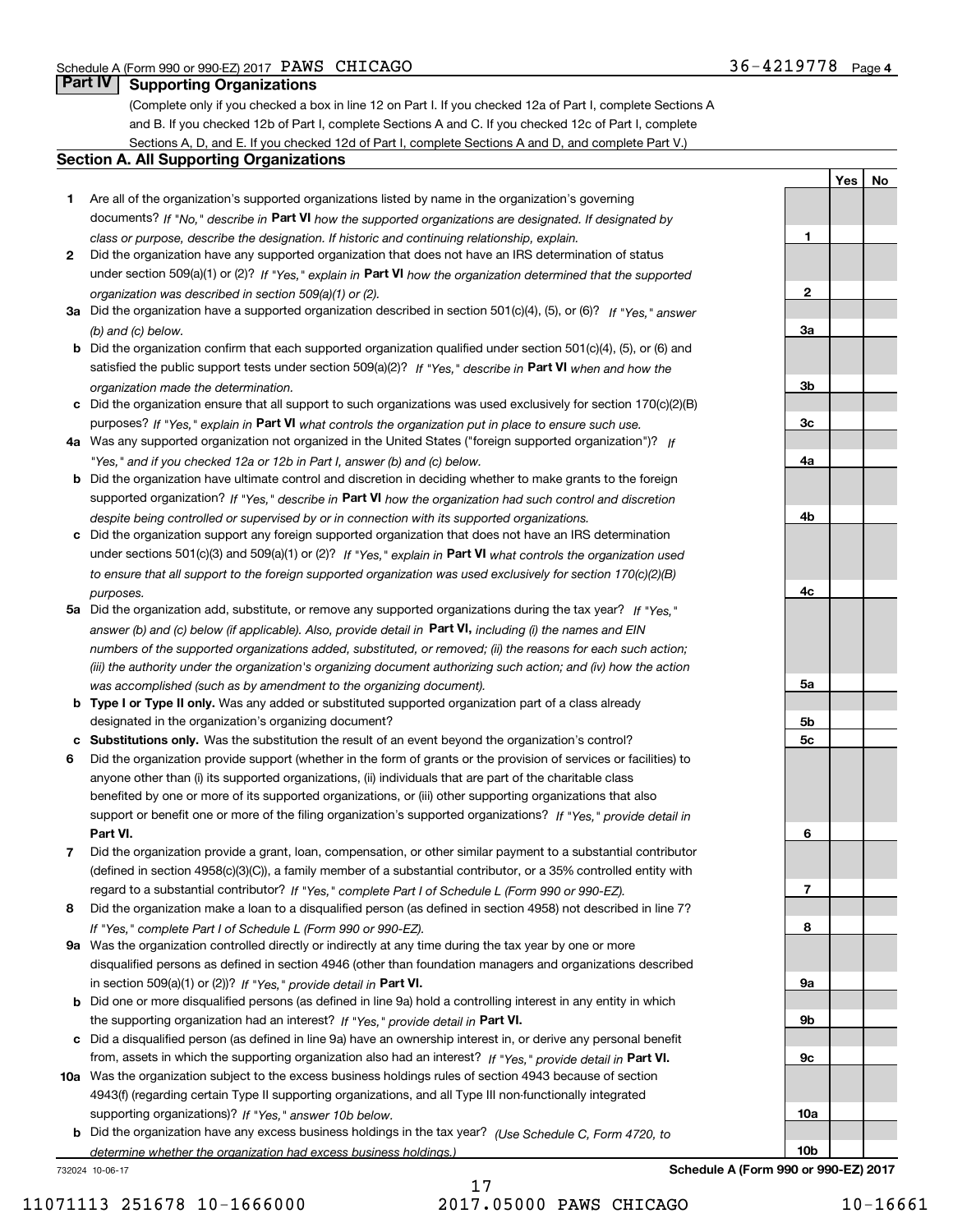|    |                                                                                                                                   |                 | Yes | No |
|----|-----------------------------------------------------------------------------------------------------------------------------------|-----------------|-----|----|
| 11 | Has the organization accepted a gift or contribution from any of the following persons?                                           |                 |     |    |
|    | a A person who directly or indirectly controls, either alone or together with persons described in (b) and (c)                    |                 |     |    |
|    | below, the governing body of a supported organization?                                                                            | 11a             |     |    |
|    | <b>b</b> A family member of a person described in (a) above?                                                                      | 11 <sub>b</sub> |     |    |
|    | c A 35% controlled entity of a person described in (a) or (b) above? If "Yes" to a, b, or c, provide detail in Part VI.           | 11c             |     |    |
|    | <b>Section B. Type I Supporting Organizations</b>                                                                                 |                 |     |    |
|    |                                                                                                                                   |                 | Yes | No |
| 1  | Did the directors, trustees, or membership of one or more supported organizations have the power to                               |                 |     |    |
|    | regularly appoint or elect at least a majority of the organization's directors or trustees at all times during the                |                 |     |    |
|    | tax year? If "No," describe in Part VI how the supported organization(s) effectively operated, supervised, or                     |                 |     |    |
|    | controlled the organization's activities. If the organization had more than one supported organization,                           |                 |     |    |
|    | describe how the powers to appoint and/or remove directors or trustees were allocated among the supported                         |                 |     |    |
|    | organizations and what conditions or restrictions, if any, applied to such powers during the tax year.                            | 1               |     |    |
| 2  | Did the organization operate for the benefit of any supported organization other than the supported                               |                 |     |    |
|    | organization(s) that operated, supervised, or controlled the supporting organization? If "Yes," explain in                        |                 |     |    |
|    | Part VI how providing such benefit carried out the purposes of the supported organization(s) that operated,                       |                 |     |    |
|    | supervised, or controlled the supporting organization.                                                                            | 2               |     |    |
|    | <b>Section C. Type II Supporting Organizations</b>                                                                                |                 |     |    |
|    |                                                                                                                                   |                 | Yes | No |
| 1  | Were a majority of the organization's directors or trustees during the tax year also a majority of the directors                  |                 |     |    |
|    | or trustees of each of the organization's supported organization(s)? If "No," describe in Part VI how control                     |                 |     |    |
|    | or management of the supporting organization was vested in the same persons that controlled or managed                            |                 |     |    |
|    | the supported organization(s).                                                                                                    | 1               |     |    |
|    | Section D. All Type III Supporting Organizations                                                                                  |                 |     |    |
|    |                                                                                                                                   |                 | Yes | No |
| 1  | Did the organization provide to each of its supported organizations, by the last day of the fifth month of the                    |                 |     |    |
|    | organization's tax year, (i) a written notice describing the type and amount of support provided during the prior tax             |                 |     |    |
|    | year, (ii) a copy of the Form 990 that was most recently filed as of the date of notification, and (iii) copies of the            |                 |     |    |
|    | organization's governing documents in effect on the date of notification, to the extent not previously provided?                  | 1               |     |    |
| 2  | Were any of the organization's officers, directors, or trustees either (i) appointed or elected by the supported                  |                 |     |    |
|    | organization(s) or (ii) serving on the governing body of a supported organization? If "No," explain in Part VI how                |                 |     |    |
|    | the organization maintained a close and continuous working relationship with the supported organization(s).                       | 2               |     |    |
| 3  | By reason of the relationship described in (2), did the organization's supported organizations have a                             |                 |     |    |
|    | significant voice in the organization's investment policies and in directing the use of the organization's                        |                 |     |    |
|    | income or assets at all times during the tax year? If "Yes," describe in Part VI the role the organization's                      |                 |     |    |
|    | supported organizations played in this regard.                                                                                    | з               |     |    |
|    | Section E. Type III Functionally Integrated Supporting Organizations                                                              |                 |     |    |
| 1  | Check the box next to the method that the organization used to satisfy the Integral Part Test during the year (see instructions). |                 |     |    |
| a  | The organization satisfied the Activities Test. Complete line 2 below.                                                            |                 |     |    |
| b  | The organization is the parent of each of its supported organizations. Complete line 3 below.                                     |                 |     |    |
| c  | The organization supported a governmental entity. Describe in Part VI how you supported a government entity (see instructions),   |                 |     |    |
| 2  | Activities Test. Answer (a) and (b) below.                                                                                        |                 | Yes | No |
| a  | Did substantially all of the organization's activities during the tax year directly further the exempt purposes of                |                 |     |    |
|    | the supported organization(s) to which the organization was responsive? If "Yes." then in Part VI identify                        |                 |     |    |
|    | those supported organizations and explain how these activities directly furthered their exempt purposes,                          |                 |     |    |
|    | how the organization was responsive to those supported organizations, and how the organization determined                         |                 |     |    |
|    | that these activities constituted substantially all of its activities.                                                            | 2a              |     |    |
|    | <b>b</b> Did the activities described in (a) constitute activities that, but for the organization's involvement, one or more      |                 |     |    |
|    | of the organization's supported organization(s) would have been engaged in? If "Yes," explain in Part VI the                      |                 |     |    |
|    | reasons for the organization's position that its supported organization(s) would have engaged in these                            |                 |     |    |
|    | activities but for the organization's involvement.                                                                                | 2b              |     |    |
| з  | Parent of Supported Organizations. Answer (a) and (b) below.                                                                      |                 |     |    |
| а  | Did the organization have the power to regularly appoint or elect a majority of the officers, directors, or                       |                 |     |    |
|    | trustees of each of the supported organizations? Provide details in Part VI.                                                      | За              |     |    |
|    | <b>b</b> Did the organization exercise a substantial degree of direction over the policies, programs, and activities of each      |                 |     |    |
|    | of its supported organizations? If "Yes," describe in Part VI the role played by the organization in this regard                  | 3b              |     |    |
|    | Schedule A (Form 990 or 990-EZ) 2017<br>732025 10-06-17                                                                           |                 |     |    |

11071113 251678 10-1666000 2017.05000 PAWS CHICAGO 10-16661

18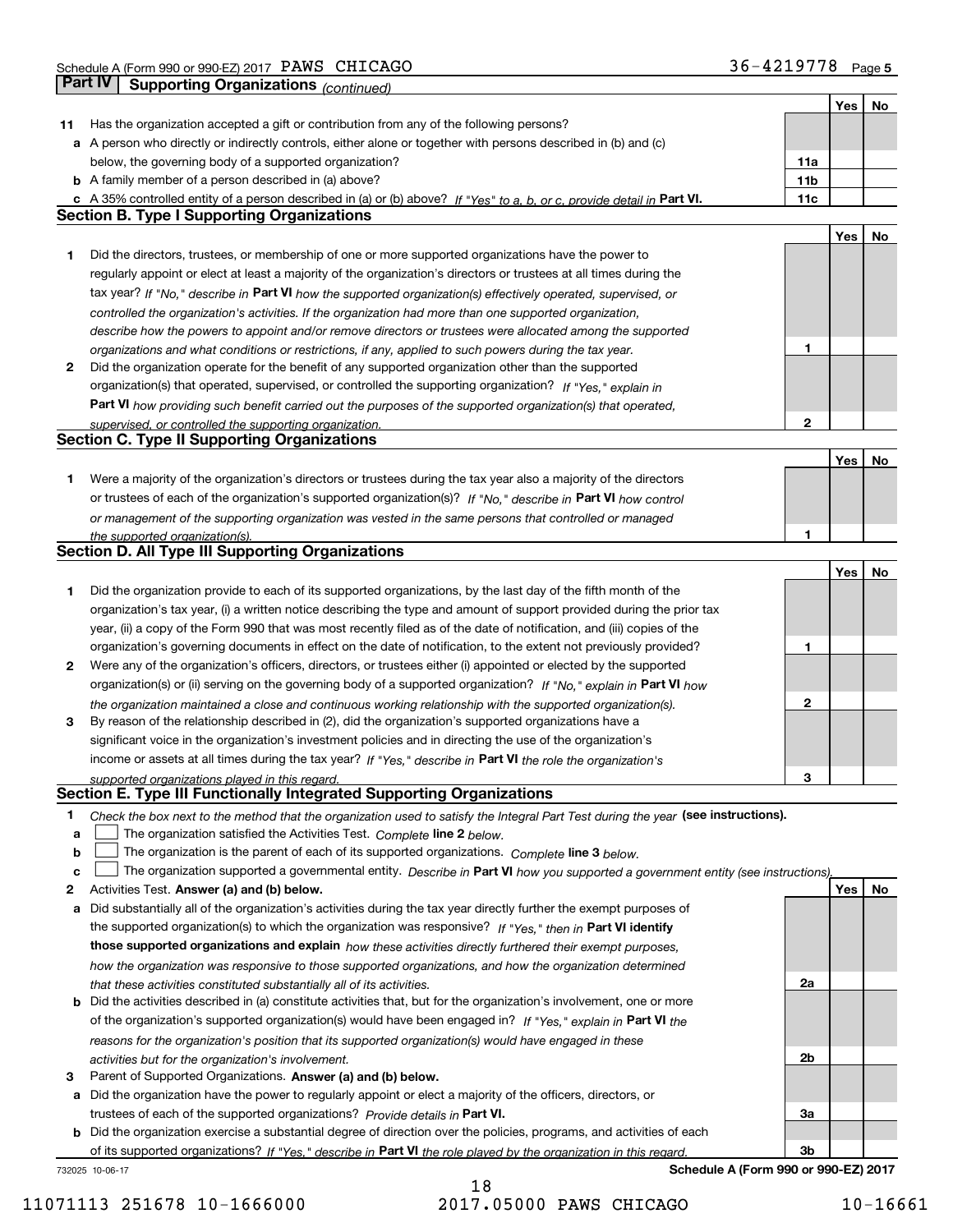|  | Schedule A (Form 990 or 990-EZ) 2017 PAWS CHICAGO |                                                                                       | $36 - 4219778$ Page 6 |  |
|--|---------------------------------------------------|---------------------------------------------------------------------------------------|-----------------------|--|
|  |                                                   | <b>Part V</b> Type III Non-Functionally Integrated 509(a)(3) Supporting Organizations |                       |  |

| other Type III non-functionally integrated supporting organizations must complete Sections A through E.<br>(B) Current Year<br>Section A - Adjusted Net Income<br>(A) Prior Year<br>(optional)<br>1<br>1<br>Net short-term capital gain<br>$\mathbf{2}$<br>2<br>Recoveries of prior-year distributions<br>3<br>3<br>Other gross income (see instructions)<br>4<br>4<br>Add lines 1 through 3<br>5<br>5<br>Depreciation and depletion<br>6<br>Portion of operating expenses paid or incurred for production or<br>collection of gross income or for management, conservation, or<br>6<br>maintenance of property held for production of income (see instructions)<br>$\overline{7}$<br>7<br>Other expenses (see instructions)<br>8<br><b>Adjusted Net Income</b> (subtract lines 5, 6, and 7 from line 4)<br>8<br>(B) Current Year<br><b>Section B - Minimum Asset Amount</b><br>(A) Prior Year<br>(optional)<br>1<br>Aggregate fair market value of all non-exempt-use assets (see<br>instructions for short tax year or assets held for part of year):<br>1a<br><b>a</b> Average monthly value of securities<br>1b<br><b>b</b> Average monthly cash balances<br>1c<br>c Fair market value of other non-exempt-use assets<br>1d<br><b>d</b> Total (add lines 1a, 1b, and 1c)<br><b>e</b> Discount claimed for blockage or other<br>factors (explain in detail in Part VI):<br>$\mathbf{2}$<br>$\mathbf{2}$<br>Acquisition indebtedness applicable to non-exempt-use assets<br>3<br>Subtract line 2 from line 1d<br>3<br>Cash deemed held for exempt use. Enter 1-1/2% of line 3 (for greater amount,<br>4<br>4<br>see instructions)<br>5<br>Net value of non-exempt-use assets (subtract line 4 from line 3)<br>5<br>6<br>6<br>Multiply line 5 by .035<br>$\overline{7}$<br>7<br>Recoveries of prior-year distributions<br>8<br>8<br><b>Minimum Asset Amount</b> (add line 7 to line 6)<br><b>Section C - Distributable Amount</b><br><b>Current Year</b><br>1<br>Adjusted net income for prior year (from Section A, line 8, Column A)<br>1<br>$\mathbf{2}$<br>$\mathbf{2}$<br>Enter 85% of line 1<br>3<br>3<br>Minimum asset amount for prior year (from Section B, line 8, Column A)<br>4<br>4<br>Enter greater of line 2 or line 3<br>5<br>5<br>Income tax imposed in prior year<br>6<br><b>Distributable Amount.</b> Subtract line 5 from line 4, unless subject to<br>6<br>emergency temporary reduction (see instructions) | 1 | Check here if the organization satisfied the Integral Part Test as a qualifying trust on Nov. 20, 1970 (explain in Part VI.) See instructions. All |  |  |
|-----------------------------------------------------------------------------------------------------------------------------------------------------------------------------------------------------------------------------------------------------------------------------------------------------------------------------------------------------------------------------------------------------------------------------------------------------------------------------------------------------------------------------------------------------------------------------------------------------------------------------------------------------------------------------------------------------------------------------------------------------------------------------------------------------------------------------------------------------------------------------------------------------------------------------------------------------------------------------------------------------------------------------------------------------------------------------------------------------------------------------------------------------------------------------------------------------------------------------------------------------------------------------------------------------------------------------------------------------------------------------------------------------------------------------------------------------------------------------------------------------------------------------------------------------------------------------------------------------------------------------------------------------------------------------------------------------------------------------------------------------------------------------------------------------------------------------------------------------------------------------------------------------------------------------------------------------------------------------------------------------------------------------------------------------------------------------------------------------------------------------------------------------------------------------------------------------------------------------------------------------------------------------------------------------------------------------------------------------------------------------------------------------------------------------------|---|----------------------------------------------------------------------------------------------------------------------------------------------------|--|--|
|                                                                                                                                                                                                                                                                                                                                                                                                                                                                                                                                                                                                                                                                                                                                                                                                                                                                                                                                                                                                                                                                                                                                                                                                                                                                                                                                                                                                                                                                                                                                                                                                                                                                                                                                                                                                                                                                                                                                                                                                                                                                                                                                                                                                                                                                                                                                                                                                                                   |   |                                                                                                                                                    |  |  |
|                                                                                                                                                                                                                                                                                                                                                                                                                                                                                                                                                                                                                                                                                                                                                                                                                                                                                                                                                                                                                                                                                                                                                                                                                                                                                                                                                                                                                                                                                                                                                                                                                                                                                                                                                                                                                                                                                                                                                                                                                                                                                                                                                                                                                                                                                                                                                                                                                                   |   |                                                                                                                                                    |  |  |
|                                                                                                                                                                                                                                                                                                                                                                                                                                                                                                                                                                                                                                                                                                                                                                                                                                                                                                                                                                                                                                                                                                                                                                                                                                                                                                                                                                                                                                                                                                                                                                                                                                                                                                                                                                                                                                                                                                                                                                                                                                                                                                                                                                                                                                                                                                                                                                                                                                   |   |                                                                                                                                                    |  |  |
|                                                                                                                                                                                                                                                                                                                                                                                                                                                                                                                                                                                                                                                                                                                                                                                                                                                                                                                                                                                                                                                                                                                                                                                                                                                                                                                                                                                                                                                                                                                                                                                                                                                                                                                                                                                                                                                                                                                                                                                                                                                                                                                                                                                                                                                                                                                                                                                                                                   |   |                                                                                                                                                    |  |  |
|                                                                                                                                                                                                                                                                                                                                                                                                                                                                                                                                                                                                                                                                                                                                                                                                                                                                                                                                                                                                                                                                                                                                                                                                                                                                                                                                                                                                                                                                                                                                                                                                                                                                                                                                                                                                                                                                                                                                                                                                                                                                                                                                                                                                                                                                                                                                                                                                                                   |   |                                                                                                                                                    |  |  |
|                                                                                                                                                                                                                                                                                                                                                                                                                                                                                                                                                                                                                                                                                                                                                                                                                                                                                                                                                                                                                                                                                                                                                                                                                                                                                                                                                                                                                                                                                                                                                                                                                                                                                                                                                                                                                                                                                                                                                                                                                                                                                                                                                                                                                                                                                                                                                                                                                                   |   |                                                                                                                                                    |  |  |
|                                                                                                                                                                                                                                                                                                                                                                                                                                                                                                                                                                                                                                                                                                                                                                                                                                                                                                                                                                                                                                                                                                                                                                                                                                                                                                                                                                                                                                                                                                                                                                                                                                                                                                                                                                                                                                                                                                                                                                                                                                                                                                                                                                                                                                                                                                                                                                                                                                   |   |                                                                                                                                                    |  |  |
|                                                                                                                                                                                                                                                                                                                                                                                                                                                                                                                                                                                                                                                                                                                                                                                                                                                                                                                                                                                                                                                                                                                                                                                                                                                                                                                                                                                                                                                                                                                                                                                                                                                                                                                                                                                                                                                                                                                                                                                                                                                                                                                                                                                                                                                                                                                                                                                                                                   |   |                                                                                                                                                    |  |  |
|                                                                                                                                                                                                                                                                                                                                                                                                                                                                                                                                                                                                                                                                                                                                                                                                                                                                                                                                                                                                                                                                                                                                                                                                                                                                                                                                                                                                                                                                                                                                                                                                                                                                                                                                                                                                                                                                                                                                                                                                                                                                                                                                                                                                                                                                                                                                                                                                                                   |   |                                                                                                                                                    |  |  |
|                                                                                                                                                                                                                                                                                                                                                                                                                                                                                                                                                                                                                                                                                                                                                                                                                                                                                                                                                                                                                                                                                                                                                                                                                                                                                                                                                                                                                                                                                                                                                                                                                                                                                                                                                                                                                                                                                                                                                                                                                                                                                                                                                                                                                                                                                                                                                                                                                                   |   |                                                                                                                                                    |  |  |
|                                                                                                                                                                                                                                                                                                                                                                                                                                                                                                                                                                                                                                                                                                                                                                                                                                                                                                                                                                                                                                                                                                                                                                                                                                                                                                                                                                                                                                                                                                                                                                                                                                                                                                                                                                                                                                                                                                                                                                                                                                                                                                                                                                                                                                                                                                                                                                                                                                   |   |                                                                                                                                                    |  |  |
|                                                                                                                                                                                                                                                                                                                                                                                                                                                                                                                                                                                                                                                                                                                                                                                                                                                                                                                                                                                                                                                                                                                                                                                                                                                                                                                                                                                                                                                                                                                                                                                                                                                                                                                                                                                                                                                                                                                                                                                                                                                                                                                                                                                                                                                                                                                                                                                                                                   |   |                                                                                                                                                    |  |  |
|                                                                                                                                                                                                                                                                                                                                                                                                                                                                                                                                                                                                                                                                                                                                                                                                                                                                                                                                                                                                                                                                                                                                                                                                                                                                                                                                                                                                                                                                                                                                                                                                                                                                                                                                                                                                                                                                                                                                                                                                                                                                                                                                                                                                                                                                                                                                                                                                                                   |   |                                                                                                                                                    |  |  |
|                                                                                                                                                                                                                                                                                                                                                                                                                                                                                                                                                                                                                                                                                                                                                                                                                                                                                                                                                                                                                                                                                                                                                                                                                                                                                                                                                                                                                                                                                                                                                                                                                                                                                                                                                                                                                                                                                                                                                                                                                                                                                                                                                                                                                                                                                                                                                                                                                                   |   |                                                                                                                                                    |  |  |
|                                                                                                                                                                                                                                                                                                                                                                                                                                                                                                                                                                                                                                                                                                                                                                                                                                                                                                                                                                                                                                                                                                                                                                                                                                                                                                                                                                                                                                                                                                                                                                                                                                                                                                                                                                                                                                                                                                                                                                                                                                                                                                                                                                                                                                                                                                                                                                                                                                   |   |                                                                                                                                                    |  |  |
|                                                                                                                                                                                                                                                                                                                                                                                                                                                                                                                                                                                                                                                                                                                                                                                                                                                                                                                                                                                                                                                                                                                                                                                                                                                                                                                                                                                                                                                                                                                                                                                                                                                                                                                                                                                                                                                                                                                                                                                                                                                                                                                                                                                                                                                                                                                                                                                                                                   |   |                                                                                                                                                    |  |  |
|                                                                                                                                                                                                                                                                                                                                                                                                                                                                                                                                                                                                                                                                                                                                                                                                                                                                                                                                                                                                                                                                                                                                                                                                                                                                                                                                                                                                                                                                                                                                                                                                                                                                                                                                                                                                                                                                                                                                                                                                                                                                                                                                                                                                                                                                                                                                                                                                                                   |   |                                                                                                                                                    |  |  |
|                                                                                                                                                                                                                                                                                                                                                                                                                                                                                                                                                                                                                                                                                                                                                                                                                                                                                                                                                                                                                                                                                                                                                                                                                                                                                                                                                                                                                                                                                                                                                                                                                                                                                                                                                                                                                                                                                                                                                                                                                                                                                                                                                                                                                                                                                                                                                                                                                                   |   |                                                                                                                                                    |  |  |
|                                                                                                                                                                                                                                                                                                                                                                                                                                                                                                                                                                                                                                                                                                                                                                                                                                                                                                                                                                                                                                                                                                                                                                                                                                                                                                                                                                                                                                                                                                                                                                                                                                                                                                                                                                                                                                                                                                                                                                                                                                                                                                                                                                                                                                                                                                                                                                                                                                   |   |                                                                                                                                                    |  |  |
|                                                                                                                                                                                                                                                                                                                                                                                                                                                                                                                                                                                                                                                                                                                                                                                                                                                                                                                                                                                                                                                                                                                                                                                                                                                                                                                                                                                                                                                                                                                                                                                                                                                                                                                                                                                                                                                                                                                                                                                                                                                                                                                                                                                                                                                                                                                                                                                                                                   |   |                                                                                                                                                    |  |  |
|                                                                                                                                                                                                                                                                                                                                                                                                                                                                                                                                                                                                                                                                                                                                                                                                                                                                                                                                                                                                                                                                                                                                                                                                                                                                                                                                                                                                                                                                                                                                                                                                                                                                                                                                                                                                                                                                                                                                                                                                                                                                                                                                                                                                                                                                                                                                                                                                                                   |   |                                                                                                                                                    |  |  |
|                                                                                                                                                                                                                                                                                                                                                                                                                                                                                                                                                                                                                                                                                                                                                                                                                                                                                                                                                                                                                                                                                                                                                                                                                                                                                                                                                                                                                                                                                                                                                                                                                                                                                                                                                                                                                                                                                                                                                                                                                                                                                                                                                                                                                                                                                                                                                                                                                                   |   |                                                                                                                                                    |  |  |
|                                                                                                                                                                                                                                                                                                                                                                                                                                                                                                                                                                                                                                                                                                                                                                                                                                                                                                                                                                                                                                                                                                                                                                                                                                                                                                                                                                                                                                                                                                                                                                                                                                                                                                                                                                                                                                                                                                                                                                                                                                                                                                                                                                                                                                                                                                                                                                                                                                   |   |                                                                                                                                                    |  |  |
|                                                                                                                                                                                                                                                                                                                                                                                                                                                                                                                                                                                                                                                                                                                                                                                                                                                                                                                                                                                                                                                                                                                                                                                                                                                                                                                                                                                                                                                                                                                                                                                                                                                                                                                                                                                                                                                                                                                                                                                                                                                                                                                                                                                                                                                                                                                                                                                                                                   |   |                                                                                                                                                    |  |  |
|                                                                                                                                                                                                                                                                                                                                                                                                                                                                                                                                                                                                                                                                                                                                                                                                                                                                                                                                                                                                                                                                                                                                                                                                                                                                                                                                                                                                                                                                                                                                                                                                                                                                                                                                                                                                                                                                                                                                                                                                                                                                                                                                                                                                                                                                                                                                                                                                                                   |   |                                                                                                                                                    |  |  |
|                                                                                                                                                                                                                                                                                                                                                                                                                                                                                                                                                                                                                                                                                                                                                                                                                                                                                                                                                                                                                                                                                                                                                                                                                                                                                                                                                                                                                                                                                                                                                                                                                                                                                                                                                                                                                                                                                                                                                                                                                                                                                                                                                                                                                                                                                                                                                                                                                                   |   |                                                                                                                                                    |  |  |
|                                                                                                                                                                                                                                                                                                                                                                                                                                                                                                                                                                                                                                                                                                                                                                                                                                                                                                                                                                                                                                                                                                                                                                                                                                                                                                                                                                                                                                                                                                                                                                                                                                                                                                                                                                                                                                                                                                                                                                                                                                                                                                                                                                                                                                                                                                                                                                                                                                   |   |                                                                                                                                                    |  |  |
|                                                                                                                                                                                                                                                                                                                                                                                                                                                                                                                                                                                                                                                                                                                                                                                                                                                                                                                                                                                                                                                                                                                                                                                                                                                                                                                                                                                                                                                                                                                                                                                                                                                                                                                                                                                                                                                                                                                                                                                                                                                                                                                                                                                                                                                                                                                                                                                                                                   |   |                                                                                                                                                    |  |  |
|                                                                                                                                                                                                                                                                                                                                                                                                                                                                                                                                                                                                                                                                                                                                                                                                                                                                                                                                                                                                                                                                                                                                                                                                                                                                                                                                                                                                                                                                                                                                                                                                                                                                                                                                                                                                                                                                                                                                                                                                                                                                                                                                                                                                                                                                                                                                                                                                                                   |   |                                                                                                                                                    |  |  |
|                                                                                                                                                                                                                                                                                                                                                                                                                                                                                                                                                                                                                                                                                                                                                                                                                                                                                                                                                                                                                                                                                                                                                                                                                                                                                                                                                                                                                                                                                                                                                                                                                                                                                                                                                                                                                                                                                                                                                                                                                                                                                                                                                                                                                                                                                                                                                                                                                                   |   |                                                                                                                                                    |  |  |
|                                                                                                                                                                                                                                                                                                                                                                                                                                                                                                                                                                                                                                                                                                                                                                                                                                                                                                                                                                                                                                                                                                                                                                                                                                                                                                                                                                                                                                                                                                                                                                                                                                                                                                                                                                                                                                                                                                                                                                                                                                                                                                                                                                                                                                                                                                                                                                                                                                   |   |                                                                                                                                                    |  |  |
|                                                                                                                                                                                                                                                                                                                                                                                                                                                                                                                                                                                                                                                                                                                                                                                                                                                                                                                                                                                                                                                                                                                                                                                                                                                                                                                                                                                                                                                                                                                                                                                                                                                                                                                                                                                                                                                                                                                                                                                                                                                                                                                                                                                                                                                                                                                                                                                                                                   |   |                                                                                                                                                    |  |  |
|                                                                                                                                                                                                                                                                                                                                                                                                                                                                                                                                                                                                                                                                                                                                                                                                                                                                                                                                                                                                                                                                                                                                                                                                                                                                                                                                                                                                                                                                                                                                                                                                                                                                                                                                                                                                                                                                                                                                                                                                                                                                                                                                                                                                                                                                                                                                                                                                                                   |   |                                                                                                                                                    |  |  |
|                                                                                                                                                                                                                                                                                                                                                                                                                                                                                                                                                                                                                                                                                                                                                                                                                                                                                                                                                                                                                                                                                                                                                                                                                                                                                                                                                                                                                                                                                                                                                                                                                                                                                                                                                                                                                                                                                                                                                                                                                                                                                                                                                                                                                                                                                                                                                                                                                                   |   |                                                                                                                                                    |  |  |
|                                                                                                                                                                                                                                                                                                                                                                                                                                                                                                                                                                                                                                                                                                                                                                                                                                                                                                                                                                                                                                                                                                                                                                                                                                                                                                                                                                                                                                                                                                                                                                                                                                                                                                                                                                                                                                                                                                                                                                                                                                                                                                                                                                                                                                                                                                                                                                                                                                   |   |                                                                                                                                                    |  |  |
|                                                                                                                                                                                                                                                                                                                                                                                                                                                                                                                                                                                                                                                                                                                                                                                                                                                                                                                                                                                                                                                                                                                                                                                                                                                                                                                                                                                                                                                                                                                                                                                                                                                                                                                                                                                                                                                                                                                                                                                                                                                                                                                                                                                                                                                                                                                                                                                                                                   |   |                                                                                                                                                    |  |  |
|                                                                                                                                                                                                                                                                                                                                                                                                                                                                                                                                                                                                                                                                                                                                                                                                                                                                                                                                                                                                                                                                                                                                                                                                                                                                                                                                                                                                                                                                                                                                                                                                                                                                                                                                                                                                                                                                                                                                                                                                                                                                                                                                                                                                                                                                                                                                                                                                                                   |   |                                                                                                                                                    |  |  |

**7** Check here if the current year is the organization's first as a non-functionally integrated Type III supporting organization (see instructions).

**Schedule A (Form 990 or 990-EZ) 2017**

732026 10-06-17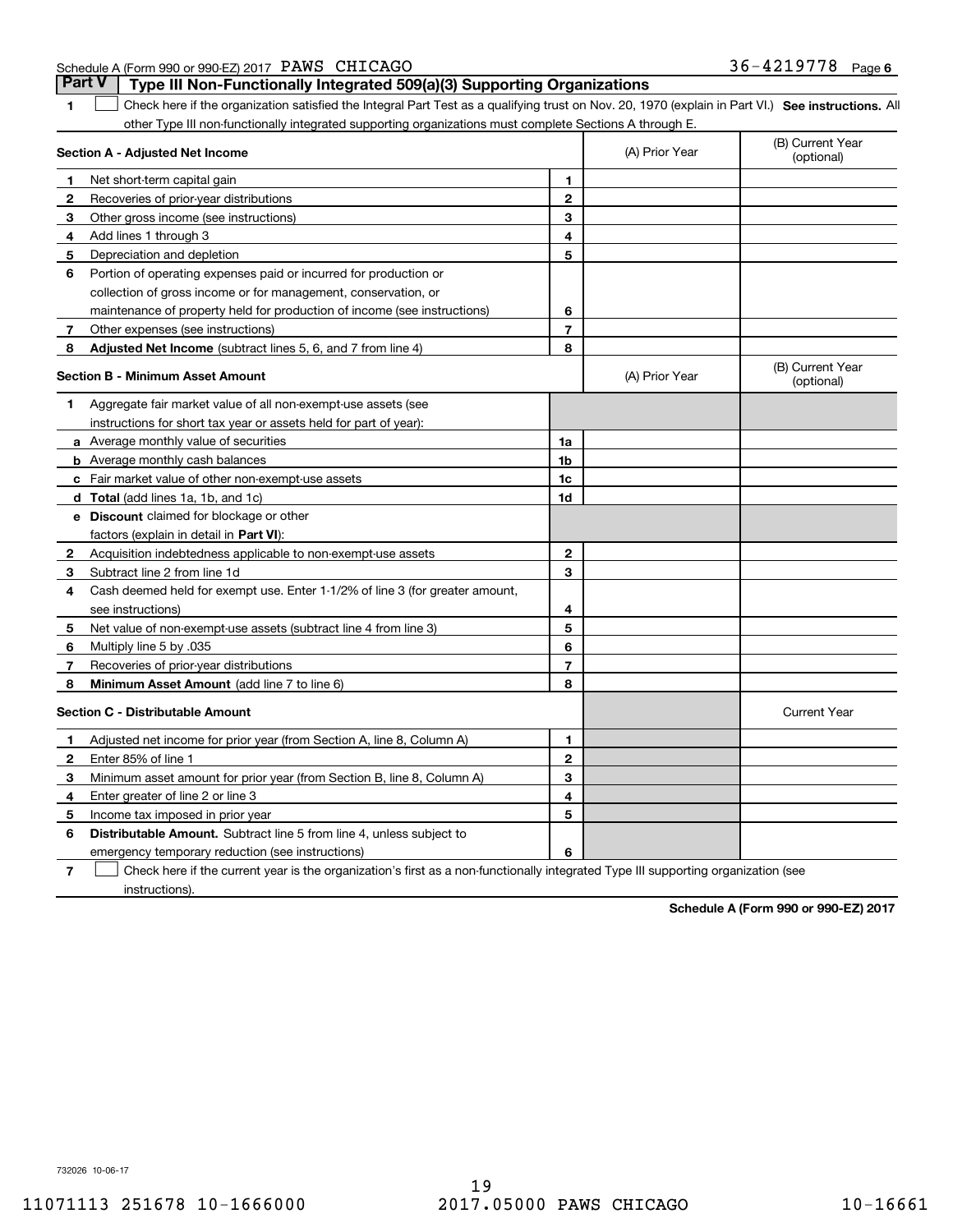|                  | <b>Part V</b><br>Type III Non-Functionally Integrated 509(a)(3) Supporting Organizations                                                                                                                                                                                                                                                                                                                                                                                                                                                                                                                                                                       |                             | (continued)                           |                                                |
|------------------|----------------------------------------------------------------------------------------------------------------------------------------------------------------------------------------------------------------------------------------------------------------------------------------------------------------------------------------------------------------------------------------------------------------------------------------------------------------------------------------------------------------------------------------------------------------------------------------------------------------------------------------------------------------|-----------------------------|---------------------------------------|------------------------------------------------|
|                  | <b>Section D - Distributions</b>                                                                                                                                                                                                                                                                                                                                                                                                                                                                                                                                                                                                                               |                             |                                       | <b>Current Year</b>                            |
| 1                | Amounts paid to supported organizations to accomplish exempt purposes                                                                                                                                                                                                                                                                                                                                                                                                                                                                                                                                                                                          |                             |                                       |                                                |
| 2                | Amounts paid to perform activity that directly furthers exempt purposes of supported                                                                                                                                                                                                                                                                                                                                                                                                                                                                                                                                                                           |                             |                                       |                                                |
|                  | organizations, in excess of income from activity                                                                                                                                                                                                                                                                                                                                                                                                                                                                                                                                                                                                               |                             |                                       |                                                |
| з                | Administrative expenses paid to accomplish exempt purposes of supported organizations                                                                                                                                                                                                                                                                                                                                                                                                                                                                                                                                                                          |                             |                                       |                                                |
| 4                | Amounts paid to acquire exempt-use assets                                                                                                                                                                                                                                                                                                                                                                                                                                                                                                                                                                                                                      |                             |                                       |                                                |
| 5                | Qualified set-aside amounts (prior IRS approval required)                                                                                                                                                                                                                                                                                                                                                                                                                                                                                                                                                                                                      |                             |                                       |                                                |
| 6                | Other distributions (describe in Part VI). See instructions.                                                                                                                                                                                                                                                                                                                                                                                                                                                                                                                                                                                                   |                             |                                       |                                                |
| 7                | Total annual distributions. Add lines 1 through 6.                                                                                                                                                                                                                                                                                                                                                                                                                                                                                                                                                                                                             |                             |                                       |                                                |
| 8                | Distributions to attentive supported organizations to which the organization is responsive                                                                                                                                                                                                                                                                                                                                                                                                                                                                                                                                                                     |                             |                                       |                                                |
|                  | (provide details in Part VI). See instructions.                                                                                                                                                                                                                                                                                                                                                                                                                                                                                                                                                                                                                |                             |                                       |                                                |
| 9                | Distributable amount for 2017 from Section C, line 6                                                                                                                                                                                                                                                                                                                                                                                                                                                                                                                                                                                                           |                             |                                       |                                                |
| 10               | Line 8 amount divided by line 9 amount                                                                                                                                                                                                                                                                                                                                                                                                                                                                                                                                                                                                                         |                             |                                       |                                                |
|                  |                                                                                                                                                                                                                                                                                                                                                                                                                                                                                                                                                                                                                                                                | (i)                         | (iii)                                 | (iii)                                          |
|                  | Section E - Distribution Allocations (see instructions)                                                                                                                                                                                                                                                                                                                                                                                                                                                                                                                                                                                                        | <b>Excess Distributions</b> | <b>Underdistributions</b><br>Pre-2017 | <b>Distributable</b><br><b>Amount for 2017</b> |
| 1                | Distributable amount for 2017 from Section C, line 6                                                                                                                                                                                                                                                                                                                                                                                                                                                                                                                                                                                                           |                             |                                       |                                                |
| 2                | Underdistributions, if any, for years prior to 2017 (reason-                                                                                                                                                                                                                                                                                                                                                                                                                                                                                                                                                                                                   |                             |                                       |                                                |
|                  | able cause required- explain in <b>Part VI</b> ). See instructions.                                                                                                                                                                                                                                                                                                                                                                                                                                                                                                                                                                                            |                             |                                       |                                                |
| 3                | Excess distributions carryover, if any, to 2017                                                                                                                                                                                                                                                                                                                                                                                                                                                                                                                                                                                                                |                             |                                       |                                                |
| а                |                                                                                                                                                                                                                                                                                                                                                                                                                                                                                                                                                                                                                                                                |                             |                                       |                                                |
|                  | <b>b</b> From 2013                                                                                                                                                                                                                                                                                                                                                                                                                                                                                                                                                                                                                                             |                             |                                       |                                                |
|                  | $c$ From 2014                                                                                                                                                                                                                                                                                                                                                                                                                                                                                                                                                                                                                                                  |                             |                                       |                                                |
|                  | <b>d</b> From 2015                                                                                                                                                                                                                                                                                                                                                                                                                                                                                                                                                                                                                                             |                             |                                       |                                                |
|                  | e From 2016                                                                                                                                                                                                                                                                                                                                                                                                                                                                                                                                                                                                                                                    |                             |                                       |                                                |
|                  | Total of lines 3a through e                                                                                                                                                                                                                                                                                                                                                                                                                                                                                                                                                                                                                                    |                             |                                       |                                                |
|                  | <b>g</b> Applied to underdistributions of prior years                                                                                                                                                                                                                                                                                                                                                                                                                                                                                                                                                                                                          |                             |                                       |                                                |
|                  | <b>h</b> Applied to 2017 distributable amount                                                                                                                                                                                                                                                                                                                                                                                                                                                                                                                                                                                                                  |                             |                                       |                                                |
|                  | Carryover from 2012 not applied (see instructions)                                                                                                                                                                                                                                                                                                                                                                                                                                                                                                                                                                                                             |                             |                                       |                                                |
|                  | Remainder. Subtract lines 3g, 3h, and 3i from 3f.                                                                                                                                                                                                                                                                                                                                                                                                                                                                                                                                                                                                              |                             |                                       |                                                |
| 4                | Distributions for 2017 from Section D,                                                                                                                                                                                                                                                                                                                                                                                                                                                                                                                                                                                                                         |                             |                                       |                                                |
|                  | line $7:$                                                                                                                                                                                                                                                                                                                                                                                                                                                                                                                                                                                                                                                      |                             |                                       |                                                |
|                  | <b>a</b> Applied to underdistributions of prior years                                                                                                                                                                                                                                                                                                                                                                                                                                                                                                                                                                                                          |                             |                                       |                                                |
|                  |                                                                                                                                                                                                                                                                                                                                                                                                                                                                                                                                                                                                                                                                |                             |                                       |                                                |
|                  |                                                                                                                                                                                                                                                                                                                                                                                                                                                                                                                                                                                                                                                                |                             |                                       |                                                |
| 5                |                                                                                                                                                                                                                                                                                                                                                                                                                                                                                                                                                                                                                                                                |                             |                                       |                                                |
|                  |                                                                                                                                                                                                                                                                                                                                                                                                                                                                                                                                                                                                                                                                |                             |                                       |                                                |
|                  |                                                                                                                                                                                                                                                                                                                                                                                                                                                                                                                                                                                                                                                                |                             |                                       |                                                |
|                  |                                                                                                                                                                                                                                                                                                                                                                                                                                                                                                                                                                                                                                                                |                             |                                       |                                                |
|                  |                                                                                                                                                                                                                                                                                                                                                                                                                                                                                                                                                                                                                                                                |                             |                                       |                                                |
|                  |                                                                                                                                                                                                                                                                                                                                                                                                                                                                                                                                                                                                                                                                |                             |                                       |                                                |
|                  |                                                                                                                                                                                                                                                                                                                                                                                                                                                                                                                                                                                                                                                                |                             |                                       |                                                |
|                  |                                                                                                                                                                                                                                                                                                                                                                                                                                                                                                                                                                                                                                                                |                             |                                       |                                                |
|                  |                                                                                                                                                                                                                                                                                                                                                                                                                                                                                                                                                                                                                                                                |                             |                                       |                                                |
|                  |                                                                                                                                                                                                                                                                                                                                                                                                                                                                                                                                                                                                                                                                |                             |                                       |                                                |
|                  |                                                                                                                                                                                                                                                                                                                                                                                                                                                                                                                                                                                                                                                                |                             |                                       |                                                |
|                  |                                                                                                                                                                                                                                                                                                                                                                                                                                                                                                                                                                                                                                                                |                             |                                       |                                                |
|                  |                                                                                                                                                                                                                                                                                                                                                                                                                                                                                                                                                                                                                                                                |                             |                                       |                                                |
|                  |                                                                                                                                                                                                                                                                                                                                                                                                                                                                                                                                                                                                                                                                |                             |                                       |                                                |
| с<br>6<br>7<br>8 | <b>b</b> Applied to 2017 distributable amount<br>Remainder. Subtract lines 4a and 4b from 4.<br>Remaining underdistributions for years prior to 2017, if<br>any. Subtract lines 3g and 4a from line 2. For result greater<br>than zero, explain in Part VI. See instructions.<br>Remaining underdistributions for 2017. Subtract lines 3h<br>and 4b from line 1. For result greater than zero, explain in<br>Part VI. See instructions.<br>Excess distributions carryover to 2018. Add lines 3j<br>and 4c.<br>Breakdown of line 7:<br><b>a</b> Excess from 2013<br><b>b</b> Excess from 2014<br>c Excess from 2015<br>d Excess from 2016<br>e Excess from 2017 |                             |                                       |                                                |

**Schedule A (Form 990 or 990-EZ) 2017**

732027 10-06-17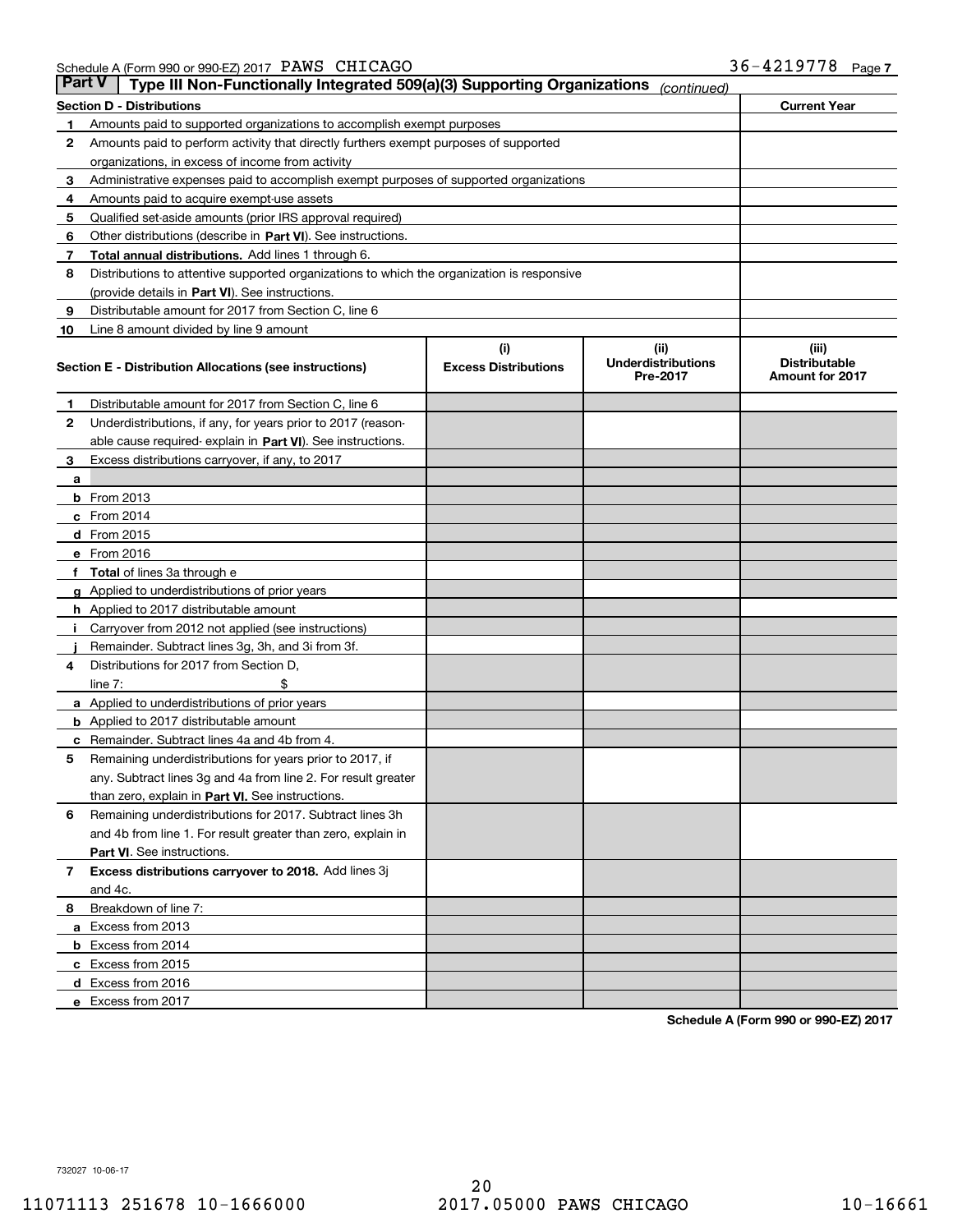#### Schedule A (Form 990 or 990-EZ) 2017 Page PAWS CHICAGO 36-4219778

| <b>Part VI</b> | Supplemental Information. Provide the explanations required by Part II, line 10; Part II, line 17a or 17b; Part III, line 12;<br>Part IV, Section A, lines 1, 2, 3b, 3c, 4b, 4c, 5a, 6, 9a, 9b, 9c, 11a, 11b, and 11c; Part IV, Section B, lines 1 and 2; Part IV, Section C,<br>line 1; Part IV, Section D, lines 2 and 3; Part IV, Section E, lines 1c, 2a, 2b, 3a, and 3b; Part V, line 1; Part V, Section B, line 1e; Part V,<br>Section D, lines 5, 6, and 8; and Part V, Section E, lines 2, 5, and 6. Also complete this part for any additional information.<br>(See instructions.) |  |
|----------------|---------------------------------------------------------------------------------------------------------------------------------------------------------------------------------------------------------------------------------------------------------------------------------------------------------------------------------------------------------------------------------------------------------------------------------------------------------------------------------------------------------------------------------------------------------------------------------------------|--|
|                |                                                                                                                                                                                                                                                                                                                                                                                                                                                                                                                                                                                             |  |
|                |                                                                                                                                                                                                                                                                                                                                                                                                                                                                                                                                                                                             |  |
|                |                                                                                                                                                                                                                                                                                                                                                                                                                                                                                                                                                                                             |  |
|                |                                                                                                                                                                                                                                                                                                                                                                                                                                                                                                                                                                                             |  |
|                |                                                                                                                                                                                                                                                                                                                                                                                                                                                                                                                                                                                             |  |
|                |                                                                                                                                                                                                                                                                                                                                                                                                                                                                                                                                                                                             |  |
|                |                                                                                                                                                                                                                                                                                                                                                                                                                                                                                                                                                                                             |  |
|                |                                                                                                                                                                                                                                                                                                                                                                                                                                                                                                                                                                                             |  |
|                |                                                                                                                                                                                                                                                                                                                                                                                                                                                                                                                                                                                             |  |
|                |                                                                                                                                                                                                                                                                                                                                                                                                                                                                                                                                                                                             |  |
|                |                                                                                                                                                                                                                                                                                                                                                                                                                                                                                                                                                                                             |  |
|                |                                                                                                                                                                                                                                                                                                                                                                                                                                                                                                                                                                                             |  |
|                |                                                                                                                                                                                                                                                                                                                                                                                                                                                                                                                                                                                             |  |
|                |                                                                                                                                                                                                                                                                                                                                                                                                                                                                                                                                                                                             |  |
|                |                                                                                                                                                                                                                                                                                                                                                                                                                                                                                                                                                                                             |  |
|                |                                                                                                                                                                                                                                                                                                                                                                                                                                                                                                                                                                                             |  |
|                |                                                                                                                                                                                                                                                                                                                                                                                                                                                                                                                                                                                             |  |
|                |                                                                                                                                                                                                                                                                                                                                                                                                                                                                                                                                                                                             |  |
|                |                                                                                                                                                                                                                                                                                                                                                                                                                                                                                                                                                                                             |  |
|                |                                                                                                                                                                                                                                                                                                                                                                                                                                                                                                                                                                                             |  |
|                |                                                                                                                                                                                                                                                                                                                                                                                                                                                                                                                                                                                             |  |
|                |                                                                                                                                                                                                                                                                                                                                                                                                                                                                                                                                                                                             |  |
|                |                                                                                                                                                                                                                                                                                                                                                                                                                                                                                                                                                                                             |  |
|                |                                                                                                                                                                                                                                                                                                                                                                                                                                                                                                                                                                                             |  |
|                |                                                                                                                                                                                                                                                                                                                                                                                                                                                                                                                                                                                             |  |
|                |                                                                                                                                                                                                                                                                                                                                                                                                                                                                                                                                                                                             |  |
|                |                                                                                                                                                                                                                                                                                                                                                                                                                                                                                                                                                                                             |  |
|                |                                                                                                                                                                                                                                                                                                                                                                                                                                                                                                                                                                                             |  |
|                |                                                                                                                                                                                                                                                                                                                                                                                                                                                                                                                                                                                             |  |
|                |                                                                                                                                                                                                                                                                                                                                                                                                                                                                                                                                                                                             |  |
|                |                                                                                                                                                                                                                                                                                                                                                                                                                                                                                                                                                                                             |  |
|                |                                                                                                                                                                                                                                                                                                                                                                                                                                                                                                                                                                                             |  |
|                |                                                                                                                                                                                                                                                                                                                                                                                                                                                                                                                                                                                             |  |
|                |                                                                                                                                                                                                                                                                                                                                                                                                                                                                                                                                                                                             |  |
|                | Schedule A (Form 990 or 990-EZ) 2017                                                                                                                                                                                                                                                                                                                                                                                                                                                                                                                                                        |  |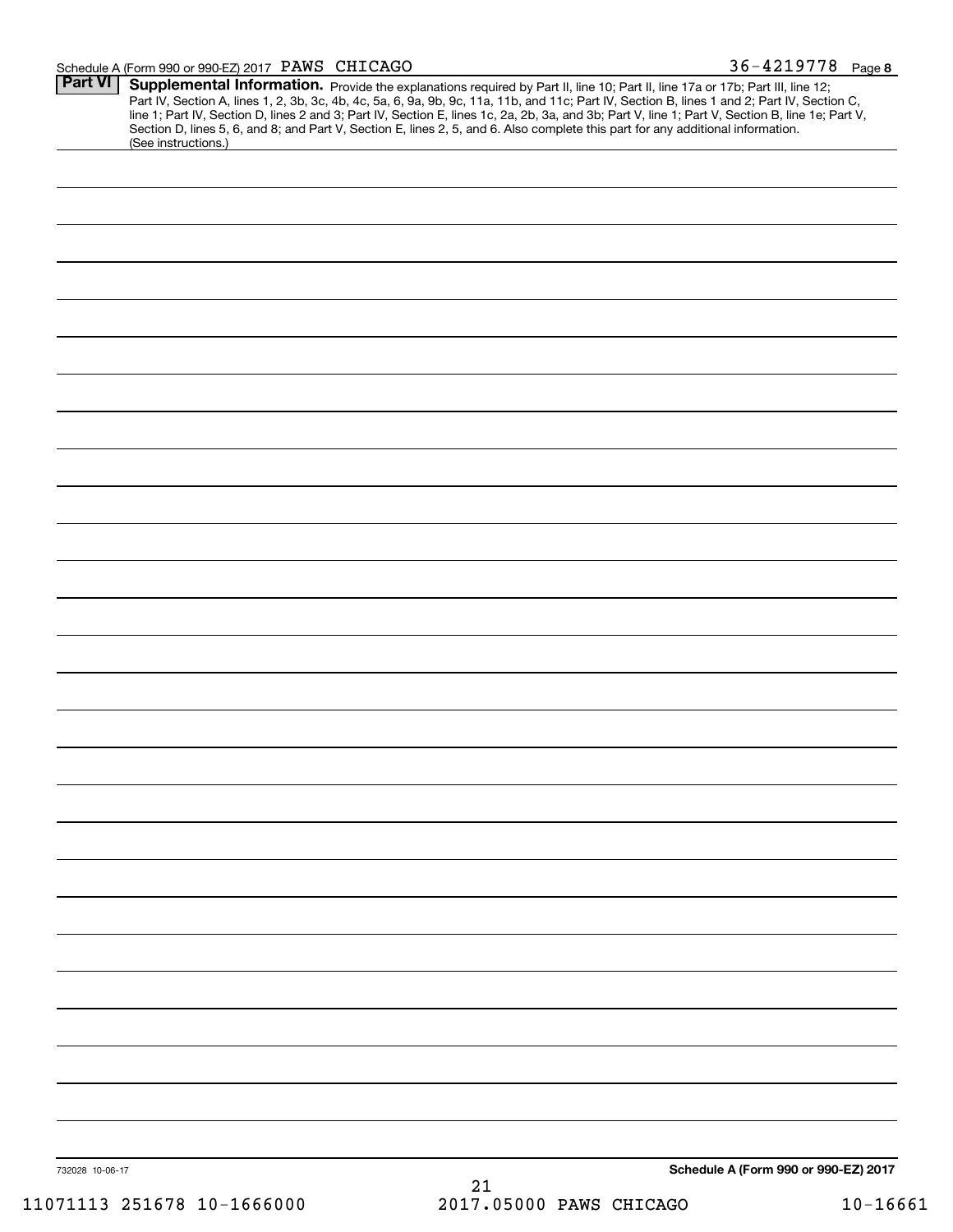# **(Form 990, 990-EZ,**

Department of the Treasury Internal Revenue Service **or 990-PF)**

**Organization type** (check one):

# **Schedule B Schedule of Contributors**

**| Attach to Form 990, Form 990-EZ, or Form 990-PF. | Go to www.irs.gov/Form990 for the latest information.** OMB No. 1545-0047

**2017**

**Name of the organization Employer identification number**

| PAWS CHICAGO | 36-4219778 |
|--------------|------------|
|              |            |

| $6 - 4219778$ |  |
|---------------|--|

| Filers of:         | <b>Section:</b>                                                             |
|--------------------|-----------------------------------------------------------------------------|
| Form 990 or 990-EZ | $\lfloor x \rfloor$ 501(c)( 3) (enter number) organization                  |
|                    | $4947(a)(1)$ nonexempt charitable trust not treated as a private foundation |
|                    | 527 political organization                                                  |
| Form 990-PF        | 501(c)(3) exempt private foundation                                         |
|                    | 4947(a)(1) nonexempt charitable trust treated as a private foundation       |
|                    | 501(c)(3) taxable private foundation                                        |

Check if your organization is covered by the **General Rule** or a **Special Rule. Note:**  Only a section 501(c)(7), (8), or (10) organization can check boxes for both the General Rule and a Special Rule. See instructions.

### **General Rule**

 $\mathcal{L}^{\text{max}}$ 

For an organization filing Form 990, 990-EZ, or 990-PF that received, during the year, contributions totaling \$5,000 or more (in money or property) from any one contributor. Complete Parts I and II. See instructions for determining a contributor's total contributions.

#### **Special Rules**

 $\mathcal{L}^{\text{max}}$ 

any one contributor, during the year, total contributions of the greater of  $\,$  (1) \$5,000; or **(2)** 2% of the amount on (i) Form 990, Part VIII, line 1h;  $\boxed{\textbf{X}}$  For an organization described in section 501(c)(3) filing Form 990 or 990-EZ that met the 33 1/3% support test of the regulations under sections 509(a)(1) and 170(b)(1)(A)(vi), that checked Schedule A (Form 990 or 990-EZ), Part II, line 13, 16a, or 16b, and that received from or (ii) Form 990-EZ, line 1. Complete Parts I and II.

year, total contributions of more than \$1,000 *exclusively* for religious, charitable, scientific, literary, or educational purposes, or for For an organization described in section 501(c)(7), (8), or (10) filing Form 990 or 990-EZ that received from any one contributor, during the the prevention of cruelty to children or animals. Complete Parts I, II, and III.  $\mathcal{L}^{\text{max}}$ 

purpose. Don't complete any of the parts unless the **General Rule** applies to this organization because it received *nonexclusively* year, contributions <sub>exclusively</sub> for religious, charitable, etc., purposes, but no such contributions totaled more than \$1,000. If this box is checked, enter here the total contributions that were received during the year for an  $\;$ exclusively religious, charitable, etc., For an organization described in section 501(c)(7), (8), or (10) filing Form 990 or 990-EZ that received from any one contributor, during the religious, charitable, etc., contributions totaling \$5,000 or more during the year  $\ldots$  $\ldots$  $\ldots$  $\ldots$  $\ldots$  $\ldots$ 

**Caution:**  An organization that isn't covered by the General Rule and/or the Special Rules doesn't file Schedule B (Form 990, 990-EZ, or 990-PF),  **must** but it answer "No" on Part IV, line 2, of its Form 990; or check the box on line H of its Form 990-EZ or on its Form 990-PF, Part I, line 2, to certify that it doesn't meet the filing requirements of Schedule B (Form 990, 990-EZ, or 990-PF).

**Schedule B (Form 990, 990-EZ, or 990-PF) (2017) For Paperwork Reduction Act Notice, see the instructions for Form 990, 990-EZ, or 990-PF.** LHA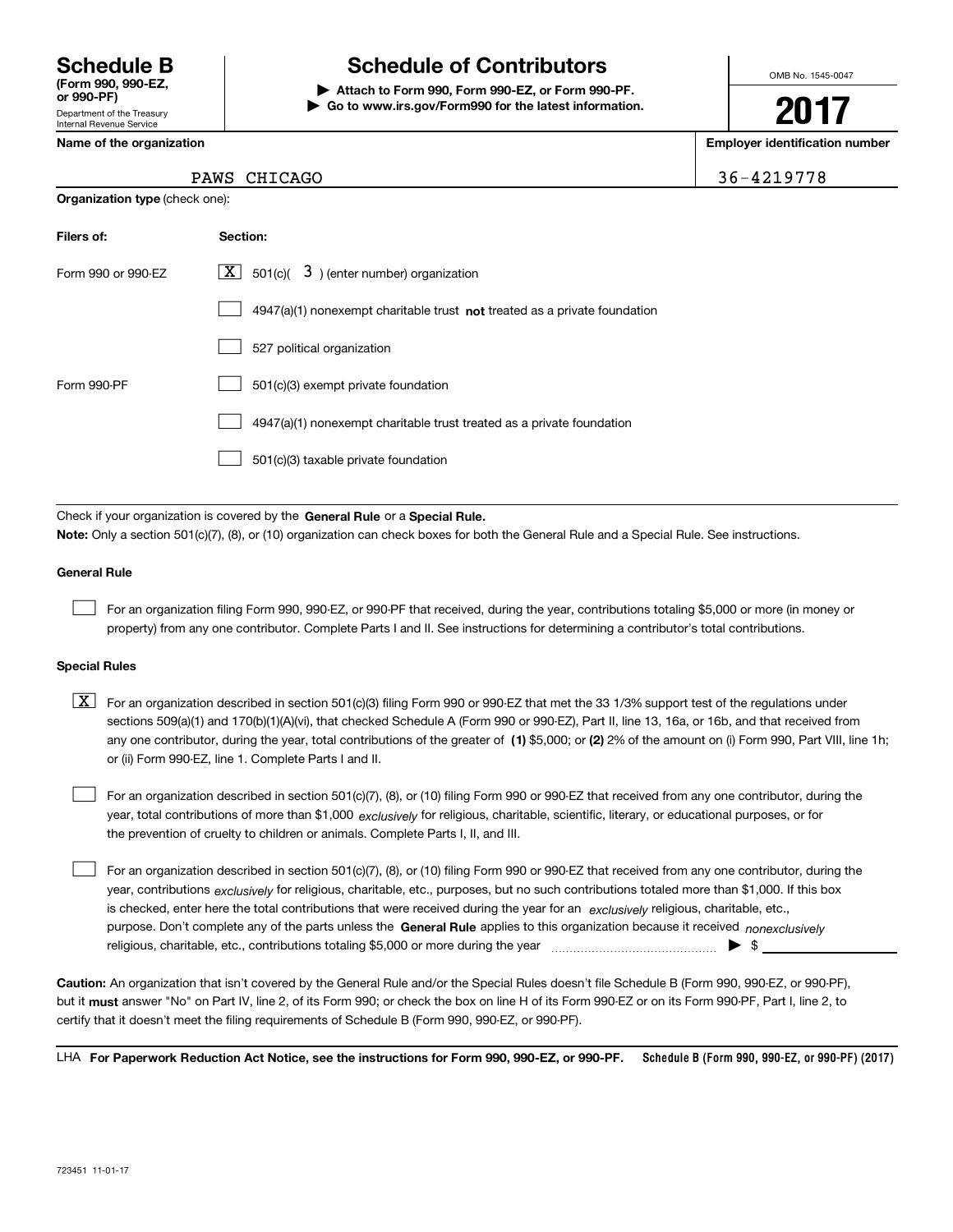|            | Schedule B (Form 990, 990-EZ, or 990-PF) (2017)                                                       |                                   | Page 2                                                                                                 |
|------------|-------------------------------------------------------------------------------------------------------|-----------------------------------|--------------------------------------------------------------------------------------------------------|
|            | Name of organization                                                                                  |                                   | Employer identification number                                                                         |
| PAWS       | <b>CHICAGO</b>                                                                                        |                                   | 36-4219778                                                                                             |
| Part I     | <b>Contributors</b> (see instructions). Use duplicate copies of Part I if additional space is needed. |                                   |                                                                                                        |
| (a)<br>No. | (b)<br>Name, address, and ZIP + 4                                                                     | (c)<br><b>Total contributions</b> | (d)<br>Type of contribution                                                                            |
| 1          |                                                                                                       | 1,612,919.<br>\$                  | $\boxed{\text{X}}$<br>Person<br>Payroll<br>Noncash<br>(Complete Part II for<br>noncash contributions.) |
| (a)<br>No. | (b)<br>Name, address, and ZIP + 4                                                                     | (c)<br><b>Total contributions</b> | (d)<br>Type of contribution                                                                            |
| 2          |                                                                                                       | 532,129.<br>\$                    | $\boxed{\text{X}}$<br>Person<br>Payroll<br>Noncash<br>(Complete Part II for<br>noncash contributions.) |
| (a)<br>No. | (b)<br>Name, address, and ZIP + 4                                                                     | (c)<br><b>Total contributions</b> | (d)<br>Type of contribution                                                                            |
| 3          |                                                                                                       | 385,125.<br>\$                    | $\boxed{\text{X}}$<br>Person<br>Payroll<br>Noncash<br>(Complete Part II for<br>noncash contributions.) |
| (a)<br>No. | (b)<br>Name, address, and ZIP + 4                                                                     | (c)<br><b>Total contributions</b> | (d)<br>Type of contribution                                                                            |
| 4          |                                                                                                       | 352,272.<br>\$                    | $\boxed{\text{X}}$<br>Person<br>Payroll<br>Noncash<br>(Complete Part II for<br>noncash contributions.) |
| (a)<br>No. | (b)<br>Name, address, and ZIP + 4                                                                     | (c)<br><b>Total contributions</b> | (d)<br>Type of contribution                                                                            |
| 5          |                                                                                                       | 300,000.<br>\$                    | $\boxed{\text{X}}$<br>Person<br>Payroll<br>Noncash<br>(Complete Part II for<br>noncash contributions.) |
| (a)<br>No. | (b)<br>Name, address, and ZIP + 4                                                                     | (c)<br><b>Total contributions</b> | (d)<br>Type of contribution                                                                            |

**Person PayrollNoncash**

(Complete Part II for noncash contributions.)

\$

# Schedule B (Form 990, 990-EZ, or 990-PF) (2017) **Page 2**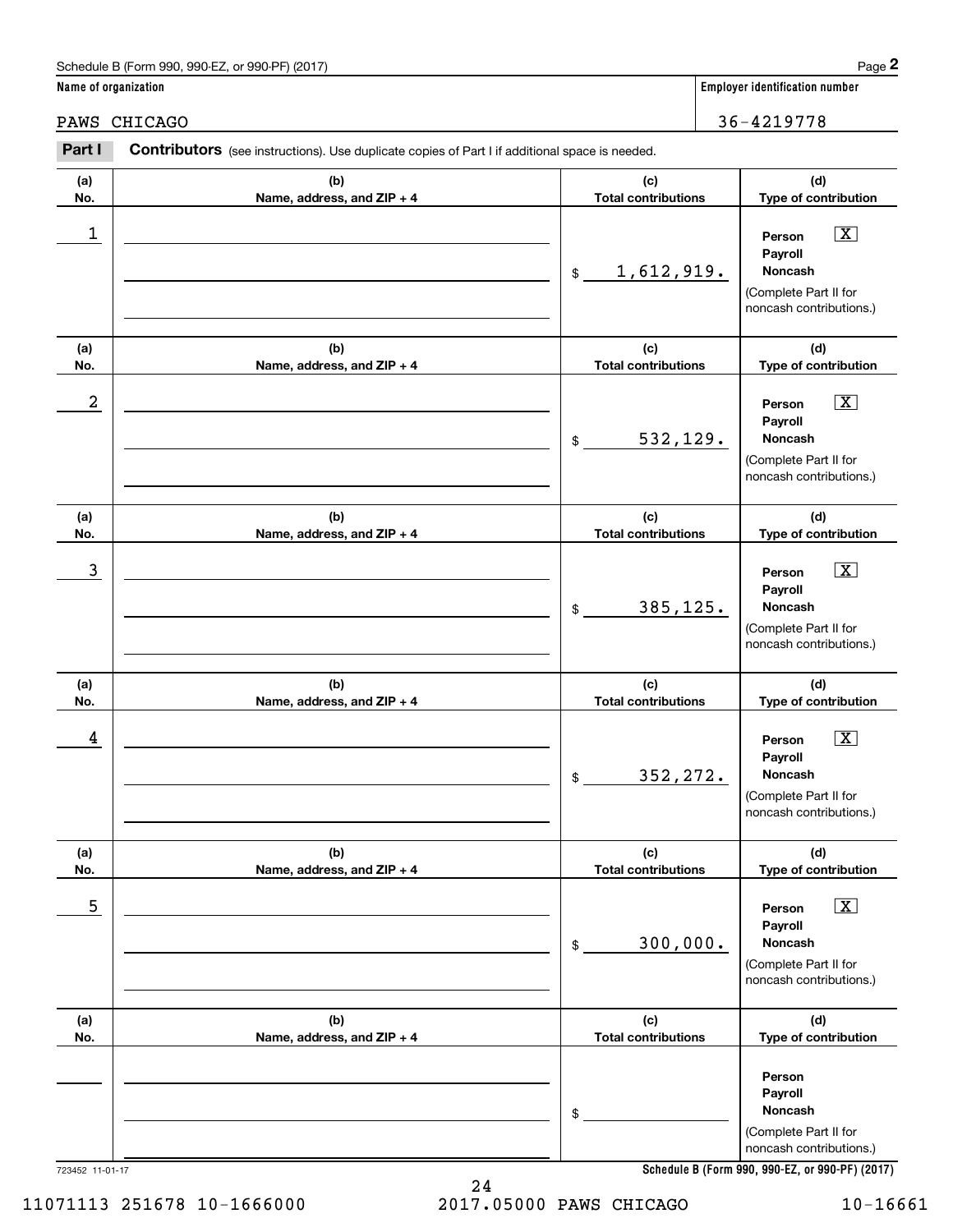| Schedule B (Form 990, 990-EZ, or 990-PF) (2017) | Page                                  |
|-------------------------------------------------|---------------------------------------|
| Name of organization                            | <b>Employer identification number</b> |

|                              | Schedule B (Form 990, 990-EZ, or 990-PF) (2017)                                                     |                                                 | Page 3                                          |
|------------------------------|-----------------------------------------------------------------------------------------------------|-------------------------------------------------|-------------------------------------------------|
| Name of organization         |                                                                                                     |                                                 | Employer identification number                  |
| PAWS                         | <b>CHICAGO</b>                                                                                      | 36-4219778                                      |                                                 |
| Part II                      | Noncash Property (see instructions). Use duplicate copies of Part II if additional space is needed. |                                                 |                                                 |
| (a)<br>No.<br>from<br>Part I | (b)<br>Description of noncash property given                                                        | (c)<br>FMV (or estimate)<br>(See instructions.) | (d)<br>Date received                            |
|                              |                                                                                                     | \$                                              |                                                 |
| (a)<br>No.<br>from<br>Part I | (b)<br>Description of noncash property given                                                        | (c)<br>FMV (or estimate)<br>(See instructions.) | (d)<br>Date received                            |
|                              |                                                                                                     | \$                                              |                                                 |
| (a)<br>No.<br>from<br>Part I | (b)<br>Description of noncash property given                                                        | (c)<br>FMV (or estimate)<br>(See instructions.) | (d)<br>Date received                            |
|                              |                                                                                                     | \$                                              |                                                 |
| (a)<br>No.<br>from<br>Part I | (b)<br>Description of noncash property given                                                        | (c)<br>FMV (or estimate)<br>(See instructions.) | (d)<br>Date received                            |
|                              |                                                                                                     | \$                                              |                                                 |
| (a)<br>No.<br>from<br>Part I | (b)<br>Description of noncash property given                                                        | (c)<br>FMV (or estimate)<br>(See instructions.) | (d)<br>Date received                            |
|                              |                                                                                                     | \$                                              |                                                 |
| (a)<br>No.<br>from<br>Part I | (b)<br>Description of noncash property given                                                        | (c)<br>FMV (or estimate)<br>(See instructions.) | (d)<br>Date received                            |
|                              |                                                                                                     | \$                                              |                                                 |
| 723453 11-01-17              |                                                                                                     |                                                 | Schedule B (Form 990, 990-EZ, or 990-PF) (2017) |

# 11071113 251678 10-1666000 2017.05000 PAWS CHICAGO 10-16661

25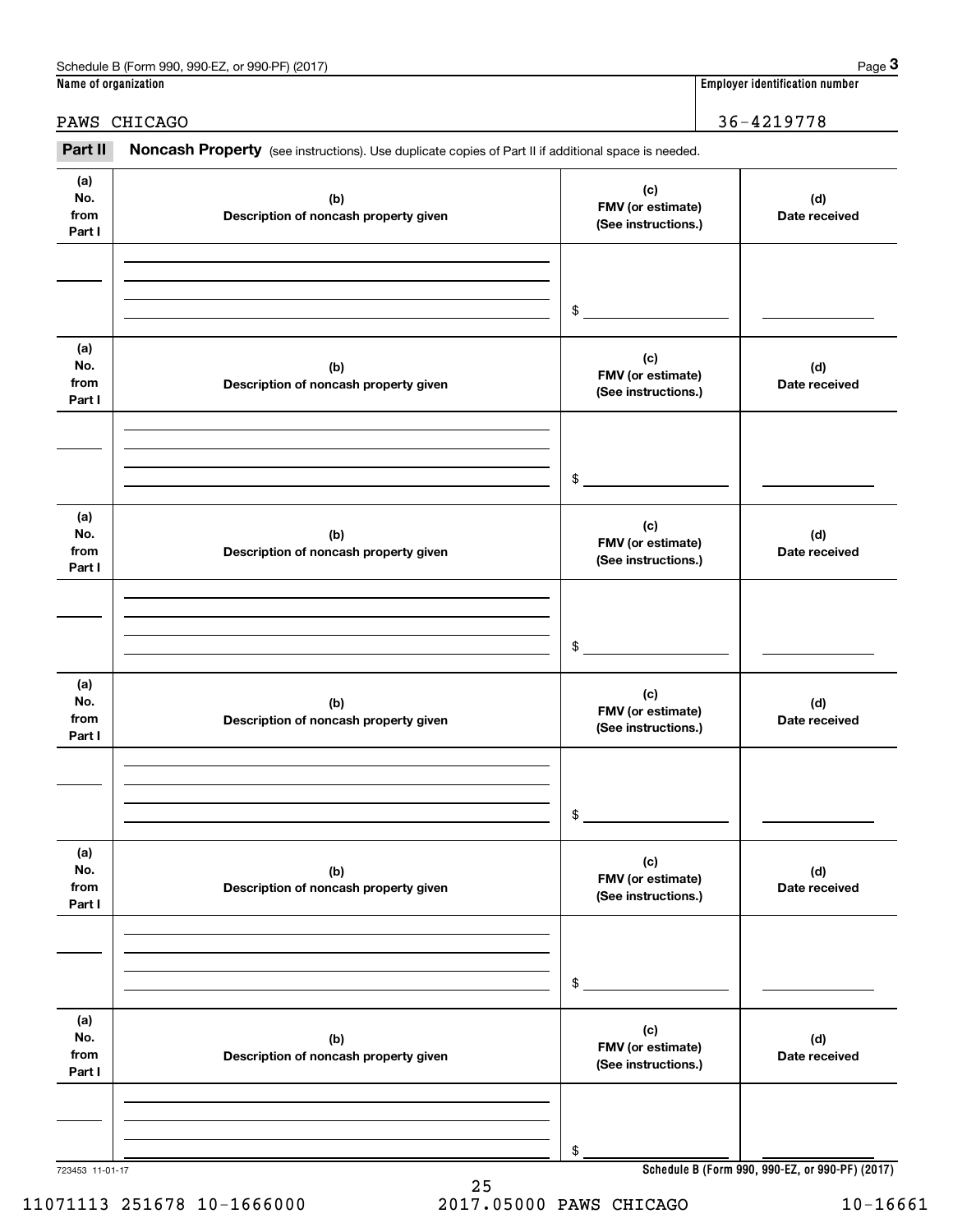|                           | Schedule B (Form 990, 990-EZ, or 990-PF) (2017)                                                                                                                                                                                                      |                      | Page 4                                                                                                                                                   |
|---------------------------|------------------------------------------------------------------------------------------------------------------------------------------------------------------------------------------------------------------------------------------------------|----------------------|----------------------------------------------------------------------------------------------------------------------------------------------------------|
| Name of organization      |                                                                                                                                                                                                                                                      |                      | <b>Employer identification number</b>                                                                                                                    |
|                           | PAWS CHICAGO                                                                                                                                                                                                                                         |                      | 36-4219778                                                                                                                                               |
| Part III                  | the year from any one contributor. Complete columns (a) through (e) and the following line entry. For organizations                                                                                                                                  |                      | Exclusively religious, charitable, etc., contributions to organizations described in section $501(c)(7)$ , (8), or (10) that total more than \$1,000 for |
|                           | completing Part III, enter the total of exclusively religious, charitable, etc., contributions of \$1,000 or less for the year. (Enter this info. once.) $\blacktriangleright$ \$<br>Use duplicate copies of Part III if additional space is needed. |                      |                                                                                                                                                          |
| $(a)$ No.                 |                                                                                                                                                                                                                                                      |                      |                                                                                                                                                          |
| from<br>Part I            | (b) Purpose of gift                                                                                                                                                                                                                                  | (c) Use of gift      | (d) Description of how gift is held                                                                                                                      |
|                           |                                                                                                                                                                                                                                                      |                      |                                                                                                                                                          |
|                           |                                                                                                                                                                                                                                                      |                      |                                                                                                                                                          |
|                           |                                                                                                                                                                                                                                                      |                      |                                                                                                                                                          |
|                           |                                                                                                                                                                                                                                                      | (e) Transfer of gift |                                                                                                                                                          |
|                           | Transferee's name, address, and $ZIP + 4$                                                                                                                                                                                                            |                      | Relationship of transferor to transferee                                                                                                                 |
|                           |                                                                                                                                                                                                                                                      |                      |                                                                                                                                                          |
|                           |                                                                                                                                                                                                                                                      |                      |                                                                                                                                                          |
| (a) No.                   |                                                                                                                                                                                                                                                      |                      |                                                                                                                                                          |
| from<br>Part I            | (b) Purpose of gift                                                                                                                                                                                                                                  | (c) Use of gift      | (d) Description of how gift is held                                                                                                                      |
|                           |                                                                                                                                                                                                                                                      |                      |                                                                                                                                                          |
|                           |                                                                                                                                                                                                                                                      |                      |                                                                                                                                                          |
|                           |                                                                                                                                                                                                                                                      |                      |                                                                                                                                                          |
|                           |                                                                                                                                                                                                                                                      | (e) Transfer of gift |                                                                                                                                                          |
|                           | Transferee's name, address, and $ZIP + 4$                                                                                                                                                                                                            |                      | Relationship of transferor to transferee                                                                                                                 |
|                           |                                                                                                                                                                                                                                                      |                      |                                                                                                                                                          |
|                           |                                                                                                                                                                                                                                                      |                      |                                                                                                                                                          |
| (a) No.                   |                                                                                                                                                                                                                                                      |                      |                                                                                                                                                          |
| from<br>Part I            | (b) Purpose of gift                                                                                                                                                                                                                                  | (c) Use of gift      | (d) Description of how gift is held                                                                                                                      |
|                           |                                                                                                                                                                                                                                                      |                      |                                                                                                                                                          |
|                           |                                                                                                                                                                                                                                                      |                      |                                                                                                                                                          |
|                           |                                                                                                                                                                                                                                                      |                      |                                                                                                                                                          |
|                           |                                                                                                                                                                                                                                                      | (e) Transfer of gift |                                                                                                                                                          |
|                           | Transferee's name, address, and $ZIP + 4$                                                                                                                                                                                                            |                      | Relationship of transferor to transferee                                                                                                                 |
|                           |                                                                                                                                                                                                                                                      |                      |                                                                                                                                                          |
|                           |                                                                                                                                                                                                                                                      |                      |                                                                                                                                                          |
|                           |                                                                                                                                                                                                                                                      |                      |                                                                                                                                                          |
| (a) No.<br>from<br>Part I | (b) Purpose of gift                                                                                                                                                                                                                                  | (c) Use of gift      | (d) Description of how gift is held                                                                                                                      |
|                           |                                                                                                                                                                                                                                                      |                      |                                                                                                                                                          |
|                           |                                                                                                                                                                                                                                                      |                      |                                                                                                                                                          |
|                           |                                                                                                                                                                                                                                                      |                      |                                                                                                                                                          |
|                           |                                                                                                                                                                                                                                                      | (e) Transfer of gift |                                                                                                                                                          |
|                           | Transferee's name, address, and $ZIP + 4$                                                                                                                                                                                                            |                      | Relationship of transferor to transferee                                                                                                                 |
|                           |                                                                                                                                                                                                                                                      |                      |                                                                                                                                                          |
|                           |                                                                                                                                                                                                                                                      |                      |                                                                                                                                                          |
|                           |                                                                                                                                                                                                                                                      |                      |                                                                                                                                                          |
| 723454 11-01-17           |                                                                                                                                                                                                                                                      | 26                   | Schedule B (Form 990, 990-EZ, or 990-PF) (2017)                                                                                                          |

# 11071113 251678 10-1666000 2017.05000 PAWS CHICAGO 10-16661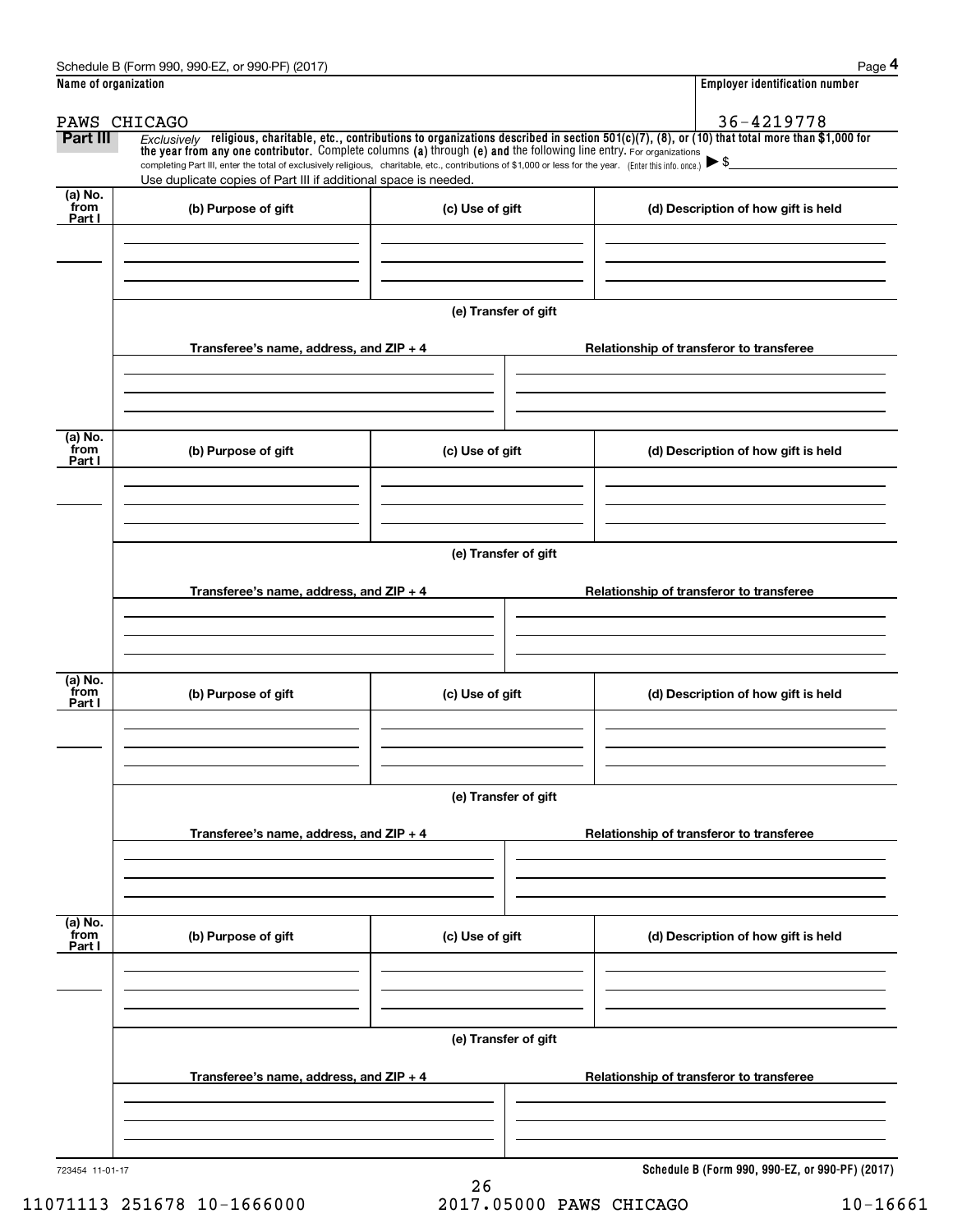| <b>SCHEDULE D</b> |  |
|-------------------|--|
|-------------------|--|

| (Form 990) |  |
|------------|--|
|------------|--|

# **Supplemental Financial Statements**

(Form 990)<br>
Pepartment of the Treasury<br>
Department of the Treasury<br>
Department of the Treasury<br>
Department of the Treasury<br> **Co to www.irs.gov/Form990 for instructions and the latest information.**<br> **Co to www.irs.gov/Form9** 



**Name of the organization Employer identification number**

|        | PAWS CHICAGO                                                                                                                                                                                                                  | 36-4219778                      |  |  |  |  |  |
|--------|-------------------------------------------------------------------------------------------------------------------------------------------------------------------------------------------------------------------------------|---------------------------------|--|--|--|--|--|
| Part I | Organizations Maintaining Donor Advised Funds or Other Similar Funds or Accounts. Complete if the                                                                                                                             |                                 |  |  |  |  |  |
|        | organization answered "Yes" on Form 990, Part IV, line 6.                                                                                                                                                                     |                                 |  |  |  |  |  |
|        | (a) Donor advised funds                                                                                                                                                                                                       | (b) Funds and other accounts    |  |  |  |  |  |
| 1.     |                                                                                                                                                                                                                               |                                 |  |  |  |  |  |
| 2      | Aggregate value of contributions to (during year)                                                                                                                                                                             |                                 |  |  |  |  |  |
| з      | Aggregate value of grants from (during year) <i>mimimimimial</i>                                                                                                                                                              |                                 |  |  |  |  |  |
| 4      |                                                                                                                                                                                                                               |                                 |  |  |  |  |  |
| 5      | Did the organization inform all donors and donor advisors in writing that the assets held in donor advised funds                                                                                                              |                                 |  |  |  |  |  |
|        |                                                                                                                                                                                                                               | Yes<br>No                       |  |  |  |  |  |
| 6      | Did the organization inform all grantees, donors, and donor advisors in writing that grant funds can be used only                                                                                                             |                                 |  |  |  |  |  |
|        | for charitable purposes and not for the benefit of the donor or donor advisor, or for any other purpose conferring                                                                                                            |                                 |  |  |  |  |  |
|        | impermissible private benefit?                                                                                                                                                                                                | Yes<br>No                       |  |  |  |  |  |
|        | Part II<br>Conservation Easements. Complete if the organization answered "Yes" on Form 990, Part IV, line 7.                                                                                                                  |                                 |  |  |  |  |  |
| 1.     | Purpose(s) of conservation easements held by the organization (check all that apply).                                                                                                                                         |                                 |  |  |  |  |  |
|        | Preservation of land for public use (e.g., recreation or education)<br>Preservation of a historically important land area                                                                                                     |                                 |  |  |  |  |  |
|        | Preservation of a certified historic structure<br>Protection of natural habitat                                                                                                                                               |                                 |  |  |  |  |  |
|        | Preservation of open space                                                                                                                                                                                                    |                                 |  |  |  |  |  |
|        |                                                                                                                                                                                                                               |                                 |  |  |  |  |  |
| 2      | Complete lines 2a through 2d if the organization held a qualified conservation contribution in the form of a conservation easement on the last                                                                                |                                 |  |  |  |  |  |
|        | day of the tax year.                                                                                                                                                                                                          | Held at the End of the Tax Year |  |  |  |  |  |
| a      | Total number of conservation easements                                                                                                                                                                                        | 2a                              |  |  |  |  |  |
| b      | Total acreage restricted by conservation easements                                                                                                                                                                            | 2b                              |  |  |  |  |  |
| c      | Number of conservation easements on a certified historic structure included in (a)                                                                                                                                            | 2c                              |  |  |  |  |  |
| d      | Number of conservation easements included in (c) acquired after 7/25/06, and not on a historic structure                                                                                                                      |                                 |  |  |  |  |  |
|        | listed in the National Register [11, 1200] [12] The National Register [11, 1200] [12] The National Register [11, 1200] [12] The National Register [11, 1200] [12] The National Register [11, 1200] [12] The National Register | 2d                              |  |  |  |  |  |
| 3      | Number of conservation easements modified, transferred, released, extinguished, or terminated by the organization during the tax                                                                                              |                                 |  |  |  |  |  |
|        | $year \blacktriangleright$                                                                                                                                                                                                    |                                 |  |  |  |  |  |
| 4      | Number of states where property subject to conservation easement is located >                                                                                                                                                 |                                 |  |  |  |  |  |
| 5      | Does the organization have a written policy regarding the periodic monitoring, inspection, handling of                                                                                                                        |                                 |  |  |  |  |  |
|        | violations, and enforcement of the conservation easements it holds?                                                                                                                                                           | <b>No</b><br>Yes                |  |  |  |  |  |
| 6      | Staff and volunteer hours devoted to monitoring, inspecting, handling of violations, and enforcing conservation easements during the year                                                                                     |                                 |  |  |  |  |  |
|        |                                                                                                                                                                                                                               |                                 |  |  |  |  |  |
| 7      | Amount of expenses incurred in monitoring, inspecting, handling of violations, and enforcing conservation easements during the year                                                                                           |                                 |  |  |  |  |  |
|        | $\blacktriangleright$ \$                                                                                                                                                                                                      |                                 |  |  |  |  |  |
| 8      | Does each conservation easement reported on line 2(d) above satisfy the requirements of section 170(h)(4)(B)(i)                                                                                                               |                                 |  |  |  |  |  |
|        | and section $170(h)(4)(B)(ii)?$                                                                                                                                                                                               | <b>No</b><br>Yes                |  |  |  |  |  |
| 9      | In Part XIII, describe how the organization reports conservation easements in its revenue and expense statement, and balance sheet, and                                                                                       |                                 |  |  |  |  |  |
|        | include, if applicable, the text of the footnote to the organization's financial statements that describes the organization's accounting for                                                                                  |                                 |  |  |  |  |  |
|        | conservation easements.<br>Organizations Maintaining Collections of Art, Historical Treasures, or Other Similar Assets.<br>Part III                                                                                           |                                 |  |  |  |  |  |
|        | Complete if the organization answered "Yes" on Form 990, Part IV, line 8.                                                                                                                                                     |                                 |  |  |  |  |  |
|        |                                                                                                                                                                                                                               |                                 |  |  |  |  |  |
|        | 1a If the organization elected, as permitted under SFAS 116 (ASC 958), not to report in its revenue statement and balance sheet works of art,                                                                                 |                                 |  |  |  |  |  |
|        | historical treasures, or other similar assets held for public exhibition, education, or research in furtherance of public service, provide, in Part XIII,                                                                     |                                 |  |  |  |  |  |
|        | the text of the footnote to its financial statements that describes these items.                                                                                                                                              |                                 |  |  |  |  |  |
|        | <b>b</b> If the organization elected, as permitted under SFAS 116 (ASC 958), to report in its revenue statement and balance sheet works of art, historical                                                                    |                                 |  |  |  |  |  |
|        | treasures, or other similar assets held for public exhibition, education, or research in furtherance of public service, provide the following amounts                                                                         |                                 |  |  |  |  |  |
|        | relating to these items:                                                                                                                                                                                                      |                                 |  |  |  |  |  |
|        |                                                                                                                                                                                                                               | \$                              |  |  |  |  |  |
|        | (ii) Assets included in Form 990, Part X                                                                                                                                                                                      | $\blacktriangleright$ \$        |  |  |  |  |  |
| 2      | If the organization received or held works of art, historical treasures, or other similar assets for financial gain, provide                                                                                                  |                                 |  |  |  |  |  |
|        | the following amounts required to be reported under SFAS 116 (ASC 958) relating to these items:                                                                                                                               |                                 |  |  |  |  |  |
| а      |                                                                                                                                                                                                                               | - \$                            |  |  |  |  |  |
| b      | Assets included in Form 990, Part X                                                                                                                                                                                           | $\blacktriangleright$ \$        |  |  |  |  |  |
|        | LHA For Paperwork Reduction Act Notice, see the Instructions for Form 990.                                                                                                                                                    | Schedule D (Form 990) 2017      |  |  |  |  |  |

732051 10-09-17

27 11071113 251678 10-1666000 2017.05000 PAWS CHICAGO 10-16661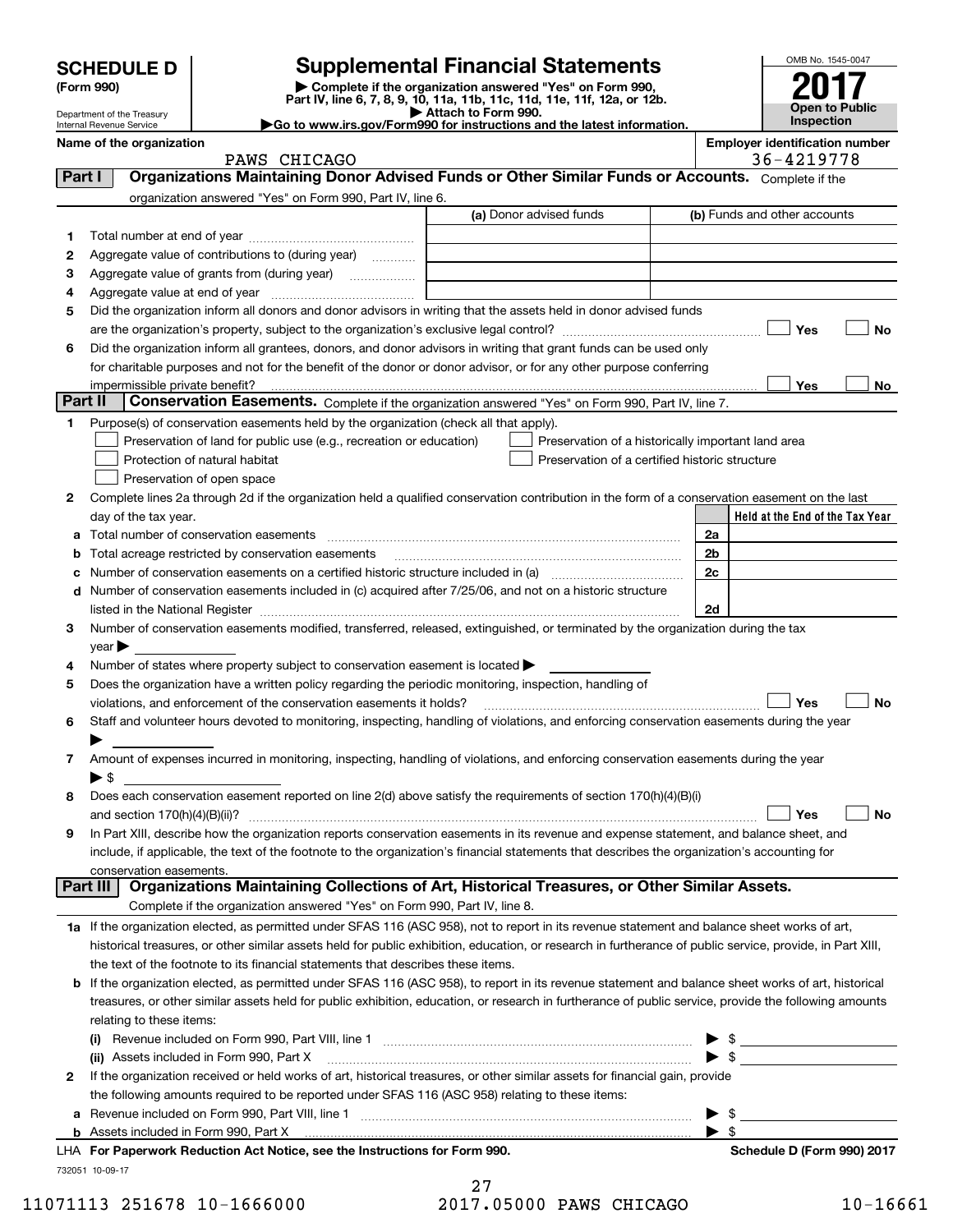|                 | PAWS CHICAGO<br>Schedule D (Form 990) 2017                                                                                                                                                                                     |                    |                |                           |                 |                      |                | $36 - 4219778$ Page 2      |
|-----------------|--------------------------------------------------------------------------------------------------------------------------------------------------------------------------------------------------------------------------------|--------------------|----------------|---------------------------|-----------------|----------------------|----------------|----------------------------|
| <b>Part III</b> | Organizations Maintaining Collections of Art, Historical Treasures, or Other Similar Assets (continued)                                                                                                                        |                    |                |                           |                 |                      |                |                            |
| 3               | Using the organization's acquisition, accession, and other records, check any of the following that are a significant use of its collection items                                                                              |                    |                |                           |                 |                      |                |                            |
|                 | (check all that apply):                                                                                                                                                                                                        |                    |                |                           |                 |                      |                |                            |
| а               | Public exhibition                                                                                                                                                                                                              |                    |                | Loan or exchange programs |                 |                      |                |                            |
| b               | Scholarly research                                                                                                                                                                                                             | е                  |                |                           |                 |                      |                |                            |
| c               | Preservation for future generations                                                                                                                                                                                            |                    |                |                           |                 |                      |                |                            |
| 4               | Provide a description of the organization's collections and explain how they further the organization's exempt purpose in Part XIII.                                                                                           |                    |                |                           |                 |                      |                |                            |
| 5               | During the year, did the organization solicit or receive donations of art, historical treasures, or other similar assets                                                                                                       |                    |                |                           |                 |                      |                |                            |
|                 |                                                                                                                                                                                                                                |                    |                |                           |                 |                      | Yes            | No                         |
|                 | <b>Part IV</b><br>Escrow and Custodial Arrangements. Complete if the organization answered "Yes" on Form 990, Part IV, line 9, or                                                                                              |                    |                |                           |                 |                      |                |                            |
|                 | reported an amount on Form 990, Part X, line 21.                                                                                                                                                                               |                    |                |                           |                 |                      |                |                            |
|                 | 1a Is the organization an agent, trustee, custodian or other intermediary for contributions or other assets not included                                                                                                       |                    |                |                           |                 |                      |                |                            |
|                 |                                                                                                                                                                                                                                |                    |                |                           |                 |                      | Yes            | No                         |
|                 | b If "Yes," explain the arrangement in Part XIII and complete the following table:                                                                                                                                             |                    |                |                           |                 |                      |                |                            |
|                 |                                                                                                                                                                                                                                |                    |                |                           |                 |                      | Amount         |                            |
| c               | Beginning balance                                                                                                                                                                                                              |                    |                |                           | 1c              |                      |                |                            |
| d               | Additions during the year manufactured and an account of the year manufactured and account of the year manufactured and account of the year manufactured and account of the year manufactured and account of the year manufact |                    |                |                           | 1d              |                      |                |                            |
| е               | Distributions during the year manufactured and continuum and contact the year manufactured and contact the year                                                                                                                |                    |                |                           | 1e              |                      |                |                            |
| f               | Ending balance manufactured and contract and contract of the contract of the contract of the contract of the contract of the contract of the contract of the contract of the contract of the contract of the contract of the c |                    |                |                           | 1f              |                      |                |                            |
|                 | 2a Did the organization include an amount on Form 990, Part X, line 21, for escrow or custodial account liability?                                                                                                             |                    |                |                           |                 |                      | <b>Yes</b>     | No                         |
|                 | <b>b</b> If "Yes," explain the arrangement in Part XIII. Check here if the explanation has been provided on Part XIII                                                                                                          |                    |                |                           |                 |                      |                |                            |
| <b>Part V</b>   | Endowment Funds. Complete if the organization answered "Yes" on Form 990, Part IV, line 10.                                                                                                                                    |                    |                |                           |                 |                      |                |                            |
|                 |                                                                                                                                                                                                                                | (a) Current year   | (b) Prior year | (c) Two years back        |                 | (d) Three years back |                | (e) Four years back        |
| 1a              | Beginning of year balance                                                                                                                                                                                                      | 25, 296, 830.      | 17,510,716.    | 13,478,832.               |                 | 10,859,822.          |                | 7,283,370.                 |
| b               |                                                                                                                                                                                                                                | 7,724,181.         | 7,786,114.     | 4,031,884.                |                 | 1,244,550.           |                | 837,336.                   |
|                 | Net investment earnings, gains, and losses                                                                                                                                                                                     |                    |                |                           |                 | 1,374,460.           |                | 2,739,116.                 |
| d               |                                                                                                                                                                                                                                |                    |                |                           |                 |                      |                |                            |
|                 | e Other expenditures for facilities                                                                                                                                                                                            |                    |                |                           |                 |                      |                |                            |
|                 | and programs                                                                                                                                                                                                                   |                    |                |                           |                 |                      |                |                            |
|                 | f Administrative expenses <i></i>                                                                                                                                                                                              |                    |                |                           |                 |                      |                |                            |
|                 | End of year balance                                                                                                                                                                                                            | 33,021,011.        | 25, 296, 830.  | 17,510,716.               |                 | 13,478,832.          |                | 10,859,822.                |
| g<br>2          | Provide the estimated percentage of the current year end balance (line 1g, column (a)) held as:                                                                                                                                |                    |                |                           |                 |                      |                |                            |
|                 | Board designated or quasi-endowment >                                                                                                                                                                                          | 82.00              | %              |                           |                 |                      |                |                            |
| а<br>b          | Permanent endowment > 18.00                                                                                                                                                                                                    | $\%$               |                |                           |                 |                      |                |                            |
|                 | Temporarily restricted endowment                                                                                                                                                                                               | .00<br>%           |                |                           |                 |                      |                |                            |
| c               | The percentages on lines 2a, 2b, and 2c should equal 100%.                                                                                                                                                                     |                    |                |                           |                 |                      |                |                            |
|                 | 3a Are there endowment funds not in the possession of the organization that are held and administered for the organization                                                                                                     |                    |                |                           |                 |                      |                |                            |
|                 |                                                                                                                                                                                                                                |                    |                |                           |                 |                      |                | <b>Yes</b><br>No           |
|                 | by:<br>(i)                                                                                                                                                                                                                     |                    |                |                           |                 |                      | 3a(i)          | х                          |
|                 | related organizations<br>(ii)                                                                                                                                                                                                  |                    |                |                           |                 |                      | 3a(ii)         | X                          |
|                 |                                                                                                                                                                                                                                |                    |                |                           |                 |                      | 3 <sub>b</sub> |                            |
|                 | Describe in Part XIII the intended uses of the organization's endowment funds.                                                                                                                                                 |                    |                |                           |                 |                      |                |                            |
|                 | <b>Part VI</b><br>Land, Buildings, and Equipment.                                                                                                                                                                              |                    |                |                           |                 |                      |                |                            |
|                 | Complete if the organization answered "Yes" on Form 990, Part IV, line 11a. See Form 990, Part X, line 10.                                                                                                                     |                    |                |                           |                 |                      |                |                            |
|                 | Description of property                                                                                                                                                                                                        | (a) Cost or other  |                | (b) Cost or other         | (c) Accumulated |                      | (d) Book value |                            |
|                 |                                                                                                                                                                                                                                | basis (investment) |                | basis (other)             | depreciation    |                      |                |                            |
|                 |                                                                                                                                                                                                                                |                    |                | 3,874,619.                |                 |                      |                | 3,874,619.                 |
|                 |                                                                                                                                                                                                                                |                    |                | 9,032,139.                | 2,422,567.      |                      |                | 6,609,572.                 |
| b               |                                                                                                                                                                                                                                |                    |                | $\overline{1,754}$ , 453. |                 | 639,501.             |                | $\overline{1,114}$ , 952.  |
|                 |                                                                                                                                                                                                                                |                    |                | 1,024,300.                |                 | 761,695.             |                | 262,605.                   |
|                 |                                                                                                                                                                                                                                |                    |                | 716,541.                  | 430,703.        |                      |                | 285,838.                   |
|                 |                                                                                                                                                                                                                                |                    |                |                           |                 |                      | 12, 147, 586.  |                            |
|                 | Total. Add lines 1a through 1e. (Column (d) must equal Form 990. Part X. column (B). line 10c.)                                                                                                                                |                    |                |                           |                 |                      |                |                            |
|                 |                                                                                                                                                                                                                                |                    |                |                           |                 |                      |                | Schedule D (Form 990) 2017 |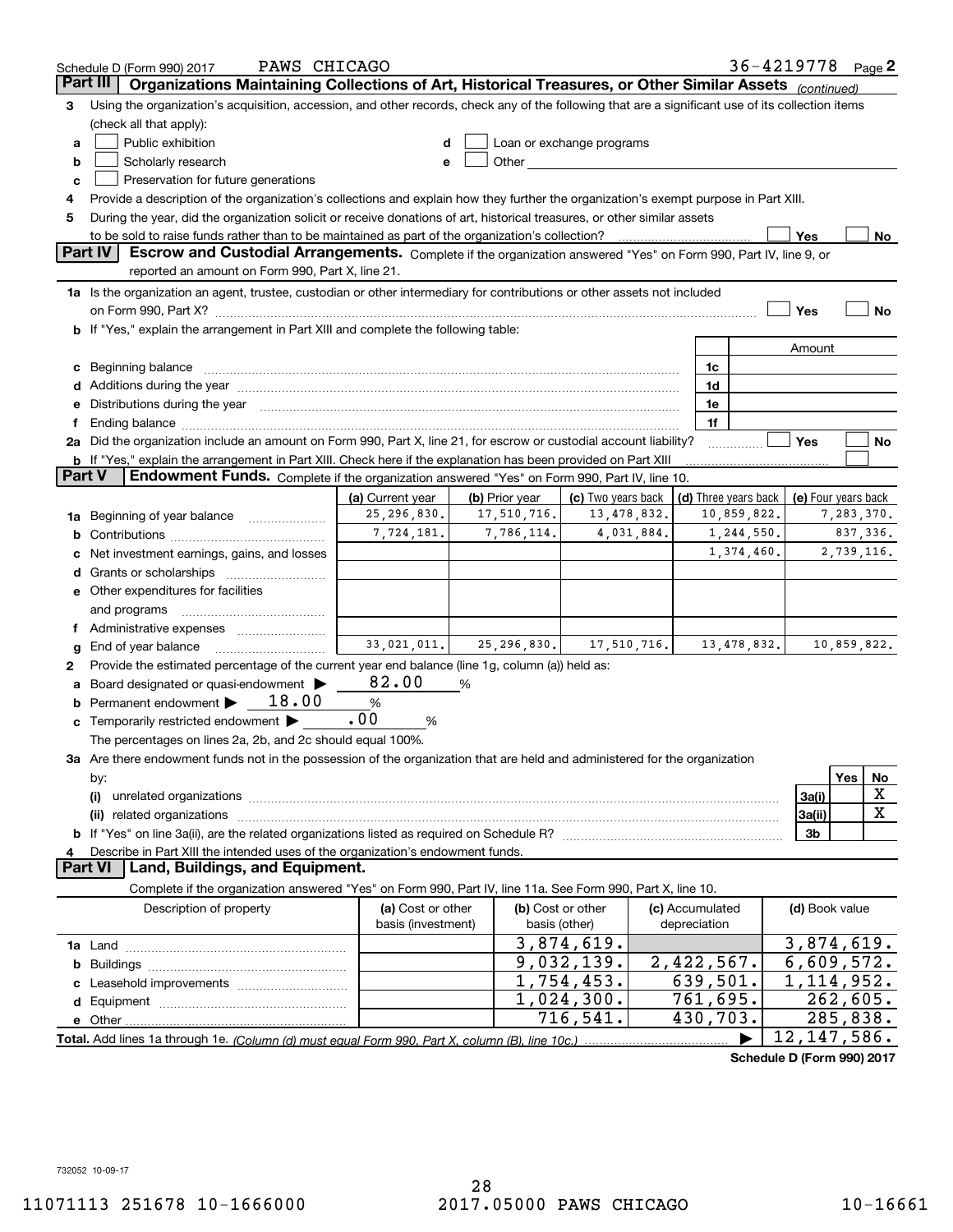PAWS CHICAGO

| (a) Description of security or category (including name of security)                                              | Complete if the organization answered "Yes" on Form 990, Part IV, line 11b. See Form 990, Part X, line 12.<br>(b) Book value |                | (c) Method of valuation: Cost or end-of-year market value |
|-------------------------------------------------------------------------------------------------------------------|------------------------------------------------------------------------------------------------------------------------------|----------------|-----------------------------------------------------------|
|                                                                                                                   |                                                                                                                              |                |                                                           |
| (1) Financial derivatives                                                                                         |                                                                                                                              |                |                                                           |
| (2) Closely-held equity interests                                                                                 |                                                                                                                              |                |                                                           |
| $(3)$ Other                                                                                                       |                                                                                                                              |                |                                                           |
| (A)                                                                                                               |                                                                                                                              |                |                                                           |
| (B)                                                                                                               |                                                                                                                              |                |                                                           |
| (C)                                                                                                               |                                                                                                                              |                |                                                           |
| (D)                                                                                                               |                                                                                                                              |                |                                                           |
| (E)                                                                                                               |                                                                                                                              |                |                                                           |
| (F)                                                                                                               |                                                                                                                              |                |                                                           |
| (G)                                                                                                               |                                                                                                                              |                |                                                           |
| (H)                                                                                                               |                                                                                                                              |                |                                                           |
| Total. (Col. (b) must equal Form 990, Part X, col. (B) line 12.)                                                  |                                                                                                                              |                |                                                           |
| Part VIII Investments - Program Related.                                                                          |                                                                                                                              |                |                                                           |
| Complete if the organization answered "Yes" on Form 990, Part IV, line 11c. See Form 990, Part X, line 13.        |                                                                                                                              |                |                                                           |
| (a) Description of investment                                                                                     | (b) Book value                                                                                                               |                | (c) Method of valuation: Cost or end-of-year market value |
| (1)                                                                                                               |                                                                                                                              |                |                                                           |
| (2)                                                                                                               |                                                                                                                              |                |                                                           |
| (3)                                                                                                               |                                                                                                                              |                |                                                           |
| (4)                                                                                                               |                                                                                                                              |                |                                                           |
| (5)                                                                                                               |                                                                                                                              |                |                                                           |
| (6)                                                                                                               |                                                                                                                              |                |                                                           |
| (7)                                                                                                               |                                                                                                                              |                |                                                           |
| (8)                                                                                                               |                                                                                                                              |                |                                                           |
| (9)                                                                                                               |                                                                                                                              |                |                                                           |
| Total. (Col. (b) must equal Form 990, Part X, col. (B) line 13.)                                                  |                                                                                                                              |                |                                                           |
| <b>Other Assets.</b><br><b>Part IX</b>                                                                            |                                                                                                                              |                |                                                           |
| Complete if the organization answered "Yes" on Form 990, Part IV, line 11d. See Form 990, Part X, line 15.        |                                                                                                                              |                |                                                           |
|                                                                                                                   |                                                                                                                              |                |                                                           |
|                                                                                                                   |                                                                                                                              |                |                                                           |
|                                                                                                                   | (a) Description                                                                                                              |                | (b) Book value                                            |
| (1)                                                                                                               |                                                                                                                              |                |                                                           |
| (2)                                                                                                               |                                                                                                                              |                |                                                           |
| (3)                                                                                                               |                                                                                                                              |                |                                                           |
| (4)                                                                                                               |                                                                                                                              |                |                                                           |
| (5)                                                                                                               |                                                                                                                              |                |                                                           |
| (6)                                                                                                               |                                                                                                                              |                |                                                           |
| (7)                                                                                                               |                                                                                                                              |                |                                                           |
| (8)                                                                                                               |                                                                                                                              |                |                                                           |
| (9)                                                                                                               |                                                                                                                              |                |                                                           |
|                                                                                                                   |                                                                                                                              |                |                                                           |
| <b>Other Liabilities.</b>                                                                                         |                                                                                                                              |                |                                                           |
| Complete if the organization answered "Yes" on Form 990, Part IV, line 11e or 11f. See Form 990, Part X, line 25. |                                                                                                                              |                |                                                           |
| (a) Description of liability                                                                                      |                                                                                                                              | (b) Book value |                                                           |
| (1)<br>Federal income taxes                                                                                       |                                                                                                                              |                |                                                           |
| (2)                                                                                                               |                                                                                                                              |                |                                                           |
| (3)                                                                                                               |                                                                                                                              |                |                                                           |
| (4)                                                                                                               |                                                                                                                              |                |                                                           |
| (5)                                                                                                               |                                                                                                                              |                |                                                           |
| (6)                                                                                                               |                                                                                                                              |                |                                                           |
|                                                                                                                   |                                                                                                                              |                |                                                           |
| (7)                                                                                                               |                                                                                                                              |                |                                                           |
| Total. (Column (b) must equal Form 990. Part X. col. (B) line 15.)<br>Part X<br>1.<br>(8)<br>(9)                  |                                                                                                                              |                |                                                           |

organization's liability for uncertain tax positions under FIN 48 (ASC 740). Check here if the text of the footnote has been provided in Part XIII  $~\boxed{\rm X}$ 

**Schedule D (Form 990) 2017**

732053 10-09-17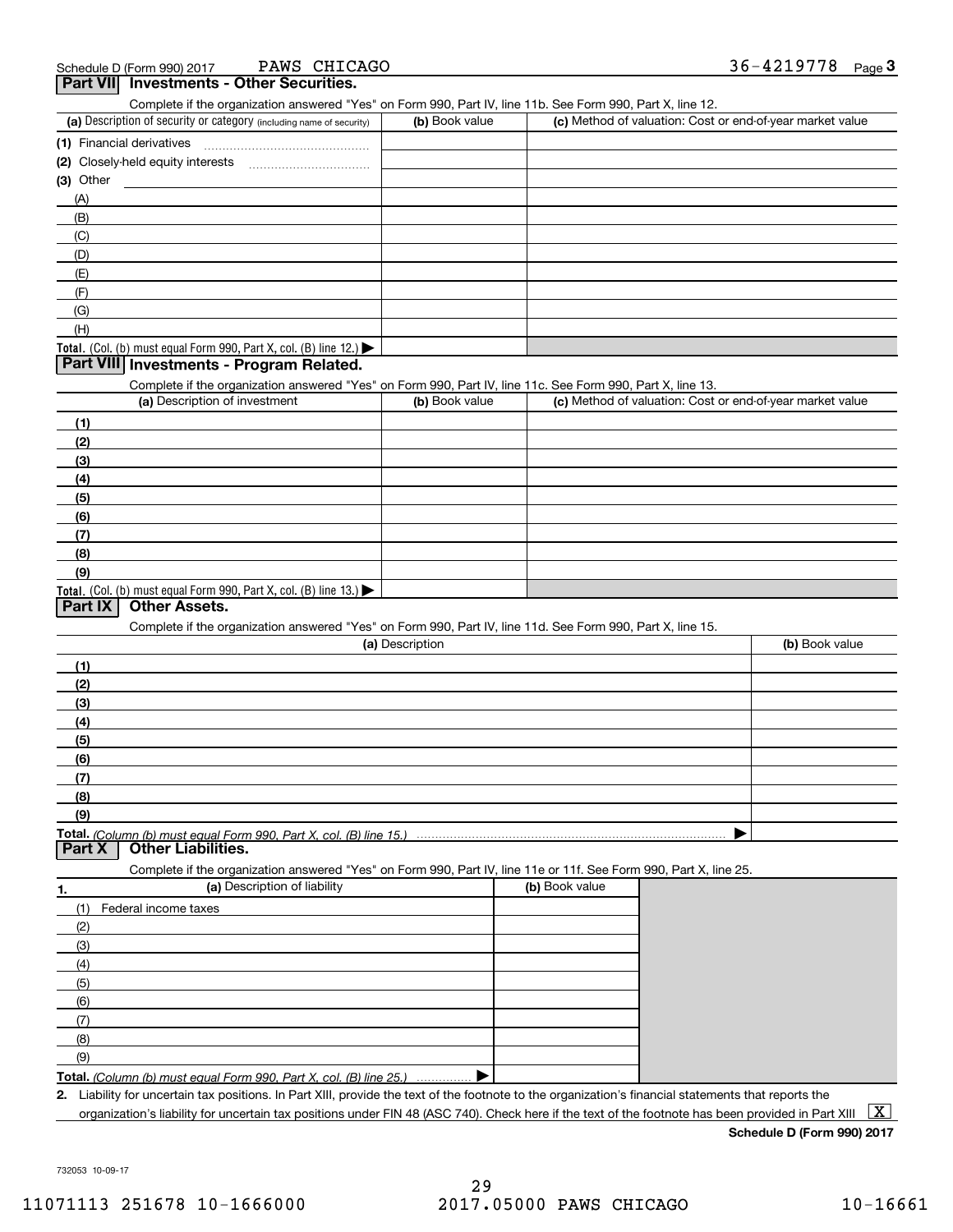|              | PAWS CHICAGO<br>Schedule D (Form 990) 2017                                                                                                                                                                                          |                |                          |                | 36-4219778<br>Page $4$    |
|--------------|-------------------------------------------------------------------------------------------------------------------------------------------------------------------------------------------------------------------------------------|----------------|--------------------------|----------------|---------------------------|
|              | Reconciliation of Revenue per Audited Financial Statements With Revenue per Return.<br>Part XI                                                                                                                                      |                |                          |                |                           |
|              | Complete if the organization answered "Yes" on Form 990, Part IV, line 12a.                                                                                                                                                         |                |                          |                |                           |
| 1            | Total revenue, gains, and other support per audited financial statements                                                                                                                                                            |                |                          | $\mathbf{1}$   | $\overline{22,140,423}$ . |
| $\mathbf{2}$ | Amounts included on line 1 but not on Form 990, Part VIII, line 12:                                                                                                                                                                 |                |                          |                |                           |
| a            | Net unrealized gains (losses) on investments [11] matter contracts and the unrealized gains (losses) on investments                                                                                                                 | 2a             | 2,667,369.               |                |                           |
|              | 2 <sub>b</sub>                                                                                                                                                                                                                      |                |                          |                |                           |
|              | 2c                                                                                                                                                                                                                                  |                |                          |                |                           |
| d            |                                                                                                                                                                                                                                     | 2d             |                          |                |                           |
| е            | Add lines 2a through 2d                                                                                                                                                                                                             |                |                          | 2e             | 2,667,369.                |
| з            |                                                                                                                                                                                                                                     |                |                          | $\overline{3}$ | $\overline{19,473,054}$ . |
| 4            | Amounts included on Form 990, Part VIII, line 12, but not on line 1:                                                                                                                                                                |                |                          |                |                           |
|              | ∣ 4a l                                                                                                                                                                                                                              |                |                          |                |                           |
| b            | Other (Describe in Part XIII.) <b>Construction Contract Construction</b>                                                                                                                                                            | 4 <sub>b</sub> | $-1,616,090.$            |                |                           |
| c.           | Add lines 4a and 4b                                                                                                                                                                                                                 |                |                          | 4c             | $-1,616,090.$             |
|              |                                                                                                                                                                                                                                     |                |                          | $5^{\circ}$    | 17,856,964.               |
|              |                                                                                                                                                                                                                                     |                |                          |                |                           |
|              | Part XII   Reconciliation of Expenses per Audited Financial Statements With Expenses per Return.                                                                                                                                    |                |                          |                |                           |
|              | Complete if the organization answered "Yes" on Form 990, Part IV, line 12a.                                                                                                                                                         |                |                          |                |                           |
| 1            | Total expenses and losses per audited financial statements [11] [12] contraction control of the statements [11] [12] and the statements [11] [12] and the statements [12] and the statements [12] and the statements [12] and       |                |                          | $\blacksquare$ | 11, 246, 651.             |
| 2            | Amounts included on line 1 but not on Form 990, Part IX, line 25:                                                                                                                                                                   |                |                          |                |                           |
| a            |                                                                                                                                                                                                                                     | 2a             |                          |                |                           |
|              | 2 <sub>b</sub>                                                                                                                                                                                                                      |                |                          |                |                           |
|              | 2c                                                                                                                                                                                                                                  |                |                          |                |                           |
| d            | Other (Describe in Part XIII.) (2000) (2000) (2000) (2000) (2000) (2000) (2000) (2000) (2000) (2000) (2000) (2000) (2000) (2000) (2000) (2000) (2000) (2000) (2000) (2000) (2000) (2000) (2000) (2000) (2000) (2000) (2000) (2      | 2d             | $\overline{1,616,090}$ . |                |                           |
|              | Add lines 2a through 2d <b>contained a contained a contained a contained a</b> contained a contained a contained a contained a contained a contained a contained a contained a contained a contained a contained a contained a cont |                |                          | 2e             |                           |
| 3            |                                                                                                                                                                                                                                     |                |                          | 3              | 1,616,090.<br>9,630,561.  |
| 4            | Amounts included on Form 990, Part IX, line 25, but not on line 1:                                                                                                                                                                  |                |                          |                |                           |
|              | Investment expenses not included on Form 990, Part VIII, line 7b [1000000000000000000000000000000000                                                                                                                                | 4a             |                          |                |                           |
| b            |                                                                                                                                                                                                                                     | 4 <sub>b</sub> |                          |                |                           |
|              | Add lines 4a and 4b                                                                                                                                                                                                                 |                |                          | 4с             |                           |
|              | Part XIII Supplemental Information.                                                                                                                                                                                                 |                |                          | 5              | 9,630,561.                |

Provide the descriptions required for Part II, lines 3, 5, and 9; Part III, lines 1a and 4; Part IV, lines 1b and 2b; Part V, line 4; Part X, line 2; Part XI, lines 2d and 4b; and Part XII, lines 2d and 4b. Also complete this part to provide any additional information.

## PART V, LINE 4:

### THE BOARD HAS DESIGNATED FUNDS FOR LONG-TERM SUSTAINABILITY.

PART X, LINE 2:

THE ORGANIZATION IS A NOT-FOR-PROFIT CORPORATION EXEMPT FROM INCOME TAXES

UNDER SECTION 501(C)(3) OF THE INTERNAL REVENUE CODE EXCEPT FOR INCOME

DERIVED FROM UNRELATED BUSINESS ACTIVITIES, AS DEFINED UNDER THE INTERNAL

REVENUE CODE. THERE WAS NO PROVISION FOR INCOME TAX REQUIRED FOR 2017 OR

2016. THE ORGANIZATIONS FEDERAL FORMS 990 AND 990-T FOR 2017, 2016, AND

2015 ARE SUBJECT TO EXAMINATION BY THE INTERNAL REVENUE SERVICE, GENERALLY

FOR THREE YEARS AFTER THEY ARE FILED. IN ADDITION, THE ORGANIZATIONS STATE

**Schedule D (Form 990) 2017** FORMS AG990-IL AND IL990-T ARE SUBJECT TO EXAMINATION BY THE STATE TAX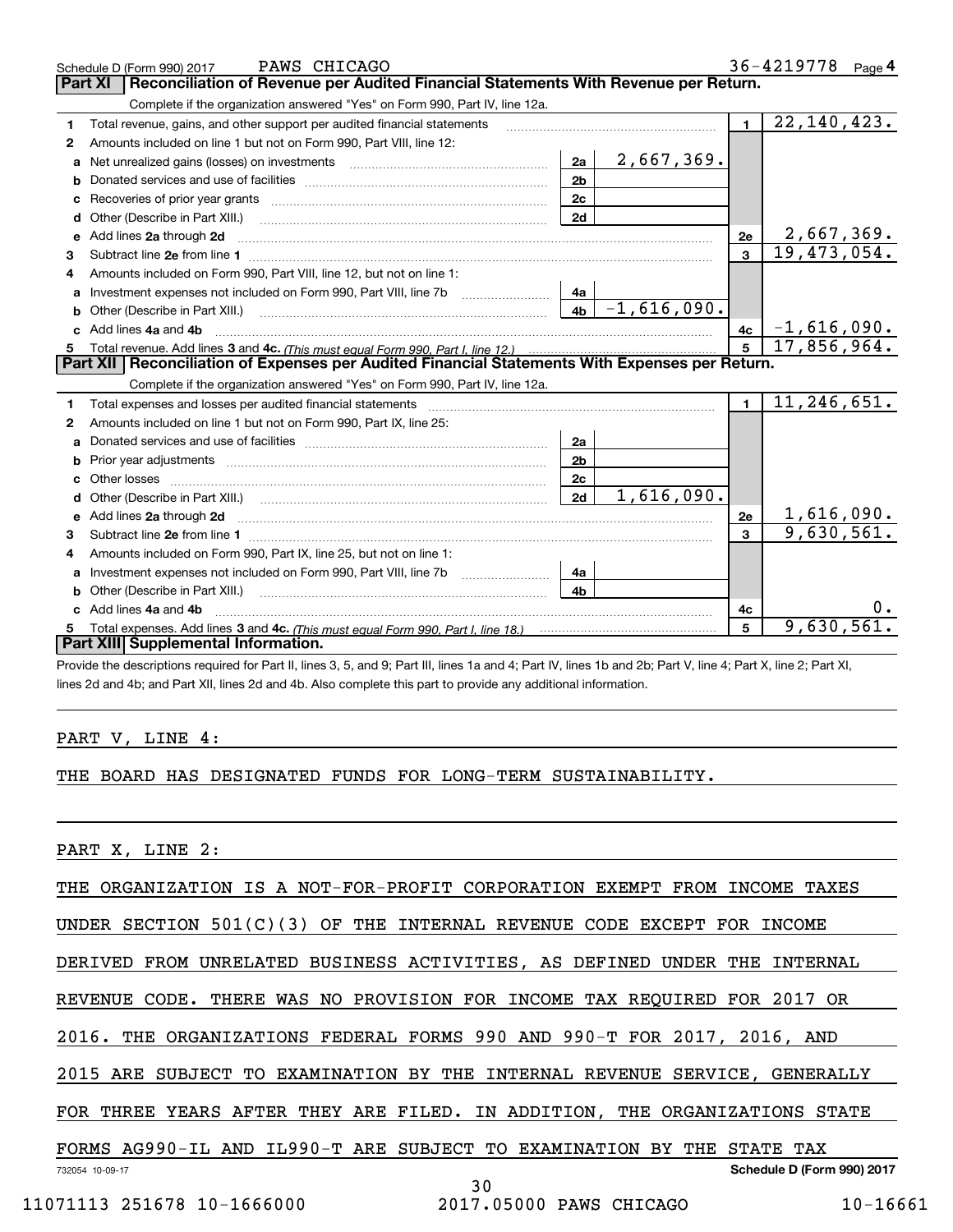| SPECIAL EVENT EXPENSES                 | $-1,616,090.$              |
|----------------------------------------|----------------------------|
|                                        |                            |
| PART XII, LINE 2D - OTHER ADJUSTMENTS: |                            |
| SPECIAL EVENTS EXPENSES                | 1,616,090.                 |
|                                        |                            |
|                                        |                            |
|                                        |                            |
|                                        |                            |
|                                        |                            |
|                                        |                            |
|                                        |                            |
|                                        |                            |
|                                        |                            |
|                                        |                            |
|                                        |                            |
|                                        |                            |
|                                        |                            |
|                                        |                            |
|                                        |                            |
|                                        |                            |
|                                        |                            |
|                                        |                            |
|                                        |                            |
|                                        |                            |
|                                        |                            |
|                                        | Schedule D (Form 990) 2017 |
| 732055 10-09-17<br>31                  |                            |

PART XI, LINE 4B - OTHER ADJUSTMENTS:

**Part XIII Supplemental Information** 

AUTHORITY FOR SIMILAR YEARS.

31 11071113 251678 10-1666000 2017.05000 PAWS CHICAGO 10-16661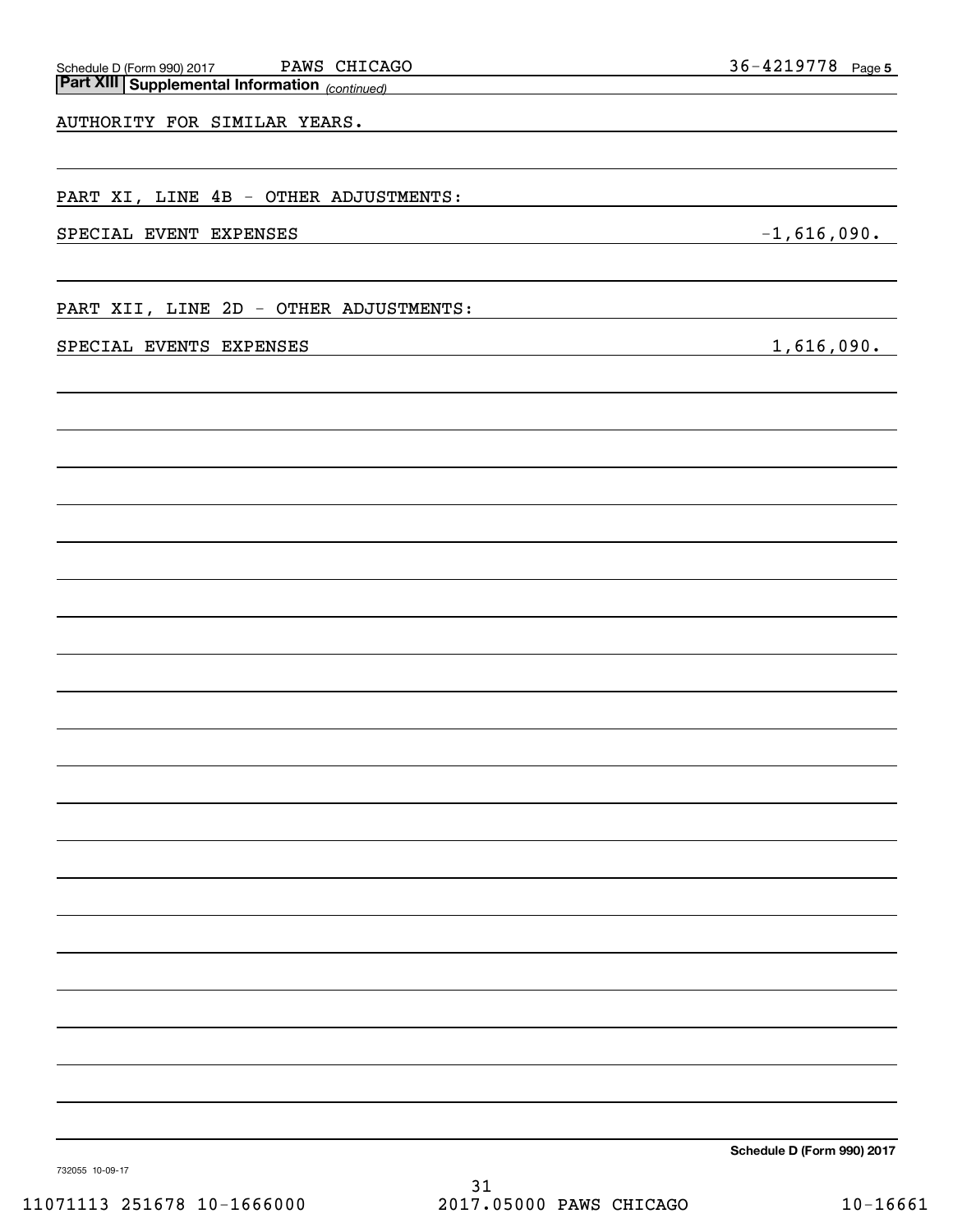| <b>SCHEDULE G</b>                                            |                                  | Supplemental Information Regarding Fundraising or Gaming Activities                                                                                |                                                          |    |                                       |                                   | OMB No. 1545-0047                       |
|--------------------------------------------------------------|----------------------------------|----------------------------------------------------------------------------------------------------------------------------------------------------|----------------------------------------------------------|----|---------------------------------------|-----------------------------------|-----------------------------------------|
| (Form 990 or 990-EZ)                                         |                                  | Complete if the organization answered "Yes" on Form 990, Part IV, line 17, 18, or 19, or if the                                                    |                                                          |    |                                       |                                   | 2017                                    |
| Department of the Treasury                                   |                                  | organization entered more than \$15,000 on Form 990-EZ, line 6a.<br>Attach to Form 990 or Form 990-EZ.                                             |                                                          |    |                                       |                                   | <b>Open to Public</b>                   |
| Internal Revenue Service                                     |                                  | Go to www.irs.gov/Form990 for the latest instructions.                                                                                             |                                                          |    |                                       |                                   | Inspection                              |
| Name of the organization                                     | PAWS CHICAGO                     |                                                                                                                                                    |                                                          |    |                                       | 36-4219778                        | <b>Employer identification number</b>   |
| Part I                                                       |                                  | Fundraising Activities. Complete if the organization answered "Yes" on Form 990, Part IV, line 17. Form 990-EZ filers are not                      |                                                          |    |                                       |                                   |                                         |
|                                                              | required to complete this part.  |                                                                                                                                                    |                                                          |    |                                       |                                   |                                         |
| Mail solicitations<br>a                                      |                                  | 1 Indicate whether the organization raised funds through any of the following activities. Check all that apply.<br>e                               |                                                          |    | Solicitation of non-government grants |                                   |                                         |
| b                                                            | Internet and email solicitations | f                                                                                                                                                  |                                                          |    | Solicitation of government grants     |                                   |                                         |
| Phone solicitations<br>c<br>d<br>In-person solicitations     |                                  | Special fundraising events<br>g                                                                                                                    |                                                          |    |                                       |                                   |                                         |
|                                                              |                                  | 2 a Did the organization have a written or oral agreement with any individual (including officers, directors, trustees, or                         |                                                          |    |                                       |                                   |                                         |
|                                                              |                                  | key employees listed in Form 990, Part VII) or entity in connection with professional fundraising services?                                        |                                                          |    |                                       | Yes                               | No                                      |
| compensated at least \$5,000 by the organization.            |                                  | <b>b</b> If "Yes," list the 10 highest paid individuals or entities (fundraisers) pursuant to agreements under which the fundraiser is to be       |                                                          |    |                                       |                                   |                                         |
|                                                              |                                  |                                                                                                                                                    |                                                          |    |                                       | (v) Amount paid                   |                                         |
| (i) Name and address of individual<br>or entity (fundraiser) |                                  | (ii) Activity                                                                                                                                      | (iii) Did<br>fundraiser<br>have custody<br>or control of |    | (iv) Gross receipts<br>from activity  | to (or retained by)<br>fundraiser | (vi) Amount paid<br>to (or retained by) |
|                                                              |                                  |                                                                                                                                                    | contributions?                                           |    |                                       | listed in col. (i)                | organization                            |
|                                                              |                                  |                                                                                                                                                    | Yes                                                      | No |                                       |                                   |                                         |
|                                                              |                                  |                                                                                                                                                    |                                                          |    |                                       |                                   |                                         |
|                                                              |                                  |                                                                                                                                                    |                                                          |    |                                       |                                   |                                         |
|                                                              |                                  |                                                                                                                                                    |                                                          |    |                                       |                                   |                                         |
|                                                              |                                  |                                                                                                                                                    |                                                          |    |                                       |                                   |                                         |
|                                                              |                                  |                                                                                                                                                    |                                                          |    |                                       |                                   |                                         |
|                                                              |                                  |                                                                                                                                                    |                                                          |    |                                       |                                   |                                         |
|                                                              |                                  |                                                                                                                                                    |                                                          |    |                                       |                                   |                                         |
|                                                              |                                  |                                                                                                                                                    |                                                          |    |                                       |                                   |                                         |
|                                                              |                                  |                                                                                                                                                    |                                                          |    |                                       |                                   |                                         |
|                                                              |                                  |                                                                                                                                                    |                                                          |    |                                       |                                   |                                         |
|                                                              |                                  |                                                                                                                                                    |                                                          |    |                                       |                                   |                                         |
|                                                              |                                  |                                                                                                                                                    |                                                          |    |                                       |                                   |                                         |
|                                                              |                                  |                                                                                                                                                    |                                                          |    |                                       |                                   |                                         |
| Total                                                        |                                  |                                                                                                                                                    |                                                          |    |                                       |                                   |                                         |
|                                                              |                                  | 3 List all states in which the organization is registered or licensed to solicit contributions or has been notified it is exempt from registration |                                                          |    |                                       |                                   |                                         |
| or licensing.                                                |                                  |                                                                                                                                                    |                                                          |    |                                       |                                   |                                         |
|                                                              |                                  |                                                                                                                                                    |                                                          |    |                                       |                                   |                                         |
|                                                              |                                  |                                                                                                                                                    |                                                          |    |                                       |                                   |                                         |
|                                                              |                                  |                                                                                                                                                    |                                                          |    |                                       |                                   |                                         |
|                                                              |                                  |                                                                                                                                                    |                                                          |    |                                       |                                   |                                         |
|                                                              |                                  |                                                                                                                                                    |                                                          |    |                                       |                                   |                                         |
|                                                              |                                  |                                                                                                                                                    |                                                          |    |                                       |                                   |                                         |
|                                                              |                                  |                                                                                                                                                    |                                                          |    |                                       |                                   |                                         |
|                                                              |                                  | LHA For Paperwork Reduction Act Notice, see the Instructions for Form 990 or 990-EZ.                                                               |                                                          |    |                                       |                                   | Schedule G (Form 990 or 990-EZ) 2017    |

732081 09-13-17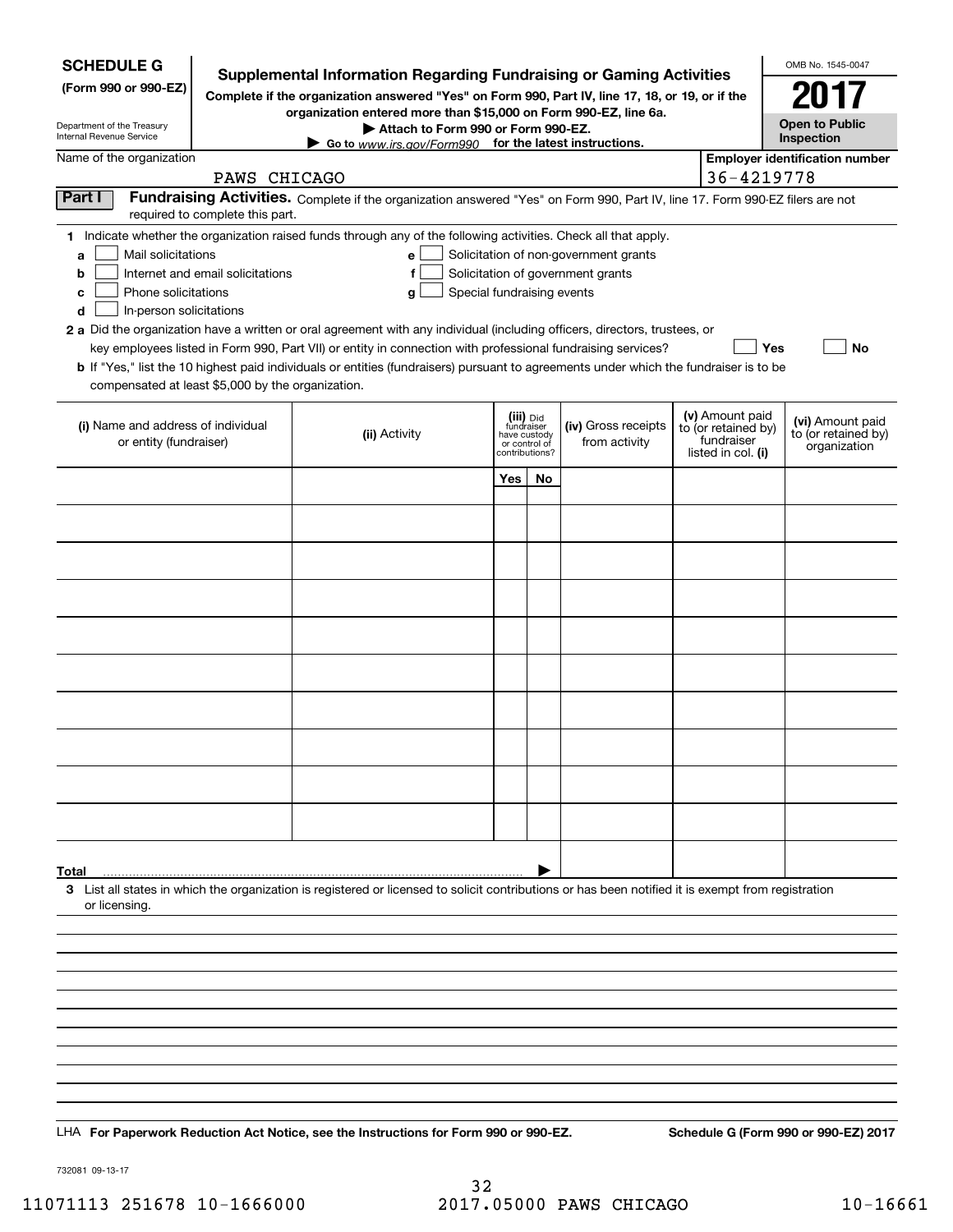#### Schedule G (Form 990 or 990-EZ) 2017 Page PAWS CHICAGO 36-4219778

**Part II** | Fundraising Events. Complete if the organization answered "Yes" on Form 990, Part IV, line 18, or reported more than \$15,000

|                 |              | of fundraising event contributions and gross income on Form 990-EZ, lines 1 and 6b. List events with gross receipts greater than \$5,000.                                   |                        |                                                  |                                   |                                                         |
|-----------------|--------------|-----------------------------------------------------------------------------------------------------------------------------------------------------------------------------|------------------------|--------------------------------------------------|-----------------------------------|---------------------------------------------------------|
|                 |              |                                                                                                                                                                             | (a) Event #1           | (b) Event #2<br>TEAM PAWS                        | (c) Other events                  | (d) Total events<br>(add col. (a) through               |
|                 |              |                                                                                                                                                                             | FUR BALL               | <b>CHICAGO</b>                                   | 4                                 | col. (c)                                                |
|                 |              |                                                                                                                                                                             | (event type)           | (event type)                                     | (total number)                    |                                                         |
| Revenue         |              |                                                                                                                                                                             | 1,765,374.             | 757,433.                                         | 1,075,301.                        | 3,598,108.                                              |
|                 |              |                                                                                                                                                                             | 1,273,808.             | 734,089.                                         | 955,877.                          | 2,963,774.                                              |
|                 | 3            | Gross income (line 1 minus line 2)                                                                                                                                          | 491,566.               | 23,344.                                          | 119,424.                          | 634,334.                                                |
|                 |              | 4 Cash prizes                                                                                                                                                               |                        |                                                  |                                   |                                                         |
|                 |              |                                                                                                                                                                             | 4,200.                 |                                                  | 14,000.                           | 18,200.                                                 |
|                 |              |                                                                                                                                                                             |                        |                                                  |                                   |                                                         |
| Direct Expenses |              | 7 Food and beverages                                                                                                                                                        |                        |                                                  |                                   |                                                         |
|                 | 8            |                                                                                                                                                                             |                        |                                                  |                                   |                                                         |
|                 | 9            |                                                                                                                                                                             | $\overline{295, 471.}$ | 222, 294.                                        | 1,033,295.                        | 1,551,060.                                              |
|                 | 10           | Direct expense summary. Add lines 4 through 9 in column (d)                                                                                                                 |                        |                                                  |                                   | 1,569,260.                                              |
|                 | Part III     | 11 Net income summary. Subtract line 10 from line 3, column (d)<br>Gaming. Complete if the organization answered "Yes" on Form 990, Part IV, line 19, or reported more than |                        |                                                  |                                   | $-934,926.$                                             |
|                 |              | \$15,000 on Form 990-EZ, line 6a.                                                                                                                                           |                        |                                                  |                                   |                                                         |
|                 |              |                                                                                                                                                                             | (a) Bingo              | (b) Pull tabs/instant<br>bingo/progressive bingo | (c) Other gaming                  | (d) Total gaming (add<br>$ col. (a)$ through col. $(c)$ |
| Revenue         |              |                                                                                                                                                                             |                        |                                                  |                                   |                                                         |
|                 |              |                                                                                                                                                                             |                        |                                                  | 35,758.                           | 35,758.                                                 |
|                 |              |                                                                                                                                                                             |                        |                                                  |                                   |                                                         |
|                 |              |                                                                                                                                                                             |                        |                                                  | 16, 715.                          | 16,715.                                                 |
| Expenses        |              |                                                                                                                                                                             |                        |                                                  |                                   |                                                         |
| <b>Direct</b>   |              |                                                                                                                                                                             |                        |                                                  |                                   |                                                         |
|                 | 5            | Other direct expenses<br>6 Volunteer labor                                                                                                                                  | Yes<br>$\%$<br>No      | <b>Yes</b><br>%<br>No                            | Yes<br>%<br>$\boxed{\text{X}}$ No |                                                         |
|                 | $\mathbf{7}$ | Direct expense summary. Add lines 2 through 5 in column (d)                                                                                                                 |                        |                                                  |                                   | 16,715.                                                 |
|                 | 8            |                                                                                                                                                                             |                        |                                                  |                                   | 19,043.                                                 |
| 9               |              | Enter the state(s) in which the organization conducts gaming activities: $\, \mathtt{IL}$                                                                                   |                        |                                                  |                                   |                                                         |
|                 |              | a Is the organization licensed to conduct gaming activities in each of these states?<br><b>b</b> If "No," explain:                                                          |                        |                                                  |                                   | $\boxed{\text{X}}$ Yes<br><b>No</b>                     |
|                 |              |                                                                                                                                                                             |                        |                                                  |                                   |                                                         |
|                 |              | <b>b</b> If "Yes," explain:                                                                                                                                                 |                        |                                                  |                                   | $\boxed{\text{X}}$ No<br>Yes                            |

732082 09-13-17

**Schedule G (Form 990 or 990-EZ) 2017**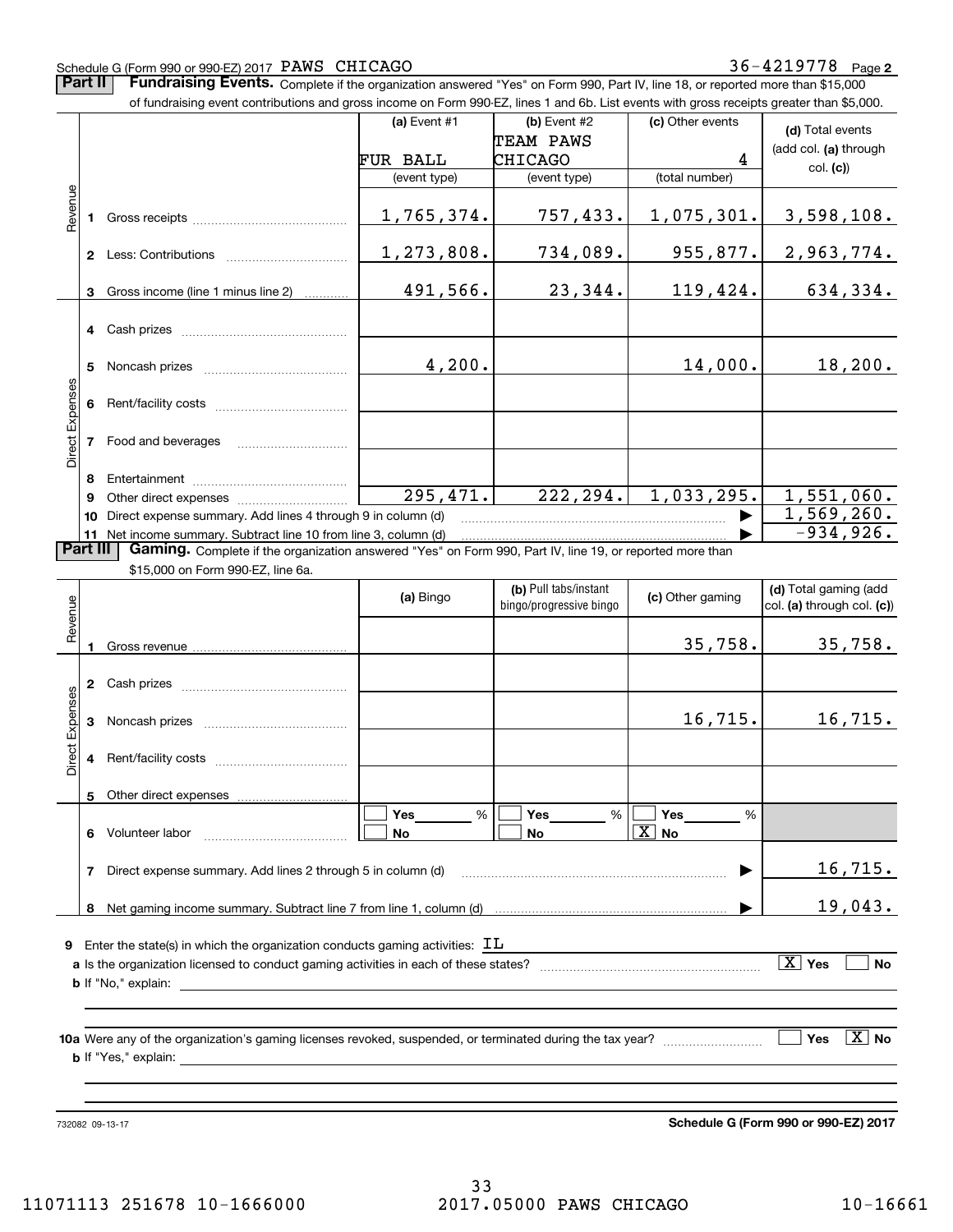|    | Schedule G (Form 990 or 990-EZ) 2017 PAWS CHICAGO                                                                                                                                                                                                                  | $36 - 4219778$ Page 3                           |           |
|----|--------------------------------------------------------------------------------------------------------------------------------------------------------------------------------------------------------------------------------------------------------------------|-------------------------------------------------|-----------|
|    |                                                                                                                                                                                                                                                                    | $X$ Yes                                         | <b>No</b> |
|    | 12 Is the organization a grantor, beneficiary or trustee of a trust, or a member of a partnership or other entity formed                                                                                                                                           |                                                 |           |
|    |                                                                                                                                                                                                                                                                    | $\boxed{\phantom{1}}$ Yes $\boxed{\text{X}}$ No |           |
|    | 13 Indicate the percentage of gaming activity conducted in:                                                                                                                                                                                                        |                                                 |           |
|    |                                                                                                                                                                                                                                                                    | 13а                                             | %         |
|    | <b>b</b> An outside facility <i>machine and an accordination of the content of the content of the content of the content of the content of the content of the content of the content of the content of the content of the content of </i>                          | $13b \, 100.00$ %                               |           |
|    | 14 Enter the name and address of the person who prepares the organization's gaming/special events books and records:                                                                                                                                               |                                                 |           |
|    |                                                                                                                                                                                                                                                                    |                                                 |           |
|    | Name > ALISA BRILL                                                                                                                                                                                                                                                 |                                                 |           |
|    |                                                                                                                                                                                                                                                                    |                                                 |           |
|    | Address > 1933 N MARCEY STREET - CHICAGO, IL 60614                                                                                                                                                                                                                 |                                                 |           |
|    | <b>15a</b> Does the organization have a contract with a third party from whom the organization receives gaming revenue? $\Box$ Thes $\Box$ No                                                                                                                      |                                                 |           |
|    |                                                                                                                                                                                                                                                                    |                                                 |           |
|    |                                                                                                                                                                                                                                                                    |                                                 |           |
|    | c If "Yes," enter name and address of the third party:                                                                                                                                                                                                             |                                                 |           |
|    |                                                                                                                                                                                                                                                                    |                                                 |           |
|    |                                                                                                                                                                                                                                                                    |                                                 |           |
|    |                                                                                                                                                                                                                                                                    |                                                 |           |
|    |                                                                                                                                                                                                                                                                    |                                                 |           |
|    |                                                                                                                                                                                                                                                                    |                                                 |           |
|    |                                                                                                                                                                                                                                                                    |                                                 |           |
| 16 | Gaming manager information:                                                                                                                                                                                                                                        |                                                 |           |
|    |                                                                                                                                                                                                                                                                    |                                                 |           |
|    | <u>and the state of the state of the state of the state of the state of the state of the state of the state of the state of the state of the state of the state of the state of the state of the state of the state of the state</u><br>Name $\blacktriangleright$ |                                                 |           |
|    |                                                                                                                                                                                                                                                                    |                                                 |           |
|    | Gaming manager compensation > \$                                                                                                                                                                                                                                   |                                                 |           |
|    |                                                                                                                                                                                                                                                                    |                                                 |           |
|    |                                                                                                                                                                                                                                                                    |                                                 |           |
|    |                                                                                                                                                                                                                                                                    |                                                 |           |
|    |                                                                                                                                                                                                                                                                    |                                                 |           |
|    |                                                                                                                                                                                                                                                                    |                                                 |           |
|    | Director/officer<br>Employee<br>$\Box$ Independent contractor                                                                                                                                                                                                      |                                                 |           |
|    |                                                                                                                                                                                                                                                                    |                                                 |           |
|    | 17 Mandatory distributions:                                                                                                                                                                                                                                        |                                                 |           |
|    | a Is the organization required under state law to make charitable distributions from the gaming proceeds to                                                                                                                                                        |                                                 |           |
|    | retain the state gaming license?                                                                                                                                                                                                                                   | $\Box$ Yes $\boxed{\text{X}}$ No                |           |
|    | <b>b</b> Enter the amount of distributions required under state law to be distributed to other exempt organizations or spent in the                                                                                                                                |                                                 |           |
|    | organization's own exempt activities during the tax year $\triangleright$ \$                                                                                                                                                                                       |                                                 |           |
|    | <b>Part IV</b><br>Supplemental Information. Provide the explanations required by Part I, line 2b, columns (iii) and (v); and Part III, lines 9, 9b, 10b, 15b,                                                                                                      |                                                 |           |
|    | 15c, 16, and 17b, as applicable. Also provide any additional information. See instructions.                                                                                                                                                                        |                                                 |           |
|    |                                                                                                                                                                                                                                                                    |                                                 |           |
|    |                                                                                                                                                                                                                                                                    |                                                 |           |
|    |                                                                                                                                                                                                                                                                    |                                                 |           |
|    |                                                                                                                                                                                                                                                                    |                                                 |           |
|    |                                                                                                                                                                                                                                                                    |                                                 |           |
|    |                                                                                                                                                                                                                                                                    |                                                 |           |
|    |                                                                                                                                                                                                                                                                    |                                                 |           |
|    |                                                                                                                                                                                                                                                                    |                                                 |           |
|    |                                                                                                                                                                                                                                                                    |                                                 |           |
|    |                                                                                                                                                                                                                                                                    |                                                 |           |
|    |                                                                                                                                                                                                                                                                    |                                                 |           |
|    |                                                                                                                                                                                                                                                                    |                                                 |           |
|    |                                                                                                                                                                                                                                                                    |                                                 |           |
|    |                                                                                                                                                                                                                                                                    |                                                 |           |
|    |                                                                                                                                                                                                                                                                    |                                                 |           |
|    |                                                                                                                                                                                                                                                                    |                                                 |           |
|    |                                                                                                                                                                                                                                                                    |                                                 |           |
|    |                                                                                                                                                                                                                                                                    |                                                 |           |
|    | 732083 09-13-17                                                                                                                                                                                                                                                    | Schedule G (Form 990 or 990-EZ) 2017            |           |
|    | 34                                                                                                                                                                                                                                                                 |                                                 |           |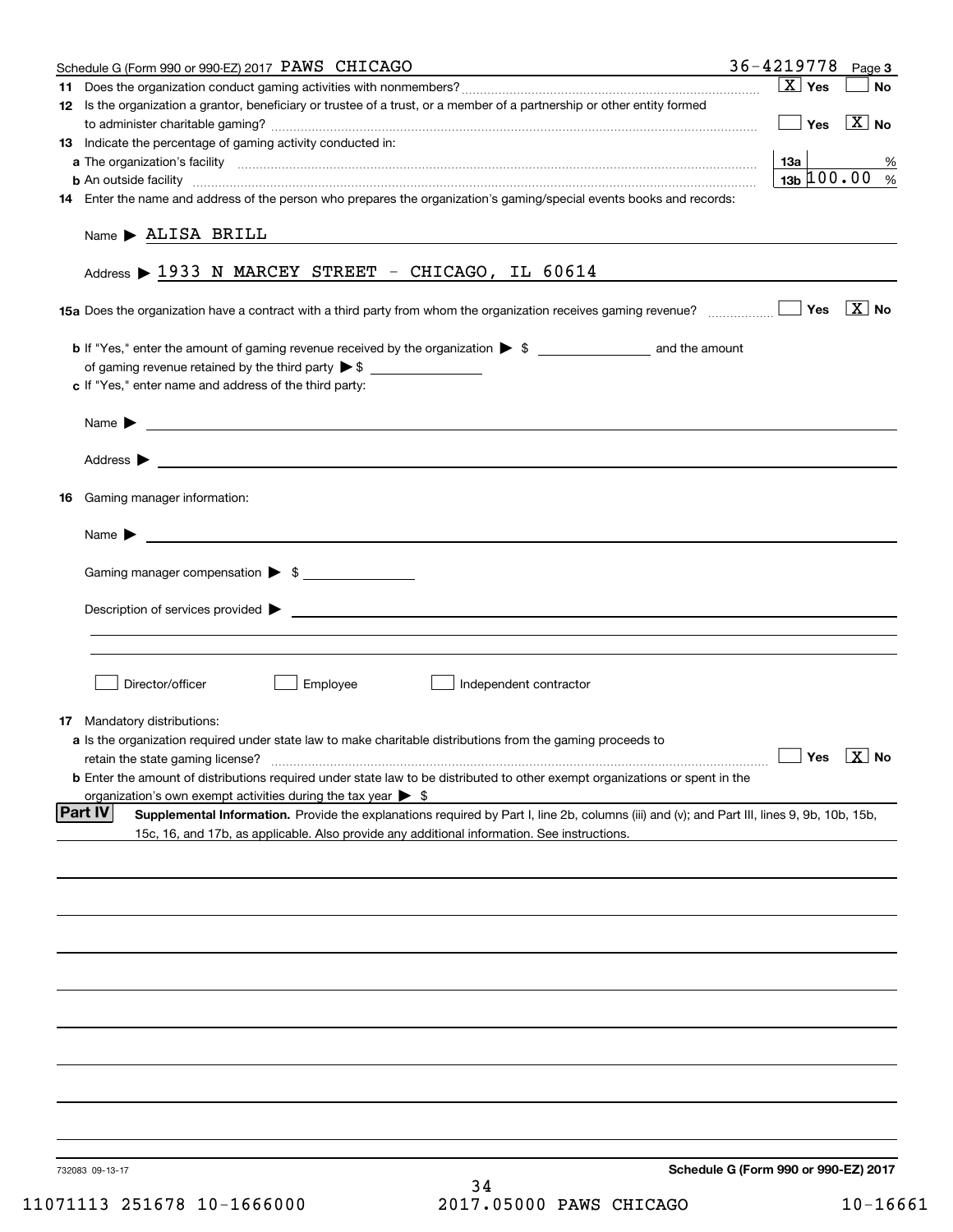| <b>Part IV Supplemental Information</b> (continued) |  |                                 |  |
|-----------------------------------------------------|--|---------------------------------|--|
|                                                     |  |                                 |  |
|                                                     |  |                                 |  |
|                                                     |  |                                 |  |
|                                                     |  |                                 |  |
|                                                     |  |                                 |  |
|                                                     |  |                                 |  |
|                                                     |  |                                 |  |
|                                                     |  |                                 |  |
|                                                     |  |                                 |  |
|                                                     |  |                                 |  |
|                                                     |  |                                 |  |
|                                                     |  |                                 |  |
|                                                     |  |                                 |  |
|                                                     |  |                                 |  |
|                                                     |  |                                 |  |
|                                                     |  |                                 |  |
|                                                     |  |                                 |  |
|                                                     |  |                                 |  |
|                                                     |  |                                 |  |
|                                                     |  |                                 |  |
|                                                     |  |                                 |  |
|                                                     |  |                                 |  |
|                                                     |  |                                 |  |
|                                                     |  |                                 |  |
|                                                     |  |                                 |  |
|                                                     |  |                                 |  |
|                                                     |  |                                 |  |
|                                                     |  |                                 |  |
|                                                     |  |                                 |  |
|                                                     |  |                                 |  |
|                                                     |  |                                 |  |
|                                                     |  |                                 |  |
|                                                     |  |                                 |  |
|                                                     |  |                                 |  |
|                                                     |  |                                 |  |
|                                                     |  |                                 |  |
|                                                     |  |                                 |  |
|                                                     |  | Schedule G (Form 990 or 990-EZ) |  |

732084 04-01-17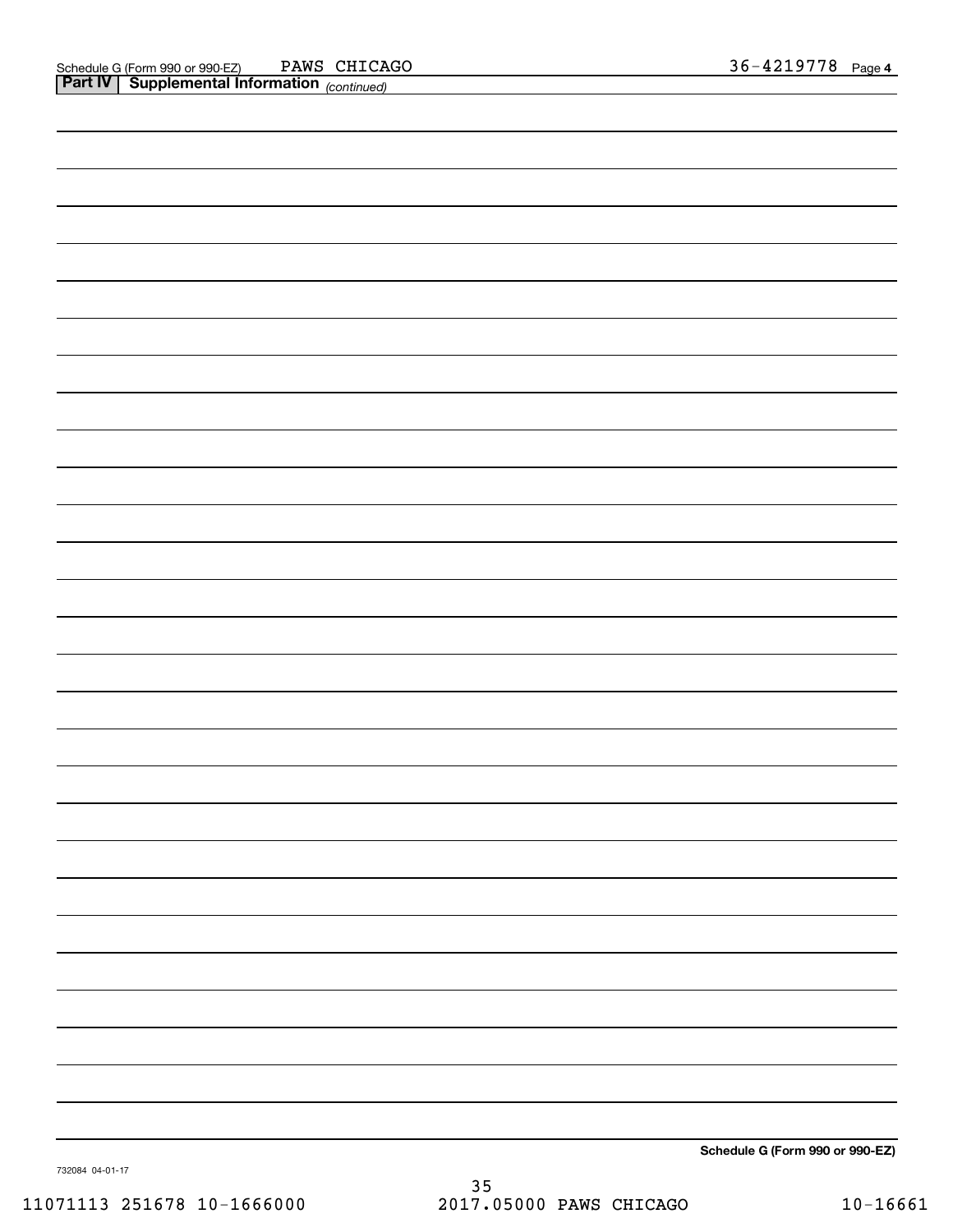|        | <b>SCHEDULE J</b>                                                                                                 |                                                                                                                             | OMB No. 1545-0047                                                  |                                       |                            |     |    |  |
|--------|-------------------------------------------------------------------------------------------------------------------|-----------------------------------------------------------------------------------------------------------------------------|--------------------------------------------------------------------|---------------------------------------|----------------------------|-----|----|--|
|        | (Form 990)                                                                                                        | <b>Compensation Information</b><br>For certain Officers, Directors, Trustees, Key Employees, and Highest                    |                                                                    |                                       |                            |     |    |  |
|        |                                                                                                                   | <b>Compensated Employees</b>                                                                                                |                                                                    |                                       | 2017                       |     |    |  |
|        |                                                                                                                   | Complete if the organization answered "Yes" on Form 990, Part IV, line 23.<br>Attach to Form 990.                           |                                                                    |                                       | <b>Open to Public</b>      |     |    |  |
|        | Department of the Treasury<br>Internal Revenue Service                                                            | Go to www.irs.gov/Form990 for instructions and the latest information.                                                      |                                                                    |                                       | Inspection                 |     |    |  |
|        | Name of the organization                                                                                          |                                                                                                                             |                                                                    | <b>Employer identification number</b> |                            |     |    |  |
|        | PAWS CHICAGO                                                                                                      |                                                                                                                             |                                                                    |                                       | 36-4219778                 |     |    |  |
|        | <b>Questions Regarding Compensation</b><br>Part I                                                                 |                                                                                                                             |                                                                    |                                       |                            |     |    |  |
|        |                                                                                                                   |                                                                                                                             |                                                                    |                                       |                            | Yes | No |  |
|        |                                                                                                                   | Check the appropriate box(es) if the organization provided any of the following to or for a person listed on Form 990,      |                                                                    |                                       |                            |     |    |  |
|        |                                                                                                                   | Part VII, Section A, line 1a. Complete Part III to provide any relevant information regarding these items.                  |                                                                    |                                       |                            |     |    |  |
|        | First-class or charter travel                                                                                     |                                                                                                                             | Housing allowance or residence for personal use                    |                                       |                            |     |    |  |
|        | Travel for companions                                                                                             |                                                                                                                             | Payments for business use of personal residence                    |                                       |                            |     |    |  |
|        | Tax indemnification and gross-up payments                                                                         |                                                                                                                             | Health or social club dues or initiation fees                      |                                       |                            |     |    |  |
|        | Discretionary spending account                                                                                    |                                                                                                                             | Personal services (such as, maid, chauffeur, chef)                 |                                       |                            |     |    |  |
|        |                                                                                                                   |                                                                                                                             |                                                                    |                                       |                            |     |    |  |
|        |                                                                                                                   | <b>b</b> If any of the boxes on line 1a are checked, did the organization follow a written policy regarding payment or      |                                                                    |                                       |                            |     |    |  |
|        |                                                                                                                   | reimbursement or provision of all of the expenses described above? If "No," complete Part III to explain                    |                                                                    |                                       | 1b                         |     |    |  |
| 2      |                                                                                                                   | Did the organization require substantiation prior to reimbursing or allowing expenses incurred by all directors,            |                                                                    |                                       |                            |     |    |  |
|        |                                                                                                                   |                                                                                                                             |                                                                    |                                       | $\mathbf{2}$               |     |    |  |
|        |                                                                                                                   |                                                                                                                             |                                                                    |                                       |                            |     |    |  |
| 3      |                                                                                                                   | Indicate which, if any, of the following the filing organization used to establish the compensation of the organization's   |                                                                    |                                       |                            |     |    |  |
|        |                                                                                                                   | CEO/Executive Director. Check all that apply. Do not check any boxes for methods used by a related organization to          |                                                                    |                                       |                            |     |    |  |
|        | establish compensation of the CEO/Executive Director, but explain in Part III.                                    |                                                                                                                             |                                                                    |                                       |                            |     |    |  |
|        | Compensation committee                                                                                            | Written employment contract                                                                                                 |                                                                    |                                       |                            |     |    |  |
|        | Independent compensation consultant                                                                               |                                                                                                                             | Compensation survey or study                                       |                                       |                            |     |    |  |
|        | $\boxed{\textbf{X}}$ Form 990 of other organizations                                                              |                                                                                                                             | $\boxed{\text{X}}$ Approval by the board or compensation committee |                                       |                            |     |    |  |
|        |                                                                                                                   |                                                                                                                             |                                                                    |                                       |                            |     |    |  |
| 4      |                                                                                                                   | During the year, did any person listed on Form 990, Part VII, Section A, line 1a, with respect to the filing                |                                                                    |                                       |                            |     |    |  |
|        | organization or a related organization:                                                                           |                                                                                                                             |                                                                    |                                       |                            |     | х  |  |
| а      | Receive a severance payment or change-of-control payment?                                                         |                                                                                                                             |                                                                    |                                       | 4a<br>4b                   |     | X  |  |
| b<br>с |                                                                                                                   |                                                                                                                             |                                                                    |                                       | 4c                         |     | X  |  |
|        |                                                                                                                   | If "Yes" to any of lines 4a-c, list the persons and provide the applicable amounts for each item in Part III.               |                                                                    |                                       |                            |     |    |  |
|        |                                                                                                                   |                                                                                                                             |                                                                    |                                       |                            |     |    |  |
|        |                                                                                                                   | Only section 501(c)(3), 501(c)(4), and 501(c)(29) organizations must complete lines 5-9.                                    |                                                                    |                                       |                            |     |    |  |
|        |                                                                                                                   | For persons listed on Form 990, Part VII, Section A, line 1a, did the organization pay or accrue any compensation           |                                                                    |                                       |                            |     |    |  |
|        | contingent on the revenues of:                                                                                    |                                                                                                                             |                                                                    |                                       |                            |     |    |  |
| a      |                                                                                                                   | The organization? <b>With the organization</b> ? <b>With the organization with the organization? With the organization?</b> |                                                                    |                                       | 5а                         |     | X  |  |
|        |                                                                                                                   |                                                                                                                             |                                                                    |                                       | 5b                         |     | X  |  |
|        | If "Yes" on line 5a or 5b, describe in Part III.                                                                  |                                                                                                                             |                                                                    |                                       |                            |     |    |  |
|        |                                                                                                                   | 6 For persons listed on Form 990, Part VII, Section A, line 1a, did the organization pay or accrue any compensation         |                                                                    |                                       |                            |     |    |  |
|        | contingent on the net earnings of:                                                                                |                                                                                                                             |                                                                    |                                       |                            |     |    |  |
| a      |                                                                                                                   |                                                                                                                             |                                                                    |                                       | 6а                         |     | x  |  |
|        |                                                                                                                   |                                                                                                                             |                                                                    |                                       | 6b                         |     | X  |  |
|        | If "Yes" on line 6a or 6b, describe in Part III.                                                                  |                                                                                                                             |                                                                    |                                       |                            |     |    |  |
|        |                                                                                                                   | 7 For persons listed on Form 990, Part VII, Section A, line 1a, did the organization provide any nonfixed payments          |                                                                    |                                       |                            |     |    |  |
|        |                                                                                                                   |                                                                                                                             |                                                                    |                                       | 7                          |     | x  |  |
|        | 8 Were any amounts reported on Form 990, Part VII, paid or accrued pursuant to a contract that was subject to the |                                                                                                                             |                                                                    |                                       |                            |     |    |  |
|        | initial contract exception described in Regulations section 53.4958-4(a)(3)? If "Yes," describe in Part III       |                                                                                                                             |                                                                    |                                       |                            |     |    |  |
| 9      |                                                                                                                   | If "Yes" on line 8, did the organization also follow the rebuttable presumption procedure described in                      |                                                                    |                                       | 8                          |     |    |  |
|        | Regulations section 53.4958-6(c)?                                                                                 |                                                                                                                             |                                                                    |                                       | 9                          |     |    |  |
|        | LHA For Paperwork Reduction Act Notice, see the Instructions for Form 990.                                        |                                                                                                                             |                                                                    |                                       | Schedule J (Form 990) 2017 |     |    |  |

732111 10-17-17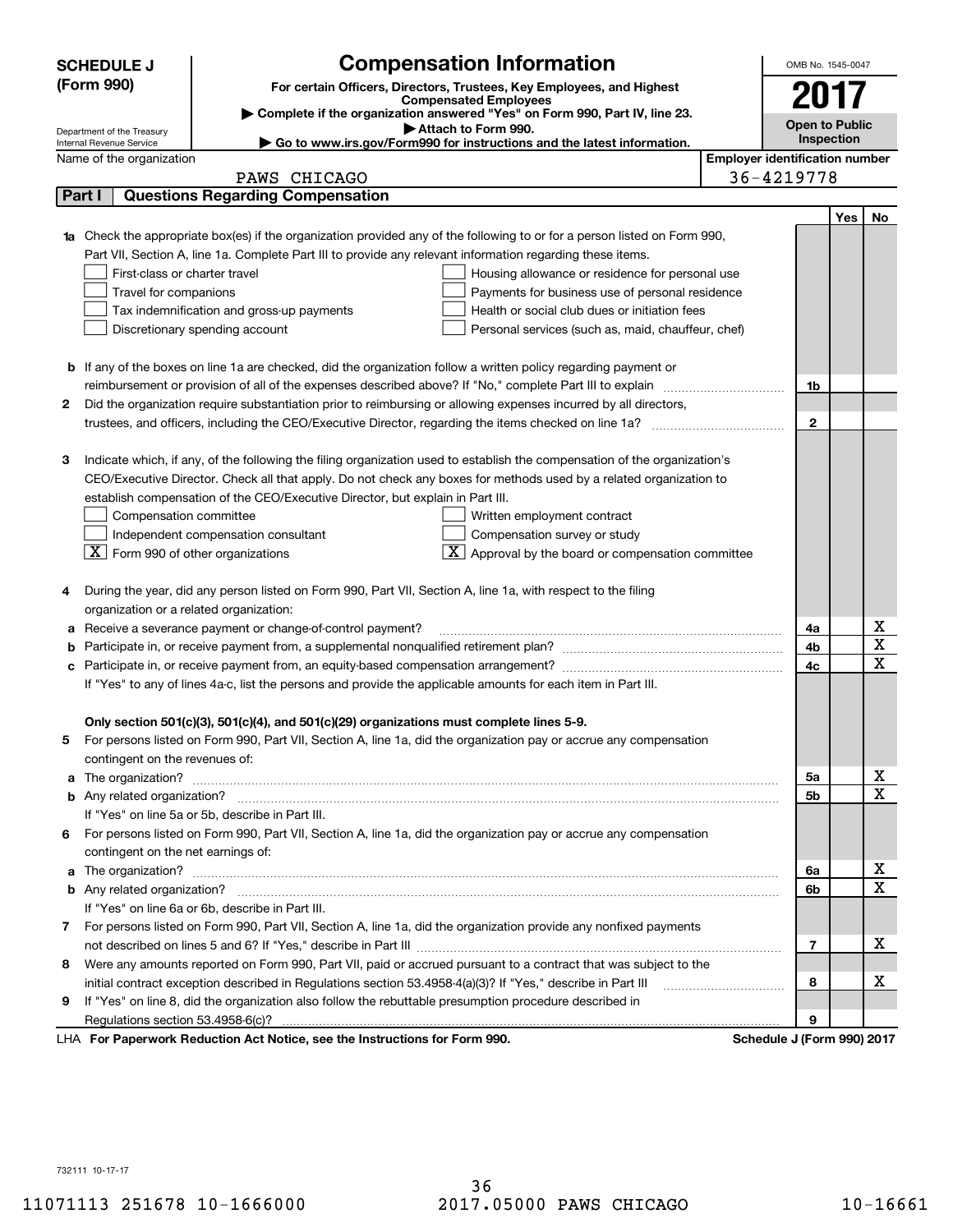#### 36-4219778

**2**

# **Part II Officers, Directors, Trustees, Key Employees, and Highest Compensated Employees.**  Schedule J (Form 990) 2017 Page Use duplicate copies if additional space is needed.

For each individual whose compensation must be reported on Schedule J, report compensation from the organization on row (i) and from related organizations, described in the instructions, on row (ii). Do not list any individuals that aren't listed on Form 990, Part VII.

**Note:**  The sum of columns (B)(i)-(iii) for each listed individual must equal the total amount of Form 990, Part VII, Section A, line 1a, applicable column (D) and (E) amounts for that individual.

|                                  |             | (B) Breakdown of W-2 and/or 1099-MISC compensation |                                           | (C) Retirement and<br>other deferred      | (D) Nontaxable<br>benefits | (E) Total of columns<br>$(B)(i)-(D)$ | (F) Compensation<br>in column (B) |                                           |
|----------------------------------|-------------|----------------------------------------------------|-------------------------------------------|-------------------------------------------|----------------------------|--------------------------------------|-----------------------------------|-------------------------------------------|
| (A) Name and Title               |             | (i) Base<br>compensation                           | (ii) Bonus &<br>incentive<br>compensation | (iii) Other<br>reportable<br>compensation | compensation               |                                      |                                   | reported as deferred<br>on prior Form 990 |
| KRISTIN PEARSON<br>(1)           | (i)         | 159,127.                                           | 5,000.                                    | $\overline{0}$ .                          | $\overline{0}$ .           | 873.                                 | 165,000.                          | 0.                                        |
| CHEIF EXECUTIVE OFFICER          | (ii)        | $\overline{0}$ .                                   | $\overline{0}$ .                          | $\overline{0}$ .                          | $\overline{0}$ .           | $\overline{0}$ .                     | $\overline{0}$ .                  | $\overline{0}$ .                          |
| <b>JESSICA VON WALDAU</b><br>(2) | (i)         | 176,486.                                           | 1,500.                                    | $\overline{0}$ .                          | $\overline{0}$ .           | 6,224.                               | 184,210.                          | $\overline{0}$ .                          |
| CHIEF VETERNARIAN                | (ii)        | $\overline{0}$ .                                   | $\overline{0}$ .                          | $\overline{0}$ .                          | $\overline{0}$ .           | $\overline{0}$ .                     | $\overline{0}$ .                  | $\overline{0}$ .                          |
|                                  | (i)         |                                                    |                                           |                                           |                            |                                      |                                   |                                           |
|                                  | (ii)        |                                                    |                                           |                                           |                            |                                      |                                   |                                           |
|                                  | (i)         |                                                    |                                           |                                           |                            |                                      |                                   |                                           |
|                                  | (ii)        |                                                    |                                           |                                           |                            |                                      |                                   |                                           |
|                                  | (i)         |                                                    |                                           |                                           |                            |                                      |                                   |                                           |
|                                  | (ii)        |                                                    |                                           |                                           |                            |                                      |                                   |                                           |
|                                  | (i)         |                                                    |                                           |                                           |                            |                                      |                                   |                                           |
|                                  | (ii)        |                                                    |                                           |                                           |                            |                                      |                                   |                                           |
|                                  | (i)         |                                                    |                                           |                                           |                            |                                      |                                   |                                           |
|                                  | (ii)        |                                                    |                                           |                                           |                            |                                      |                                   |                                           |
|                                  | (i)         |                                                    |                                           |                                           |                            |                                      |                                   |                                           |
|                                  | (ii)        |                                                    |                                           |                                           |                            |                                      |                                   |                                           |
|                                  | (i)         |                                                    |                                           |                                           |                            |                                      |                                   |                                           |
|                                  | (ii)        |                                                    |                                           |                                           |                            |                                      |                                   |                                           |
|                                  | (i)         |                                                    |                                           |                                           |                            |                                      |                                   |                                           |
|                                  | (ii)        |                                                    |                                           |                                           |                            |                                      |                                   |                                           |
|                                  | (i)<br>(ii) |                                                    |                                           |                                           |                            |                                      |                                   |                                           |
|                                  | (i)         |                                                    |                                           |                                           |                            |                                      |                                   |                                           |
|                                  | (ii)        |                                                    |                                           |                                           |                            |                                      |                                   |                                           |
|                                  | (i)         |                                                    |                                           |                                           |                            |                                      |                                   |                                           |
|                                  | (ii)        |                                                    |                                           |                                           |                            |                                      |                                   |                                           |
|                                  | (i)         |                                                    |                                           |                                           |                            |                                      |                                   |                                           |
|                                  | (ii)        |                                                    |                                           |                                           |                            |                                      |                                   |                                           |
|                                  | (i)         |                                                    |                                           |                                           |                            |                                      |                                   |                                           |
|                                  | (ii)        |                                                    |                                           |                                           |                            |                                      |                                   |                                           |
|                                  | (i)         |                                                    |                                           |                                           |                            |                                      |                                   |                                           |
|                                  | (ii)        |                                                    |                                           |                                           |                            |                                      |                                   |                                           |

**Schedule J (Form 990) 2017**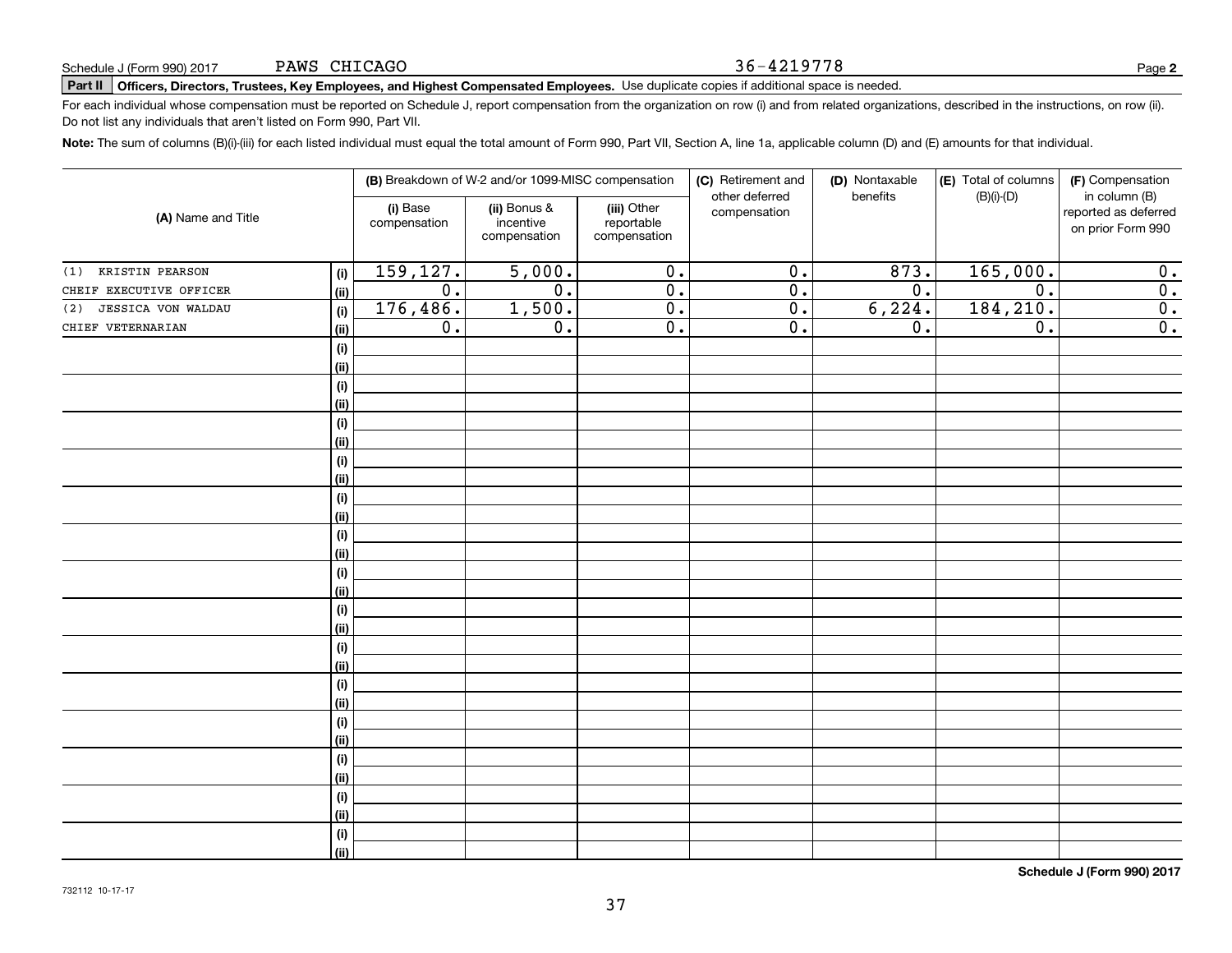### **Part III Supplemental Information**

Schedule J (Form 990) 2017 PAWS CHICAGO<br>Part III Supplemental Information<br>Provide the information, explanation, or descriptions required for Part I, lines 1a, 1b, 3, 4a, 4b, 4c, 5a, 5b, 6a, 6b, 7, and 8, and for Part II. A

**Schedule J (Form 990) 2017**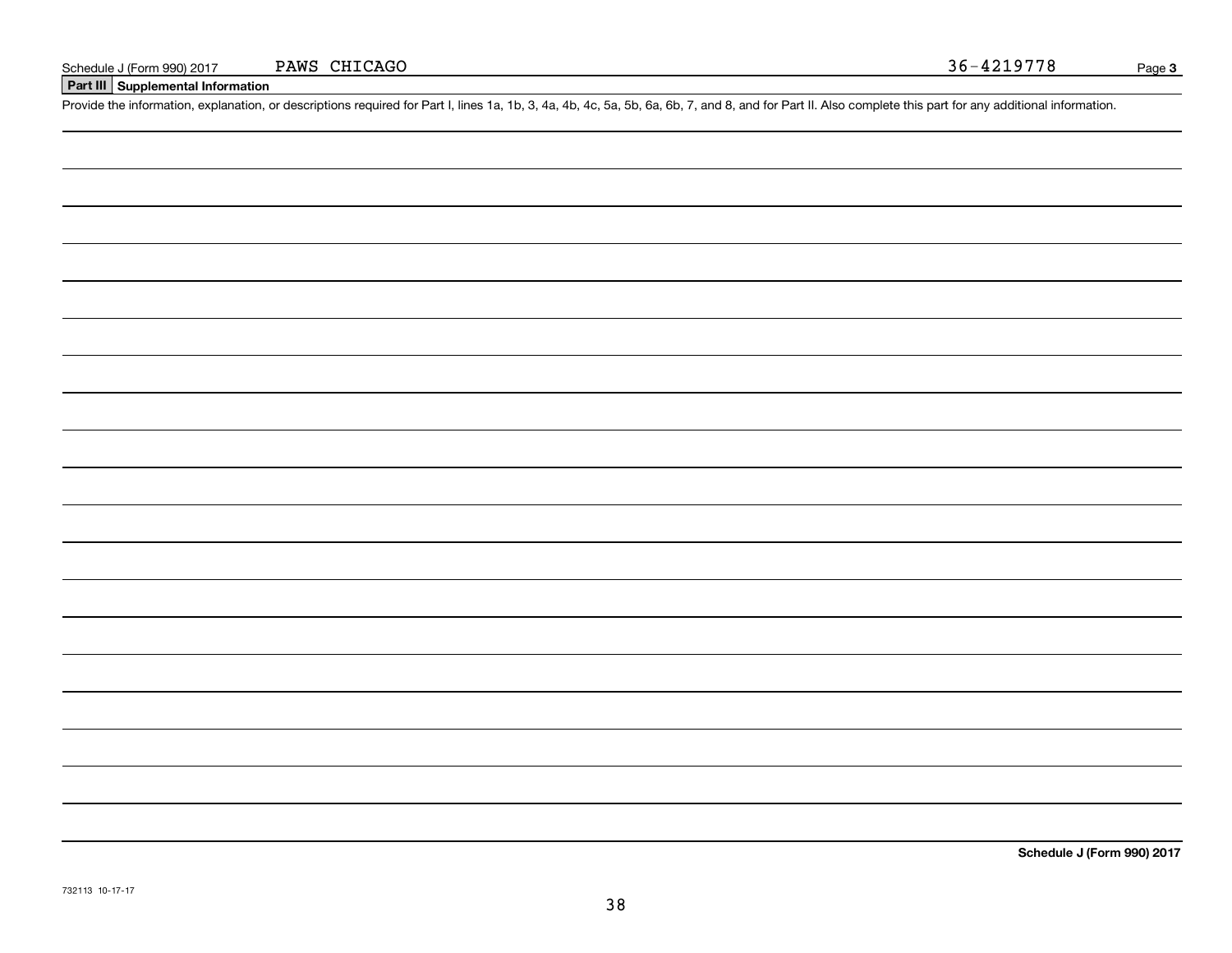### **SCHEDULE M (Form 990)**

# **Noncash Contributions**

OMB No. 1545-0047

Department of the Treasury Internal Revenue Service

**33**

**Attach to Form 990.** J

 $\blacktriangleright$  Complete if the organizations answered "Yes" on Form 990, Part IV, lines 29 or 30.  $\vert$   $\vert$   $\rm{2017}$ **Open To Public Inspection**

**Employer identification number**

36-4219778

| Name of the organization |  |
|--------------------------|--|
|--------------------------|--|

 **Go to www.irs.gov/Form990 for the latest information.** J

PAWS CHICAGO

| <b>Part I</b> | <b>Types of Property</b>                                                                                                                            |                         |                  |                                                 |                              |            |     |    |
|---------------|-----------------------------------------------------------------------------------------------------------------------------------------------------|-------------------------|------------------|-------------------------------------------------|------------------------------|------------|-----|----|
|               |                                                                                                                                                     | (a)<br>Check if         | (b)<br>Number of | (c)<br>Noncash contribution                     | (d)<br>Method of determining |            |     |    |
|               |                                                                                                                                                     | applicable              | contributions or | amounts reported on                             | noncash contribution amounts |            |     |    |
|               |                                                                                                                                                     |                         |                  | items contributed  Form 990, Part VIII, line 1g |                              |            |     |    |
| 1             |                                                                                                                                                     |                         |                  |                                                 |                              |            |     |    |
| 2             |                                                                                                                                                     |                         |                  |                                                 |                              |            |     |    |
| з             | Art - Fractional interests                                                                                                                          |                         |                  |                                                 |                              |            |     |    |
| 4             | Books and publications                                                                                                                              |                         |                  |                                                 |                              |            |     |    |
| 5             | Clothing and household goods                                                                                                                        |                         |                  |                                                 |                              |            |     |    |
| 6             |                                                                                                                                                     | $\overline{\mathbf{x}}$ | 297              |                                                 | 191,031. SELLING PRICE       |            |     |    |
| 7             |                                                                                                                                                     |                         |                  |                                                 |                              |            |     |    |
| 8             |                                                                                                                                                     |                         |                  |                                                 |                              |            |     |    |
| 9             | Securities - Publicly traded                                                                                                                        | $\overline{\mathbf{x}}$ | 41               |                                                 | 1,732,915.FAIR MARKET VALUE  |            |     |    |
| 10            | Securities - Closely held stock                                                                                                                     |                         |                  |                                                 |                              |            |     |    |
| 11            | Securities - Partnership, LLC, or                                                                                                                   |                         |                  |                                                 |                              |            |     |    |
|               | trust interests                                                                                                                                     |                         |                  |                                                 |                              |            |     |    |
| 12            |                                                                                                                                                     |                         |                  |                                                 |                              |            |     |    |
| 13            | Qualified conservation contribution                                                                                                                 |                         |                  |                                                 |                              |            |     |    |
|               | Historic structures                                                                                                                                 |                         |                  |                                                 |                              |            |     |    |
| 14            | Qualified conservation contribution - Other                                                                                                         |                         |                  |                                                 |                              |            |     |    |
| 15            | Real estate - Residential                                                                                                                           |                         |                  |                                                 |                              |            |     |    |
| 16            |                                                                                                                                                     |                         |                  |                                                 |                              |            |     |    |
| 17            |                                                                                                                                                     |                         |                  |                                                 |                              |            |     |    |
| 18            |                                                                                                                                                     |                         |                  |                                                 |                              |            |     |    |
| 19            |                                                                                                                                                     | $\mathbf x$             | 75,944           | $\overline{281,287}$ . COST                     |                              |            |     |    |
| 20            | Drugs and medical supplies                                                                                                                          |                         |                  |                                                 |                              |            |     |    |
| 21            | Taxidermy                                                                                                                                           |                         |                  |                                                 |                              |            |     |    |
| 22            |                                                                                                                                                     |                         |                  |                                                 |                              |            |     |    |
| 23            |                                                                                                                                                     |                         |                  |                                                 |                              |            |     |    |
| 24            |                                                                                                                                                     |                         |                  |                                                 |                              |            |     |    |
| 25            | $($ SPECIAL EVENT $)$<br>Other $\blacktriangleright$                                                                                                | х                       | 645              |                                                 | 337,678. FAIR MARKET VALUE   |            |     |    |
| 26            | Other $\blacktriangleright$<br><u> Territoria de la contenentación de la contenentación de la contenentación de la contenentación de la contene</u> |                         |                  |                                                 |                              |            |     |    |
| 27            | Other $\blacktriangleright$                                                                                                                         |                         |                  |                                                 |                              |            |     |    |
| 28            | Other $\blacktriangleright$                                                                                                                         |                         |                  |                                                 |                              |            |     |    |
| 29            | Number of Forms 8283 received by the organization during the tax year for contributions                                                             |                         |                  |                                                 |                              |            |     |    |
|               | for which the organization completed Form 8283, Part IV, Donee Acknowledgement                                                                      |                         |                  | 29                                              |                              |            | 0   |    |
|               |                                                                                                                                                     |                         |                  |                                                 |                              |            | Yes | No |
|               | 30a During the year, did the organization receive by contribution any property reported in Part I, lines 1 through 28, that it                      |                         |                  |                                                 |                              |            |     |    |
|               | must hold for at least three years from the date of the initial contribution, and which isn't required to be used for                               |                         |                  |                                                 |                              |            |     |    |
|               | exempt purposes for the entire holding period?                                                                                                      |                         |                  |                                                 |                              | <b>30a</b> |     | х  |
| b             | If "Yes," describe the arrangement in Part II.                                                                                                      |                         |                  |                                                 |                              |            |     |    |
| 31            | Does the organization have a gift acceptance policy that requires the review of any nonstandard contributions?                                      |                         |                  |                                                 |                              | 31         | х   |    |
|               | 32a Does the organization hire or use third parties or related organizations to solicit, process, or sell noncash                                   |                         |                  |                                                 |                              |            |     |    |
|               | contributions?                                                                                                                                      |                         |                  |                                                 |                              | 32a        | х   |    |

**For Paperwork Reduction Act Notice, see the Instructions for Form 990. Schedule M (Form 990) 2017** describe in Part II. LHA

If the organization didn't report an amount in column (c) for a type of property for which column (a) is checked,

732141 09-07-17

**b**If "Yes," describe in Part II.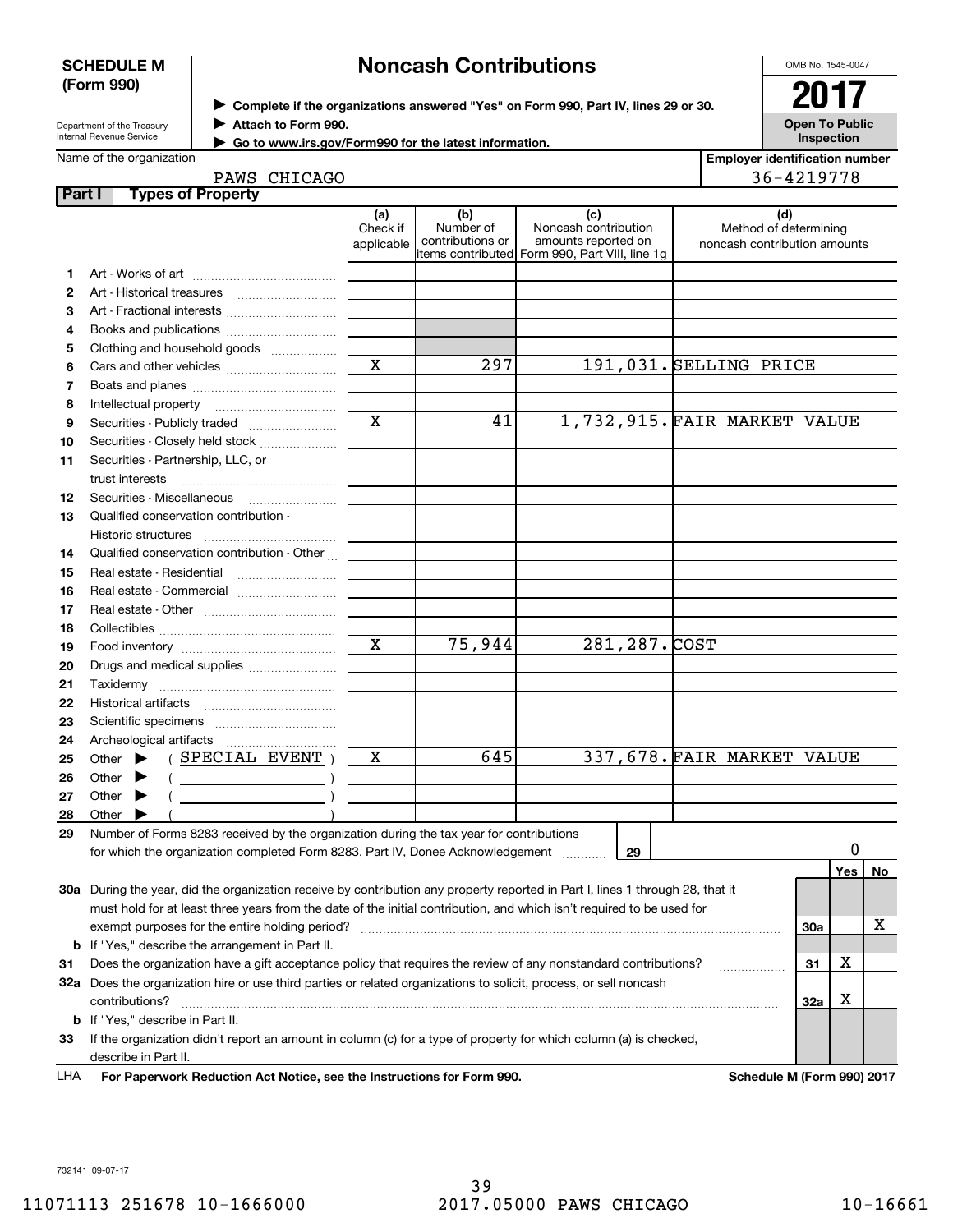### PAWS CHICAGO

#### SCHEDULE M, LINE 32B:

### PAWS CHICAGO USES INSURANCE AUTO AUCTIONS, INC. TO MANAGE THE

## DONATION/SALES OF VEHICLES

**Schedule M (Form 990) 2017**

**2**

11071113 251678 10-1666000 2017.05000 PAWS CHICAGO 10-16661

732142 09-07-17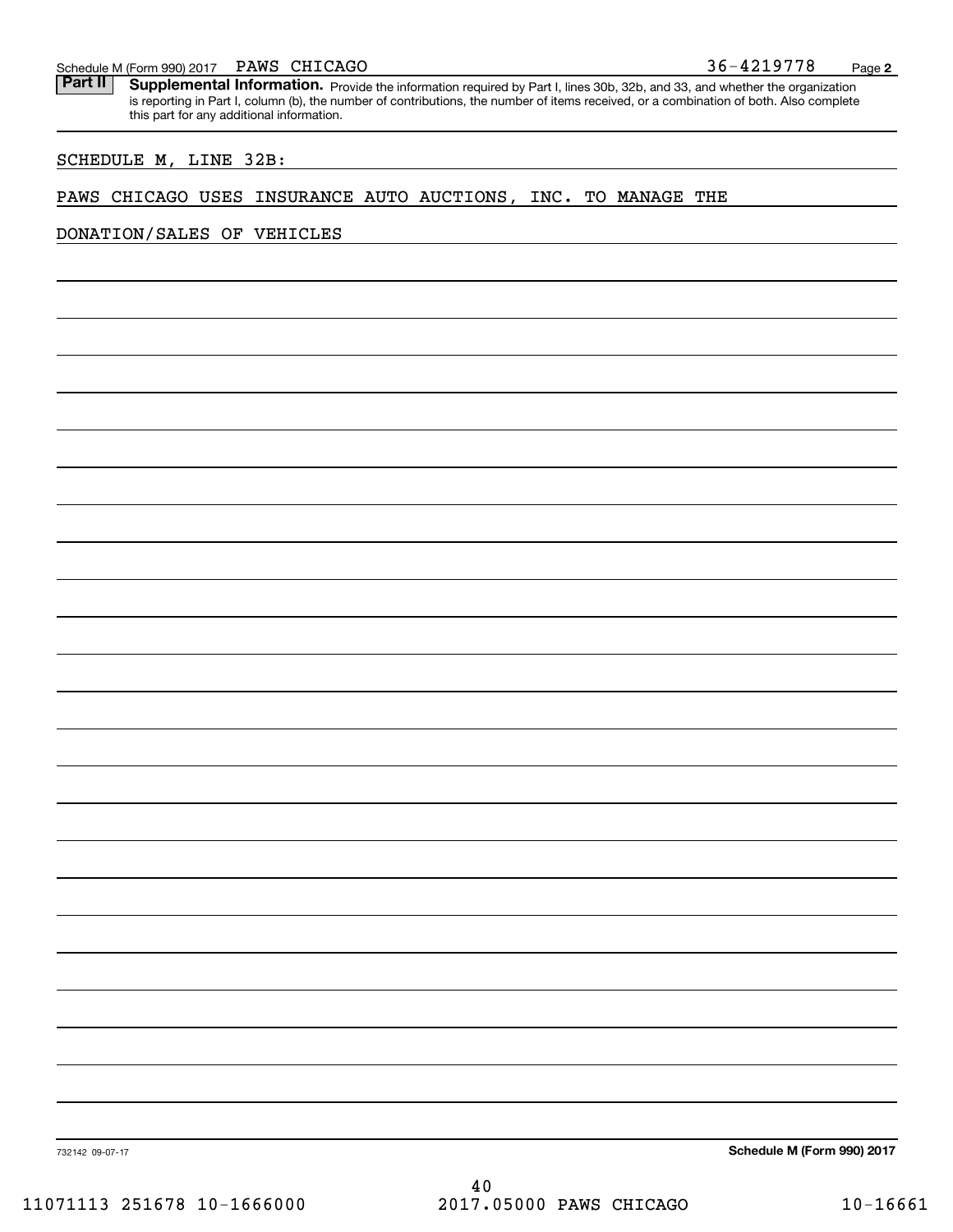**(Form 990 or 990-EZ)**

Department of the Treasury Internal Revenue Service Name of the organization

**Complete to provide information for responses to specific questions on Form 990 or 990-EZ or to provide any additional information. | Attach to Form 990 or 990-EZ. | Go to www.irs.gov/Form990 for the latest information. SCHEDULE O Supplemental Information to Form 990 or 990-EZ**



PAWS CHICAGO 36-4219778

PROGRAMS.

FORM 990, PART III, LINE 1, DESCRIPTION OF ORGANIZATION MISSION:

PAWS CHICAGO'S LIFESAVING SUCCESS IS ROOTED IN THE NO KILL MODEL, WHICH CAN BE REPLICATED AND SCALED IN ANY COMMUNITY. THE FOUNDATION OF ALL LIFESAVING IS COMMUNITY ENGAGEMENT. BY RAISING AWARENESS ABOUT PET HOMELESSNESS AND ENGAGING PEOPLE IN LIFESAVING EFFORTS, WE CAN MAKE LASTING CHANGE FOR ANIMALS. PAWS CHICAGO'S MISSION-CRITICAL PROGRAMS-OUR NO KILL PILLARS OF PREVENTION, ADOPTION, ANIMAL HEALTH AND BEHAVIOR, AND VOLUNTEERS - SIT ATOP THIS FOUNDATION. THESE ARE THE ROBUST PROGRAMS THAT ARE ESSENTIAL TO BUILDING NO KILL COMMUNITIES

LHA For Paperwork Reduction Act Notice, see the Instructions for Form 990 or 990-EZ. Schedule O (Form 990 or 990-EZ) (2017) FORM 990, PART III, LINE 4A, PROGRAM SERVICE ACCOMPLISHMENTS: (CONTINUED FROM ANIMAL HEALTH & BEHAVIOR) CENTER IS HOME TO AN INNOVATIVE DOG TRAINING AND ENRICHMENT PROGRAMMING AND A HUB TO EXPAND GEOGRAPHIC REACH TO NEW FOSTER FAMILIES. THROUGH THIS CENTER, A TEAM OF BEHAVIOR PROFESSIONALS AND TRAINED VOLUNTEERS PROVIDE HOMELESS DOGS WITH ONE-ON-ONE AND GROUP TRAINING, AGILITY AND ENRICHMENT. EXPANDING THE MEDICAL CENTER: AS THE ANIMAL WELFARE MOVEMENT CONTINUES TO GROW IN CHICAGO, HEALTHY ANIMALS ARE BEING SAVED IN RECORD NUMBERS AT THE CITY POUND, WHICH MEANS THE POPULATION OF ANIMALS IN NEED OF RESCUE INCREASINGLY TENDS TO BE SPECIAL MEDICAL CASES, WITH ANIMALS REQUIRING ENHANCED RESOURCES TO TREAT. TO SAVE MORE LIVES, PAWS CHICAGO IS LAUNCHING A MAJOR EXPANSION OF ITS MEDICAL CENTER AND SHELTER MEDICINE

<sup>41</sup>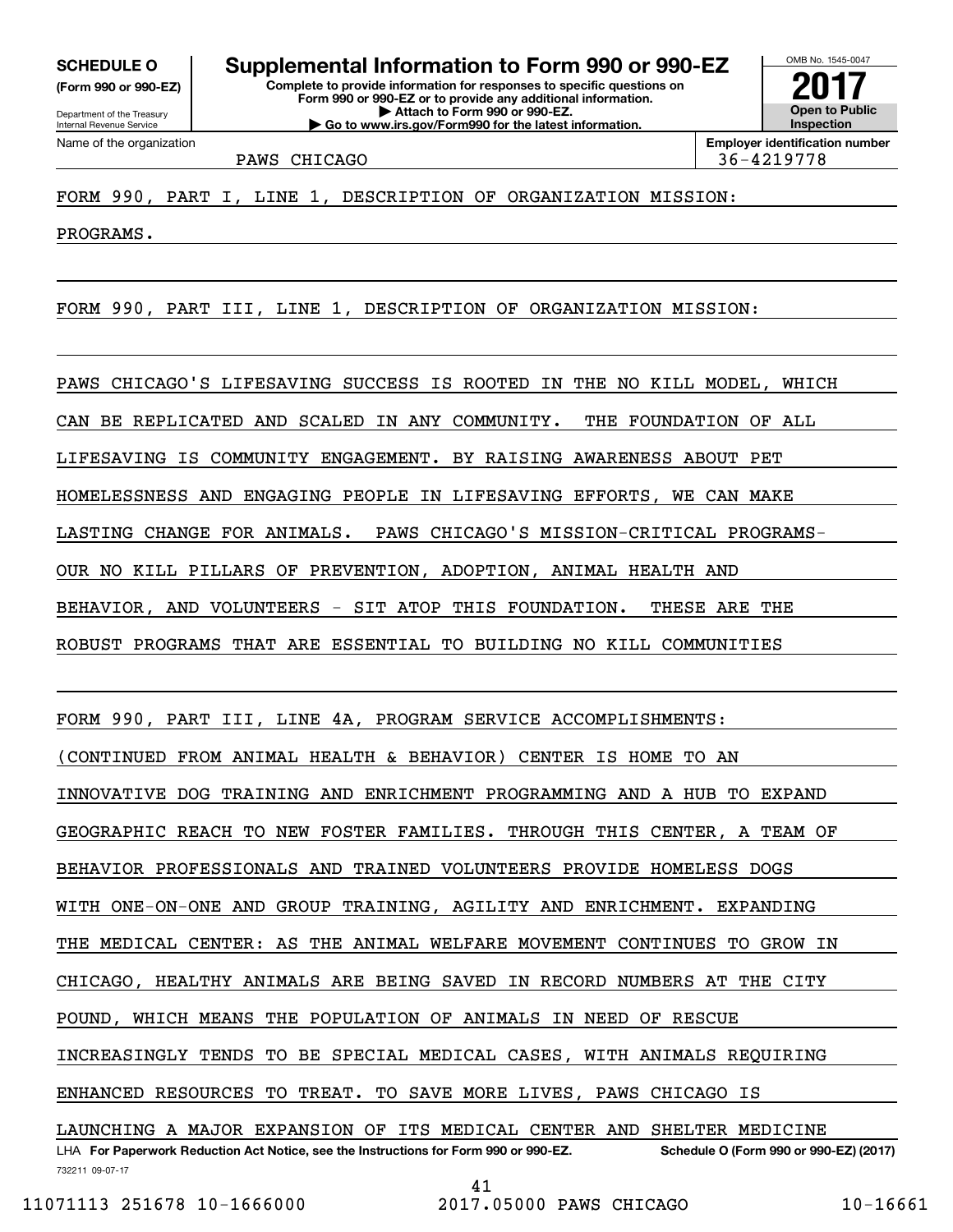| Name of the organization                                          |            |  |  |  | <b>Employer identification number</b> |  |  |
|-------------------------------------------------------------------|------------|--|--|--|---------------------------------------|--|--|
| PAWS CHICAGO                                                      | 36-4219778 |  |  |  |                                       |  |  |
| PROGRAM TO INCREASE CAPACITY TO TAKE IN SICK AND INJURED ANIMALS. |            |  |  |  |                                       |  |  |
|                                                                   |            |  |  |  |                                       |  |  |
|                                                                   |            |  |  |  |                                       |  |  |

FORM 990, PART III, LINE 4B, PROGRAM SERVICE ACCOMPLISHMENTS: (CONTINUED FROM PREVENTION & SPAY/NEUTER) ALL UNALTERED PETS THEY MET THROUGH THIS PROGRAM. PAWS CHICAGO'S FERAL CAT TRAP NEUTER RETURN (TNR) PROGRAM IS ANOTHER CRITICAL ASPECT OF THE TARGETED SPAY/NEUTER APPROACH. IT IS AIMED AT PROACTIVELY STERILIZING AND MANAGING THE FREE ROAMING CAT POPULATION, THE SOURCE OF THOUSANDS OF UNWANTED KITTENS BORN EACH YEAR. TNR REDUCES THE NUMBER OF ANIMALS ENTERING THE SHELTERING SYSTEM EACH YEAR WHILE ALSO SAVING KITTENS AND FINDING THEM ADOPTIVE HOMES. IN 2017, PAWS PERFORMED 2,362 SPAY/NEUTER SURGERIES ON FERAL CATS. THESE PREVENTION EFFORTS ARE CRITICAL TO ENDING THE KILLING OF HOMELESS PETS, WITH THE ACHIEVEMENT OF AN 87 PERCENT REDUCTION IN KILLING SINCE 1997, PRIMARILY FROM FEWER PETS ENTERING SHELTERS.

FORM 990, PART III, LINE 4C, PROGRAM SERVICE ACCOMPLISHMENTS: (CONTINUED FROM ADOPTION) OFF-SITE ADOPTION EVENTS IN CHICAGO AND VARIOUS SUBURBAN LOCATIONS, THE ORGANIZATION BRINGS ADOPTABLE ANIMALS TO HIGH-TRAFFIC SHOPPING CENTERS AND RETAIL STORES WHERE PEOPLE WILL STOP, PLAY WITH THE ANIMALS AND THINK ABOUT ADOPTING.

732212 09-07-17 **Schedule O (Form 990 or 990-EZ) (2017)** FORM 990, PART III, LINE 4D, OTHER PROGRAM SERVICES: VOLUNTEERS: VOLUNTEERS ARE THE LIFE-FORCE BEHIND PAWS CHICAGO'S OPERATIONS AND AN ESSENTIAL INGREDIENT TO BUILDING A NO KILL CHICAGO. IN 2017, VOLUNTEERS DEDICATED 141,075 HOURS OF SERVICE, FULFILLING THE WORK OF 67 FULL TIME EMPLOYEES. AND THIS DOESN'T INCLUDE FOSTER FAMILIES WHO TOOK IN AND CARED FOR ANIMALS IN NEED. IN 2017, 2,667 ANIMALS WERE PLACED IN FOSTER CARE. IN ADDITION TO THE TIME THEY 42

**Page 2**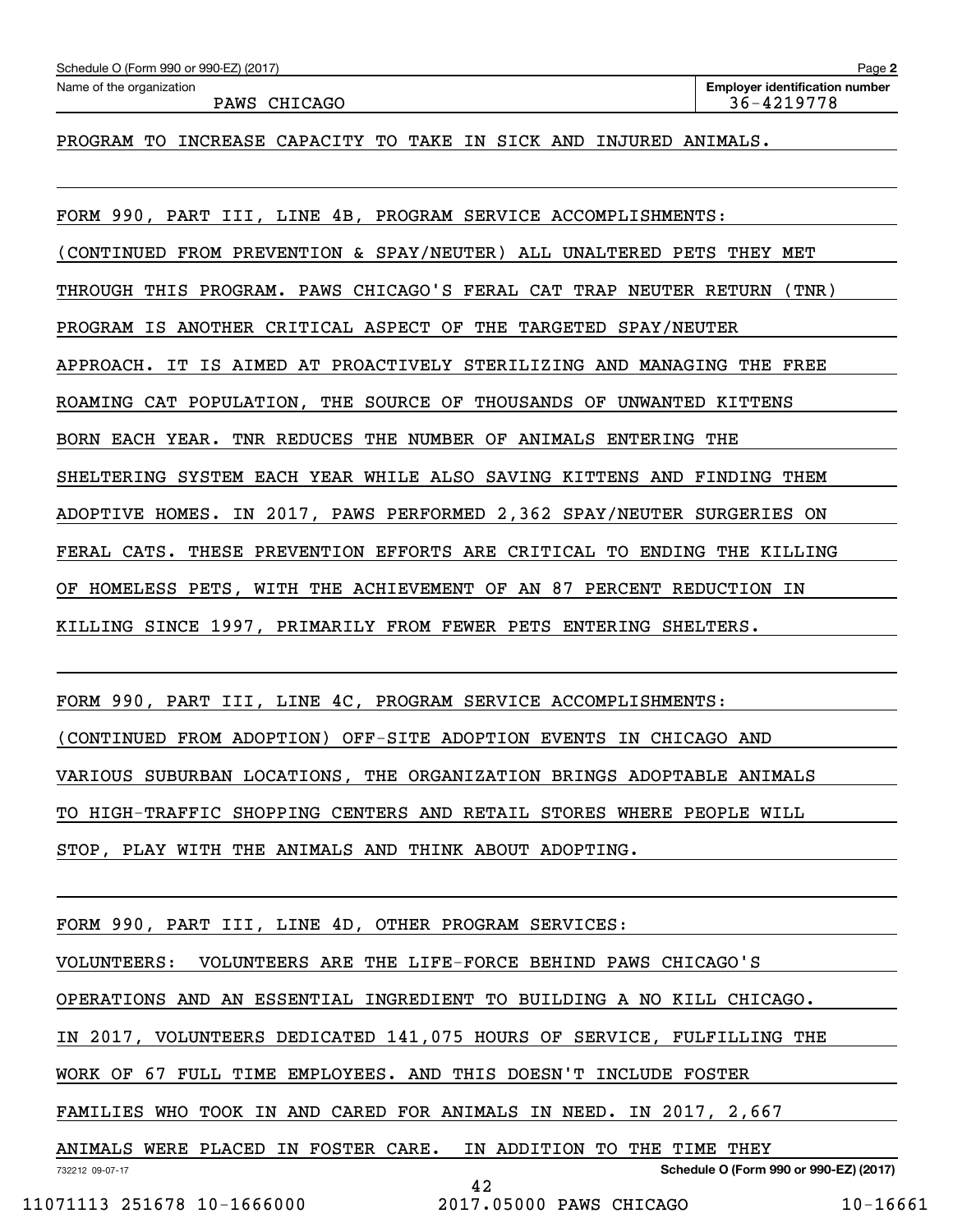| Schedule O (Form 990 or 990-EZ) (2017)                                           | Page 2                                              |
|----------------------------------------------------------------------------------|-----------------------------------------------------|
| Name of the organization<br>PAWS CHICAGO                                         | <b>Employer identification number</b><br>36-4219778 |
| COMMIT TO PAWS CHICAGO, VOLUNTEERS ARE ALSO AMBASSADORS, REACHING NEW            |                                                     |
| PEOPLE AND ENGAGING NEW COMMUNITIES IN THE CAUSE OF HOMELESS ANIMALS             |                                                     |
| THROUGH THEIR EVERYDAY INTERACTIONS.                                             |                                                     |
| EXPENSES $\sharp$ 1,105,560. INCLUDING GRANTS OF $\sharp$ 0. REVENUE $\sharp$ 0. |                                                     |
|                                                                                  |                                                     |
| FORM 990, PART VI, SECTION A, LINE 2:                                            |                                                     |
| LINE 2 EXPLANATION - 1) PAULA FASSEAS, CHAIRMAN, AND PETER FASSEAS, BOARD        |                                                     |
| MEMBER, ARE MARRIED;                                                             |                                                     |
| 2) ALEXIS FASSEAS, TREASURER AND BOARD MEMBER IS THE DAUGHTER OF PETER AND       |                                                     |
| PAULA FASSEAS;                                                                   |                                                     |
| 3) WILLIAM AND MARIA SMITHBURG ARE MARRIED. THEY ARE MAJOR                       |                                                     |
| FUNDRAISERS AND CONTRIBUTORS;                                                    |                                                     |
| 4) BARBARA BRADFORD AND ROBERT SHERMAN ARE                                       |                                                     |
| MARRIED. THEY ARE MAJOR FUNDRAISERS AND CONTRIBUTORS.                            |                                                     |
| FORM 990, PART VI, SECTION B, LINE 11B:                                          |                                                     |

LINE 11B EXPLANATION - BEFORE THE FORM 990 IS FILED IT IS REVIEWED IN

DETAIL BY THE SECRETARY, TREASURER, THE CHAIRMAN OF THE BOARD, AND THE

INDEPENDENT AUDITORS. AFTER THAT REVIEW AND BEFORE IT IS FILED, A COPY OF

THE FORM 990 IS DISTRIBUTED TO ALL MEMBERS OF THE BOARD OF DIRECTORS.

FORM 990, PART VI, SECTION B, LINE 12C:

732212 09-07-17 **Schedule O (Form 990 or 990-EZ) (2017)** BOARD MEMBERS AND SENIOR STAFF WILL ANNUALLY DISCLOSE AND PROMPTLY UPDATE ANY DISCLOSURES PREVIOUSLY MADE TO THE CHAIRMAN OF THE BOARD IN THE SECTION BELOW THAT REQUESTS THEM TO IDENTIFY THEIR INTERESTS THAT COULD GIVE RISE TO CONFLICTS OF INTEREST, SUCH AS A LIST OF FAMILY MEMBERS, SUBSTANTIAL BUSINESS OR INVESTMENT HOLDINGS, AND OTHER TRANSACTIONS OR AFFILIATIONS WITH BUSINESSES AND OTHER ORGANIZATIONS OR THOSE OF FAMILY MEMBERS AS WELL 43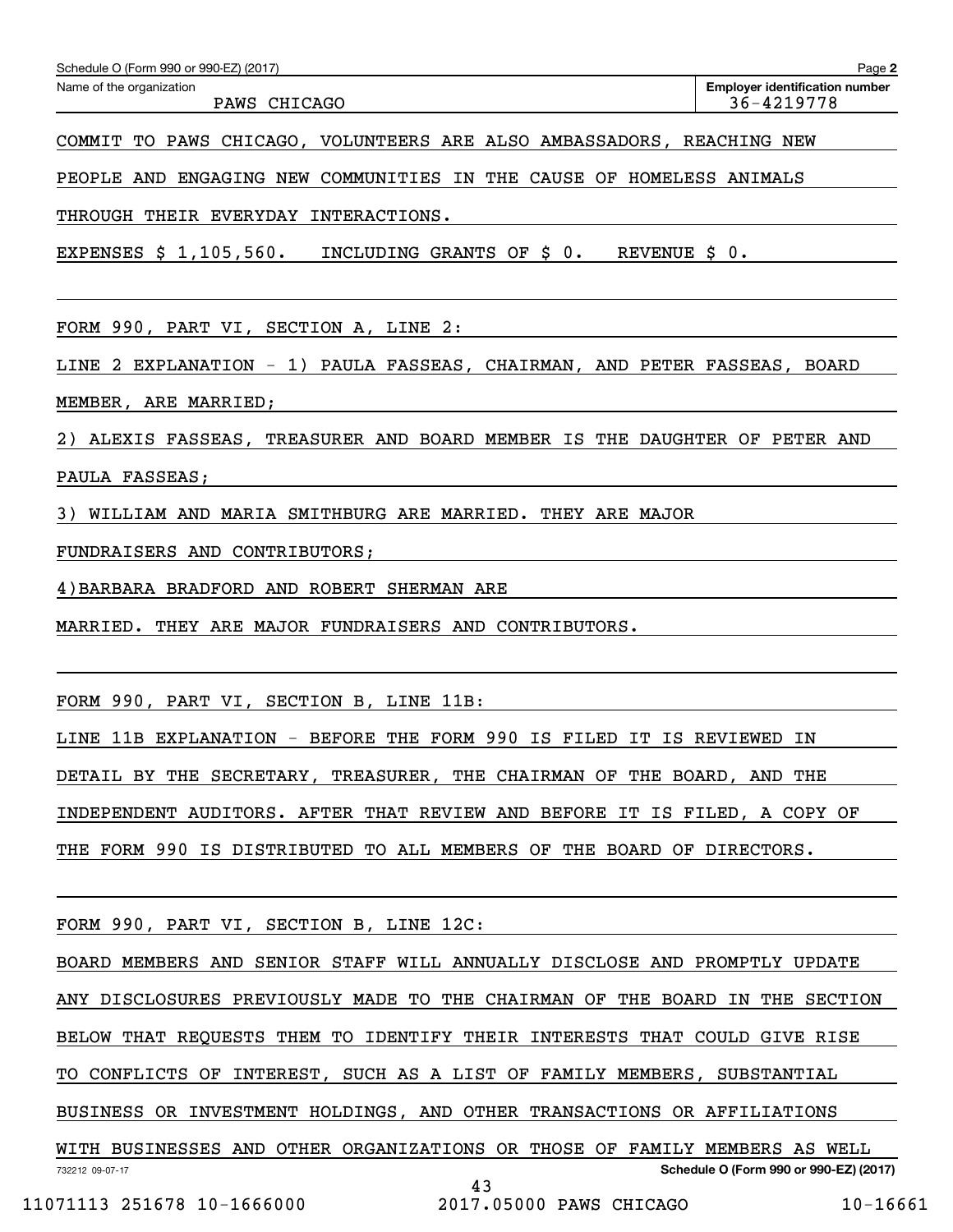AS OTHER NONPROFIT ORGANIZATIONS. FOR EACH INTEREST DISCLOSED, THE CHAIRPERSON OF THE BOARD WILL DETERMINE WHETHER THE ORGANIZATION SHOULD:

(A) TAKE NO ACTION OR (B) DISCLOSE THE SITUATION MORE BROADLY AND INVITE

DISCUSSION/RESOLUTION BY THE FULL BOARD OF WHAT ACTION TO TAKE, OR (C)

REFRAIN FROM TAKING ACTION AND OTHERWISE AVOID THE CONFLICT.

IN SOME CASES THE PERSON WITH THE CONFLICT MAY BE ASKED TO EXCUSE HIM/HERSELF FROM SENSITIVE DISCUSSIONS SO AS NOT TO UNDULY INFLUENCE THE DISCUSSION OF THE CONFLICT.

FORM 990, PART VI, SECTION B, LINE 15A:

THE CHAIRMAN OF THE BOARD AND PRESIDENT PERFORM AN ANNUAL COMPARISON OF PAWS CHICAGOS TOP MANAGEMENT COMPENSATION TO OTHER SIMILAR ORGANIZATIONS AND BY EVALUATING INDUSTRY STANDARDS. DURING THIS EVALUATION THE ROLES, EXPERIENCE, AND LEVEL OF EDUCATION ARE TAKEN INTO CONSIDERATION. THE PROCESS WAS DOCUMENTED.

FORM 990, PART VI, SECTION C, LINE 19:

THE ORGANIZATION MAKES ITS FORMS 1023, 990, 990-T AND ITS GOVERNING DOCUMENTS, CONFLICT OF INTEREST POLICY, AND FINANCIAL STATEMENTS AVAILABLE TO THE PUBLIC UPON REQUEST FOR THE SAME PERIOD OF DISCLOSURE AS SET FORTH IN IRC SECTION 6104(D). IN ADDITION, FORM 990 IS COMMONLY AVAILABLE ON THE ORGANIZATIONS WEBSITE WWW.PAWSCHICAGO.ORG.

732212 09-07-17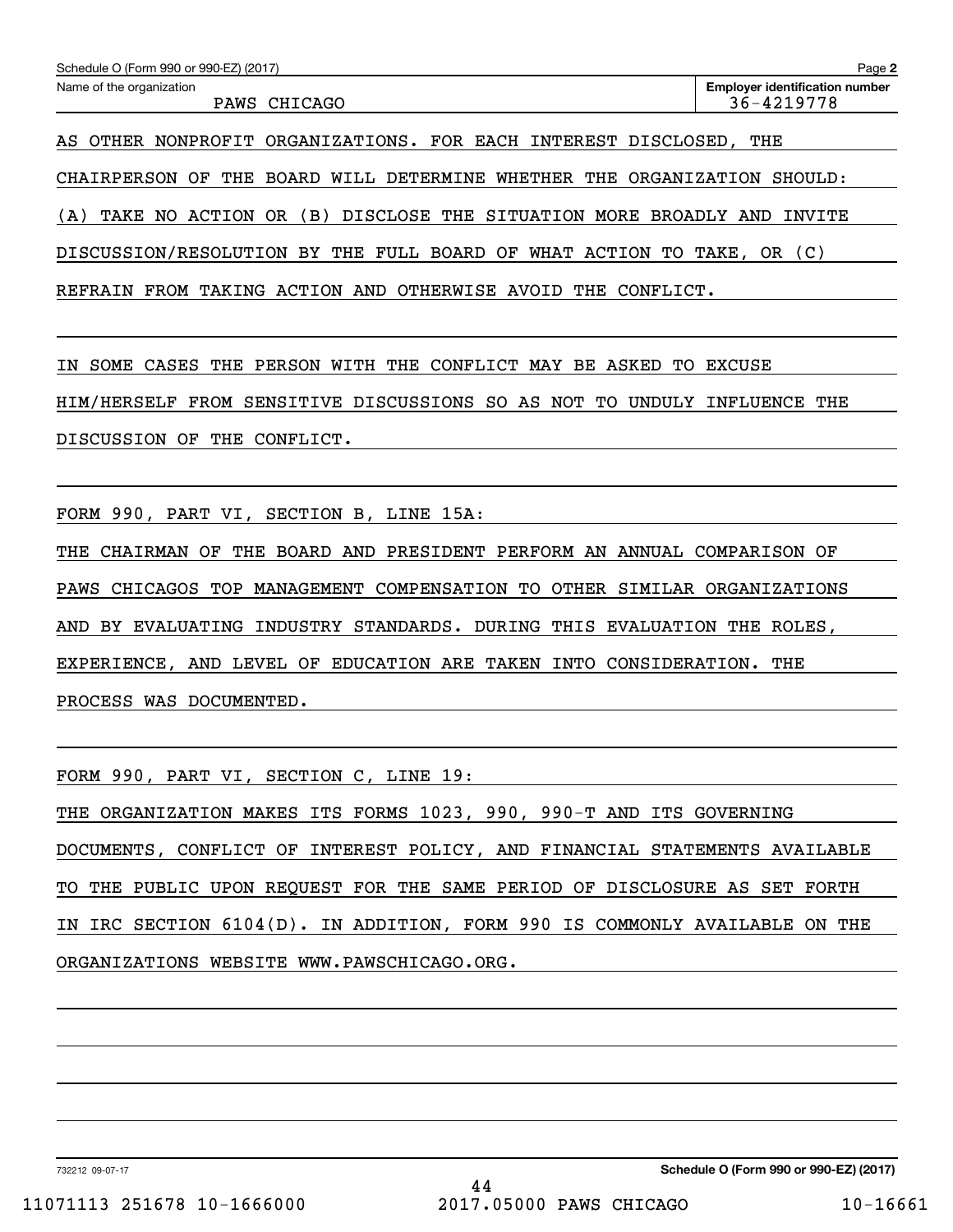| Form 990-T                                                             | EXTENDED TO NOVEMBER 15, 2018<br><b>Exempt Organization Business Income Tax Return</b>                                                                                                                                               |                |                |                                | OMB No. 1545-0687                                              |
|------------------------------------------------------------------------|--------------------------------------------------------------------------------------------------------------------------------------------------------------------------------------------------------------------------------------|----------------|----------------|--------------------------------|----------------------------------------------------------------|
|                                                                        | (and proxy tax under section 6033(e))                                                                                                                                                                                                |                |                |                                |                                                                |
|                                                                        | For calendar year 2017 or other tax year beginning                                                                                                                                                                                   |                | , and ending   |                                | 2017                                                           |
| Department of the Treasury                                             | $\triangleright$ Go to www.irs.gov/Form990T for instructions and the latest information.                                                                                                                                             |                |                |                                | Open to Public Inspection for                                  |
| Internal Revenue Service                                               | bo not enter SSN numbers on this form as it may be made public if your organization is a $501(c)(3)$ .                                                                                                                               |                |                |                                | 501(c)(3) Organizations Only<br>Employer identification number |
| Check box if<br>address changed                                        | Name of organization $($<br>Check box if name changed and see instructions.)                                                                                                                                                         |                |                |                                | (Employees' trust, see<br>instructions.)                       |
| <b>B</b> Exempt under section                                          | PAWS CHICAGO<br>Print                                                                                                                                                                                                                |                |                |                                | 36-4219778                                                     |
| $X \ 501(c)$ (3                                                        | 0r<br>Number, street, and room or suite no. If a P.O. box, see instructions.<br>Type                                                                                                                                                 |                |                |                                | E Unrelated business activity codes<br>(See instructions.)     |
| 7220(e)<br>408(e)                                                      | 1997 N. CLYBOURN AVENUE                                                                                                                                                                                                              |                |                |                                |                                                                |
| 530(a) <br>408A<br>529(a)                                              | City or town, state or province, country, and ZIP or foreign postal code<br>CHICAGO, IL 60614                                                                                                                                        |                |                |                                | 541800                                                         |
| $\overline{c}$ Book value of all assets<br>$\overline{58}$ , 627, 941. | F Group exemption number (See instructions.)                                                                                                                                                                                         | ▶              |                |                                |                                                                |
|                                                                        | <b>G</b> Check organization type $\blacktriangleright \boxed{X}$ 501(c) corporation                                                                                                                                                  |                | $501(c)$ trust | $401(a)$ trust                 | Other trust                                                    |
|                                                                        | H Describe the organization's primary unrelated business activity. $\blacktriangleright$ ADVERTISING                                                                                                                                 |                |                |                                |                                                                |
|                                                                        | During the tax year, was the corporation a subsidiary in an affiliated group or a parent-subsidiary controlled group?<br>If "Yes," enter the name and identifying number of the parent corporation. $\blacktriangleright$            |                |                |                                | $\overline{X}$ No<br>Yes                                       |
|                                                                        | J The books are in care of $\blacktriangleright$ ALISA R. BRILL                                                                                                                                                                      |                |                | (773)<br>▶<br>Telephone number | $475 - 3301$                                                   |
| Part I                                                                 | <b>Unrelated Trade or Business Income</b>                                                                                                                                                                                            |                | (A) Income     | (B) Expenses                   | (C) Net                                                        |
| 1a Gross receipts or sales                                             |                                                                                                                                                                                                                                      |                |                |                                |                                                                |
| Less returns and allowances<br>b                                       | $c$ Balance                                                                                                                                                                                                                          | 1c             |                |                                |                                                                |
| 2                                                                      |                                                                                                                                                                                                                                      | $\overline{2}$ |                |                                |                                                                |
| Gross profit. Subtract line 2 from line 1c<br>3                        |                                                                                                                                                                                                                                      | 3              |                |                                |                                                                |
|                                                                        |                                                                                                                                                                                                                                      | 4a             |                |                                |                                                                |
| b                                                                      |                                                                                                                                                                                                                                      | 4b             |                |                                |                                                                |
| C                                                                      |                                                                                                                                                                                                                                      | 4c             |                |                                |                                                                |
| 5                                                                      | Income (loss) from partnerships and S corporations (attach statement)                                                                                                                                                                | 5              |                |                                |                                                                |
| 6<br>Rent income (Schedule C)                                          |                                                                                                                                                                                                                                      | 6              |                |                                |                                                                |
| 7                                                                      | Unrelated debt-financed income (Schedule E) [11] [2010] [2010] [2010] [2010] [2010] [2010] [2010] [2010] [2010                                                                                                                       | $\overline{7}$ |                |                                |                                                                |
| 8                                                                      | Interest, annuities, royalties, and rents from controlled organizations (Sch. F)                                                                                                                                                     | 8              |                |                                |                                                                |
| 9                                                                      | Investment income of a section 501(c)(7), (9), or (17) organization (Schedule G)                                                                                                                                                     | 9<br>10        |                |                                |                                                                |
| 10<br>11                                                               |                                                                                                                                                                                                                                      | 11             | 28,171.        | 12,587.                        | 15,584.                                                        |
| 12                                                                     |                                                                                                                                                                                                                                      | 12             |                |                                |                                                                |
| 13                                                                     |                                                                                                                                                                                                                                      | 13             | 28,171.        | 12,587.                        | 15,584.                                                        |
| Part II                                                                | <b>Deductions Not Taken Elsewhere</b> (See instructions for limitations on deductions.)                                                                                                                                              |                |                |                                |                                                                |
|                                                                        | (Except for contributions, deductions must be directly connected with the unrelated business income.)                                                                                                                                |                |                |                                |                                                                |
| 14                                                                     |                                                                                                                                                                                                                                      |                |                |                                | 14                                                             |
| 15                                                                     |                                                                                                                                                                                                                                      |                |                |                                | 15                                                             |
| 16                                                                     | Repairs and maintenance <i>[1] [1] [1] [1] [1] [1] [1] [1] [1] [1]</i> [1] <b>[1] [1] [1] [1] [1] [1] [1] [1] [1] [1] [1] [1] [1] [1] [1] [1] [1] [1] [1] [1] [1] [1] [1] [1] [1] [</b>                                              |                |                |                                | 16                                                             |
| 17                                                                     |                                                                                                                                                                                                                                      |                |                |                                | 17                                                             |
| 18                                                                     | Interest (attach schedule) <i>machine and accordinational content and accordinational content and accordinational</i>                                                                                                                |                |                |                                | 18                                                             |
| 19                                                                     | Taxes and licenses <b>contract the contract of the contract of the contract of the contract of the contract of the contract of the contract of the contract of the contract of the contract of the contract of the contract of t</b> |                |                |                                | 19                                                             |
| 20                                                                     | Charitable contributions (See instructions for limitation rules) [11] manufacture in the contributions (See instructions for limitation rules) [11] manufacture in the contributions (See instructions for limitation rules) [       |                |                |                                | 20                                                             |
| 21<br>22                                                               |                                                                                                                                                                                                                                      |                |                |                                | 22 <sub>b</sub>                                                |
| 23                                                                     |                                                                                                                                                                                                                                      |                |                |                                | 23                                                             |
| 24                                                                     | Contributions to deferred compensation plans [11] manufactured manufactured manufactured manufactured manufactured manufactured manufactured manufactured manufactured manufactured manufactured manufactured manufactured man       |                |                |                                | 24                                                             |
| 25                                                                     | Employee benefit programs in the continuum contract of the contract of the contract of the contract of the contract of the contract of the contract of the contract of the contract of the contract of the contract of the con       |                |                |                                | 25                                                             |
| 26                                                                     |                                                                                                                                                                                                                                      |                |                |                                | 26                                                             |
| 27                                                                     |                                                                                                                                                                                                                                      |                |                |                                | 15,584.<br>27                                                  |
| 28                                                                     | Other deductions (attach schedule) manufactured and contract and contract and contract and contract and contract and contract and contract and contract and contract and contract and contract and contract and contract and c       |                |                |                                | 28                                                             |
| 29                                                                     | Total deductions. Add lines 14 through 28 [11] manufactures in the contract of the contract of the contract of the contract of the contract of the contract of the contract of the contract of the contract of the contract of       |                |                |                                | 15,584.<br>29                                                  |
| 30                                                                     |                                                                                                                                                                                                                                      |                |                |                                | 0.<br>30                                                       |
| 31                                                                     | Net operating loss deduction (limited to the amount on line 30) [11] manufacture in the contraction of the amount on line 30) [11] manufacture in the contraction of the state of the amount of the amount of the state of the       |                |                |                                | 31                                                             |
| 32                                                                     | Unrelated business taxable income before specific deduction. Subtract line 31 from line 30 [11] Unrelated business taxable income before specific deduction. Subtract line 31 from line 30                                           |                |                |                                | 0.<br>32                                                       |
| 33                                                                     | Specific deduction (Generally \$1,000, but see line 33 instructions for exceptions) manufactured manufactured manufactured manufactured manufactured manufactured manufactured manufactured manufactured manufactured manufactu      |                |                |                                | 1,000.<br>33                                                   |
| 34                                                                     | Unrelated business taxable income. Subtract line 33 from line 32. If line 33 is greater than line 32, enter the smaller of zero or                                                                                                   |                |                |                                | 0.                                                             |
|                                                                        | line 32                                                                                                                                                                                                                              |                |                | 34                             | $0.00T$ $(0.017)$                                              |

723701 01-22-18 **For Paperwork Reduction Act Notice, see instructions.** LHA

45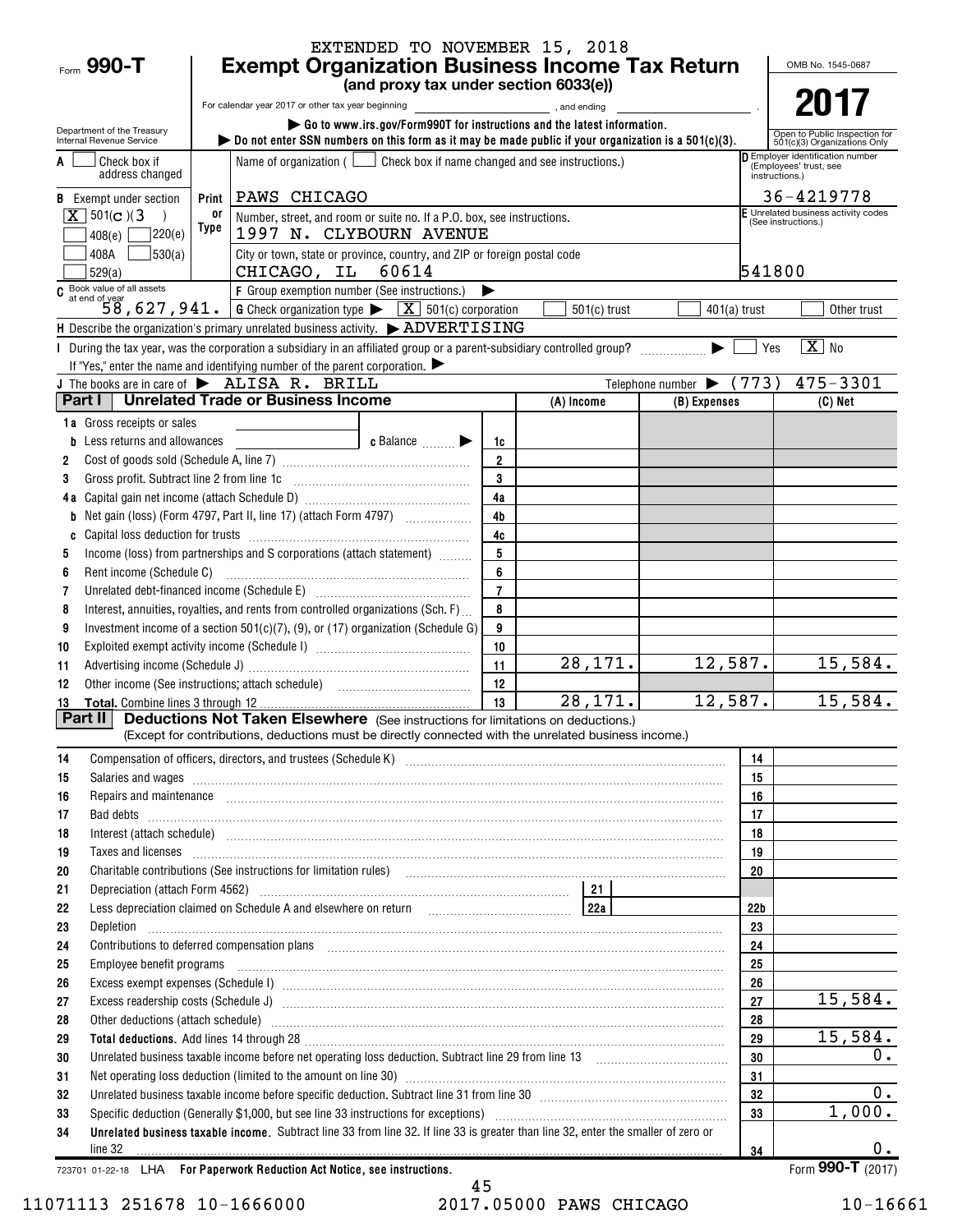| Form 990-T (2017) |                            | PAWS CHICAGO                                                                                                                                                                                                                   |                                                                                                                                                                                                                                     |                 |      | 36-4219778              |            |                                                                       | Page 2              |
|-------------------|----------------------------|--------------------------------------------------------------------------------------------------------------------------------------------------------------------------------------------------------------------------------|-------------------------------------------------------------------------------------------------------------------------------------------------------------------------------------------------------------------------------------|-----------------|------|-------------------------|------------|-----------------------------------------------------------------------|---------------------|
|                   |                            | Part III   Tax Computation                                                                                                                                                                                                     |                                                                                                                                                                                                                                     |                 |      |                         |            |                                                                       |                     |
| 35                |                            |                                                                                                                                                                                                                                | Organizations Taxable as Corporations. See instructions for tax computation.                                                                                                                                                        |                 |      |                         |            |                                                                       |                     |
|                   |                            |                                                                                                                                                                                                                                | Controlled group members (sections 1561 and 1563) check here $\blacktriangleright$ $\Box$ See instructions and:                                                                                                                     |                 |      |                         |            |                                                                       |                     |
|                   |                            |                                                                                                                                                                                                                                | a Enter your share of the \$50,000, \$25,000, and \$9,925,000 taxable income brackets (in that order):                                                                                                                              |                 |      |                         |            |                                                                       |                     |
|                   | (1)                        | <b>Contract Contract Contract Contract</b><br>$(2)$ $ $ \$<br>$\frac{1}{2}$                                                                                                                                                    |                                                                                                                                                                                                                                     |                 |      |                         |            |                                                                       |                     |
|                   |                            |                                                                                                                                                                                                                                | $(3)$ $5$<br><b>b</b> Enter organization's share of: (1) Additional 5% tax (not more than \$11,750)                                                                                                                                 | $\sim$          |      |                         |            |                                                                       |                     |
|                   |                            |                                                                                                                                                                                                                                |                                                                                                                                                                                                                                     |                 |      |                         |            |                                                                       |                     |
|                   |                            |                                                                                                                                                                                                                                |                                                                                                                                                                                                                                     |                 |      |                         | 35с        |                                                                       | $0$ .               |
| 36                |                            |                                                                                                                                                                                                                                | Trusts Taxable at Trust Rates. See instructions for tax computation. Income tax on the amount on line 34 from:                                                                                                                      |                 |      |                         |            |                                                                       |                     |
|                   |                            | Tax rate schedule or                                                                                                                                                                                                           | 36                                                                                                                                                                                                                                  |                 |      |                         |            |                                                                       |                     |
| 37                |                            | Proxy tax. See instructions information and contact the contract of the contract of the contract of the contract of the contract of the contract of the contract of the contract of the contract of the contract of the contra | 37                                                                                                                                                                                                                                  |                 |      |                         |            |                                                                       |                     |
| 38                |                            | Alternative minimum tax                                                                                                                                                                                                        |                                                                                                                                                                                                                                     |                 |      |                         | 38         |                                                                       |                     |
| 39                |                            |                                                                                                                                                                                                                                | Tax on Non-Compliant Facility Income. See instructions [11] The manument content in the compliant Facility Income.                                                                                                                  |                 |      |                         | 39         |                                                                       |                     |
| 40                |                            |                                                                                                                                                                                                                                |                                                                                                                                                                                                                                     |                 |      |                         | 40         |                                                                       | $0$ .               |
|                   |                            | Part IV   Tax and Payments                                                                                                                                                                                                     |                                                                                                                                                                                                                                     |                 |      |                         |            |                                                                       |                     |
|                   |                            |                                                                                                                                                                                                                                | 41a Foreign tax credit (corporations attach Form 1118; trusts attach Form 1116)                                                                                                                                                     |                 | 41a  |                         |            |                                                                       |                     |
| b                 |                            | Other credits (see instructions)                                                                                                                                                                                               |                                                                                                                                                                                                                                     |                 | 41b  |                         |            |                                                                       |                     |
| c                 |                            | General business credit. Attach Form 3800                                                                                                                                                                                      |                                                                                                                                                                                                                                     |                 | 41c  |                         |            |                                                                       |                     |
| d                 |                            |                                                                                                                                                                                                                                |                                                                                                                                                                                                                                     |                 |      |                         |            |                                                                       |                     |
|                   |                            |                                                                                                                                                                                                                                |                                                                                                                                                                                                                                     |                 |      |                         | 41e        |                                                                       |                     |
| 42                |                            |                                                                                                                                                                                                                                | Subtract line 41e from line 40 <b>magical contract the 40</b> magical contract line 41e from line 40 magical contract line and the substantial contract line and the substantial contract of the substantial contract of the substa |                 |      |                         | 42         |                                                                       | 0.                  |
| 43                |                            |                                                                                                                                                                                                                                | Other taxes. Check if from: Form 4255 Form 8611 Form 8697 Form 8866                                                                                                                                                                 |                 |      | Other (attach schedule) | 43         |                                                                       |                     |
| 44                |                            | Total tax. Add lines 42 and 43                                                                                                                                                                                                 |                                                                                                                                                                                                                                     |                 |      |                         | 44         |                                                                       | $0$ .               |
|                   |                            |                                                                                                                                                                                                                                |                                                                                                                                                                                                                                     |                 | 45a  |                         |            |                                                                       |                     |
|                   |                            |                                                                                                                                                                                                                                |                                                                                                                                                                                                                                     |                 | 45 b |                         |            |                                                                       |                     |
|                   |                            |                                                                                                                                                                                                                                |                                                                                                                                                                                                                                     |                 | 45c  |                         |            |                                                                       |                     |
|                   |                            |                                                                                                                                                                                                                                | d Foreign organizations: Tax paid or withheld at source (see instructions) [                                                                                                                                                        |                 | 45d  |                         |            |                                                                       |                     |
|                   |                            |                                                                                                                                                                                                                                |                                                                                                                                                                                                                                     |                 | 45e  |                         |            |                                                                       |                     |
|                   |                            |                                                                                                                                                                                                                                |                                                                                                                                                                                                                                     |                 | 45f  |                         |            |                                                                       |                     |
|                   |                            | g Other credits and payments:                                                                                                                                                                                                  | Form 2439                                                                                                                                                                                                                           |                 |      |                         |            |                                                                       |                     |
|                   |                            | Form 4136 $\qquad \qquad \qquad$                                                                                                                                                                                               |                                                                                                                                                                                                                                     |                 | 45g  |                         |            |                                                                       |                     |
| 46                |                            |                                                                                                                                                                                                                                |                                                                                                                                                                                                                                     |                 |      |                         | 46         |                                                                       |                     |
| 47                |                            |                                                                                                                                                                                                                                | Estimated tax penalty (see instructions). Check if Form 2220 is attached $\blacktriangleright \begin{bmatrix} \boxed{\phantom{0}} \\ \end{bmatrix}$                                                                                 |                 |      |                         | 47         |                                                                       |                     |
| 48                |                            |                                                                                                                                                                                                                                |                                                                                                                                                                                                                                     |                 |      |                         | 48         |                                                                       | 0.                  |
| 49                |                            |                                                                                                                                                                                                                                | Overpayment. If line 46 is larger than the total of lines 44 and 47, enter amount overpaid manufactured contains                                                                                                                    |                 |      |                         | 49         |                                                                       | 0.                  |
| 50                |                            |                                                                                                                                                                                                                                | Enter the amount of line 49 you want: Credited to 2018 estimated tax $\blacktriangleright$                                                                                                                                          |                 |      | Refunded                | 50         |                                                                       |                     |
| Part V            |                            |                                                                                                                                                                                                                                | Statements Regarding Certain Activities and Other Information (see instructions)                                                                                                                                                    |                 |      |                         |            |                                                                       |                     |
| 51                |                            |                                                                                                                                                                                                                                | At any time during the 2017 calendar year, did the organization have an interest in or a signature or other authority                                                                                                               |                 |      |                         |            |                                                                       | Yes<br>No           |
|                   |                            |                                                                                                                                                                                                                                | over a financial account (bank, securities, or other) in a foreign country? If YES, the organization may have to file                                                                                                               |                 |      |                         |            |                                                                       |                     |
|                   |                            |                                                                                                                                                                                                                                | FinCEN Form 114, Report of Foreign Bank and Financial Accounts. If YES, enter the name of the foreign country                                                                                                                       |                 |      |                         |            |                                                                       |                     |
|                   | here $\blacktriangleright$ |                                                                                                                                                                                                                                |                                                                                                                                                                                                                                     |                 |      |                         |            |                                                                       | х                   |
| 52                |                            |                                                                                                                                                                                                                                | During the tax year, did the organization receive a distribution from, or was it the grantor of, or transferor to, a foreign trust?                                                                                                 |                 |      |                         |            |                                                                       | $\mathbf X$         |
|                   |                            | If YES, see instructions for other forms the organization may have to file.                                                                                                                                                    |                                                                                                                                                                                                                                     |                 |      |                         |            |                                                                       |                     |
| 53                |                            |                                                                                                                                                                                                                                | Enter the amount of tax-exempt interest received or accrued during the tax year $\triangleright$ \$                                                                                                                                 |                 |      |                         |            |                                                                       |                     |
|                   |                            |                                                                                                                                                                                                                                | Under penalties of perjury, I declare that I have examined this return, including accompanying schedules and statements, and to the best of my knowledge and belief, it is true,                                                    |                 |      |                         |            |                                                                       |                     |
| Sign              |                            |                                                                                                                                                                                                                                | correct, and complete. Declaration of preparer (other than taxpayer) is based on all information of which preparer has any knowledge.                                                                                               |                 |      |                         |            |                                                                       |                     |
| Here              |                            |                                                                                                                                                                                                                                |                                                                                                                                                                                                                                     | <b>CHAIRMAN</b> |      |                         |            | May the IRS discuss this return with<br>the preparer shown below (see |                     |
|                   |                            | Signature of officer                                                                                                                                                                                                           | Date                                                                                                                                                                                                                                | <b>Title</b>    |      |                         |            | instructions)? $\boxed{\mathbf{X}}$ Yes                               | No                  |
|                   |                            | Print/Type preparer's name                                                                                                                                                                                                     | Preparer's signature                                                                                                                                                                                                                |                 | Date | Check                   | PTIN<br>if |                                                                       |                     |
|                   |                            |                                                                                                                                                                                                                                |                                                                                                                                                                                                                                     |                 |      | self-employed           |            |                                                                       |                     |
| Paid              |                            | <b>GENEVRA KNIGHT</b>                                                                                                                                                                                                          | <b>GENEVRA KNIGHT</b>                                                                                                                                                                                                               |                 |      |                         |            | P00363276                                                             |                     |
| Preparer          |                            | Firm's name > PORTE BROWN                                                                                                                                                                                                      | LLC                                                                                                                                                                                                                                 |                 |      | Firm's EIN              |            | 36-2663358                                                            |                     |
| <b>Use Only</b>   |                            | 845                                                                                                                                                                                                                            | OAKTON STREET                                                                                                                                                                                                                       |                 |      |                         |            |                                                                       |                     |
|                   |                            |                                                                                                                                                                                                                                | Firm's address > ELK GROVE VILLAGE, IL 60007                                                                                                                                                                                        |                 |      |                         |            | Phone no. $847 - 956 - 1040$                                          |                     |
|                   |                            |                                                                                                                                                                                                                                |                                                                                                                                                                                                                                     |                 |      |                         |            |                                                                       | Form 990-T $(2017)$ |
|                   |                            |                                                                                                                                                                                                                                |                                                                                                                                                                                                                                     |                 |      |                         |            |                                                                       |                     |

723711 01-22-18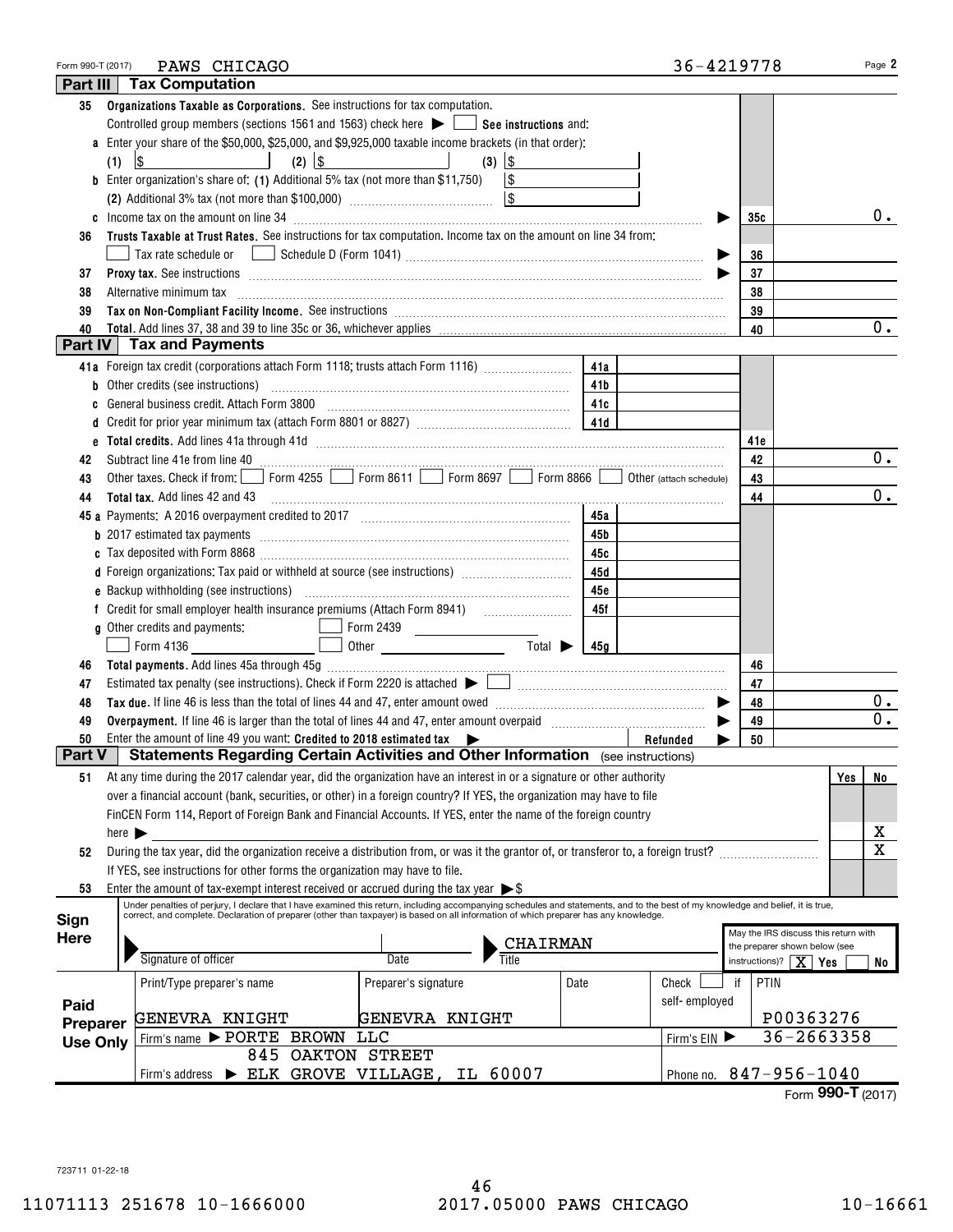#### Form 990-T (2017) Page PAWS CHICAGO 36-4219778

**Schedule A - Cost of Goods Sold.** Enter method of inventory valuation  $\blacktriangleright$  N/A

| Inventory at beginning of year                                                                                            |                | 6                                                                                              |  |                                                                                                                                                                                                                                                         |                                                                                 | 6                                                                                |                |                                                                                |    |
|---------------------------------------------------------------------------------------------------------------------------|----------------|------------------------------------------------------------------------------------------------|--|---------------------------------------------------------------------------------------------------------------------------------------------------------------------------------------------------------------------------------------------------------|---------------------------------------------------------------------------------|----------------------------------------------------------------------------------|----------------|--------------------------------------------------------------------------------|----|
| Purchases                                                                                                                 | $\overline{2}$ |                                                                                                |  | 7 Cost of goods sold. Subtract line 6                                                                                                                                                                                                                   |                                                                                 |                                                                                  |                |                                                                                |    |
| 3                                                                                                                         | $\mathbf{3}$   |                                                                                                |  | from line 5. Enter here and in Part I,                                                                                                                                                                                                                  |                                                                                 |                                                                                  |                |                                                                                |    |
| 4a Additional section 263A costs                                                                                          |                |                                                                                                |  |                                                                                                                                                                                                                                                         |                                                                                 |                                                                                  | $\overline{7}$ |                                                                                |    |
|                                                                                                                           | 4a             |                                                                                                |  | Do the rules of section 263A (with respect to                                                                                                                                                                                                           |                                                                                 |                                                                                  |                |                                                                                | No |
| <b>b</b> Other costs (attach schedule)                                                                                    | 4 <sub>b</sub> |                                                                                                |  | property produced or acquired for resale) apply to                                                                                                                                                                                                      |                                                                                 |                                                                                  |                |                                                                                |    |
| <b>5</b> Total. Add lines 1 through 4b                                                                                    | 5              |                                                                                                |  |                                                                                                                                                                                                                                                         |                                                                                 |                                                                                  |                |                                                                                |    |
| Schedule C - Rent Income (From Real Property and Personal Property Leased With Real Property)                             |                |                                                                                                |  |                                                                                                                                                                                                                                                         |                                                                                 |                                                                                  |                |                                                                                |    |
| (see instructions)                                                                                                        |                |                                                                                                |  |                                                                                                                                                                                                                                                         |                                                                                 |                                                                                  |                |                                                                                |    |
| 1. Description of property                                                                                                |                |                                                                                                |  |                                                                                                                                                                                                                                                         |                                                                                 |                                                                                  |                |                                                                                |    |
| (1)                                                                                                                       |                |                                                                                                |  |                                                                                                                                                                                                                                                         |                                                                                 |                                                                                  |                |                                                                                |    |
| (2)                                                                                                                       |                |                                                                                                |  |                                                                                                                                                                                                                                                         |                                                                                 |                                                                                  |                |                                                                                |    |
| (3)                                                                                                                       |                |                                                                                                |  |                                                                                                                                                                                                                                                         |                                                                                 |                                                                                  |                |                                                                                |    |
| (4)                                                                                                                       |                |                                                                                                |  |                                                                                                                                                                                                                                                         |                                                                                 |                                                                                  |                |                                                                                |    |
| 2.                                                                                                                        |                | Rent received or accrued                                                                       |  |                                                                                                                                                                                                                                                         |                                                                                 |                                                                                  |                |                                                                                |    |
| (a) From personal property (if the percentage of<br>rent for personal property is more than<br>10% but not more than 50%) |                |                                                                                                |  | 3(a) Deductions directly connected with the income in<br>(b) From real and personal property (if the percentage<br>columns 2(a) and 2(b) (attach schedule)<br>of rent for personal property exceeds 50% or if<br>the rent is based on profit or income) |                                                                                 |                                                                                  |                |                                                                                |    |
| (1)                                                                                                                       |                |                                                                                                |  |                                                                                                                                                                                                                                                         |                                                                                 |                                                                                  |                |                                                                                |    |
| (2)                                                                                                                       |                |                                                                                                |  |                                                                                                                                                                                                                                                         |                                                                                 |                                                                                  |                |                                                                                |    |
| (3)                                                                                                                       |                |                                                                                                |  |                                                                                                                                                                                                                                                         |                                                                                 |                                                                                  |                |                                                                                |    |
| (4)                                                                                                                       |                |                                                                                                |  |                                                                                                                                                                                                                                                         |                                                                                 |                                                                                  |                |                                                                                |    |
| Total                                                                                                                     | $0$ .          | Total                                                                                          |  |                                                                                                                                                                                                                                                         | 0.                                                                              |                                                                                  |                |                                                                                |    |
| (c) Total income. Add totals of columns 2(a) and 2(b). Enter<br>here and on page 1, Part I, line 6, column (A)            |                |                                                                                                |  |                                                                                                                                                                                                                                                         | $0$ .                                                                           | (b) Total deductions.<br>Enter here and on page 1,<br>Part I, line 6, column (B) |                |                                                                                | 0. |
| <b>Schedule E - Unrelated Debt-Financed Income</b> (see instructions)                                                     |                |                                                                                                |  |                                                                                                                                                                                                                                                         |                                                                                 |                                                                                  |                |                                                                                |    |
|                                                                                                                           |                |                                                                                                |  | 2. Gross income from<br>or allocable to debt-                                                                                                                                                                                                           | 3. Deductions directly connected with or allocable<br>to debt-financed property |                                                                                  |                |                                                                                |    |
| 1. Description of debt-financed property                                                                                  |                |                                                                                                |  | financed property                                                                                                                                                                                                                                       | (a) Straight line depreciation<br>(attach schedule)                             |                                                                                  |                | (b) Other deductions<br>(attach schedule)                                      |    |
| (1)                                                                                                                       |                |                                                                                                |  |                                                                                                                                                                                                                                                         |                                                                                 |                                                                                  |                |                                                                                |    |
| (2)                                                                                                                       |                |                                                                                                |  |                                                                                                                                                                                                                                                         |                                                                                 |                                                                                  |                |                                                                                |    |
| (3)                                                                                                                       |                |                                                                                                |  |                                                                                                                                                                                                                                                         |                                                                                 |                                                                                  |                |                                                                                |    |
| (4)                                                                                                                       |                |                                                                                                |  |                                                                                                                                                                                                                                                         |                                                                                 |                                                                                  |                |                                                                                |    |
| 4. Amount of average acquisition<br>debt on or allocable to debt-financed<br>property (attach schedule)                   |                | 5. Average adjusted basis<br>of or allocable to<br>debt-financed property<br>(attach schedule) |  | 6. Column 4 divided<br>by column 5                                                                                                                                                                                                                      |                                                                                 | 7. Gross income<br>reportable (column<br>2 x column 6)                           |                | 8. Allocable deductions<br>(column 6 x total of columns<br>$3(a)$ and $3(b)$ ) |    |
| (1)                                                                                                                       |                |                                                                                                |  | $\%$                                                                                                                                                                                                                                                    |                                                                                 |                                                                                  |                |                                                                                |    |
| (2)                                                                                                                       |                |                                                                                                |  | $\%$                                                                                                                                                                                                                                                    |                                                                                 |                                                                                  |                |                                                                                |    |
| (3)                                                                                                                       |                |                                                                                                |  | $\%$                                                                                                                                                                                                                                                    |                                                                                 |                                                                                  |                |                                                                                |    |
| (4)                                                                                                                       |                |                                                                                                |  | $\frac{0}{0}$                                                                                                                                                                                                                                           |                                                                                 |                                                                                  |                |                                                                                |    |
|                                                                                                                           |                |                                                                                                |  |                                                                                                                                                                                                                                                         |                                                                                 | Enter here and on page 1,                                                        |                | Enter here and on page 1,                                                      |    |
|                                                                                                                           |                |                                                                                                |  |                                                                                                                                                                                                                                                         |                                                                                 | Part I, line 7, column (A).                                                      |                | Part I, line 7, column (B).                                                    |    |
| Totals                                                                                                                    |                |                                                                                                |  |                                                                                                                                                                                                                                                         |                                                                                 | 0.                                                                               |                |                                                                                | 0. |
| Total dividends-received deductions included in column 8                                                                  |                |                                                                                                |  |                                                                                                                                                                                                                                                         |                                                                                 |                                                                                  |                |                                                                                | 0. |

**990-T**  Form (2017)

$$
11071113\ \ 251678\ \ 10-166600
$$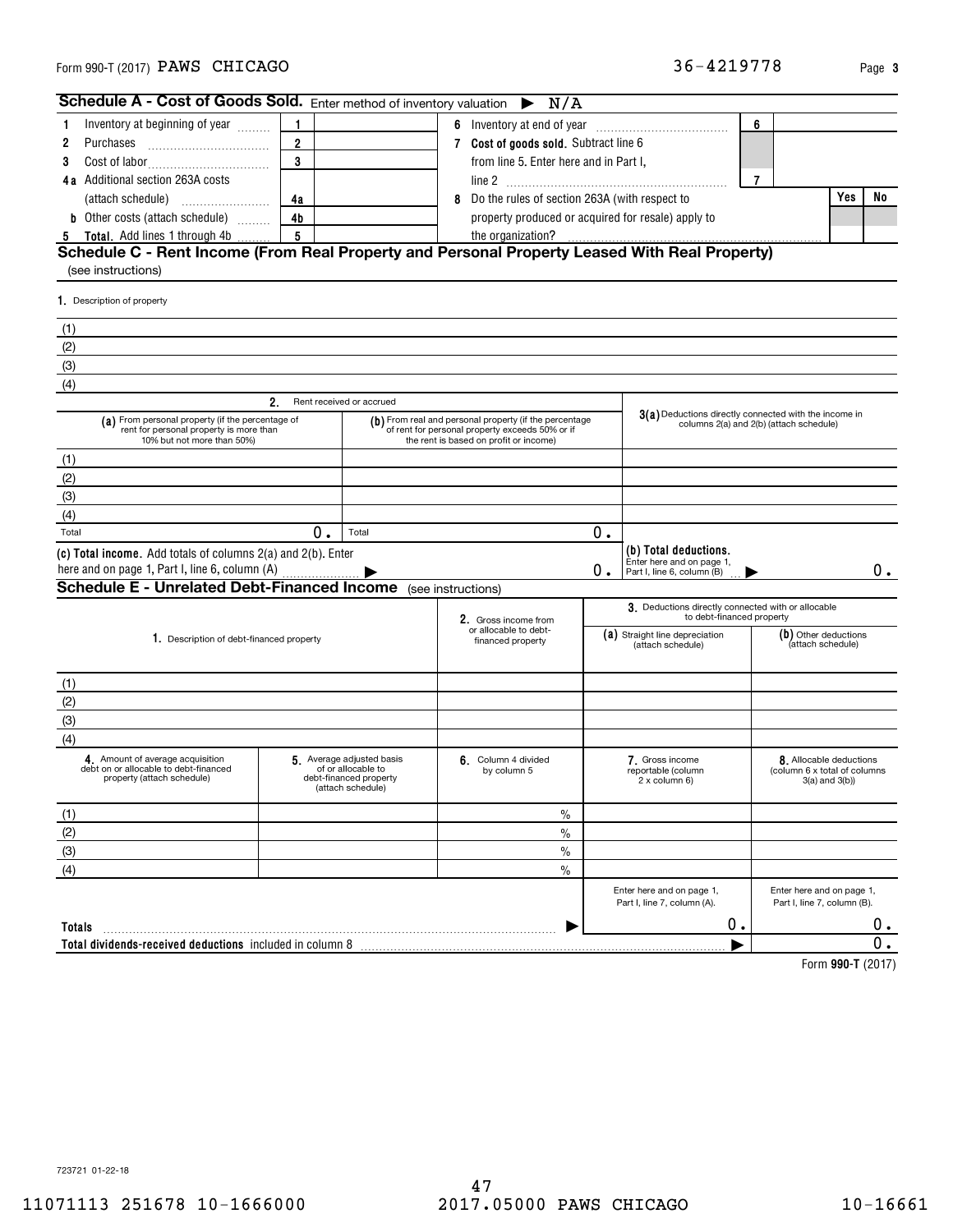| Form 990-T (2017) PAWS CHICAGO                                                                          |                          |                                                                    |                                                                                         |                                                                                                                                       |                                                                                                     |                                                                              |                     | 36-4219778                                                                                |                         | Page 4                                                                                       |
|---------------------------------------------------------------------------------------------------------|--------------------------|--------------------------------------------------------------------|-----------------------------------------------------------------------------------------|---------------------------------------------------------------------------------------------------------------------------------------|-----------------------------------------------------------------------------------------------------|------------------------------------------------------------------------------|---------------------|-------------------------------------------------------------------------------------------|-------------------------|----------------------------------------------------------------------------------------------|
| Schedule F - Interest, Annuities, Royalties, and Rents From Controlled Organizations (see instructions) |                          |                                                                    |                                                                                         |                                                                                                                                       |                                                                                                     |                                                                              |                     |                                                                                           |                         |                                                                                              |
|                                                                                                         |                          |                                                                    |                                                                                         | <b>Exempt Controlled Organizations</b>                                                                                                |                                                                                                     |                                                                              |                     |                                                                                           |                         |                                                                                              |
| 1. Name of controlled organization                                                                      |                          | 2. Employer<br>identification<br>number                            |                                                                                         | 3. Net unrelated income<br>(loss) (see instructions)                                                                                  |                                                                                                     | 4. Total of specified<br>payments made                                       |                     | 5. Part of column 4 that is<br>included in the controlling<br>organization's gross income |                         | 6. Deductions directly<br>connected with income<br>in column 5                               |
| (1)                                                                                                     |                          |                                                                    |                                                                                         |                                                                                                                                       |                                                                                                     |                                                                              |                     |                                                                                           |                         |                                                                                              |
| (2)                                                                                                     |                          |                                                                    |                                                                                         |                                                                                                                                       |                                                                                                     |                                                                              |                     |                                                                                           |                         |                                                                                              |
| (3)                                                                                                     |                          |                                                                    |                                                                                         |                                                                                                                                       |                                                                                                     |                                                                              |                     |                                                                                           |                         |                                                                                              |
| (4)                                                                                                     |                          |                                                                    |                                                                                         |                                                                                                                                       |                                                                                                     |                                                                              |                     |                                                                                           |                         |                                                                                              |
| Nonexempt Controlled Organizations                                                                      |                          |                                                                    |                                                                                         |                                                                                                                                       |                                                                                                     |                                                                              |                     |                                                                                           |                         |                                                                                              |
| 7. Taxable Income                                                                                       |                          | 8. Net unrelated income (loss)<br>(see instructions)               |                                                                                         | 9. Total of specified payments<br>made                                                                                                |                                                                                                     | 10. Part of column 9 that is included<br>in the controlling organization's   | gross income        |                                                                                           |                         | 11. Deductions directly connected<br>with income in column 10                                |
| (1)                                                                                                     |                          |                                                                    |                                                                                         |                                                                                                                                       |                                                                                                     |                                                                              |                     |                                                                                           |                         |                                                                                              |
| (2)                                                                                                     |                          |                                                                    |                                                                                         |                                                                                                                                       |                                                                                                     |                                                                              |                     |                                                                                           |                         |                                                                                              |
| (3)                                                                                                     |                          |                                                                    |                                                                                         |                                                                                                                                       |                                                                                                     |                                                                              |                     |                                                                                           |                         |                                                                                              |
| (4)                                                                                                     |                          |                                                                    |                                                                                         |                                                                                                                                       |                                                                                                     |                                                                              |                     |                                                                                           |                         |                                                                                              |
|                                                                                                         |                          |                                                                    |                                                                                         |                                                                                                                                       |                                                                                                     | Add columns 5 and 10.                                                        |                     |                                                                                           |                         | Add columns 6 and 11.                                                                        |
|                                                                                                         |                          |                                                                    |                                                                                         |                                                                                                                                       |                                                                                                     | Enter here and on page 1, Part I,                                            | line 8, column (A). |                                                                                           |                         | Enter here and on page 1, Part I,<br>line 8, column (B).                                     |
| Totals                                                                                                  |                          |                                                                    |                                                                                         |                                                                                                                                       |                                                                                                     |                                                                              |                     | Ο.                                                                                        |                         | 0.                                                                                           |
| Schedule G - Investment Income of a Section 501(c)(7), (9), or (17) Organization                        |                          |                                                                    |                                                                                         |                                                                                                                                       |                                                                                                     |                                                                              |                     |                                                                                           |                         |                                                                                              |
|                                                                                                         | (see instructions)       |                                                                    |                                                                                         |                                                                                                                                       |                                                                                                     |                                                                              |                     |                                                                                           |                         |                                                                                              |
|                                                                                                         | 1. Description of income |                                                                    |                                                                                         | 2. Amount of income                                                                                                                   |                                                                                                     | 3. Deductions<br>directly connected<br>(attach schedule)                     |                     | 4. Set-asides                                                                             | (attach schedule)       | 5. Total deductions<br>and set-asides<br>(col. 3 plus col. 4)                                |
| (1)                                                                                                     |                          |                                                                    |                                                                                         |                                                                                                                                       |                                                                                                     |                                                                              |                     |                                                                                           |                         |                                                                                              |
| (2)                                                                                                     |                          |                                                                    |                                                                                         |                                                                                                                                       |                                                                                                     |                                                                              |                     |                                                                                           |                         |                                                                                              |
| (3)                                                                                                     |                          |                                                                    |                                                                                         |                                                                                                                                       |                                                                                                     |                                                                              |                     |                                                                                           |                         |                                                                                              |
| (4)                                                                                                     |                          |                                                                    |                                                                                         |                                                                                                                                       |                                                                                                     |                                                                              |                     |                                                                                           |                         |                                                                                              |
|                                                                                                         |                          |                                                                    |                                                                                         | Enter here and on page 1,<br>Part I, line 9, column (A).                                                                              |                                                                                                     |                                                                              |                     |                                                                                           |                         | Enter here and on page 1,<br>Part I, line 9, column (B).                                     |
| Totals                                                                                                  |                          |                                                                    |                                                                                         |                                                                                                                                       | о.                                                                                                  |                                                                              |                     |                                                                                           |                         | 0.                                                                                           |
| Schedule I - Exploited Exempt Activity Income, Other Than Advertising Income                            |                          |                                                                    |                                                                                         |                                                                                                                                       |                                                                                                     |                                                                              |                     |                                                                                           |                         |                                                                                              |
| (see instructions)                                                                                      |                          |                                                                    |                                                                                         |                                                                                                                                       |                                                                                                     |                                                                              |                     |                                                                                           |                         |                                                                                              |
| 1. Description of<br>exploited activity                                                                 |                          | 2. Gross<br>unrelated business<br>income from<br>trade or business | 3. Expenses<br>directly connected<br>with production<br>of unrelated<br>business income | 4. Net income (loss)<br>from unrelated trade or<br>business (column 2<br>minus column 3). If a<br>gain, compute cols. 5<br>through 7. |                                                                                                     | 5. Gross income<br>from activity that<br>is not unrelated<br>business income |                     | attributable to                                                                           | 6. Expenses<br>column 5 | 7. Excess exempt<br>expenses (column<br>6 minus column 5,<br>but not more than<br>column 4). |
| (1)                                                                                                     |                          |                                                                    |                                                                                         |                                                                                                                                       |                                                                                                     |                                                                              |                     |                                                                                           |                         |                                                                                              |
| (2)                                                                                                     |                          |                                                                    |                                                                                         |                                                                                                                                       |                                                                                                     |                                                                              |                     |                                                                                           |                         |                                                                                              |
| (3)                                                                                                     |                          |                                                                    |                                                                                         |                                                                                                                                       |                                                                                                     |                                                                              |                     |                                                                                           |                         |                                                                                              |
| (4)                                                                                                     |                          |                                                                    |                                                                                         |                                                                                                                                       |                                                                                                     |                                                                              |                     |                                                                                           |                         |                                                                                              |
|                                                                                                         |                          | Enter here and on<br>page 1, Part I,<br>line 10, col. (A).         | Enter here and on<br>page 1, Part I,<br>line 10, col. (B).                              |                                                                                                                                       |                                                                                                     |                                                                              |                     |                                                                                           |                         | Enter here and<br>on page 1,<br>Part II, line 26.                                            |
| Totals                                                                                                  |                          | 0.                                                                 | 0.                                                                                      |                                                                                                                                       |                                                                                                     |                                                                              |                     |                                                                                           |                         | 0.                                                                                           |
| <b>Schedule J - Advertising Income</b> (see instructions)                                               |                          |                                                                    |                                                                                         |                                                                                                                                       |                                                                                                     |                                                                              |                     |                                                                                           |                         |                                                                                              |
| Income From Periodicals Reported on a Consolidated Basis<br>Part I                                      |                          |                                                                    |                                                                                         |                                                                                                                                       |                                                                                                     |                                                                              |                     |                                                                                           |                         |                                                                                              |
| 1. Name of periodical                                                                                   |                          | 2. Gross<br>advertising<br>income                                  | 3. Direct<br>advertising costs                                                          |                                                                                                                                       | 4. Advertising gain<br>or (loss) (col. 2 minus<br>col. 3). If a gain, compute<br>cols. 5 through 7. | 5. Circulation<br>income                                                     |                     | 6. Readership<br>costs                                                                    |                         | 7. Excess readership<br>costs (column 6 minus<br>column 5, but not more<br>than column 4).   |
| (1) PAWS CHICAGO                                                                                        |                          |                                                                    |                                                                                         |                                                                                                                                       |                                                                                                     |                                                                              |                     |                                                                                           |                         |                                                                                              |
| (2) MAGAZINE                                                                                            |                          | 28,171.                                                            | 12,587.                                                                                 |                                                                                                                                       |                                                                                                     |                                                                              | 0.                  |                                                                                           | 64,195.                 |                                                                                              |
| (3)                                                                                                     |                          |                                                                    |                                                                                         |                                                                                                                                       |                                                                                                     |                                                                              |                     |                                                                                           |                         |                                                                                              |
| (4)                                                                                                     |                          |                                                                    |                                                                                         |                                                                                                                                       |                                                                                                     |                                                                              |                     |                                                                                           |                         |                                                                                              |

723731 01-22-18

**Totals** (carry to Part II, line (5))

 $\blacktriangleright$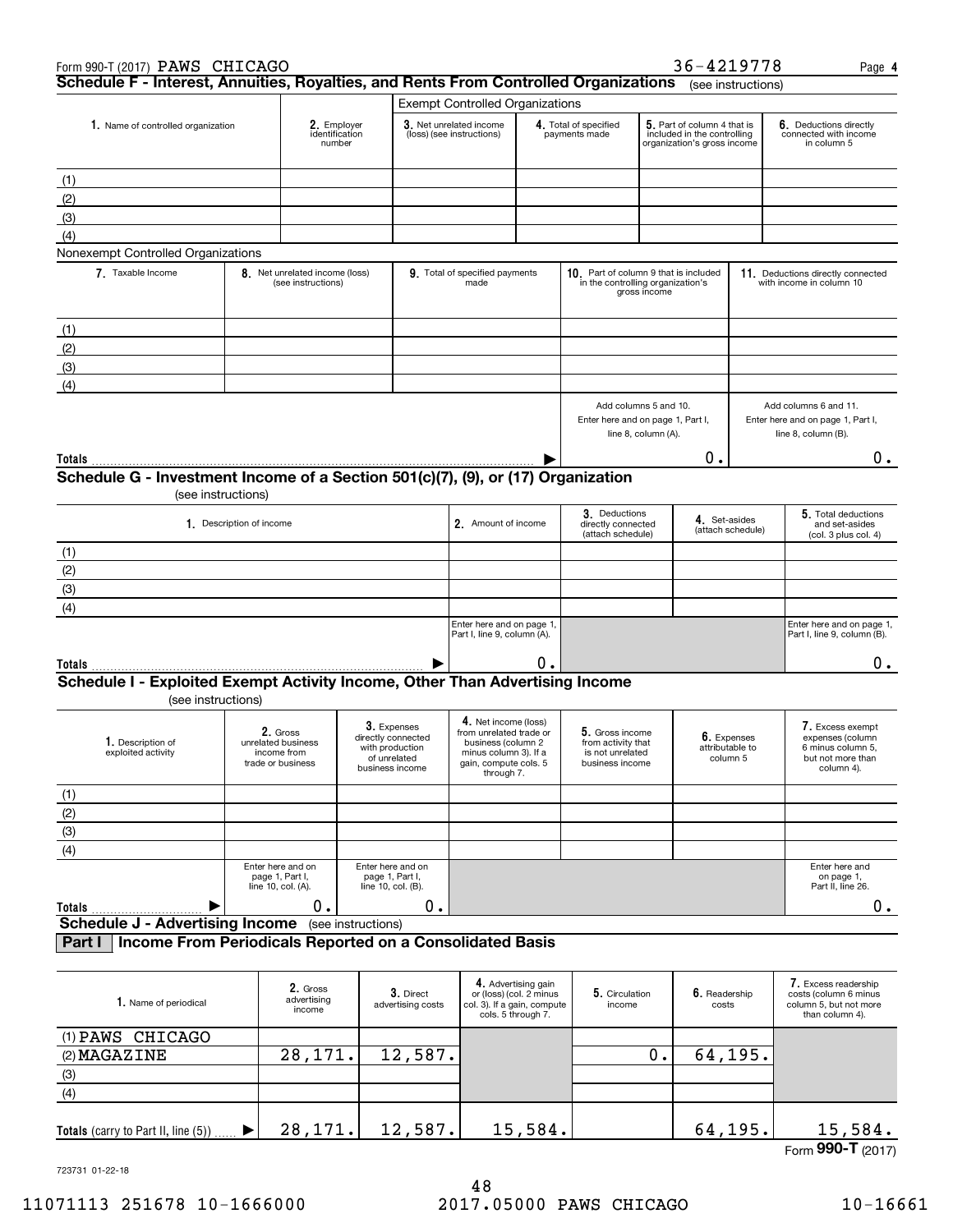#### Form 990-T (2017) Page PAWS CHICAGO 36-4219778

 $\%$  $\overline{\blacktriangleright}$ 

**Part II | Income From Periodicals Reported on a Separate Basis** (For each periodical listed in Part II, fill in

**Total.**  Enter here and on page 1, Part II, line 14

columns 2 through 7 on a line-by-line basis.)

| 1. Name of periodical                                          | 2. Gross<br>advertising<br>income                          | 3. Direct<br>advertising costs                             |  | 4. Advertising gain<br>or (loss) (col. 2 minus<br>col. 3). If a gain, compute<br>cols. 5 through 7. |                    | 5. Circulation<br>income |                                              | 6. Readership<br>costs                            | 7. Excess readership<br>costs (column 6 minus<br>column 5, but not more<br>than column 4). |  |
|----------------------------------------------------------------|------------------------------------------------------------|------------------------------------------------------------|--|-----------------------------------------------------------------------------------------------------|--------------------|--------------------------|----------------------------------------------|---------------------------------------------------|--------------------------------------------------------------------------------------------|--|
| (1)                                                            |                                                            |                                                            |  |                                                                                                     |                    |                          |                                              |                                                   |                                                                                            |  |
| (2)                                                            |                                                            |                                                            |  |                                                                                                     |                    |                          |                                              |                                                   |                                                                                            |  |
| (3)                                                            |                                                            |                                                            |  |                                                                                                     |                    |                          |                                              |                                                   |                                                                                            |  |
| (4)                                                            |                                                            |                                                            |  |                                                                                                     |                    |                          |                                              |                                                   |                                                                                            |  |
| Totals from Part I                                             | 28, 171.                                                   | 12,587.                                                    |  |                                                                                                     |                    |                          |                                              |                                                   | 15,584.                                                                                    |  |
|                                                                | Enter here and on<br>page 1, Part I,<br>line 11, col. (A). | Enter here and on<br>page 1, Part I,<br>line 11, col. (B). |  |                                                                                                     |                    |                          |                                              | Enter here and<br>on page 1,<br>Part II, line 27. |                                                                                            |  |
| Totals, Part II (lines 1-5)  ▶                                 | 28,171.                                                    | 12,587.                                                    |  |                                                                                                     |                    |                          |                                              |                                                   | 15,584.                                                                                    |  |
| Schedule K - Compensation of Officers, Directors, and Trustees |                                                            |                                                            |  |                                                                                                     | (see instructions) |                          |                                              |                                                   |                                                                                            |  |
| 1. Name                                                        |                                                            |                                                            |  | 2. Title                                                                                            |                    |                          | 3. Percent of<br>time devoted to<br>business |                                                   | 4. Compensation attributable<br>to unrelated business                                      |  |
| (1)                                                            |                                                            |                                                            |  |                                                                                                     |                    |                          | %                                            |                                                   |                                                                                            |  |
| (2)                                                            |                                                            |                                                            |  |                                                                                                     |                    |                          | $\%$                                         |                                                   |                                                                                            |  |
| (3)                                                            |                                                            |                                                            |  |                                                                                                     |                    |                          | $\%$                                         |                                                   |                                                                                            |  |

(4)

**990-T**  Form (2017)

 $0.$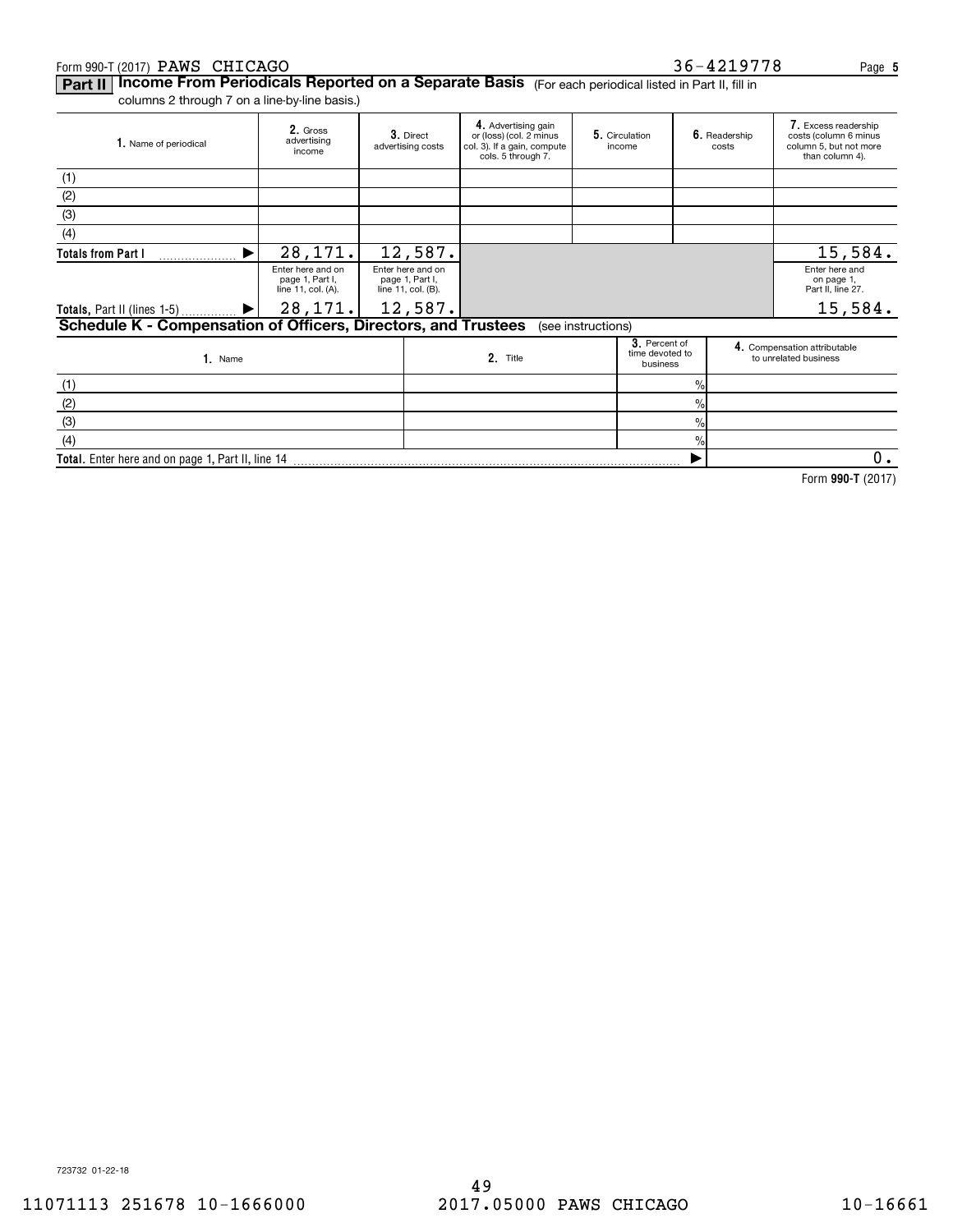# **TAX RETURN FILING INSTRUCTIONS**

ILLINOIS FORM IL-990-T

# **FOR THE YEAR ENDING**

DECEMBER 31, 2017

## **PREPARED FOR:**

PAWS CHICAGO 1997 N. CLYBOURN AVENUE CHICAGO, IL 60614

# **PREPARED BY:**

PORTE BROWN LLC 845 OAKTON STREET ELK GROVE VILLAGE, IL 60007

# **TO BE SIGNED AND DATED BY:**

THE AUTHORIZED INDIVIDUAL(S).

## **AMOUNT OF TAX:**

| TOTAL TAX                   |  |
|-----------------------------|--|
| LESS: PAYMENTS AND CREDITS  |  |
| PLUS: OTHER AMOUNT          |  |
| PLUS: NTEREST AND PENALTIES |  |
| NO PAYMENT REQUIRED         |  |
|                             |  |

# **OVERPAYMENT:**

| CREDITED TO YOUR ESTIMATED<br><b>TAX</b> |  |
|------------------------------------------|--|
| OTHER AMOUNT                             |  |
| REFUNDED TO YOU                          |  |

# **MAKE CHECK PAYABLE TO:**

NOT APPLICABLE

## **MAIL TAX RETURN AND CHECK (IF APPLICABLE) TO:**

ILLINOIS DEPARTMENT OF REVENUE P.O. BOX 19009 SPRINGFIELD, IL 62794-9009

# **RETURN MUST BE MAILED ON OR BEFORE:**

DECEMBER 17, 2018

# **SPECIAL INSTRUCTIONS:**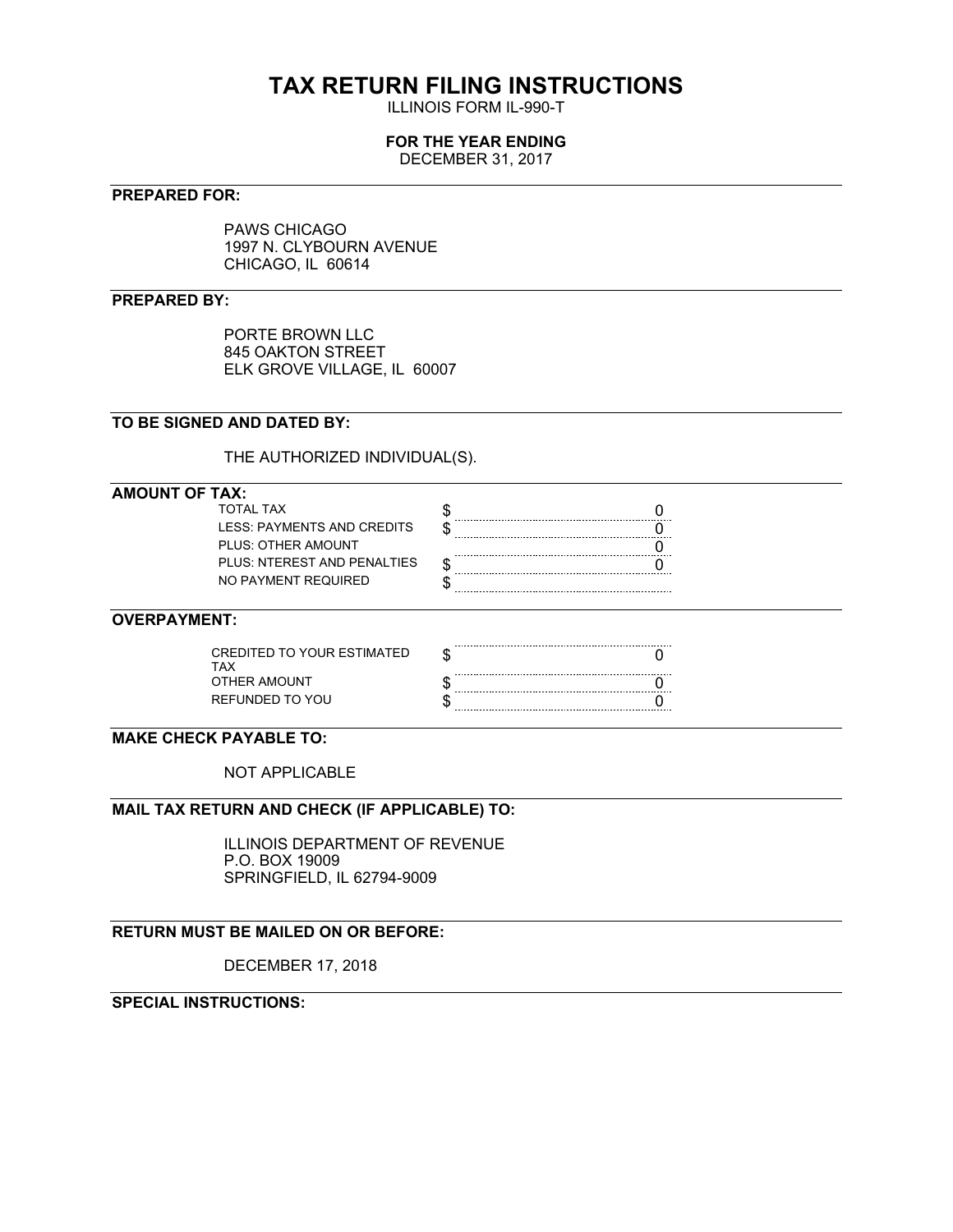# **TAX RETURN FILING INSTRUCTIONS**

ILLINOIS FORM AG990-IL

# **FOR THE YEAR ENDING**

DECEMBER 31, 2017

### **PREPARED FOR:**

PAWS CHICAGO 1997 N. CLYBOURN AVENUE CHICAGO, IL 60614

## **PREPARED BY:**

PORTE BROWN LLC 845 OAKTON STREET ELK GROVE VILLAGE, IL 60007

## **AMOUNT OF TAX:**

NO PAYMENT IS REQUIRED.

### **MAKE CHECK PAYABLE TO:**

NOT APPLICABLE

# **MAIL TAX RETURN TO:**

OFFICE OF THE ATTORNEY GENERAL CHARITABLE TRUST BUREAU 100 WEST RANDOLPH ST., 11TH FLOOR CHICAGO, IL 60601-3175

## **RETURN MUST BE MAILED ON OR BEFORE:**

PLEASE MAIL AS SOON AS POSSIBLE.

# **SPECIAL INSTRUCTIONS:**

THE REPORT SHOULD BE SIGNED AND DATED BY AN AUTHORIZED INDIVIDUAL(S). NOTE: **TWO DISTINCT OFFICIALS** OF THE ORGANIZATION MUST SIGN.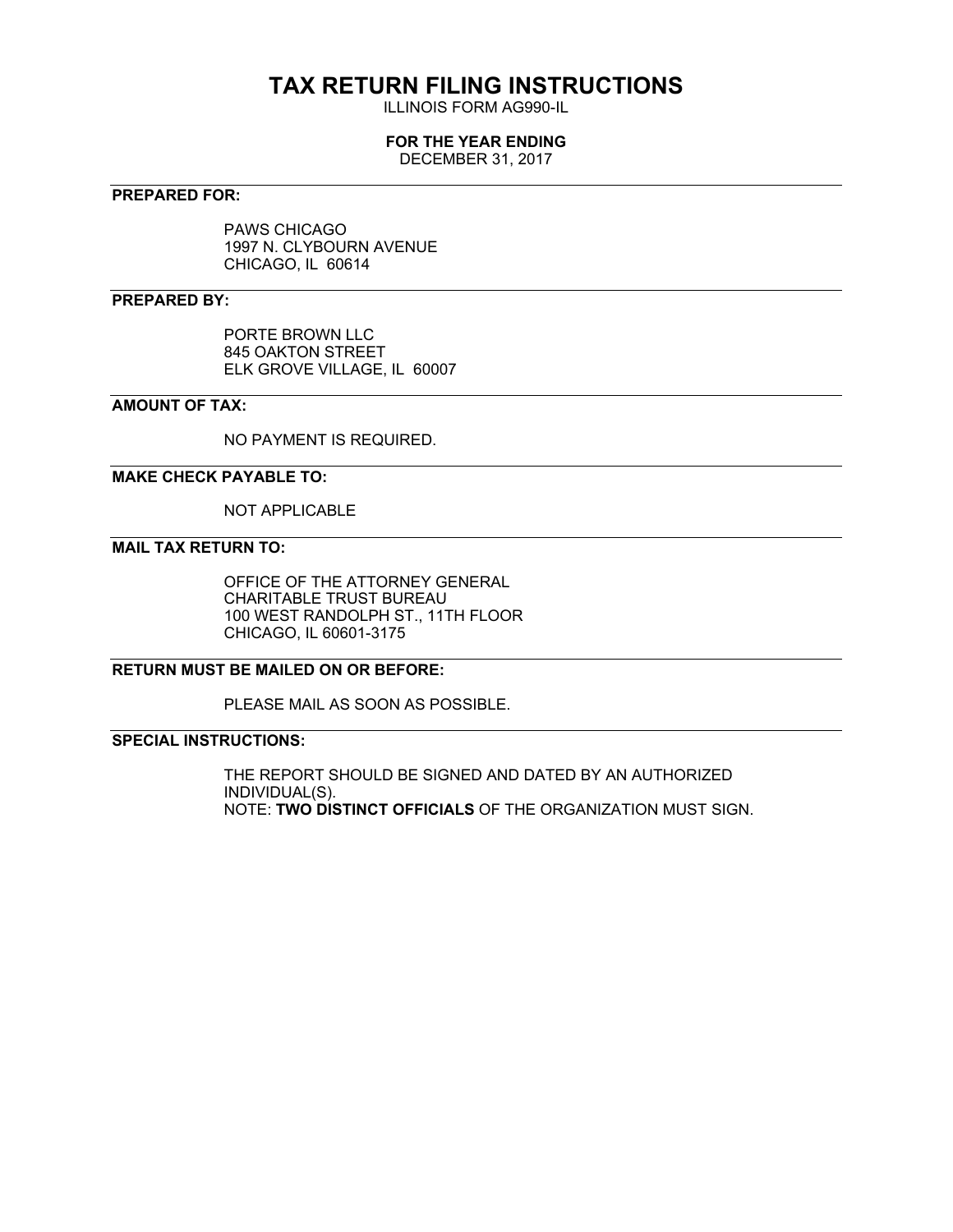|                 | <b>ILLINOIS CHARITABLE ORGANIZATION ANNUAL REPORT</b><br>For Office Use Only                    |                                |                    |         |                                           | Form AG990-IL |
|-----------------|-------------------------------------------------------------------------------------------------|--------------------------------|--------------------|---------|-------------------------------------------|---------------|
| PMT#            | <b>Attorney General LISA MADIGAN State of Illinois</b>                                          |                                |                    |         |                                           | Revised 3/05  |
|                 | Charitable Trust Bureau, 100 West Randolph                                                      |                                |                    |         | $CO # 01-038884$                          |               |
|                 | 11th Floor, Chicago, Illinois 60601                                                             |                                |                    |         | Check all items attached:                 |               |
| AMT             | <b>Report for the Fiscal Period:</b>                                                            |                                | $\boxed{\text{X}}$ |         | Copy of IRS Return                        |               |
|                 |                                                                                                 | <b>Make Checks</b>             | $\boxed{\text{X}}$ |         | <b>Audited Financial Statements</b>       |               |
|                 | Beginning 01/01/2017                                                                            | Payable to                     |                    |         | Copy of Form IFC                          |               |
|                 |                                                                                                 | the Illinois                   |                    |         |                                           |               |
| INIT            | & Ending                                                                                        | Charity                        |                    |         | \$15.00 Annual Report Filing Fee          |               |
|                 | 12/31/2017<br>M <sub>0</sub><br><b>DAY</b><br><b>YR</b>                                         | <b>Bureau Fund</b>             |                    |         | \$100.00 Late Report Filing Fee           |               |
|                 | Federal ID # 36-4219778                                                                         |                                |                    |         | M <sub>0</sub><br><b>DAY</b>              | <b>YR</b>     |
|                 | $\overline{X}$ Yes<br>No<br>Are contributions to the organization tax deductible?               | Date Organization was created: |                    |         |                                           |               |
|                 | LEGAL                                                                                           | Year-end                       |                    |         |                                           |               |
|                 | NAME PAWS CHICAGO                                                                               | amounts                        |                    |         |                                           |               |
|                 | <b>MAIL</b>                                                                                     | A) ASSETS                      |                    | $A)$ \$ | 58,627,941.                               |               |
|                 | ADDRESS 1997 N. CLYBOURN AVENUE                                                                 | <b>B) LIABILITIES</b>          |                    | $B)$ \$ |                                           | 893, 342.     |
|                 | CITY, STATE CHICAGO, IL                                                                         | C) NET ASSETS                  |                    | $C)$ \$ | $\overline{57,734,599}$ .                 |               |
|                 | ZIP CODE 60614                                                                                  |                                |                    |         |                                           |               |
| Ι.              | SUMMARY OF ALL REVENUE ITEMS DURING THE YEAR:                                                   | PERCENTAGE                     |                    |         | <b>AMOUNT</b>                             |               |
|                 | D) PUBLIC SUPPORT, CONTRIBUTIONS & PROGRAM SERVICE REV. (GROSS AMTS.)                           | 87.457%                        |                    | $D)$ \$ | 17,030,521.                               |               |
|                 |                                                                                                 |                                |                    | $E)$ \$ |                                           |               |
|                 | <b>GOVERNMENT GRANTS &amp; MEMBERSHIP DUES</b><br>E).                                           |                                | $\frac{0}{0}$      |         |                                           |               |
|                 | OTHER REVENUES<br>F)                                                                            | 12.543%                        |                    | $F)$ \$ | 2,442,533.                                |               |
|                 |                                                                                                 |                                |                    |         |                                           |               |
|                 | G) TOTAL REVENUE, INCOME AND CONTRIBUTIONS RECEIVED (ADD D, E, & F)                             |                                | 100%               | $G)$ \$ | 19,473,054.                               |               |
| II. I           | SUMMARY OF ALL EXPENDITURES DURING THE YEAR:                                                    |                                |                    |         |                                           |               |
|                 | H) OPERATING CHARITABLE PROGRAM EXPENSE                                                         | 75.272%                        |                    | $H)$ \$ | 8,465,544.                                |               |
|                 |                                                                                                 |                                |                    |         |                                           |               |
|                 | EDUCATION PROGRAM SERVICE EXPENSE<br>$\mathsf{D}$                                               |                                | $\frac{0}{0}$      | $1)$ \$ |                                           |               |
|                 |                                                                                                 |                                |                    |         |                                           |               |
|                 | TOTAL CHARITABLE PROGRAM SERVICE EXPENSE (ADD H & I)<br>J)                                      | 75.272%                        |                    | $J)$ \$ | 8,465,544.                                |               |
|                 |                                                                                                 |                                |                    |         |                                           |               |
|                 |                                                                                                 |                                |                    |         |                                           |               |
|                 | J1) JOINT COSTS ALLOCATED TO PROGRAM SERVICES (INCLUDED IN J):<br>\$                            |                                |                    |         |                                           |               |
|                 |                                                                                                 |                                |                    |         |                                           |               |
|                 | GRANTS TO OTHER CHARITABLE ORGANIZATIONS<br>K)                                                  |                                | $\frac{0}{0}$      | $K)$ \$ |                                           |               |
|                 |                                                                                                 |                                |                    |         |                                           |               |
|                 | TOTAL CHARITABLE PROGRAM SERVICE EXPENDITURE (ADD J & K)<br>L)                                  | 75.272%                        |                    | $L)$ \$ | 8,465,544.                                |               |
|                 |                                                                                                 |                                |                    |         |                                           |               |
|                 | M) MANAGEMENT AND GENERAL EXPENSE                                                               | 6.445%                         |                    | $M)$ \$ |                                           | 724,835.      |
|                 |                                                                                                 |                                |                    |         |                                           |               |
|                 | N) FUNDRAISING EXPENSE                                                                          | 18.283%                        |                    | $N)$ \$ | 2,056,272.                                |               |
|                 |                                                                                                 |                                |                    |         |                                           |               |
|                 | 0) TOTAL EXPENDITURES THIS PERIOD (ADD L, M, & N)                                               |                                | 100 %              | $0)$ \$ |                                           | 11, 246, 651. |
|                 |                                                                                                 |                                |                    |         |                                           |               |
|                 | <b>III. SUMMARY OF ALL PAID FUNDRAISER AND CONSULTANT ACTIVITIES:</b>                           |                                |                    |         |                                           |               |
|                 | (Attach Attorney General Report of Individual Fundraising Campaign-Form IFC. One for each PFR.) |                                |                    |         |                                           |               |
|                 | PROFESSIONAL FUNDRAISERS:                                                                       |                                |                    | $P)$ \$ |                                           | $0$ .         |
|                 | P) TOTAL AMOUNT RAISED BY PAID PROFESSIONAL FUNDRAISERS                                         |                                | 100%               |         |                                           |               |
|                 |                                                                                                 |                                |                    |         |                                           |               |
|                 | TOTAL FUNDRAISERS FEES AND EXPENSES<br>Q)                                                       |                                | $\%$               | $Q)$ \$ |                                           |               |
|                 |                                                                                                 |                                |                    |         |                                           |               |
|                 | NET RECEIVED BY THE CHARITY (P MINUS Q=R)<br>R)                                                 |                                | $\frac{0}{0}$      | $R)$ \$ |                                           |               |
|                 | PROFESSIONAL FUNDRAISING CONSULTANTS;                                                           |                                |                    |         |                                           |               |
|                 | S) TOTAL AMOUNT PAID TO PROFESSIONAL FUNDRAISING CONSULTANTS                                    |                                |                    | $S)$ \$ |                                           | 0.            |
|                 | IV. COMPENSATION TO THE (3) HIGHEST PAID PERSONS DURING THE YEAR:                               |                                |                    |         |                                           |               |
|                 | T) NAME, TITLE;JESSICA VON WALDAU, CHIEF VETERNARIAN                                            |                                |                    | $T)$ \$ |                                           | 177,986.      |
|                 | U) NAME, TITLE: KRISTIN PEARSON, CEO                                                            |                                |                    | $U)$ \$ |                                           | 164, 127.     |
|                 | V) NAME, TITLE: ALISA BRILL, CFO                                                                |                                |                    | $V)$ \$ |                                           | 137,726.      |
|                 |                                                                                                 |                                |                    |         |                                           |               |
| V.              | <b>CHARITABLE PROGRAM DESCRIPTION:</b> CHARITABLE PROGRAM (3 HIGHEST BY \$ EXPENDED)            |                                |                    |         | List on back side of instructions<br>CODE |               |
|                 |                                                                                                 |                                |                    |         |                                           |               |
| 798091 04-01-17 | W) DESCRIPTION: ANIMAL SHELTER, HUMANE SOCIETY, ETC.                                            |                                |                    | $W)$ #  | 070                                       |               |
|                 | DESCRIPTION:<br>X)                                                                              |                                |                    | $X)$ #  |                                           |               |
|                 | Y) DESCRIPTION:                                                                                 |                                |                    | Y) $#$  |                                           |               |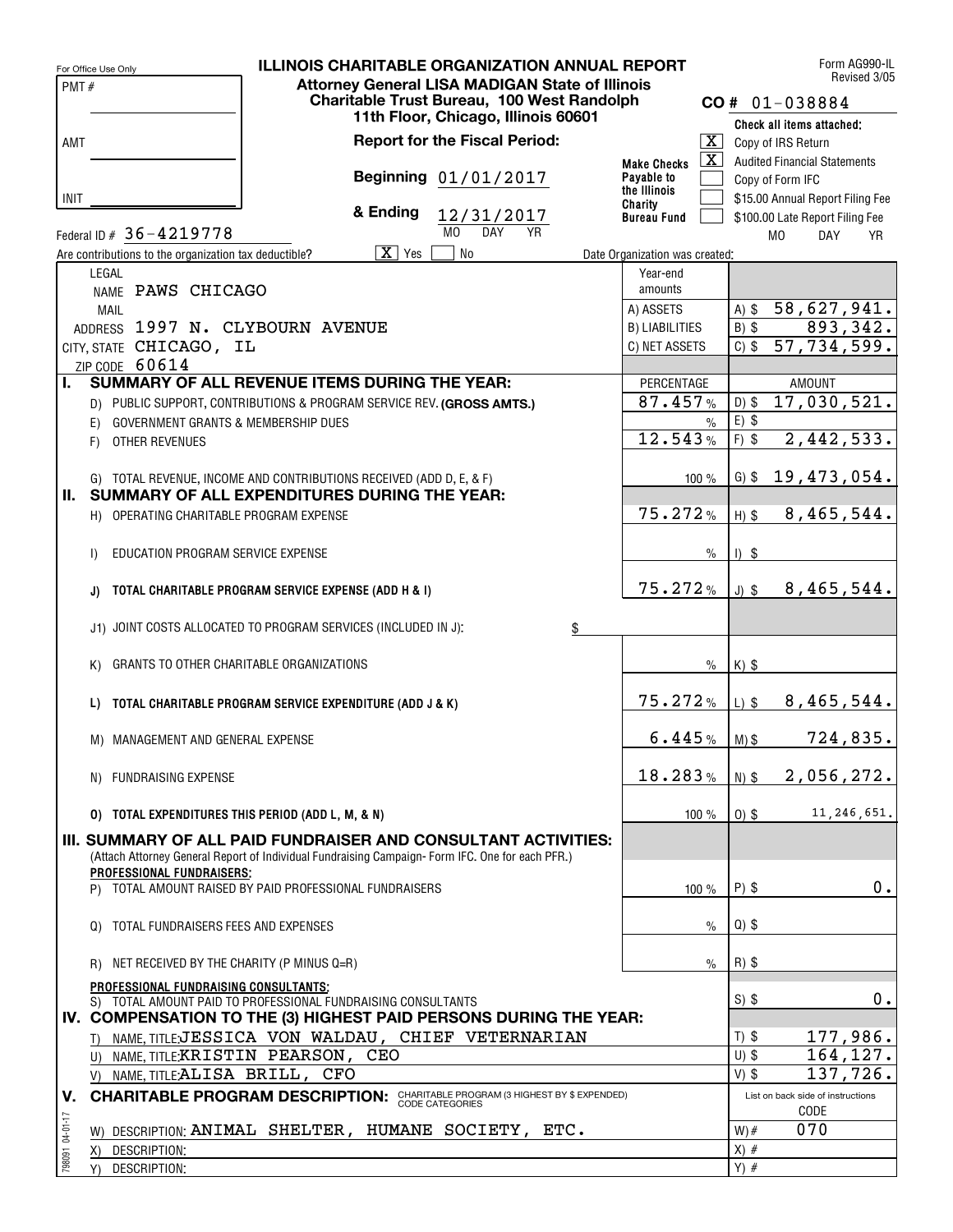|    | IF THE ANSWER TO ANY OF THE FOLLOWING IS YES, ATTACH A DETAILED EXPLANATION:                                                                                                                                                                                                                                                                                                           |     | <b>YES</b> | NO          |
|----|----------------------------------------------------------------------------------------------------------------------------------------------------------------------------------------------------------------------------------------------------------------------------------------------------------------------------------------------------------------------------------------|-----|------------|-------------|
|    |                                                                                                                                                                                                                                                                                                                                                                                        | 1.  |            | $\mathbf X$ |
|    | 2. HAS THE ORGANIZATION OR A CURRENT DIRECTOR, TRUSTEE, OFFICER OR EMPLOYEE THEREOF, EVER BEEN CONVICTED BY ANY<br>COURT OF ANY MISDEMEANOR INVOLVING THE MISUSE OR MISAPPROPRIATION OF FUNDS OR ANY FELONY? <b>COURT OF ANY ACCOUNT</b>                                                                                                                                               | 2.  |            | $\mathbf X$ |
| 3. | DID THE ORGANIZATION MAKE A GRANT AWARD OR CONTRIBUTION TO ANY ORGANIZATION IN WHICH ANY OF ITS OFFICERS,<br>DIRECTORS OR TRUSTEES OWNS AN INTEREST; OR WAS IT A PARTY TO ANY TRANSACTION IN WHICH ANY OF ITS OFFICERS,<br>DIRECTORS OR TRUSTEES HAS A MATERIAL FINANCIAL INTEREST; OR DID ANY OFFICER, DIRECTOR OR TRUSTEE RECEIVE<br>ANYTHING OF VALUE NOT REPORTED AS COMPENSATION? | 3.  |            | х           |
| 4. | HAS THE ORGANIZATION INVESTED IN ANY CORPORATE STOCK IN WHICH ANY OFFICER, DIRECTOR OR TRUSTEE OWNS MORE<br>THAN 10% OF THE OUTSTANDING SHARES?                                                                                                                                                                                                                                        | 4.  |            | $\mathbf X$ |
| 5. | IS ANY PROPERTY OF THE ORGANIZATION HELD IN THE NAME OF OR COMMINGLED WITH THE PROPERTY OF ANY OTHER PERSON<br>OR ORGANIZATION?                                                                                                                                                                                                                                                        | 5.  |            | х           |
| 6. |                                                                                                                                                                                                                                                                                                                                                                                        | 6.  |            | х           |
|    | 7a. DID THE ORGANIZATION ALLOCATE THE COST OF ANY SOLICITATION, MAILING, ADVERTISEMENT OR LITERATURE COSTS                                                                                                                                                                                                                                                                             | 7.  |            | $\mathbf X$ |
|    | 7b. IF "YES", ENTER (i) THE AGGREGATE AMOUNT OF THESE JOINT COSTS \$ ______________________; (ii) THE AMOUNT<br>ALLOCATED TO PROGRAM SERVICES \$ _____________________; (iii) THE AMOUNT ALLOCATED TO MANAGEMENT AND<br>GENERAL \$ ________________________; AND (iv) THE AMOUNT ALLOCATED TO FUNDRAISING \$                                                                           |     |            |             |
|    | 8. DID THE ORGANIZATION EXPEND ITS RESTRICTED FUNDS FOR PURPOSES OTHER THAN RESTRICTED PURPOSES?                                                                                                                                                                                                                                                                                       | 8.  |            | X           |
| 9. | HAS THE ORGANIZATION EVER BEEN REFUSED REGISTRATION OR HAD ITS REGISTRATION OR TAX EXEMPTION SUSPENDED OR<br>REVOKED BY ANY GOVERNMENTAL AGENCY? MARALLER AND ACCORDINATION CONTROL ASSESSMENT AND A CONTROLLER AND A CONTR                                                                                                                                                            | 9.  |            | х           |
|    | 10. WAS THERE OR DO YOU HAVE ANY KNOWLEDGE OF ANY KICKBACK, BRIBE, OR ANY THEFT, DEFALCATION, MISAPPROPRIATION,                                                                                                                                                                                                                                                                        | 10. |            | $\mathbf X$ |
|    | 11. LIST THE NAME AND ADDRESS OF THE FINANCIAL INSTITUTIONS WHERE THE ORGANIZATION MAINTAINS ITS<br>THREE LARGEST ACCOUNTS:                                                                                                                                                                                                                                                            |     |            |             |
|    | CHASE BANK, 935 W ARMITAGE CHICAGO IL 60614                                                                                                                                                                                                                                                                                                                                            |     |            |             |
|    | BYLINE BANK, 2000 N. HALSTED STREET CHICAGO IL 60614                                                                                                                                                                                                                                                                                                                                   |     |            |             |
|    | AMERITRADE, PO BOX 2209 OMAHA NE 68103-2209                                                                                                                                                                                                                                                                                                                                            |     |            |             |
|    | 12. NAME AND TELEPHONE NUMBER OF CONTACT PERSON: ALISA R. BRILL - (773) 475-3301                                                                                                                                                                                                                                                                                                       |     |            |             |

## **ALL ATTACHMENTS MUST ACCOMPANY THIS REPORT - SEE INSTRUCTIONS**

 $\mathsf{l}$ 

UNDER PENALTY OF PERJURY, I (WE) THE UNDERSIGNED DECLARE AND CERTIFY THAT I (WE) HAVE EXAMINED THIS ANNUAL REPORT AND THE ATTACHED DOCUMENTS, INCLUDING ALL THE SCHEDULES AND STATEMENTS AND THE FACTS THEREIN STATED ARE TRUE AND COMPLETE AND FILED WITH THE ILLINOIS ATTORNEY GENERAL FOR THE PURPOSE OF HAVING THE PEOPLE OF THE STATE OF ILLINOIS RELY THEREUPON. I HEREBY FURTHER AUTHORIZE AND AGREE TO SUBMIT MYSELF AND THE REGISTRANT HEREBY TO THE JURISDICTION OF THE STATE OF ILLINOIS.

| BE SURE TO INCLUDE ALL FEES DUE;                                                 | PAULA FASSEAS                     |           |             |
|----------------------------------------------------------------------------------|-----------------------------------|-----------|-------------|
| 1.) REPORTS ARE DUE WITHIN SIX<br>MONTHS OF YOUR FISCAL YEAR END.                | PRESIDENT OF TRUSTEE (PRINT NAME) | SIGNATURE | <b>DATE</b> |
| 2.) FOR FEES DUE SEE INSTRUCTIONS.                                               | ALEXIS FASSEAS                    |           |             |
| 3.) REPORTS THAT ARE LATE OR<br>INCOMPLETE ARE SUBJECT TO A<br>\$100.00 PENALTY. | TREASURER OF TRUSTEE (PRINT NAME) | SIGNATURE | <b>DATE</b> |
|                                                                                  | GENEVRA KNIGHT                    |           |             |
| 798101<br>04-01-17                                                               | PREPARER (PRINT NAME)             | SIGNATURE | DATE        |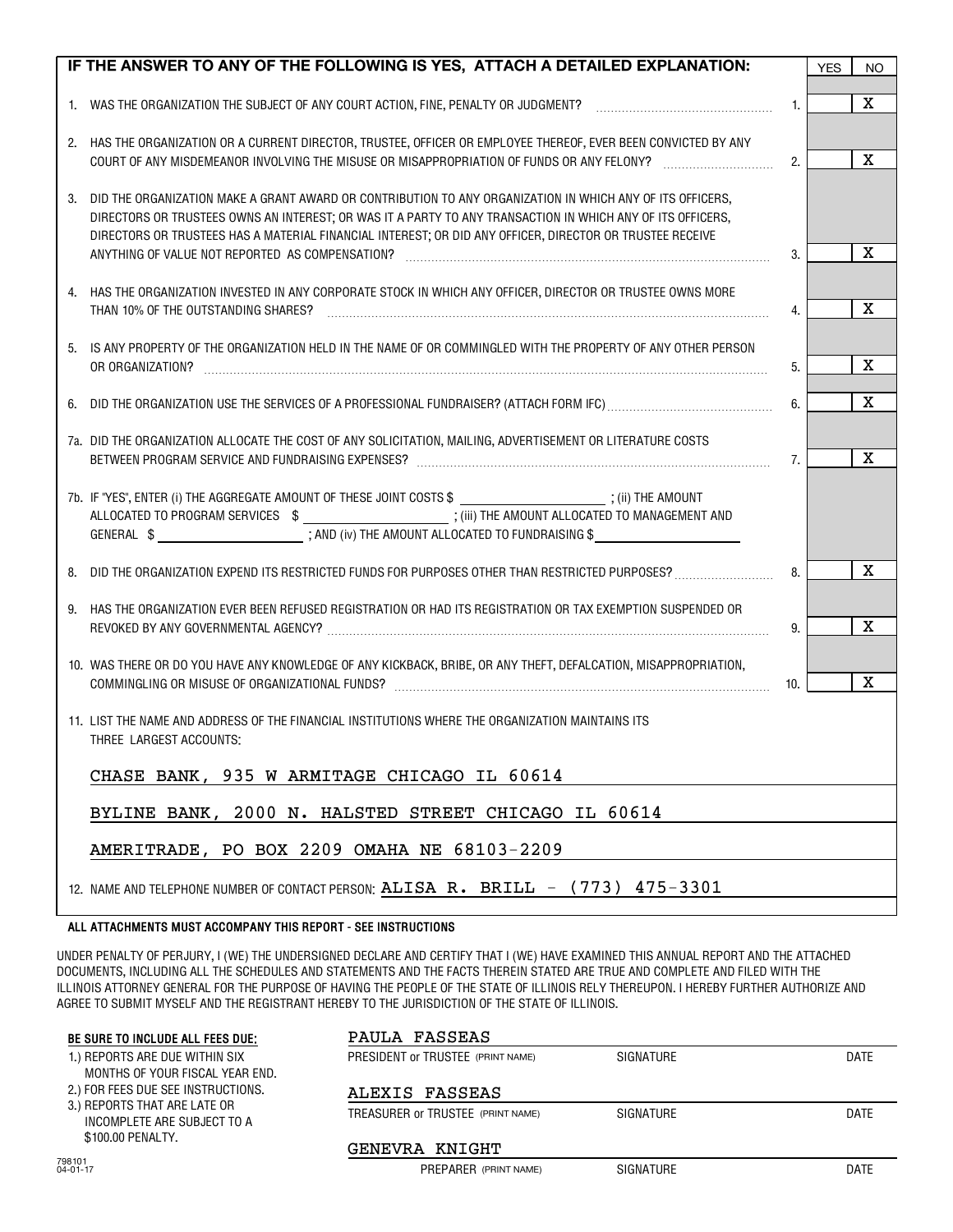# **Illinois Department of Revenue**

# **2017 Form IL-990-T**

# **Exempt Organization Income and Replacement Tax Return**

Due on or before the 15th day of the 5th month (4th month for employee trusts) following the close of the tax year.

| If this return is not for calendar year 2017, enter your fiscal tax year here.                                                                                                                                                                                     | Enter the amount you are paying.                         |
|--------------------------------------------------------------------------------------------------------------------------------------------------------------------------------------------------------------------------------------------------------------------|----------------------------------------------------------|
| Tax year beginning<br>$\frac{1}{\text{month}}$ and $\frac{20}{\text{year}}$ , ending $\frac{1}{\text{month}}$ and $\frac{20}{\text{year}}$                                                                                                                         |                                                          |
| For tax years ending on or after December 31, 2017. For prior years, use the form for that year.                                                                                                                                                                   |                                                          |
|                                                                                                                                                                                                                                                                    |                                                          |
| Step 1: Identify your exempt organization                                                                                                                                                                                                                          | D Enter your federal employer identification no. (FEIN). |
| A Enter your complete legal business name.                                                                                                                                                                                                                         | 36-4219778                                               |
| If you have a name change, check this box.                                                                                                                                                                                                                         |                                                          |
| Name: PAWS CHICAGO                                                                                                                                                                                                                                                 | ΙX.<br>E Check if you are taxed as a corporation.        |
| <b>B</b> Enter your mailing address.                                                                                                                                                                                                                               |                                                          |
| Check this box if either of the following apply:                                                                                                                                                                                                                   | <b>F</b> Check if you are taxed as a trust.              |
| • this is your first return, or                                                                                                                                                                                                                                    |                                                          |
| • you have an address change.                                                                                                                                                                                                                                      | G Provide the nature of your unrelated trade or          |
| $C/O$ :                                                                                                                                                                                                                                                            | business. ADVERTISING                                    |
|                                                                                                                                                                                                                                                                    |                                                          |
| Mailing address: 1997 N. CLYBOURN AVENUE                                                                                                                                                                                                                           | H Check this box if you attached Illinois                |
|                                                                                                                                                                                                                                                                    | Schedule 1299-D, Income Tax Credits.                     |
| City: $CHICAGO$ State: $IL$ $ZIP$ : $60614$                                                                                                                                                                                                                        |                                                          |
| C If this is the first or final return, check the applicable box(es).                                                                                                                                                                                              | I Enter your North American Industry Classification      |
| First return                                                                                                                                                                                                                                                       | System (NAICS) Code, if applicable. See instructions.    |
| Final return (Enter the date of termination.<br>mm                                                                                                                                                                                                                 | 541800                                                   |
|                                                                                                                                                                                                                                                                    |                                                          |
| Step 2: Figure your base income or loss                                                                                                                                                                                                                            | (Whole dollars only)                                     |
| 1 Unrelated business taxable income or loss from U.S. Form 990-T, Line 34.                                                                                                                                                                                         |                                                          |
| Attach a copy of Page 1 of your U.S. Form 990-T.                                                                                                                                                                                                                   |                                                          |
| Illinois income and replacement tax and surcharge deducted in arriving at Line 1.<br>2                                                                                                                                                                             |                                                          |
| 3 Base income or loss, Add Lines 1 and 2.                                                                                                                                                                                                                          | 3                                                        |
|                                                                                                                                                                                                                                                                    |                                                          |
| A If the amount on Line 3 is derived inside Illinois only or if you are an Illinois resident trust, check this box and enter the amount<br>from Step 2, Line 3 on Step 4, Line 12. You may not complete Step 3. (You must leave Step 3, Lines 4 through 11 blank.) | $\overline{\mathbf{x}}$                                  |
| <b>STOP</b>                                                                                                                                                                                                                                                        |                                                          |
| B If any portion of the amount on Line 3 is derived outside Illinois, check this box and complete all lines of Step 3.<br>(Do not leave Lines 6 through 8 blank.) See instructions.                                                                                |                                                          |
| Step 3: Figure your income allocable to Illinois (Complete only if you checked the box on Line B, above.)                                                                                                                                                          |                                                          |
|                                                                                                                                                                                                                                                                    |                                                          |
| 4 Business income or loss included in Line 3 from non-unitary partnerships, partnerships included on a                                                                                                                                                             |                                                          |
| Schedule UB, S corporations, trusts, or estates. See instructions.                                                                                                                                                                                                 | .00                                                      |
| Business income or loss. Subtract Line 4 from Line 3.<br>5                                                                                                                                                                                                         | .00                                                      |
| 6 Total sales everywhere. This amount cannot be negative.                                                                                                                                                                                                          | 6                                                        |
| Total sales inside Illinois. This amount cannot be negative.<br>7                                                                                                                                                                                                  | $7 \underline{\hspace{1cm}}$                             |
| Apportionment factor. Divide Line 7 by Line 6 (carry to six decimal places).<br>8                                                                                                                                                                                  | 8 - 1                                                    |
| Business income or loss apportionable to Illinois. Multiply Line 5 by Line 8.<br>9                                                                                                                                                                                 | 9<br>.00                                                 |
| Business income or loss apportionable to Illinois from non-unitary partnerships, partnerships included on<br>10                                                                                                                                                    |                                                          |
| a Schedule UB, S corporations, trusts, or estates. See instructions.                                                                                                                                                                                               | 10<br>.00                                                |
| Base income or loss allocable to Illinois. Add Lines 9 and 10.<br>11.                                                                                                                                                                                              | .00<br>11 and $\sim$ 10 and $\sim$                       |
| Step 4: Figure your net replacement tax                                                                                                                                                                                                                            |                                                          |
|                                                                                                                                                                                                                                                                    |                                                          |
| V here.<br>Net income or loss from Line 3 or Line 11.<br>12                                                                                                                                                                                                        |                                                          |
| Replacement tax. Corporations multiply Line 12 by 2.5% (.025); Trusts multiply by 1.5% (.015).<br>13                                                                                                                                                               |                                                          |
| Recapture of investment credits. Attach Schedule 4255.<br>14                                                                                                                                                                                                       | .00                                                      |
| your payment<br>990<br>15<br>Replacement tax before investment credits. Add Lines 13 and 14.                                                                                                                                                                       | .00                                                      |
| Investment credits. Attach Form IL-477.<br>16                                                                                                                                                                                                                      |                                                          |
|                                                                                                                                                                                                                                                                    | .00                                                      |
| Net replacement tax. Subtract Line 16 from Line 15. If the amount is negative, enter "0."<br>17                                                                                                                                                                    | $\overline{0}$ . 0<br>17                                 |
| Attach<br>and Form<br>IL-990-T Page 1 of 2 (R-12/17) ID: 2BX                                                                                                                                                                                                       |                                                          |

798021 01-22-18

**NS DR**